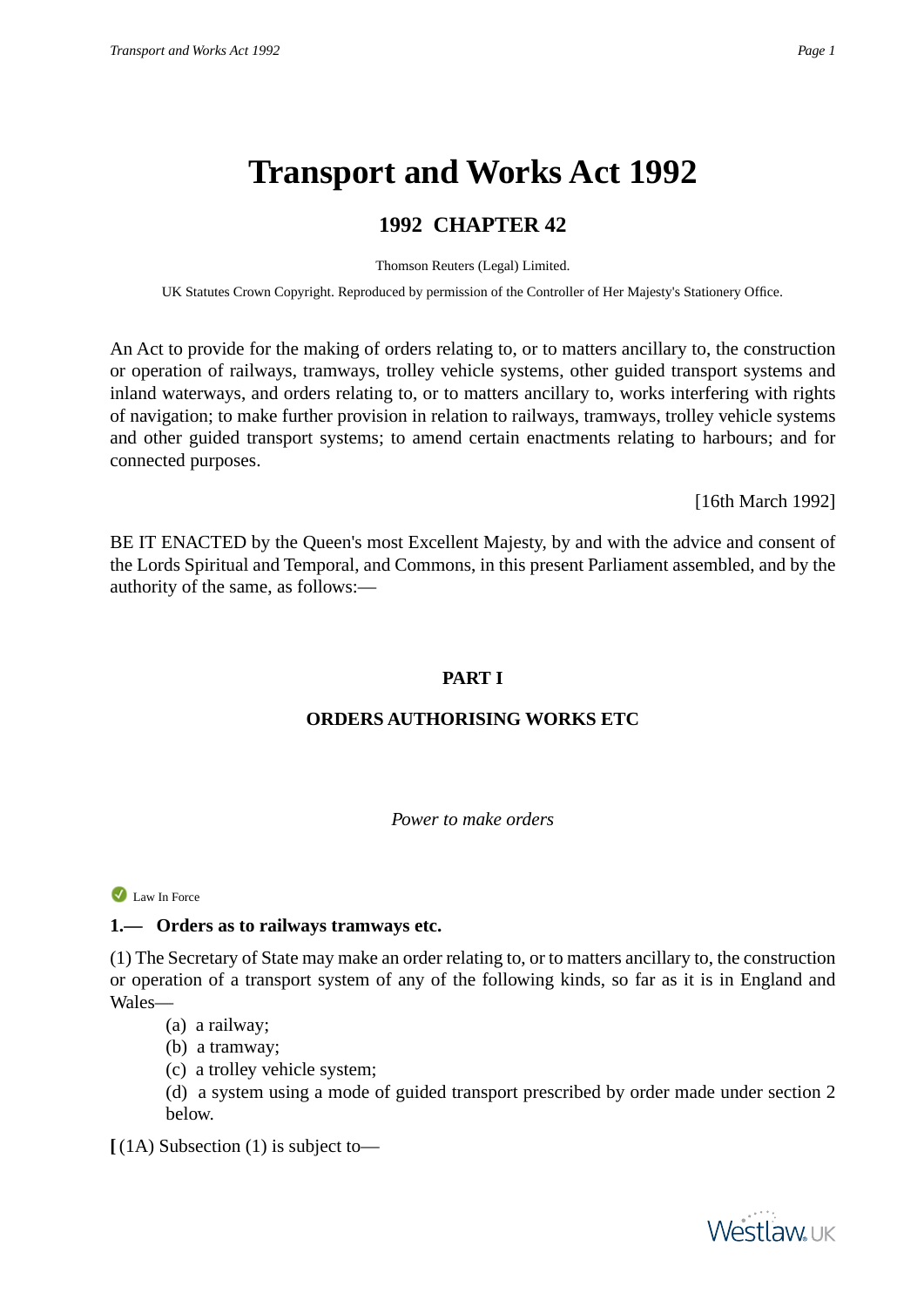- (a) section 33(2) of the Planning Act 2008 (exclusion of powers to authorise development);
- (b) section 120(9) of that Act (exclusion of power to include ancillary provision in orders).

# **] 1**

(2) The power to make orders under this section shall be exercisable by statutory instrument.

#### **Notes**

**<sup>1</sup>** Added by Planning Act 2008 c. 29 Sch.2 para.52 (March 1, 2010)

Law In Force

#### **2.— Extension of section 1 to other guided transport systems.**

(1) The Secretary of State may by order prescribe modes of guided transport for the purposes of section  $1(1)(d)$  above.

(2) The power to make orders under this section shall be exercisable by statutory instrument; but no order shall be made unless a draft of it has been laid before, and approved by a resolution of, each House of Parliament.

#### Law In Force

#### **3.— Orders as to inland waterways etc.**

(1) The Secretary of State may make an order relating to, or to matters ancillary to—

- (a) the construction or operation of an inland waterway in England and Wales;
	- (b) the carrying out of works which—
		- (i) interfere with rights of navigation in waters within or adjacent to England and Wales, up to the seaward limits of the territorial sea, and
		- (ii) are of a description prescribed by order made under section 4 below.

**[** (1A) Subsection (1) is subject to—

- (a) section 33(2) of the Planning Act 2008 (exclusion of powers to authorise development);
- (b) section 120(9) of that Act (exclusion of power to include ancillary provision in orders).

**] 1**

(2) The Secretary of State shall not make an order under this section if in his opinion the primary object of the order could be achieved by means of an order under the Harbours Act 1964.

(3) The power to make orders under this section shall be exercisable by statutory instrument.



**<sup>1</sup>** Added by Planning Act 2008 c. 29 Sch.2 para.53 (March 1, 2010)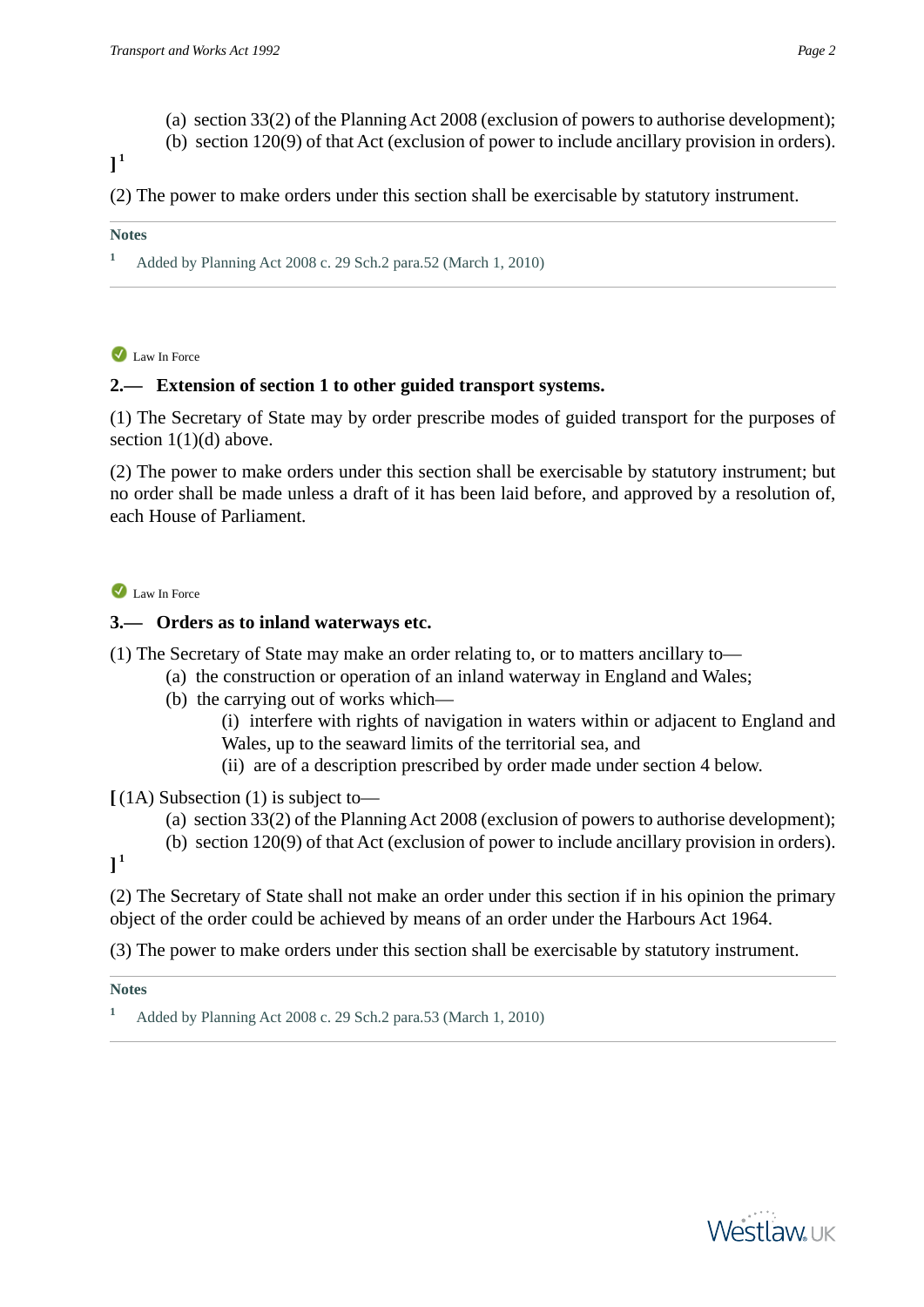# **4.— Description of works for purposes of section 3.**

(1) The Secretary of State may by order prescribe descriptions of works for the purposes of section  $3(1)(b)$  above.

(2) The power to make orders under this section shall be exercisable by statutory instrument; but no order shall be made unless a draft of it has been laid before, and approved by a resolution of, each House of Parliament.

Law In Force

# **5.— Subject-matter of orders under sections 1 and 3.**

(1) Without prejudice to the generality of sections 1 and 3 above, the matters as to which provision may be made by an order under either of those sections include those set out in Schedule 1 to this Act.

(2) An order under section 1 or 3 above may make provision in relation to more than one scheme, system or mode of transport.

(3) An order under section 1 or 3 above may—

(a) apply, modify or exclude any statutory provision which relates to any matter as to which an order could be made under section 1 or, as the case may be, 3, and

(b) make such amendments, repeals and revocations of statutory provisions of local application as appear to the Secretary of State to be necessary or expedient in consequence of any provision of the order or otherwise in connection with the order;

and for the purposes of this subsection"statutory provision" means provision of an Act of Parliament or of an instrument made under an Act of Parliament.

(4) The provisions that may be made by an order under section 1 or 3 above include—

(a) any provision that appears to the Secretary of State to be necessary or expedient for giving full effect to—

- (i) any other provision of the order,
- (ii) any provision of an earlier order under the section concerned, or

(iii) any provision which is contained in an Act of Parliament passed before the time when this Part of this Act is first wholly in force, or in an instrument made under an Act of Parliament before that time, and which is of a kind which could be included in an order under section 1 or 3 above;

(b) such supplemental and transitional provisions as appear to him to be necessary or expedient in connection with the order.

(5) A provision of an order under section 1 or 3 above relating to offences shall not authorise the imposition on persons convicted of an offence of a term of imprisonment or of a fine exceeding level 3 on the standard scale.

(6) An order under section 1 or 3 above shall not extinguish any public right of way over land unless the Secretary of State is satisfied—

- (a) that an alternative right of way has been or will be provided, or
- (b) that the provision of an alternative right of way is not required.

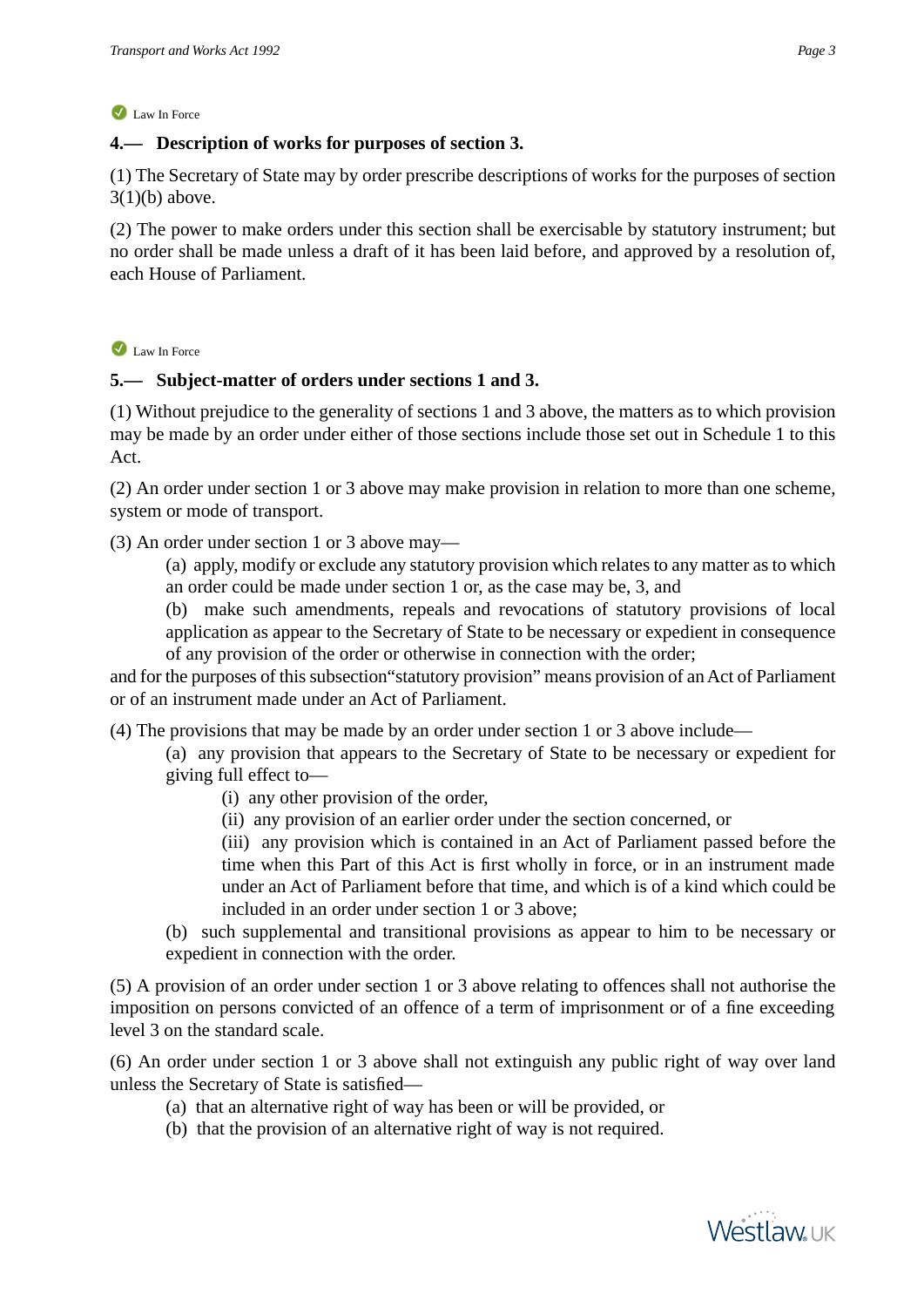(7) Where an order under sections 104(3), 105(3) or 112 of the Transport Act 1968 (classification and maintenance of **[**Canal & River Trust's**] 1** waterways, and maintenance and use of other waterways) is required so as to give effect to any proposal, no provision shall be included in an order under section 1 or 3 above which would—

(a) remove that requirement, or

(b) alter the requirements of sections 104, 105 or 112 of, or Schedule 13 to, that Act relating to orders under those sections.

#### **Notes**

**<sup>1</sup>** Words substituted by British Waterways Board (Transfer of Functions) Order 2012/1659 Sch.3(1) para.12(2) (July 2, 2012 subject to transitional provisions and savings specified in SI 2012/1659 arts 5 and 6)

#### *Procedure for making orders*

#### Law In Force

#### **6.— Applications for orders under sections 1 and 3.**

(1) Subject to section 7 below, the Secretary of State shall not make an order under section 1 or 3 above except on an application made to him in accordance with rules made under this section.

(2) The Secretary of State may make rules as to—

- (a) the form of an application under this section;
- (b) the documents and information that must be submitted with it;
- (c) the giving and publication of notices of an application;

(d) any other steps that must be taken before an application is made or in connection with the making of an application.

**[** (2A) The power to make rules by virtue of subsection (2) above includes power to make provision for or in connection with requiring the Secretary of State in such cases or circumstances as may be prescribed in the rules to give to a person who proposes to make an application under this section an opinion on the information, if any, to be supplied in connection with that application. **] 1**

**[** (2B) The power to make rules by virtue of subsection (2) above includes a power to make rules as to the publicity to be given to any **[** EIA information (see section 13A **] 3** provided in relation to an application made under this section. **] 2**

(3) Any provision made by rules as to the consultation that must be carried out before an application is made **[** , or as to the provision of information by a relevant authority to a person for the purposes of an application which the person proposes to make,**] 4** may include provision requiring compliance with general or special directions given by the Secretary of State.

(4) Rules under this section may make different provision for different cases, and may include provision authorising the Secretary of State—

(a) to dispense with compliance with rules that would otherwise apply, or

(b) to require compliance with rules that would not otherwise apply,

in any case where he considers it appropriate to do so.

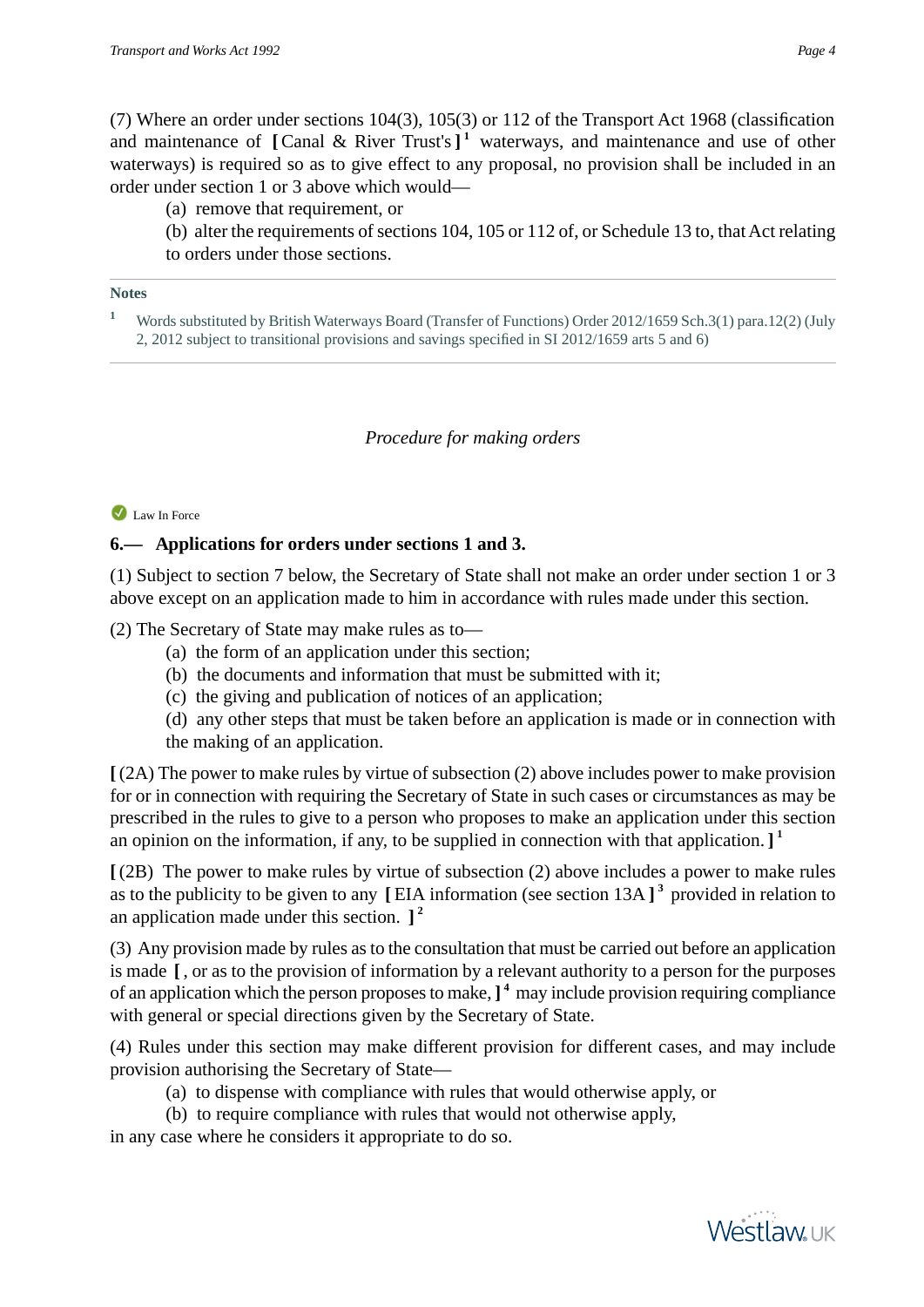(5) Rules may provide for fees of such amounts as may be determined by or in accordance with the rules to be payable to the Secretary of State on the making of applications under this section.

(6) The power to make rules under this section shall be exercisable by statutory instrument which shall be subject to annulment in pursuance of a resolution of either House of Parliament.

**[** (7) In subsection (3) above "relevant authority" means—

(a) Natural England;

(b) the Natural Resources Body for Wales;

(c) a local planning authority, within the meaning of Part 1 of the Town and Country Planning Act 1990;

(d) any other person or authority having specific environmental responsibilities, or local or regional competences, which the Secretary of State considers is likely to have an interest in an application a person proposes to make.

**] 5**

#### **Notes**

- **<sup>1</sup>** Added by Transport and Works (Assessment of Environmental Effects) Regulations 1998/2226 reg.2(a) (October 7, 1998)
- <sup>2</sup> Added by Transport and Works (Assessment of Environmental Effects) Regulations 2006/958 reg. 2(1) (April 20, 2006)
- **<sup>3</sup>** Words substituted by Environmental Impact Assessment (Miscellaneous Amendments Relating to Harbours, Highways and Transport) Regulations 2017/1070 Sch.3 para.2(a) (December 5, 2017: substitution has effect subject to transitional and savings provisions specified in SI 2017/1070 Sch.6 paras 7, 8, 9 and 12)
- **<sup>4</sup>** Words inserted by Transport and Works (Assessment of Environmental Effects) Regulations 1998/2226 reg.2(b) (October 7, 1998)
- **5** Substituted by Environmental Impact Assessment (Miscellaneous Amendments Relating to Harbours, Highways and Transport) Regulations 2017/1070 Sch.3 para.2(b) (December 5, 2017: substitution has effect subject to transitional and savings provisions specified in SI 2017/1070 Sch.6 paras 7, 8, 9 and 12)

Law In Force With Amendments Pending

# **[ 6A.— Cases where other Member States are affected**

(1) The power conferred on the Secretary of State by subsection (2) of section 6 above to make rules includes power to make rules for a case where an application has been made under that section and another Member State is affected by the project in question, as to–

(a) the provision by the Secretary of State to zthe Member State, or to authorities in, or the public of, the Member State, of documents and information relating to the application;

(b) consultation by the Secretary of State with the Member State in connection with the application; or

(c) notification by the Secretary of State to the Member State of the decision, or of matters relating to the decision, on the application.

(2) For the purposes of subsection (1) above, the cases where another Member State is affected by the project in question are those cases where–

(a) it appears to the Secretary of State that the project would be likely to have significant effects on the environment in another Member State; or

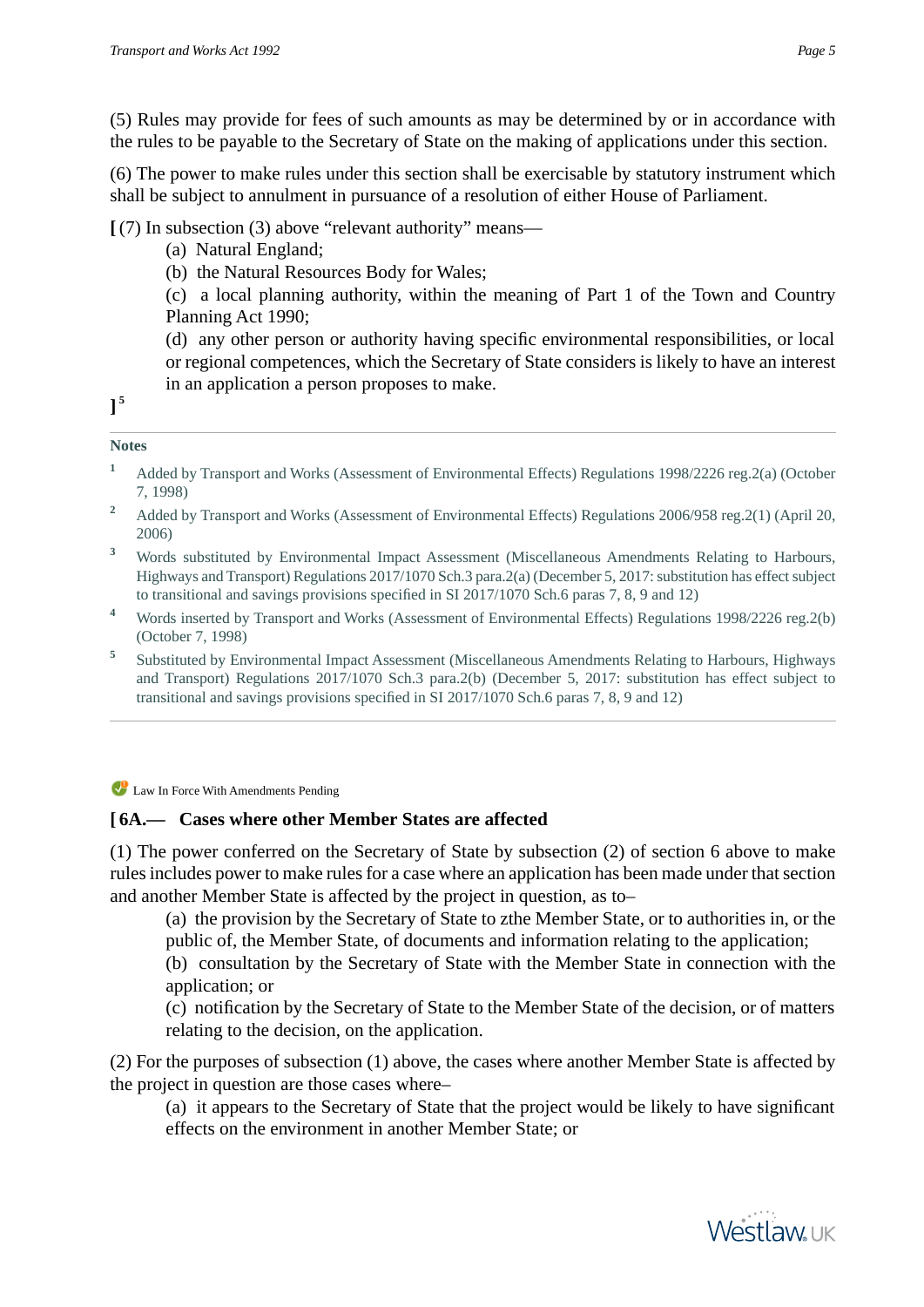(b) that other Member State is likely to be significantly affected by the project and requests information relating to the application.

**[**(3) "Member State" includes a state which is a contracting party to the Agreement on the European Economic Area signed at Oporto on 2nd May 1992, as adjusted by the Protocol signed at Brussels on 17th March 1993. **] 2 ] 1**

#### **Notes**

**<sup>1</sup>** Added by Transport and Works (Assessment of Environmental Effects) Regulations 1998/2226 reg.3 (October 7, 1998)

#### Law In Force

#### **7.— Orders under sections 1 and 3 made otherwise than on application.**

(1) The Secretary of State may without any application being made to him make—

(a) an order under section 1 above which relates to, or to matters ancillary to, the construction for naval, military, air force or other defence purposes of a railway, tramway or other system within section 1(1), or the operation of a railway, tramway or other system constructed for those purposes;

(b) an order under section 1 or 3 above making any provision which appears to the Secretary of State to be necessary or expedient, in the interests of safety,—

- (i) for the purpose of suspending or discounting any operations, or
- (ii) in consequence of the abandonment or neglect of any works;

(c) an order under section 1 or 3 above repealing or revoking provisions which appear to the Secretary of State to be spent.

(2) An order made by virtue of subsection (1)(b) above may include provision for the recovery by the Secretary of State of the costs of making the order and of carrying its provisions into effect.

(3) Where the Secretary of State proposes to make an order by virtue of this section, he shall—

(a) prepare a draft of the order,

**[** (b) publish a notice of his intention to make the order, which notice shall include such particulars as may be prescribed, in the London Gazette and in a local newspaper circulating in the area (or each of the areas) in which the proposals contained in the draft order are intended to have effect, and **] 1**

(c) give such further notices of the proposal as may be prescribed.

(4) The power to make provision by rules under section 6 above in relation to applications shall include power to make such corresponding provision as the Secretary of State considers appropriate in relation to proposals to make orders by virtue of this section; and in subsection (3) above "prescribed" means prescribed by rules under section 6.



<sup>&</sup>lt;sup>2</sup> Added by Transport and Works (Assessment of Environmental Effects) Regulations 2000/3199 reg. 2 (January 1, 2001)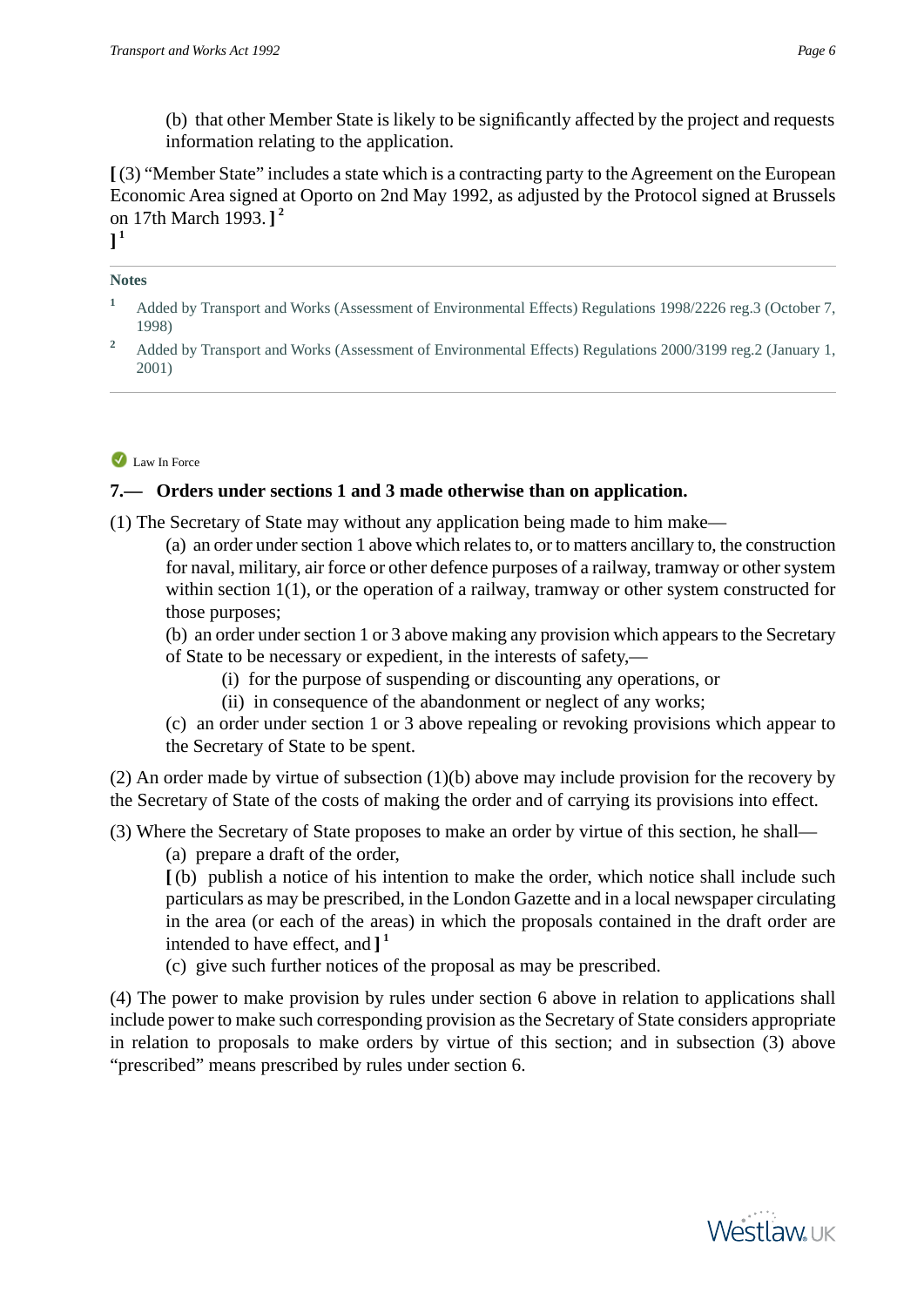#### **Notes**

#### Law In Force

#### **8.— Model clauses.**

(1) The Secretary of State may by order prescribe model provisions for incorporation in any draft orders which, in accordance with rules made under section 6 above, may be required to be submitted with applications under that section.

(2) Different provisions may be prescribed under this section for different cases.

(3) The prescribing under this section of a model provision shall not of itself make it mandatory for a provision in the terms of the model to be incorporated in a draft order or in any order eventually made by the Secretary of State under section 1 or 3 above.

(4) The power to make orders under this section shall be exercisable by statutory instrument.

#### Law In Force

#### **9.— Schemes of national significance.**

(1) This section applies where an application made under section 6 above relates (wholly or in part) to proposals which in the opinion of the Secretary of State are of national significance.

(2) Before the end of the period of 56 days beginning with the day on which he receives the application, the Secretary of State shall publish in the London Gazette a notice identifying the application and the proposals which in his opinion are of national significance.

(3) On, or as soon as practicable after, the day on which the notice required by subsection (2) above is published, the Secretary of State shall—

**[** (a) publish a like notice in a local newspaper circulating in the area (or each of the areas) in which the proposals contained in the application are intended to have effect, and **] 1**

(b) send a copy of the notice to the applicant and to every person within section 11(4) below who objected to the application in accordance with rules made under section 10 below.

(4) The Secretary of State shall not make an order on the application unless each House of Parliament, on a motion moved by a Minister of the Crown which identifies the proposals referred to above, passes a resolution approving them at some time later than 56 days after the day of publication of the notice required by subsection (2) above.

(5) An order made on the application shall not include any provision that is inconsistent with a proposal approved by a resolution in accordance with this section unless that provision gives effect to modifications of the proposal which have themselves been approved by a resolution of each House of Parliament passed on a motion moved by a Minister of the Crown.



**<sup>1</sup>** Substituted by Transport and Works (Assessment of Environmental Effects) Regulations 2006/958 reg.2(2) (April 20, 2006)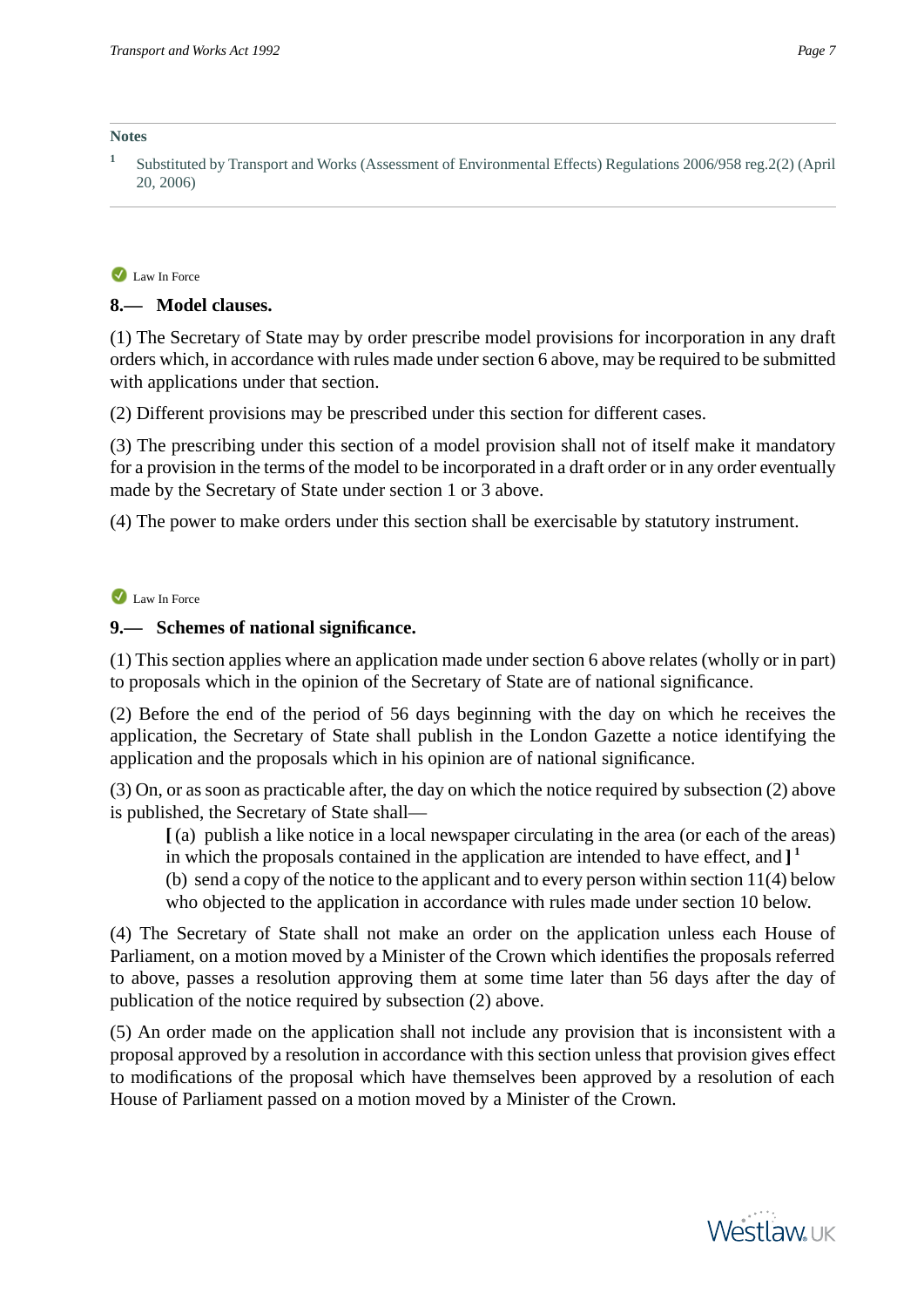(6) This section shall apply in relation to an order which the Secretary of State makes or proposes to make by virtue of section 7 above as it applies in relation to an order for which an application is made to him, except that in such a case—

(a) subsections (2) and (3) above shall not apply, and

(b) subsection (4) above shall apply as if the reference to the notice required by subsection

(2) above were a reference to the notice required by section 7(3) above to be published in the London Gazette;

and any proposals which in the opinion of the Secretary of State are of national significance shall be identified as such in any notice required by or under section 7(3) above.

#### **Notes**

**1** Substituted by Transport and Works (Assessment of Environmental Effects) Regulations 2006/958 reg.2(3) (April 20, 2006)

#### Law In Force

#### **10.— Objections.**

(1) The Secretary of State may make rules as to—

(a) the making of objections to an application under section 6 above or to a proposal to make an order by virtue of section 7 above;

(b) the information to be comprised within or submitted with an objection;

(c) the submission by the person making the application of written representations or information in relation to objections;

(d) the submission of further written representations or information;

(e) such other matters relating to the consideration of objections as appear to the Secretary of State to be appropriate.

(2) Subject to the following provisions of this section, the Secretary of State shall not make a determination under section 13(1) below to make an order without first taking into consideration the grounds of any objection in respect of which rules under this section have been complied with.

(3) If an objection is withdrawn or appears to the Secretary of State—

- (a) to be frivolous or trivial, or
- (b) to relate to matters which fall to be determined by a tribunal concerned with the assessment of compensation,

he may make a determination under section 13(1) below without further consideration of the objection.

(4) Subsection (2) above shall not apply where the Secretary of State causes an inquiry to be held under section 11(1) below or causes an objection to be dealt with in accordance with section 11(2) below, but the Secretary of State shall not make a determination under section 13(1) below without first taking into consideration the report of the person holding the inquiry, or as the case may be of the person appointed under section 11(2).

(5) Rules under this section may make different provision for different cases, and may include provision authorising the Secretary of State—

- (a) to dispense with compliance with rules that would otherwise apply, or
- (b) to require compliance with rules that would not otherwise apply,

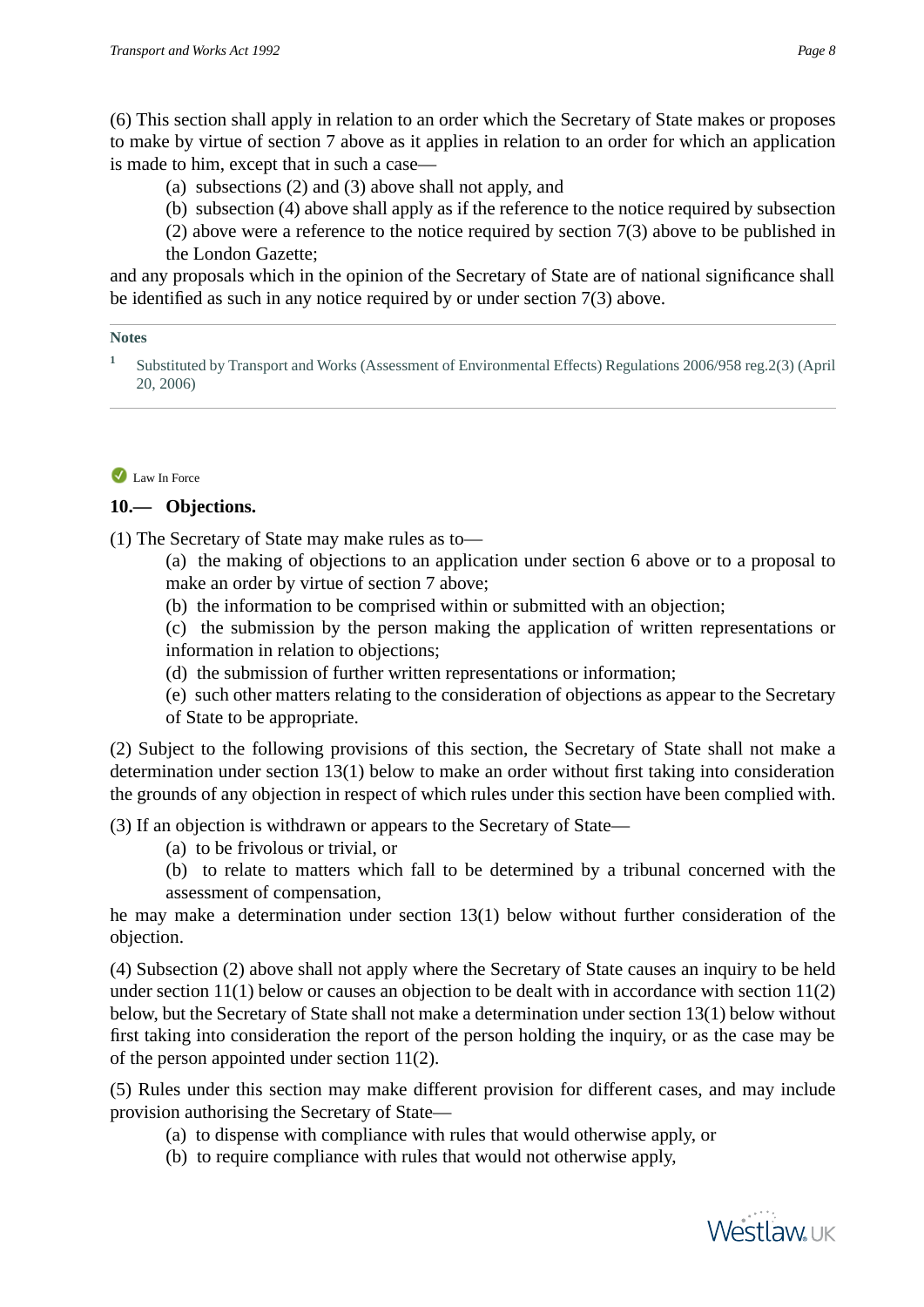in any case where he considers it appropriate to do so.

(6) The power to make rules under this section shall be exercisable by statutory instrument which shall be subject to annulment in pursuance of a resolution of either House of Parliament.

# Law In Force

# **11.— Inquiries and hearings.**

(1) The Secretary of State may cause a public local inquiry to be held for the purposes of an application under section 6 above or a proposal by the Secretary of State to make an order by virtue of section 7 above.

(2) The Secretary of State may give to a person who makes an objection in accordance with rules under section 10 above an opportunity of appearing before and being heard by a person appointed by the Secretary of State for the purpose.

(3) Where an objection is made by a person within subsection (4) below who informs the Secretary of State in writing that he wishes the objection to be referred to an inquiry or dealt with in accordance with subsection (2) above, then, unless section 10(3) above applies, the Secretary of State shall either cause an inquiry to be held or, if he so determines, cause the objection to be dealt with in accordance with subsection (2).

(4) The persons within this subsection are—

(a) any local authority for an area in which any works authorised by the proposed order are to be carried out, and

(b) where the proposals include the compulsory acquisition of land, any person who, if Part II of the Acquisition of Land Act 1981 (notice to owners, lessees and occupiers) applied to the acquisition, would be entitled to a notice under section 12 of that Act;

and for the purposes of paragraph (a) above "local authority" means a county council, a district council, a London borough council, the Common Council of the City of London, the Council of the Isles of Scilly **[** , a county borough council, **] 1** and a Passenger Transport Executive.

(5) Subsections (2) to (5) of section 250 of the Local Government Act 1972 (attendance and evidence at, and costs of, inquiries) shall apply to an inquiry held under subsection (1) above; but—

(a) in its application by virtue of this subsection, section 250(4) shall have effect with the omission of the words "and any amount" onwards, and

(b) the power to make an order as to costs under section 250(5) as applied by this subsection shall be exercisable not only where the inquiry takes place but also where arrangements are made for it but it does not take place.

(6) Subsections (4) and (5) of section 250 of the Local Government Act 1972 (costs) shall apply in relation to proceedings under subsection (2) above as they apply in relation to an inquiry under subsection (1) above.



**<sup>1</sup>** Words inserted by Local Government (Wales) Act 1994 c. 19 Sch.7(I) para.34(1) (April 1, 1996)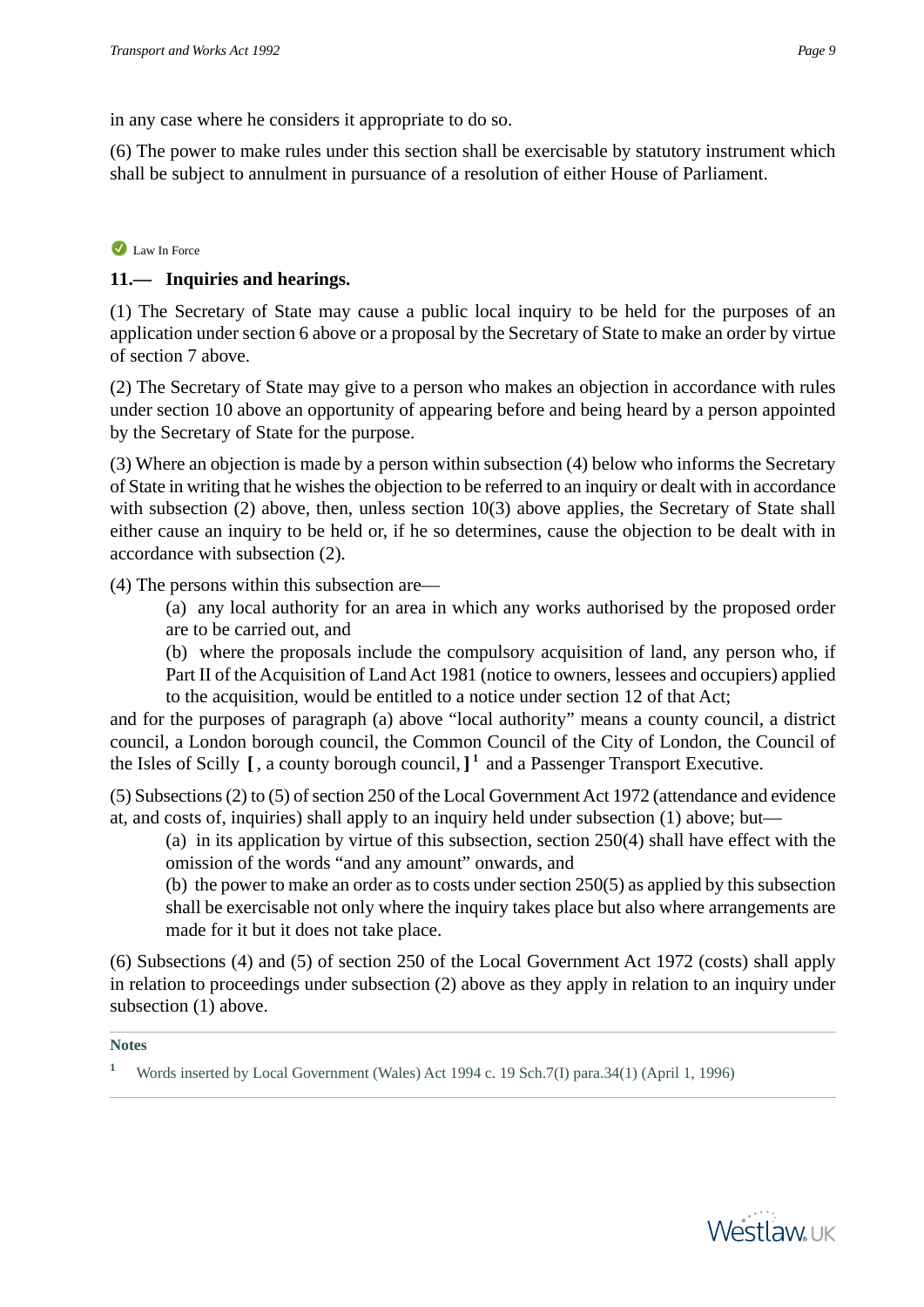# **12.— Special parliamentary procedure.**

(1) An order under section 1 or 3 above authorising a compulsory purchase shall be subject to special parliamentary procedure to the same extent as it would be, by virtue of section 18 or 19 of the Acquisition of Land Act 1981 (or by virtue of paragraph 5 or 6 of Schedule 3 to that Act) (National Trust land, commons etc), if the purchase were authorised by an order under section 2(1) of that Act.

(2) In section 3 of the Statutory Orders (Special Procedure) Act 1945 (petitions against orders subject to special parliamentary procedure) after subsection (4) there shall be inserted—

"

(4A) The Chairman shall not certify that a petition is proper to be received if the order to which it relates is made under section 1 or 3 of the Transport and Works Act 1992 and either—

(a) the petition is a petition of general objection and the order relates to proposals which have been approved by each House of Parliament in accordance with section 9 of that Act, or

(b) the petition is a petition for amendment and any of the amendments asked for would in the opinion of the Chairmen be inconsistent with such proposals.

,,

(3) In relation to an order under section 1 or 3 above which is subject to special parliamentary procedure—

(a) section 13(5) below shall not apply,

(b) section 22 below shall not apply if the order is confirmed by Act of Parliament under **[**section 4 or 6 **] 1** of the Statutory Orders (Special Procedure) Act 1945, and

(c) in any other case, section 22(1) below shall have effect as if for the reference to the day on which the notice required by section 14(1)(b) is published there were substituted a reference to the day on which the order comes into operation under the Statutory Orders (Special Procedure) Act 1945.

#### **Notes**

#### Law In Force

# **13.— Making or refusal of orders under section 1 or 3 [ : general ] 1 .**

(1) Where an application has been made to the Secretary of State under section 6 above, or he proposes to make an order by virtue of section 7 above, and (in either case) the requirements of the preceding provisions of this Act in relation to any objections have been satisfied, he shall determine—

(a) to make an order under section 1 or 3 above which gives effect to the proposals concerned without modifications, or

(b) to make an order which gives effect to those proposals with modifications, or



**<sup>1</sup>** Words inserted by Growth and Infrastructure Act 2013 c. 27 s.25(9) (June 25, 2013: insertion has effect subject to transitional and saving provisions specified in SI 2013/1488 art.8(3))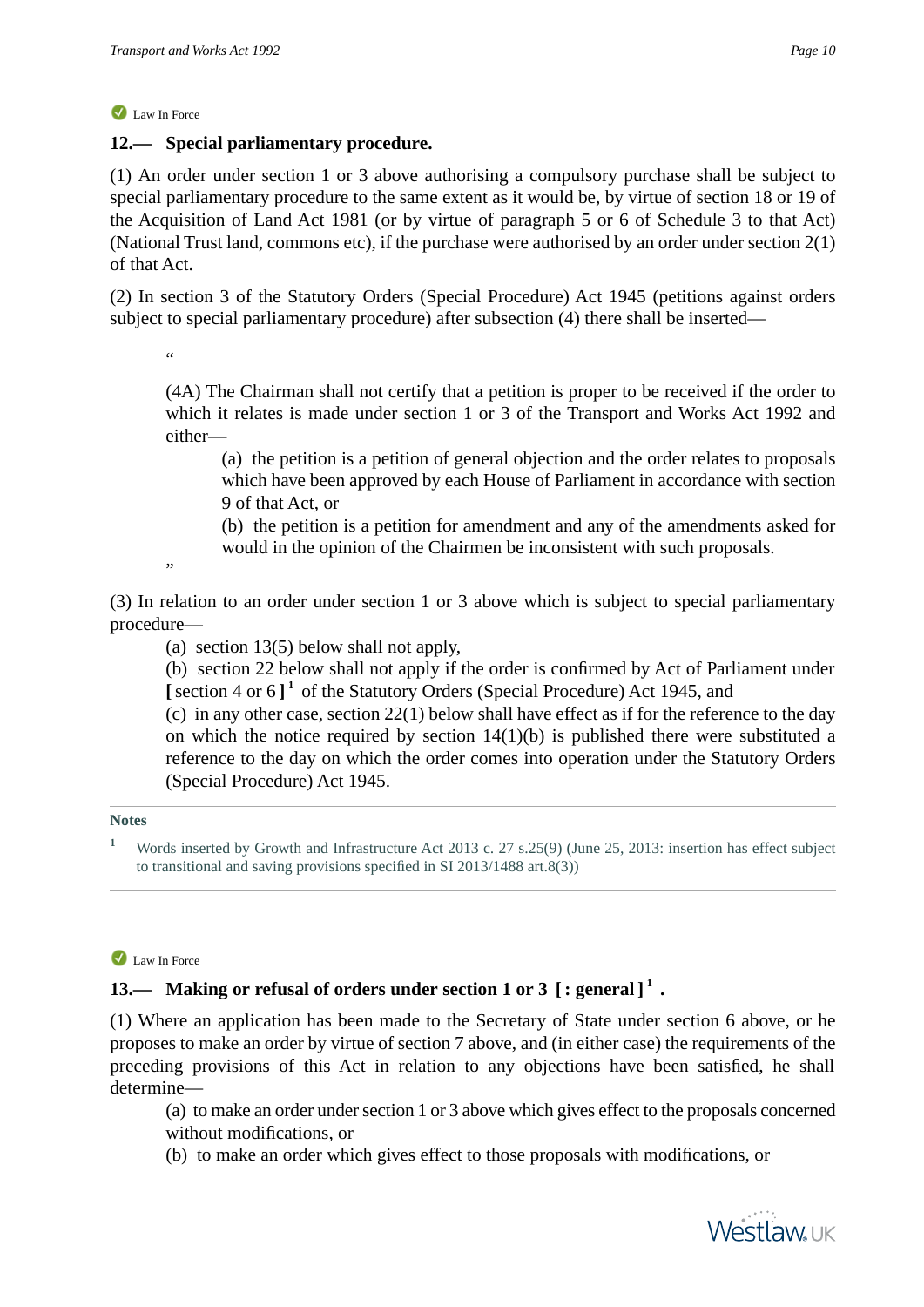(c) not to make an order.

(2) Where an application has been made to the Secretary of State under section 6 above and he considers that any of the objects of the order applied for could be achieved by other means, he may on that ground determine not to make the order (but this subsection is without prejudice to subsection (3) below).

(3) The power of the Secretary of State to make a determination under subsection (1) above includes power to make a determination in respect of some only of the proposals concerned, while making a separate determination in respect of, or deferring consideration of, others (and accordingly the power to make an order under section 1 or 3 above includes power to make two or more orders on the same application).

(4) Where the Secretary of State proposes to make an order which gives effect to the proposals concerned with modifications which will in his opinion make a substantial change in the proposals—

(a) he shall notify any person who appears to him to be likely to be affected by the modifications,

(b) he shall give that person an opportunity of making representations to him about the modifications within such period as he may specify in the notice, and

(c) he shall before making the order consider any representations duly made to him.

(5) An order under section 1 or 3 above shall come into operation on the date on which the notice required by subsection (1)(b) of section 14 below is first published, or on such later date, if any, as may be specified in the order.

**[** (6) This section is subject to sections 13B to 13D (which make provision about the consideration of applications or proposals for EIA orders and the making of such orders). **] 2**

**Notes**

#### Law In Force

# **[ 13A.— Environmental impact assessment: definitions**

(1) This section defines certain terms used in this Part.

(2) "The EIA Directive" means Directive 2011/92/EU of the European Parliament and of the Council of 13 December 2011 on the assessment of the effects of certain public and private projects on the environment.

(3) "EIA information", in relation to an application under section 6, or proposal under section 7, for an EIA order, means—

(a) the environmental statement,

(b) any other information which the Secretary of State reasonably requires for the purpose of reaching a reasoned conclusion (see section 13B), and



**<sup>1</sup>** Word inserted by Environmental Impact Assessment (Miscellaneous Amendments Relating to Harbours, Highways and Transport) Regulations 2017/1070 Sch.3 para.3(a) (December 5, 2017: insertion has effect subject to transitional and savings provisions specified in SI 2017/1070 Sch.6 paras 9 and 12)

**<sup>2</sup>** Added by Environmental Impact Assessment (Miscellaneous Amendments Relating to Harbours, Highways and Transport) Regulations 2017/1070 Sch.3 para.3(b) (December 5, 2017: insertion has effect subject to transitional and savings provisions specified in SI 2017/1070 Sch.6 paras 9 and 12)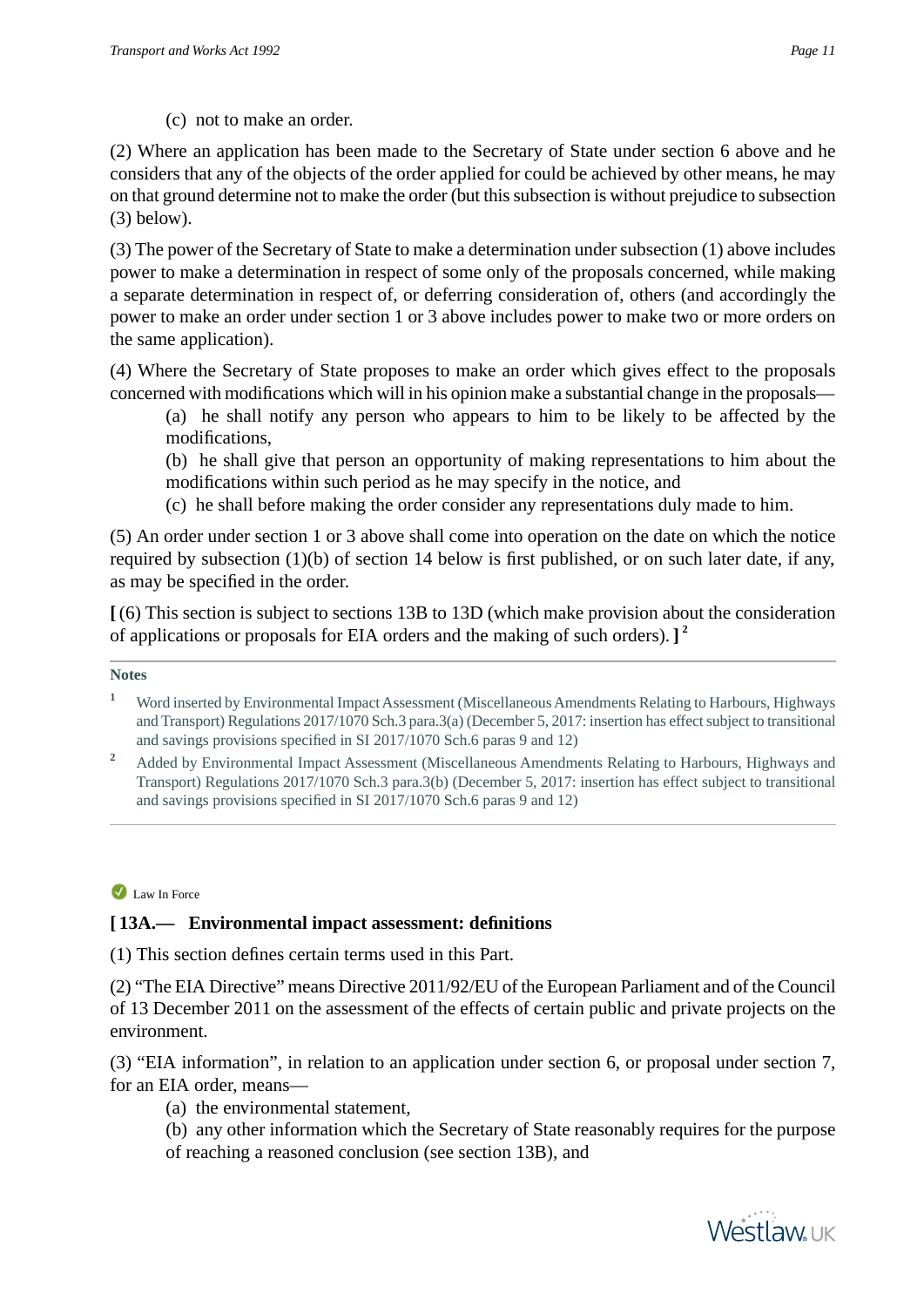(c) any representations made by any person about the environmental effects of the proposed works or other projects.

(4) "EIA order" means an order authorising works or other projects—

- (a) which are—
	- (i) in a class listed in Annex I to the EIA Directive, or
	- (ii) in a class listed in Annex II to the EIA Directive and, by virtue of their nature,
	- size or location, likely to have significant effects on the environment, and
- (b) which are not exempt works.

(5) For the purposes of subsection (4), works or other projects are exempt if the Secretary of State directs or decides (in accordance with rules made under section 6) that an environmental impact assessment is not required in respect of those works or projects.

(6) "Environmental statement" means a statement which, by rules under section 6, is required—

(a) to accompany an application for, or be prepared in connection with the publication of a proposal to make, an EIA order, and

(b) amongst other matters, to set out the likely significant effects of the implementation of the EIA order applied for or proposed on the environment.

(7) "Reasoned conclusion" means a reasoned conclusion under section 13B(1)(b).

**] 1**

#### **Notes**

**<sup>1</sup>** Added by Environmental Impact Assessment (Miscellaneous Amendments Relating to Harbours, Highways and Transport) Regulations 2017/1070 Sch.3 para.4 (December 5, 2017: insertion has effect subject to transitional and savings provisions specified in SI 2017/1070 Sch.6 paras 9 and 12)

# Law In Force

# **[ 13B.— Application or proposal for an EIA order: reasoned conclusion**

(1) Before making a determination under section 13(1) in respect of an application or proposal for an EIA order, the Secretary of State—

(a) must consider the EIA information, and

(b) following that consideration, must reach a reasoned conclusion about the likely significant effects of the proposed works or other projects on the environment.

(2) The Secretary of State must obtain such expert advice as appears to the Secretary of State to be necessary for the purposes of considering the environmental statement.

(3) When making a determination under section 13(1) in respect of an application or proposal for an EIA order, the Secretary of State must take into account the reasoned conclusion.

(4) But the Secretary of State may determine to make an EIA order (whether with or without modifications) only if satisfied that the reasoned conclusion is up to date. **] 1**

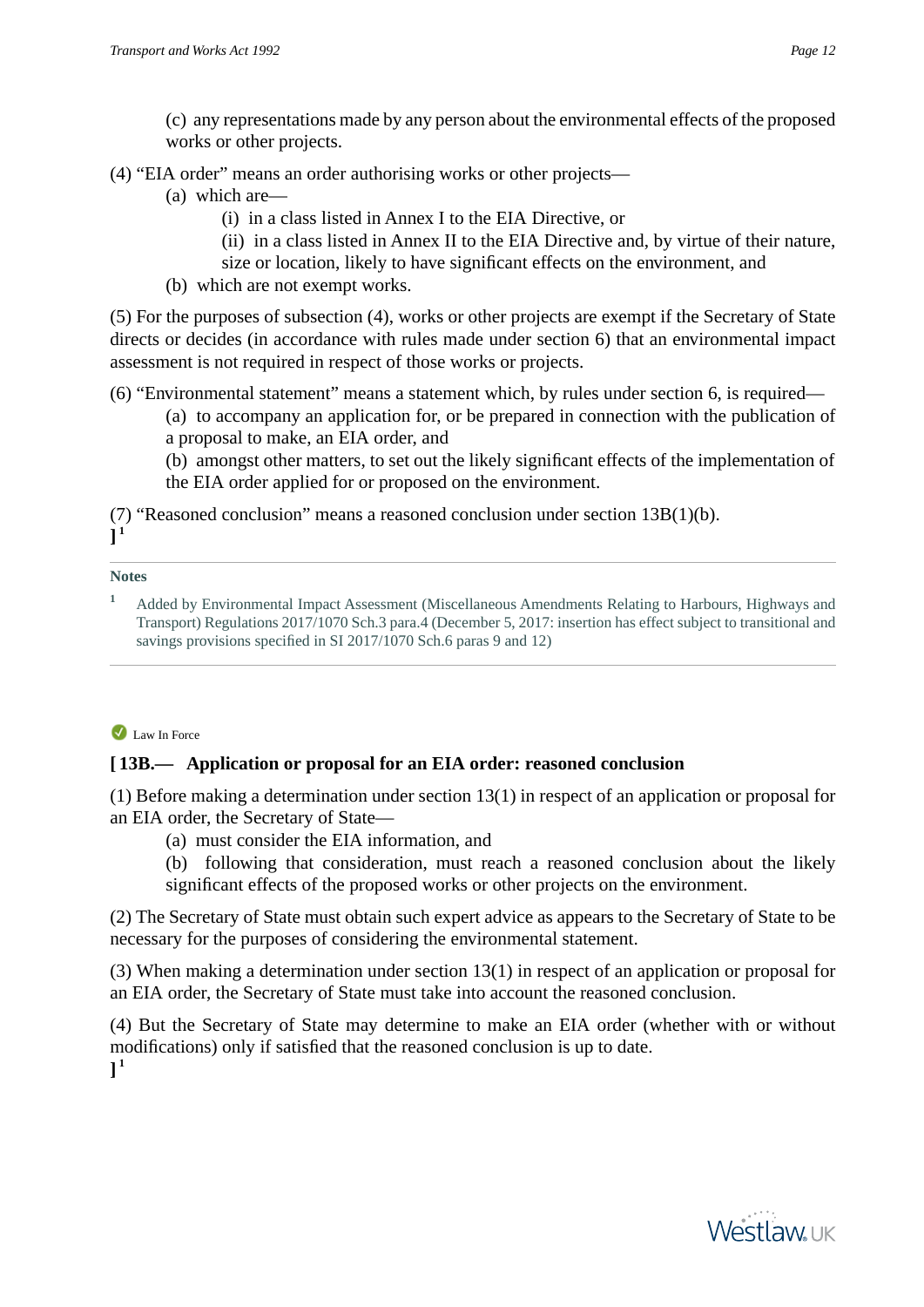**<sup>1</sup>** Added by Environmental Impact Assessment (Miscellaneous Amendments Relating to Harbours, Highways and Transport) Regulations 2017/1070 Sch.3 para.4 (December 5, 2017: insertion has effect subject to transitional and savings provisions specified in SI 2017/1070 Sch.6 paras 9 and 12)

Law In Force With Amendments Pending

#### **[ 13C.— EIA orders: monitoring measures and remedial action**

(1) If the Secretary of State proposes to make an EIA order (whether with or without modifications), the Secretary of State must consider whether monitoring of the significant adverse effects of the works or other projects on the environment to be authorised by the order is appropriate and, if so, must consider—

- (a) whether it is appropriate to impose a monitoring measure, and
- (b) whether it is appropriate to impose a requirement to take remedial action.

(2) In this section, "monitoring measure", in relation to proposed works or other projects, means a requirement to monitor any significant adverse effects of the works or projects on the environment.

(3) For the purposes of subsection (1)(a), the Secretary of State must take into account any monitoring arrangements which are required to be carried out under the law of any part of the United Kingdom (other than a provision implementing the EIA Directive).

(4) The Secretary of State may impose a monitoring measure or a requirement to take remedial action in the EIA order or, if the Secretary of State gives a direction under section 90(2A) of the Town and Country Planning Act 1990 on the making of the EIA order, by way of condition specified in that direction.

(5) But the Secretary of State may impose a monitoring measure only if satisfied that the type of parameters which will be required to be monitored and the duration of such monitoring are proportionate having regard to—

- (a) the nature, location and size of the proposed works or other projects, and
- (b) the significance of the effects of the works or other projects on the environment.

**] 1**

#### **Notes**

**<sup>1</sup>** Added by Environmental Impact Assessment (Miscellaneous Amendments Relating to Harbours, Highways and Transport) Regulations 2017/1070 Sch.3 para.4 (December 5, 2017: insertion has effect subject to transitional and savings provisions specified in SI 2017/1070 Sch.6 paras 9 and 12)

#### Law In Force

# **[ 13D. Application or proposal for an EIA order: time limit**

The Secretary of State must make a determination under section 13(1) in relation to an application or proposal for an EIA order within a reasonable period of time (having regard to the nature and complexity of the works or other project to which it relates) beginning on the day on which the Secretary of State has all of the information necessary to reach the reasoned conclusion. **] 1**

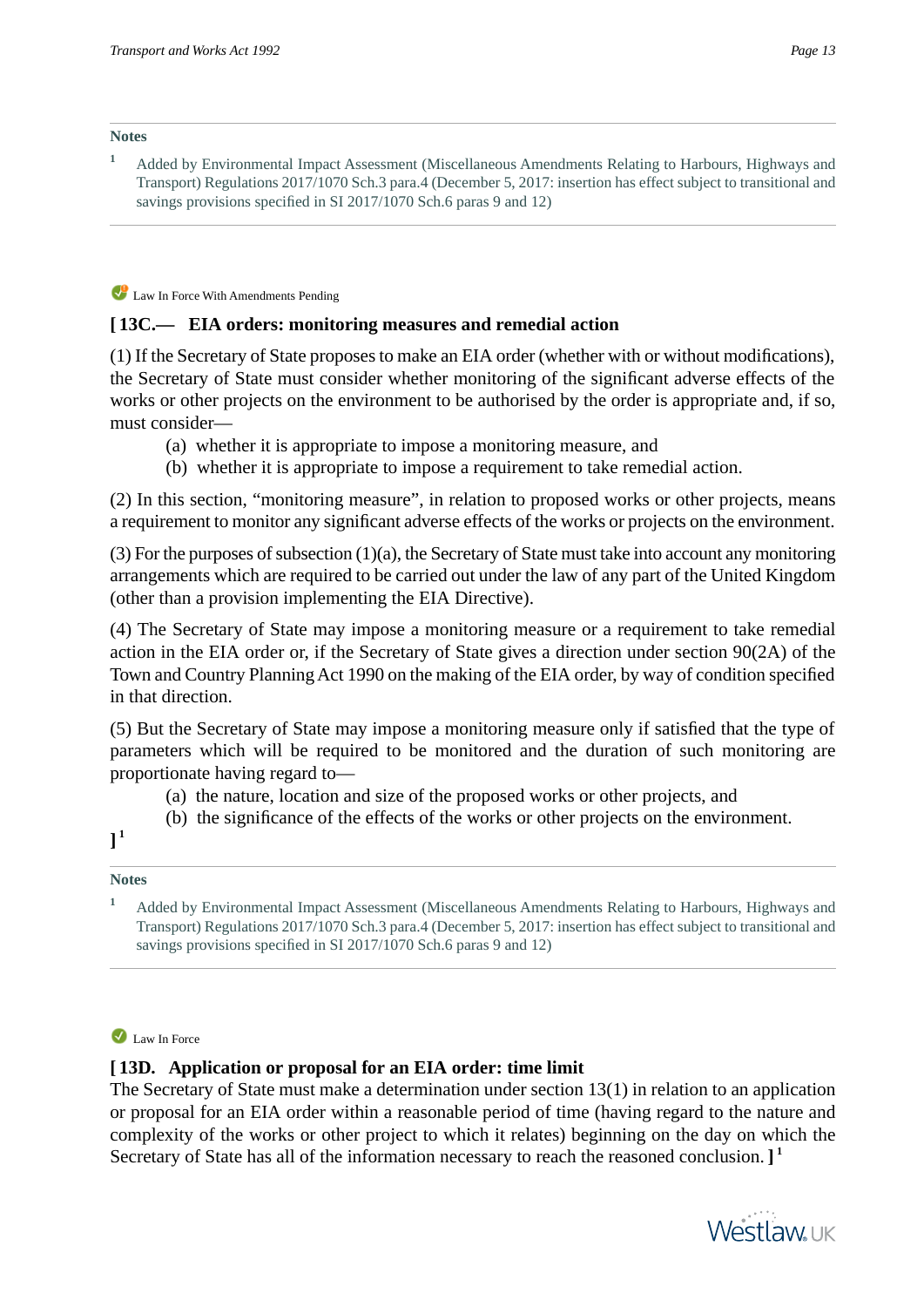#### **Notes**

**<sup>1</sup>** Added by Environmental Impact Assessment (Miscellaneous Amendments Relating to Harbours, Highways and Transport) Regulations 2017/1070 Sch.3 para.4 (December 5, 2017: insertion has effect subject to transitional and savings provisions specified in SI 2017/1070 Sch.6 paras 9 and 12)

Law In Force With Amendments Pending

#### **14.— Publicity for making or refusal of orders.**

**[** (1) As soon as practicable after making a determination under section 13(1) above, the Secretary of State must—

- (a) give notice of the determination to the persons specified in subsection (1A),
- (b) publish a notice of the determination in the London Gazette, and

(c) if it relates to an EIA order, make a notice of the determination available on a website maintained by or on behalf of the Secretary of State.

#### (1A) The specified persons are—

(a) the person (if any) who applied for the order;

(b) any person who made an objection which was referred to an inquiry or hearing in accordance with section 11(3);

(c) if the determination is that an EIA order is to be made, to any authority the Secretary of State considers is likely to be concerned by the works or other projects authorised by the order because of their specific environmental responsibilities or local and regional competencies.

**] 1**

 $(2)$  A notice under subsection  $(1)(a)$  above shall give—

- (a) the reasons for the determination and the considerations upon which it is based;
- (b) information about the public participation process; and

(c) information regarding the right to challenge the validity of the determination and the procedures for doing so.

 $(2A)$  A notice under subsection  $(1)(b)$  above shall state—

- (a) the terms of the determination;
- (b) that the notice under subsection (1)(a) above gives the information referred to in subsection  $(2)(a)$  to  $(c)$  above; and
- (c) where copies of the notice under subsection (1)(a) above may be obtained.

**] 2**

(3) A notice under subsection (1) above of a determination to make an order shall give such particulars of the terms of the order as the Secretary of State considers appropriate, and in particular shall (except where the order is made by virtue of section 7 above) state the name and address of the person who applied for the order.

**[** (3A) Where a determination under section 13(1) above relates to an application or proposal **[** for an EIA order  $]$ <sup>4</sup>, the notices under subsection (1) above shall state that, before the Secretary of State made the determination—

(a) he  $\left[$  complied with sections 13B to 13D $\right]$ <sup>5</sup>, and



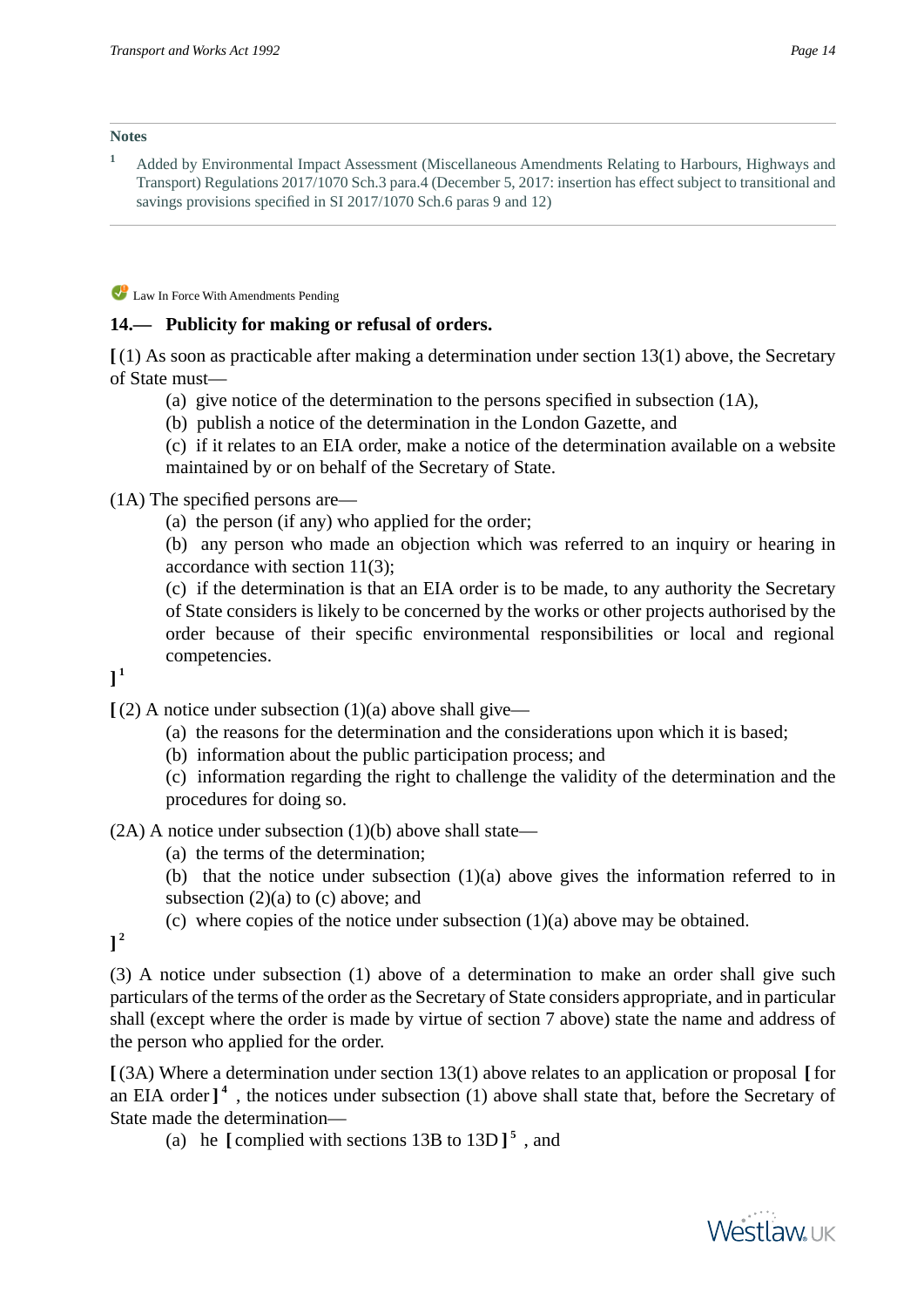(b) he complied with any obligations under section 10 above in respect of any objection made in accordance with rules under that section which relates to the environmental statement, and

(c) he considered, or referred to an inquiry under section 11(1) above or a person appointed under section 11(2), any representation duly made to him (other than an objection) which relates to the environmental statement.

**[** (3AA) If an EIA order is to be made—

(a) the notice under subsection  $(1)(a)$  must also include the address of the website on which it is to be made available under subsection  $(1)(c)$ , and

(b) the notices under subsection (1)(a) and (c) must include the information specified in subsection (3AB).

(3AB) The specified information is—

(a) in so far as they relate to the likely significant effects of the proposed works or other projects on the environment, a summary of —

(i) the results of any consultation undertaken in accordance with rules made under section 6 (including in particular any comments made by, or the authorities in or public of, another Member State), and

(ii) any objections made in accordance with rules made under section 10,

(b) a summary of how those results and objections have been taken into account in making the determination,

(c) the reasoned conclusion,

(d) a description of any features of the works or other projects, or measures, to avoid, prevent or reduce and, if possible, offset any likely significant adverse effects of the works or other projects on the environment, and

(e) a statement of any monitoring measures, requirements to take remedial action or other conditions relating to the likely significant effects of the proposed works or other projects on the environment that are imposed.

# **] 6**

 $(3B)$   $[...]^{7}$ 

(3C) The Secretary of State shall send a copy of any notice to which subsection (3A) above applies to any person who made—

(a) an objection to which paragraph (b) of that subsection refers, which was not referred to an inquiry or hearing in accordance with section 11(3) above, or

(b) a representation to which subsection (3A) (c) above refers.

(3D) **[…]<sup>8</sup> ] 3**

**[** (4) Where the Secretary of State makes a determination under section 13(1) above, the appropriate person shall publish a notice in a local newspaper circulating in the area, or in each of the areas, in which the relevant proposals are or were intended to have effect; and such notice shall state the information referred to in subsection (2A) (a) to (c) above.

 $(4A)$  In subsection  $(4)$ —

(a) in relation to an application for an order under section 1 or 3 above—

(i) "appropriate person" means the person who applied for the order;

(ii) "relevant proposals" means the proposals contained in the application;

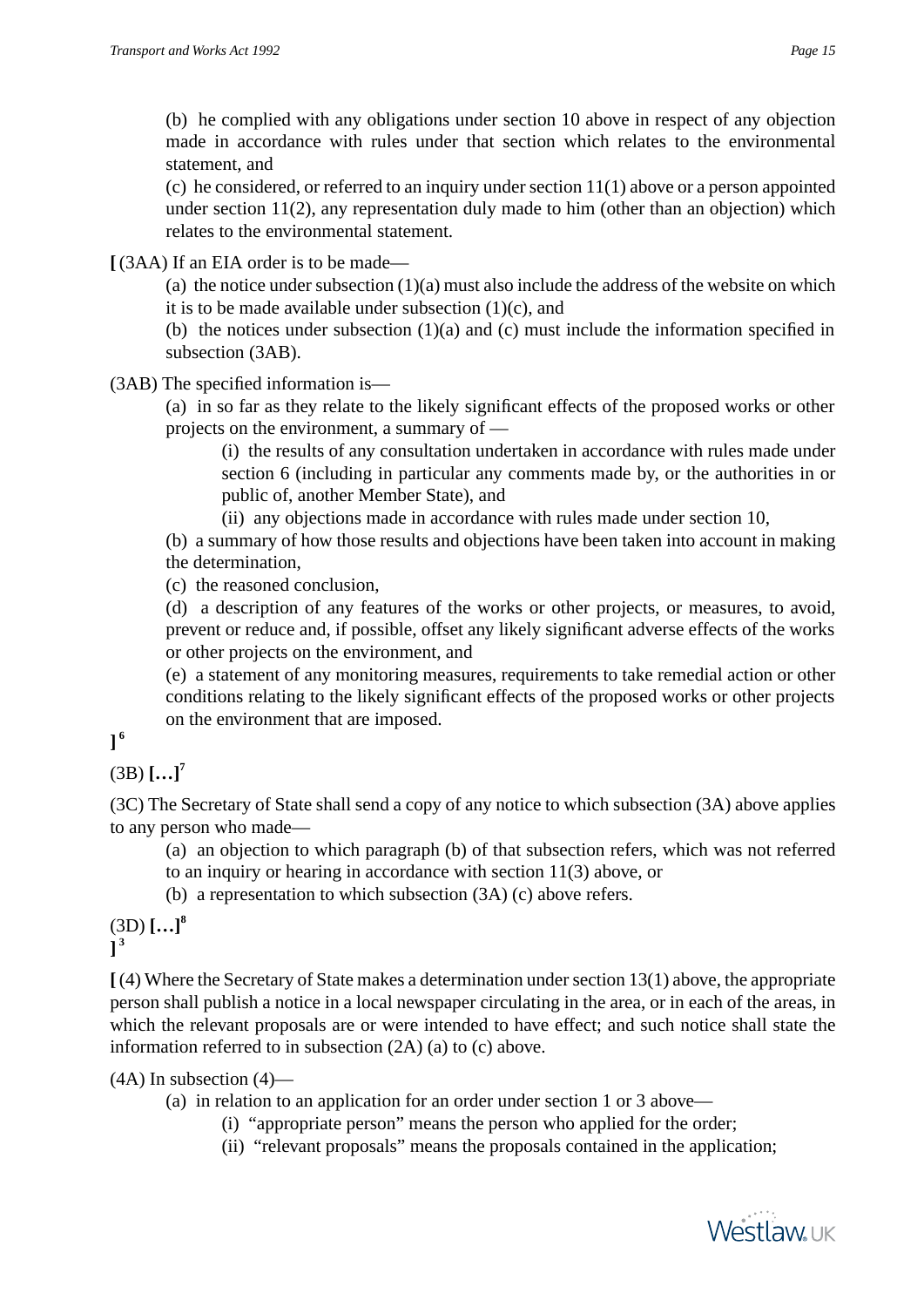- (b) in relation to a proposal to make an order by virtue of section 7 above—
	- (i) "appropriate person" means the Secretary of State;
	- (ii) "relevant proposals" means the proposals contained in the draft order prepared

**] 9**

by the Secretary of State pursuant to section 7.

(5) As soon as practicable after the making of an order under section 1 or 3 above, the person who applied for the order (or, where the order is made by virtue of section 7 above, the Secretary of State) shall—

(a) deposit in the office of the Clerk of the Parliaments a copy of the order, and of any plan or book of reference prepared in connection with the application (or proposed order), and (b) deposit with each of the councils mentioned in subsection (7) below in whose area works authorised by the order are to be carried out a copy of each of those documents, or of so much of them as is relevant to those works.

(6) Where a plan or book of reference is revised before the order is made, the reference in subsection (5)(a) above is to the latest version.

(7) The councils referred to in subsection (5) above are district councils, London borough councils and the Common Council of the City of London **[** but are, in relation to Wales, county councils and county borough councils**] 10** .

(8) A council with which documents are deposited in accordance with subsection (5) above shall make them available for inspection free of charge at all reasonable hours.

- **1** S.14(1) and (1A) substituted for s.14(1) by Environmental Impact Assessment (Miscellaneous Amendments Relating to Harbours, Highways and Transport) Regulations 2017/1070 Sch.3 para.5(2) (December 5, 2017: substitution has effect subject to transitional and savings provisions specified in SI 2017/1070 Sch.6 paras 9 and 12)
- **2** S.14(2) and (2A) substituted for a.14(2) by Transport and Works (Assessment of Environmental Effects) Regulations 2006/958 reg.2(4) (April 20, 2006)
- **<sup>3</sup>** Added by Transport and Works (Assessment of Environmental Effects) Regulations 1995/1541 reg.2 (August 1, 1995)
- **<sup>4</sup>** Words substituted by Environmental Impact Assessment (Miscellaneous Amendments Relating to Harbours, Highways and Transport) Regulations 2017/1070 Sch.3 para.5(3)(a) (December 5, 2017: substitution has effect subject to transitional and savings provisions specified in SI 2017/1070 Sch.6 paras 9 and 12)
- <sup>5</sup> Words substituted by Environmental Impact Assessment (Miscellaneous Amendments Relating to Harbours, Highways and Transport) Regulations 2017/1070 Sch.3 para.5(3)(b) (December 5, 2017: substitution has effect subject to transitional and savings provisions specified in SI 2017/1070 Sch.6 paras 9 and 12)
- **6** S.14(3AA) and (3AB) substituted for s.14(3AA) by Environmental Impact Assessment (Miscellaneous Amendments Relating to Harbours, Highways and Transport) Regulations 2017/1070 Sch.3 para.5(4) (December 5, 2017: substitution has effect subject to transitional and savings provisions specified in SI 2017/1070 Sch.6 paras 9 and 12)
- **<sup>7</sup>** Repealed by Environmental Impact Assessment (Miscellaneous Amendments Relating to Harbours, Highways and Transport) Regulations 2017/1070 Sch.3 para.5(5) (December 5, 2017: repeal has effect subject to transitional and savings provisions specified in SI 2017/1070 Sch.6 paras 9 and 12)
- **<sup>8</sup>** Repealed by Environmental Impact Assessment (Miscellaneous Amendments Relating to Harbours, Highways and Transport) Regulations 2017/1070 Sch.3 para.5(6) (December 5, 2017: repeal has effect subject to transitional and savings provisions specified in SI 2017/1070 Sch.6 paras 9 and 12)
- **9** S.14(4) and (4A) substituted for s.14(4) by Transport and Works (Assessment of Environmental Effects) Regulations 2006/958 reg.2(5) (April 20, 2006)

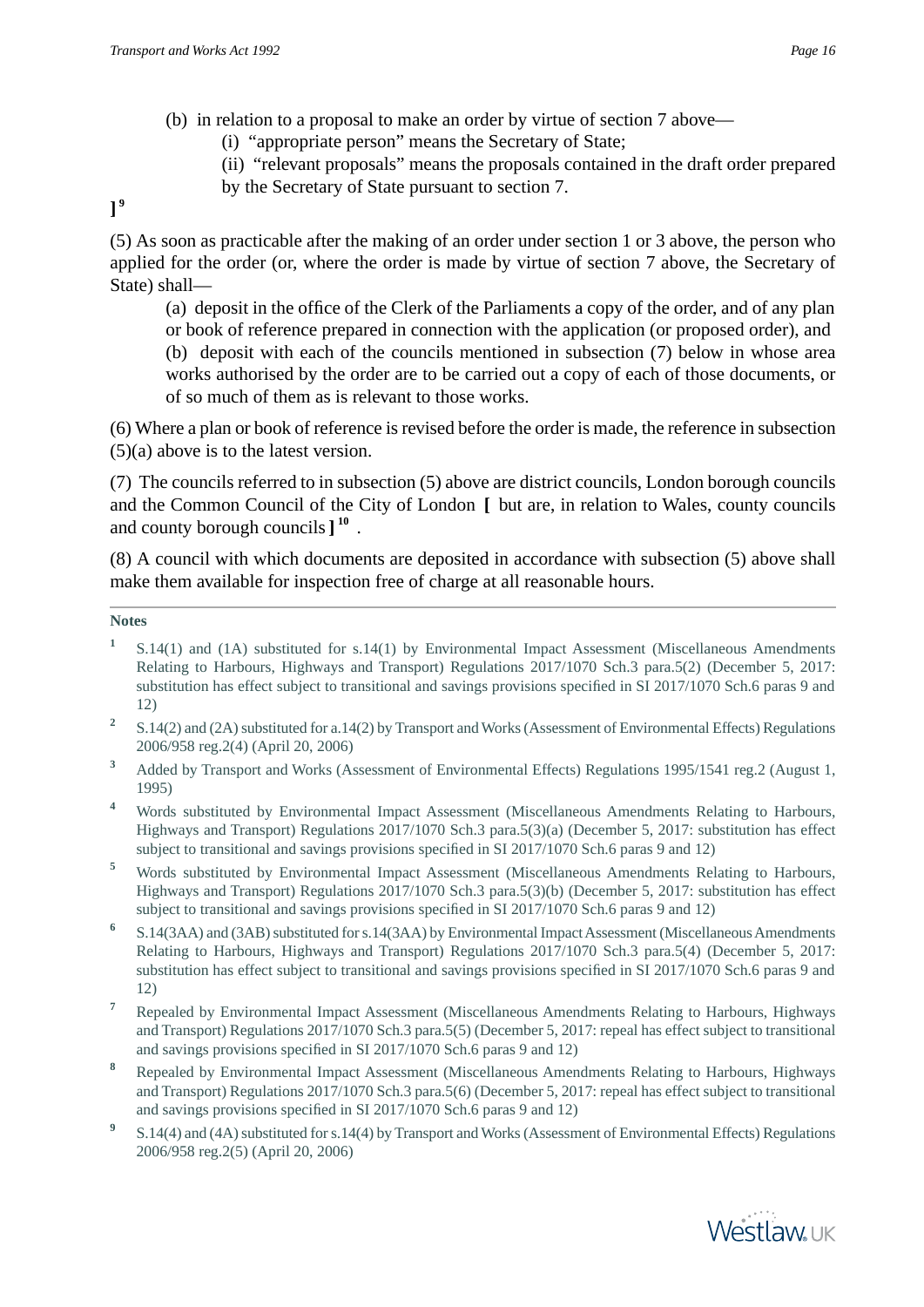**<sup>10</sup>** Words inserted by Local Government (Wales) Act 1994 c. 19 Sch.7(I) para.34(2) (April 1, 1996)

#### Law In Force

#### **[ 14A Compulsory acquisition: notice requirements**

(1) This section applies where the appropriate national authority has determined under section 13(1) to make an order under section 1 or 3—

(a) authorising the compulsory acquisition of land in England or Wales, and

(b) applying Parts 2 and 3 of the Compulsory Purchase (Vesting Declarations) Act 1981 to the acquisition.

(2) As soon as practicable after the appropriate national authority has made the determination, the acquiring authority must give a notice to any person who, if Part 2 of the Acquisition of Land Act 1981 applied to the acquisition, would be entitled to a notice under section 12 of that Act (notice to owners, lessees and occupiers).

(3) The notice must—

(a) contain a statement about the effect of Parts 2 and 3 of the Compulsory Purchase (Vesting Declarations) Act 1981, and

(b) invite any person who would be entitled to claim compensation if a declaration were executed under section 4 of the Compulsory Purchase (Vesting Declarations) Act 1981 to give the acquiring authority information about the person's name, address and interest in land, using a form set out in the notice.

(4) The statement referred to in subsection (3)(a) must be the same as the relevant statement prescribed under—

(a) section 15(4)(e) of the Acquisition of Land Act 1981, where the determination was made following an application, or

(b) paragraph 6(4)(e) of Schedule 1 to that Act, where the determination was made otherwise than following an application,

subject to any necessary modifications.

(5) The form mentioned in subsection (3)(b) must be the same as the relevant form that is prescribed under—

(a) section 15(4)(f) of the Acquisition of Land Act 1981, where the determination was made following an application, or

(b) paragraph 6(4)(f) of Schedule 1 to that Act, where the determination was made otherwise than following an application,

subject to any necessary modifications.

(6) The acquiring authority must send a copy of the notice to the Chief Land Registrar and it shall be a local land charge in respect of the land in England or Wales to which it relates.

(7) For the purposes of subsections (4) and (5), a statement or a form is "relevant"—

(a) where the order under section 1 or 3 is made by the Welsh Ministers, if it was prescribed by the Welsh Ministers, or

(b) where the order under section 1 or 3 is made by the Secretary of State, if it was prescribed by the Secretary of State.

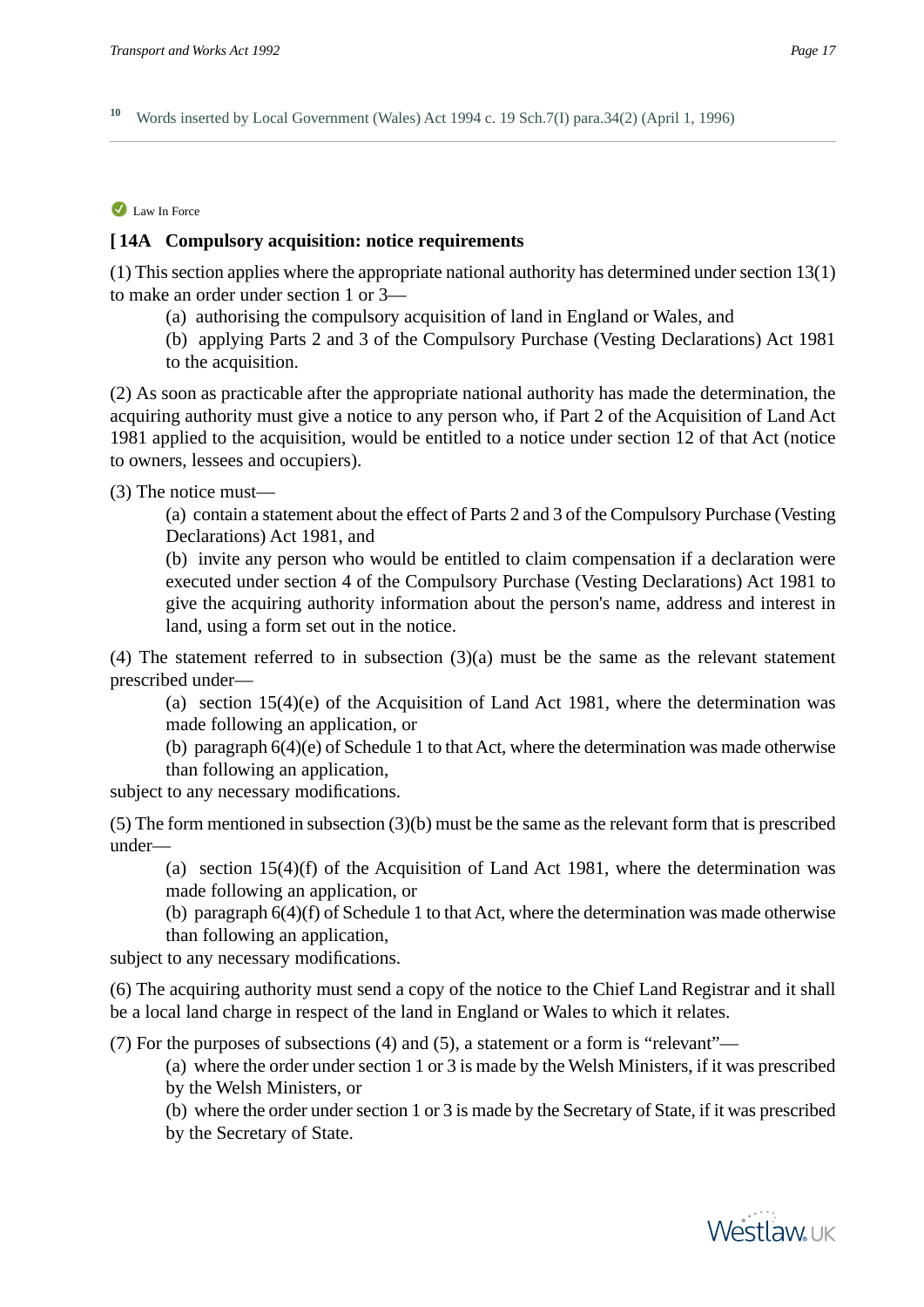#### (8) In this section—

the "acquiring authority" means the person authorised to carry out the compulsory acquisition, and

the "appropriate national authority" means—

(a) where an order authorises the compulsory acquisition of land wholly in England, the Secretary of State,

(b) where an order authorises the compulsory acquisition of land in both England and Wales, the Secretary of State, and

- (c) where an order authorises the compulsory acquisition of land wholly in Wales,
- the Welsh Ministers.

# **] 1**

#### **Notes**

**<sup>1</sup>** Added by Housing and Planning Act 2016 (Compulsory Purchase) (Corresponding Amendments) Regulations 2017/16 Sch.1 para.5(1) (February 2, 2017: insertion applies only where the Secretary of State or the Welsh Ministers determine to make an order under 1992 c.42 s.1 or 3 after February 2, 2017)

#### *Consents etc under other enactments*

#### Law In Force

# **15.— Assimilation of procedures.**

(1) This section applies to applications made under section 6 above relating to proposals for the purposes of which the giving of a consent, permission or licence under any enactment, or the making or confirmation of an order under any enactment, is required.

(2) The Secretary of State may make regulations for securing that, where the requirement referred to in subsection (1) above would not be removed by the order to which the application relates—

- (a) the procedure for obtaining, or otherwise relating to, the consent, permission, licence, order or confirmation, and
- (b) the procedure relating to the application made under section 6 above,

are wholly or partly assimilated (and in particular that proceedings relating to the one may be held concurrently with proceedings relating to the other).

(3) Regulations under this section may include provision—

- (a) excluding or modifying the application of any enactment;
- (b) authorising the Secretary of State to give directions or take such other steps as may be appropriate for the purpose of securing the object mentioned in subsection (2) above.

(4) The power to make regulations under this section shall be exercisable by statutory instrument, which shall be subject to annulment in pursuance of a resolution of either House of Parliament.

(5) This section shall apply to proposals by the Secretary of State to make orders by virtue of section 7 above as it applies to applications under section 6 above.

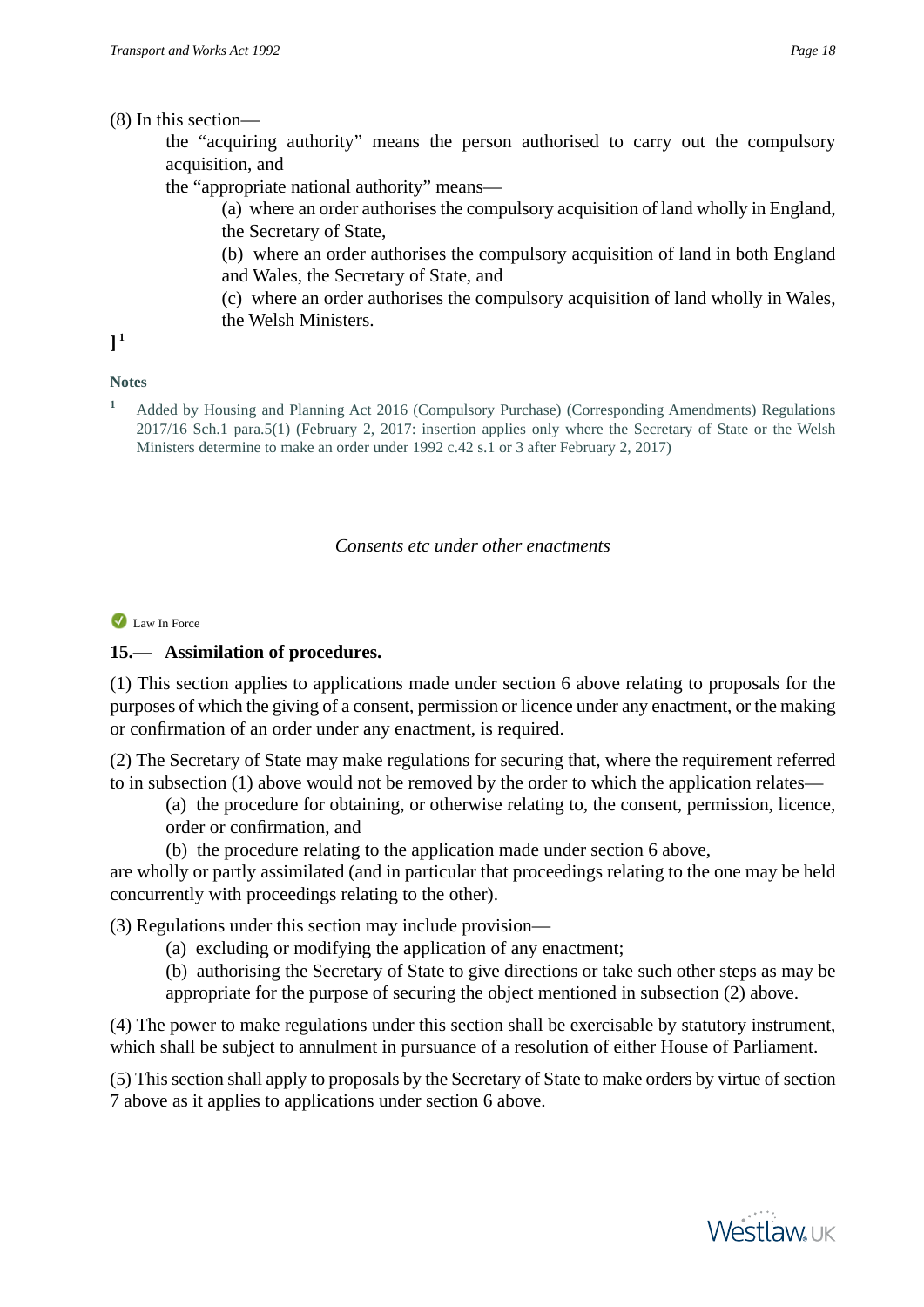# **16.— Town and country planning.**

(1) In section 90 of the Town and Country Planning Act 1990 (which gives power to deem planning permission to be granted in certain cases where development is authorised by a government department) after subsection (2) there shall be inserted—

.<br>44

(2A) On making an order under section 1 or 3 of the Transport and Works Act 1992 which includes provision for development, the Secretary of State may direct that planning permission for that development shall be deemed to be granted, subject to such conditions (if any) as may be specified in the direction.

(2) In Schedule 13 to the Town and Country Planning Act 1990 (blighted land) after paragraph 22 there shall be added—

"

"

# **23.**

Land—

(a) the compulsory acquisition of which is authorised by an order under section 1 or 3 of the Transport and Works Act 1992, or

(b) which falls within the limits of deviation within which powers of compulsory acquisition conferred by such an order are exercisable, or

(c) which is the subject of a proposal, contained in an application made in accordance with rules under section 6 of that Act or in a draft order prepared under section 7(3) of that Act, that it should be such land.

Law In Force

.,

# **17. Listed buildings and conservation areas.**

In section 12 of the Planning (Listed Buildings and Conservation Areas) Act 1990, after subsection (3) there shall be inserted—

"(3A) An application for listed building consent shall, without any direction by the Secretary of State, be referred to the Secretary of State instead of being dealt with by the local planning authority in any case where the consent is required in consequence of proposals included in an application for an order under section 1 or 3 of the Transport and Works Act 1992."

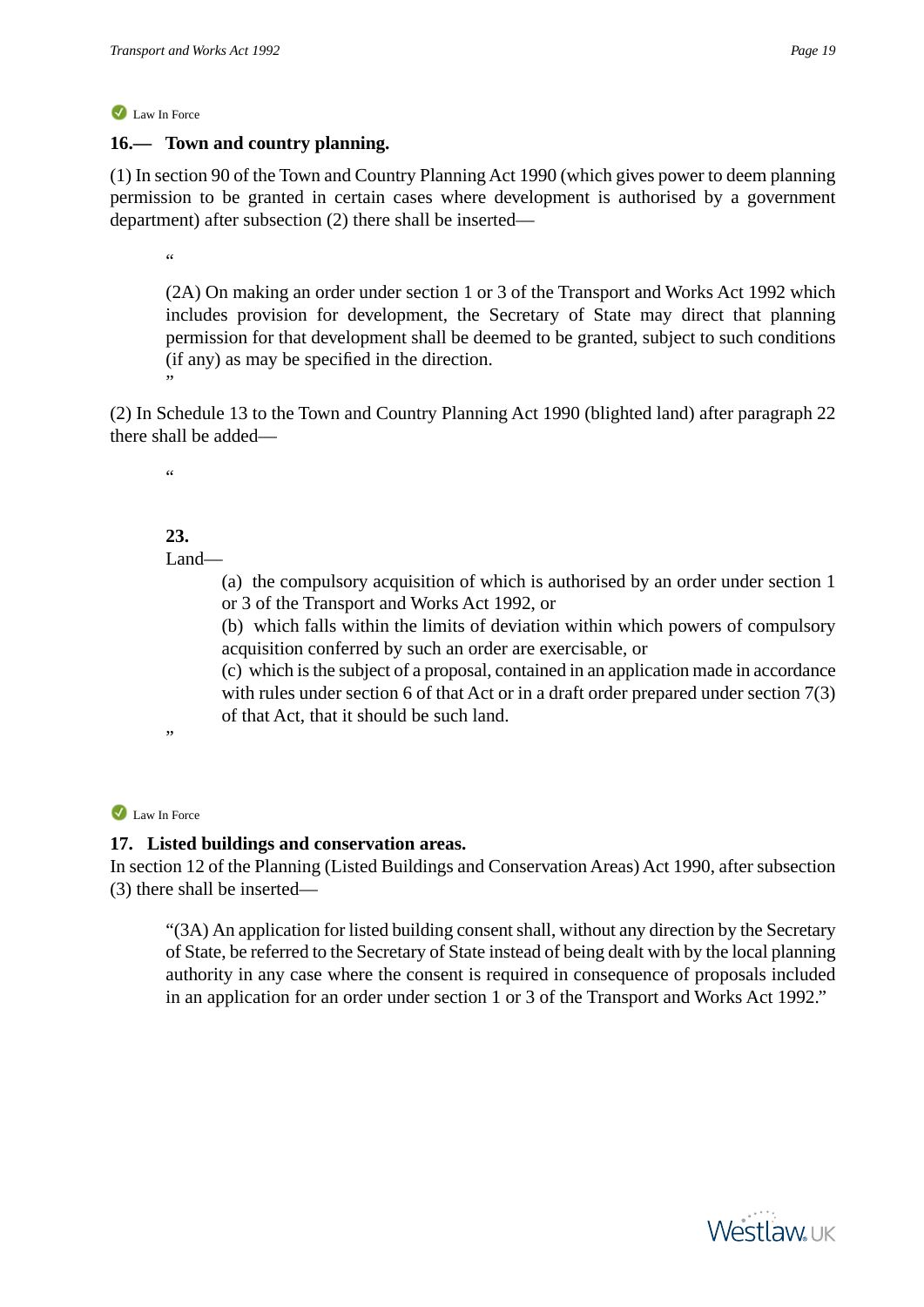#### **18. Hazardous substances.**

In section 12 of the Planning (Hazardous Substances) Act 1990 (which gives power to deem hazardous substances consent to be granted in certain cases) after subsection (2) there shall be inserted—

.<br>44

(2A) On making an order under section 1 or 3 of the Transport and Works Act 1992 which includes any provision that would involve the presence of a hazardous substance in circumstances requiring hazardous substances consent, the Secretary of State may direct that hazardous substances consent shall be deemed to be granted, subject to such conditions (if any) as may be specified in the direction.

#### Law In Force

"

#### **19. Coast Protection Act 1949.**

In section 35 of the Coast Protection Act 1949 (which excepts certain operations from the requirement to obtain the Secretary of State's consent under section 34) in subsection (1) there shall be added after paragraph (g)—

"

"

(h) any operations authorised by an order under section 1 or 3 of the Transport and Works Act 1992.

Law In Force

# **20.— Power to apply for, or object to, orders.**

(1) A body which has power to promote or power to oppose Bills in Parliament shall also have power to apply for, or as the case may be power to object to, orders under sections 1 and 3 above.

(2) Where the power of a body to promote or to oppose Bills is subject to any condition, then, except as provided by subsection (3)  $\left[ \text{ or } (4) \right]$ <sup>1</sup> below, the corresponding power conferred on the body by subsection (1) above shall be subject to the like condition.

 $(3)$   $[...]^2$ 

**[** (4) In the case of Transport for London—

- (a) the powers conferred by subsection (1) above shall be exercisable with the written consent of the Mayor of London; and
- (b) subsection (2) above shall not have effect.

**] 3**

**<sup>1</sup>** Words added by Greater London Authority Act 1999 c. 29 Pt IV c.II s.168(2) (July 3, 2000)

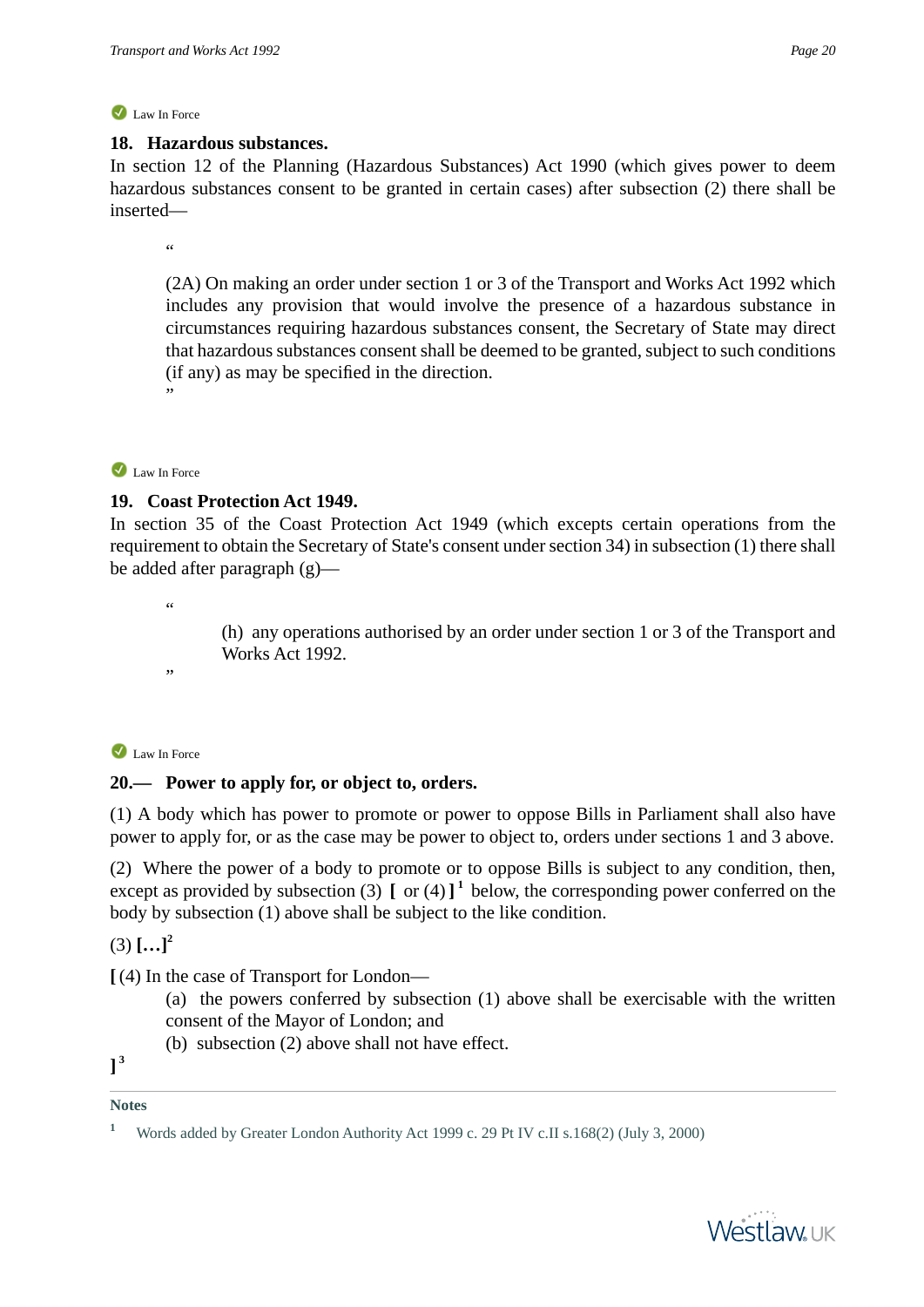- **<sup>2</sup>** Repealed by British Waterways Board (Transfer of Functions) Order 2012/1659 Sch.3(1) para.12(3) (July 2, 2012 subject to transitional provisions and savings specified in SI 2012/1659 arts 5 and 6)
- **<sup>3</sup>** Added by Greater London Authority Act 1999 c. 29 Pt IV c.II s.168(3) (July 3, 2000)

#### **21.— Transport Consultative Committees.**

(1) In section 56 of the Transport Act 1962 (which establishes a Central Transport Consultative Committee and Area Transport Users Consultative Committees) after subsection (6) there shall be inserted—

"

"

(6A) An Area Committee may consider, and if they think fit object to, any proposal for the discontinuance of railway services made in an application for an order under section 1 of the Transport and Works Act 1992 or made by the Secretary of State by virtue of section 7 of that Act.

(2) In section 41 of the London Regional Transport Act 1984 (which provides for the London Regional Passenger Committee to be treated as an Area Transport Users Consultative Committee for certain purposes) in  $[\dots]^1$  for "(7)" there shall be substituted "(6A)".

**Notes**

**1** Subsection  $(2)(c)$ 

#### *Miscellaneous*

#### Law In Force

# **22.— Validity of orders under section 1 or 3.**

(1) If a person aggrieved by an order under section 1 or 3 above desires to question the validity of it, or of any provision contained in it, on the ground—

- (a) that it is not within the powers of this Act, or
- (b) that any requirement imposed by or under this Act or the **[** Tribunals and Inquiries Act
- 1992 **] 1** has not been complied with,

he may, within the period of 42 days beginning with the day on which the notice required by section 14(1)(b) above is published, make an application for the purpose to the High Court.

(2) On any such application, the court—

(a) may by interim order suspend the operation of the order, or of any provision contained in it, either generally or in so far as it affects any property of the applicant, until the final determination of the proceedings, and

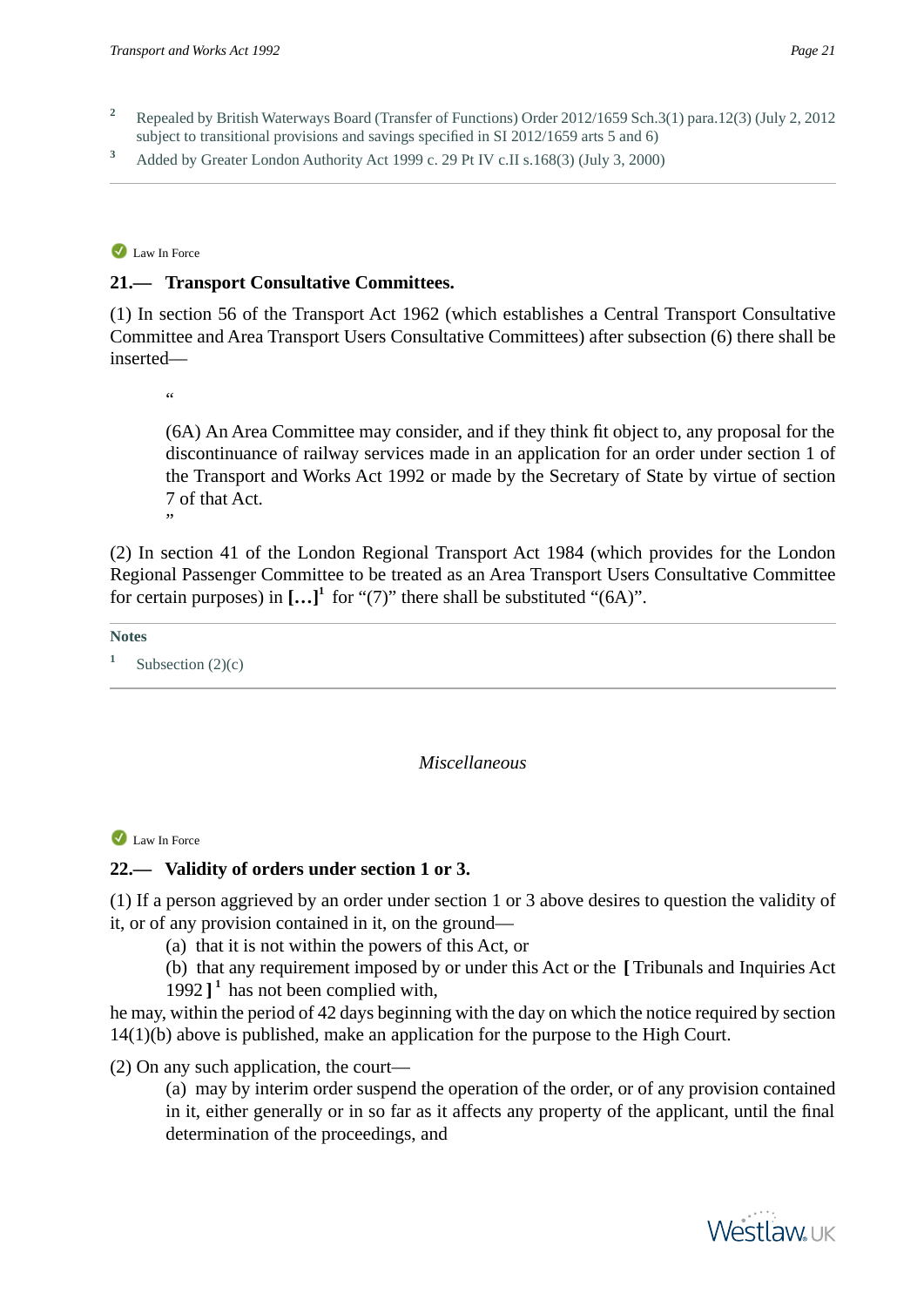(b) if satisfied that the order or any provision contained in it is not within the powers of this Act, or that the interests of the applicant have been substantially prejudiced by a failure to comply with any requirement imposed by or under this Act or the Tribunals and Inquiries Act [1992]<sup>1</sup>, may quash the order or any provision contained in it, either generally or in so far as it affects any property of the applicant.

(3) Subject to subsections (1) and (2) above, an order under section 1 or 3 above shall not, either before or after it has been made, be questioned in any legal proceedings whatever.

**Notes**

<sup>1</sup> Word substituted by Tribunals, Courts and Enforcement Act 2007 c. 15 Sch.8 para.21 (November 1, 2007)

Law In Force

#### **23.— Exercise of Secretary of State's functions by appointed person.**

(1) The Secretary of State may by regulations prescribe classes of application which are to be dealt with by a person appointed by the Secretary of State for the purpose instead of by the Secretary of State.

(2) The Secretary of State may if he thinks fit direct that an application which would otherwise fall to be determined by an appointed person shall be determined by the Secretary of State.

(3) Subject to subsection (4) below, a person appointed under this section shall have in relation to the application—

(a) the same powers and duties as the Secretary of State has under sections 1 and 3 above, and

(b) such other powers and duties conferred on the Secretary of State under or by virtue of this Part of this Act as may be specified in the regulations;

and for that purpose any reference in any Act or instrument (including this Act and any instrument made under it) to the Secretary of State, or to anything done or authorised or required to be done by or to the Secretary of State, shall be construed, so far as the context permits and subject to regulations under this section, as a reference to that person.

(4) An order made on an application dealt with by a person appointed under this section shall not authorise the compulsory acquisition of land, or the compulsory creation or extinguishment of rights over land (including rights of navigation over water).

(5) Where an application has been dealt with by a person appointed under this section, any order made by him under section 1 or 3 shall be treated as made by the Secretary of State.

(6) At any time before the appointed person has determined the application the Secretary of State may—

(a) revoke his appointment, and

(b) appoint another person under subsection (1) above to deal with the application instead; and where such a new appointment is made the consideration of the application shall begin afresh, except to the extent that regulations under this section provide otherwise.

(7) If the Secretary of State exercises the power conferred on him by subsection (6)(a) above, he shall give reasons to the appointed person for revoking his appointment.

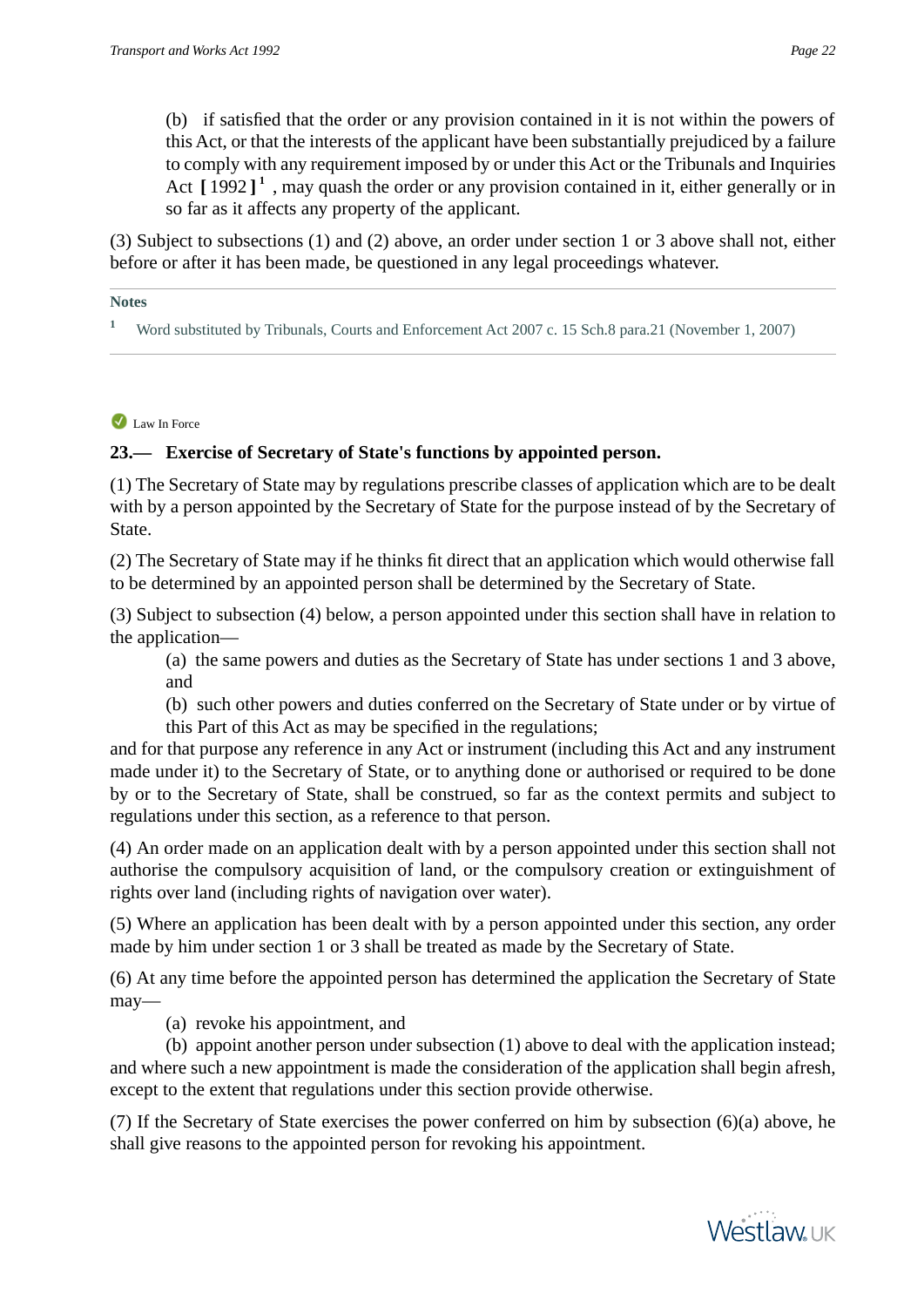(8) Regulations under this section may provide for the giving of publicity to any directions given by the Secretary of State under subsection (2) above and to any appointment made by virtue of subsection (6) above.

(9) The  $\lbrack$  Tribunals and Inquiries Act 1992  $\lbrack$ <sup>1</sup> shall apply to a local inquiry or other hearing by a person appointed under this section as it applies to a statutory inquiry held by the Secretary of State, but as if in  $\left[\right]$  section 10(1)  $\right]$ <sup>2</sup> of that Act(statement of reasons for decisions) the reference to any decision taken by the Secretary of State were a reference to a decision taken by an appointed person.

 $(9A)$   $[...]$ <sup>3</sup>

(10) Where a person appointed under this section is an officer of **[ [** the Ministry of Housing, Communities and Local Government **] 5** , the Department for Transport **] 4** , **[** the Department for Business, Energy and Industrial Strategy ]<sup>6</sup> or the Welsh Office, his functions shall be treated for the purposes of the Parliamentary Commissioner Act 1967—

**[** (a) if he was appointed by the Secretary of State for the time being having general responsibility in transport matters in relation to England, as functions of the Department for Transport;

(b) if he was appointed by the Secretary of State for the time being having general responsibility in planning matters in relation to England, as functions of **[** the Ministry of Housing, Communities and Local Government **] 5** ; **] 7**

(c) if he was appointed by the Secretary of State for the time being having general responsibility in energy matters, as functions of **[** the Department for Business, Energy and Industrial Strategy **] 6** ;

(d) if he was appointed by the Secretary of State for the time being having general responsibility in planning matters in relation to Wales, as functions of the Welsh Office.

(11) The power to make regulations under this section shall be exercisable by statutory instrument, which shall be subject to annulment in pursuance of a resolution of either House of Parliament.

- <sup>1</sup> Word substituted by Tribunals, Courts and Enforcement Act 2007 c. 15 Sch.8 para.22(2)(a) (November 1, 2007)
- <sup>2</sup> Words substituted by Tribunals, Courts and Enforcement Act 2007 c. 15 Sch.8 para.22(2)(b) (November 1, 2007)
- **<sup>3</sup>** Repealed by Public Bodies (Abolition of Administrative Justice and Tribunals Council) Order 2013/2042 Sch.1 para.9 (August 19, 2013)
- **<sup>4</sup>** Words substituted by Transfer of Functions (Transport, Local Government and the Regions) Order 2002/2626 Sch.2 para.20(a) (November 25, 2002)
- **<sup>5</sup>** Words substituted by Secretaries of State for Health and Social Care and for Housing, Communities and Local Government and Transfer of Functions (Commonhold Land) Order 2018/378 Sch.1(1) para.8 (April 11, 2018)
- <sup>6</sup> Words substituted by Secretaries of State for Business, Energy and Industrial Strategy, for International Trade and for Exiting the European Union and the Transfer of Functions (Education and Skills) Order 2016/992 Sch.1(1) para.6 (November 9, 2016)
- **7** S.23(10)(a)-(b) substituted for s.23(10)(a) by Transfer of Functions (Transport, Local Government and the Regions) Order 2002/2626 Sch.2 para.20(b) (November 25, 2002)

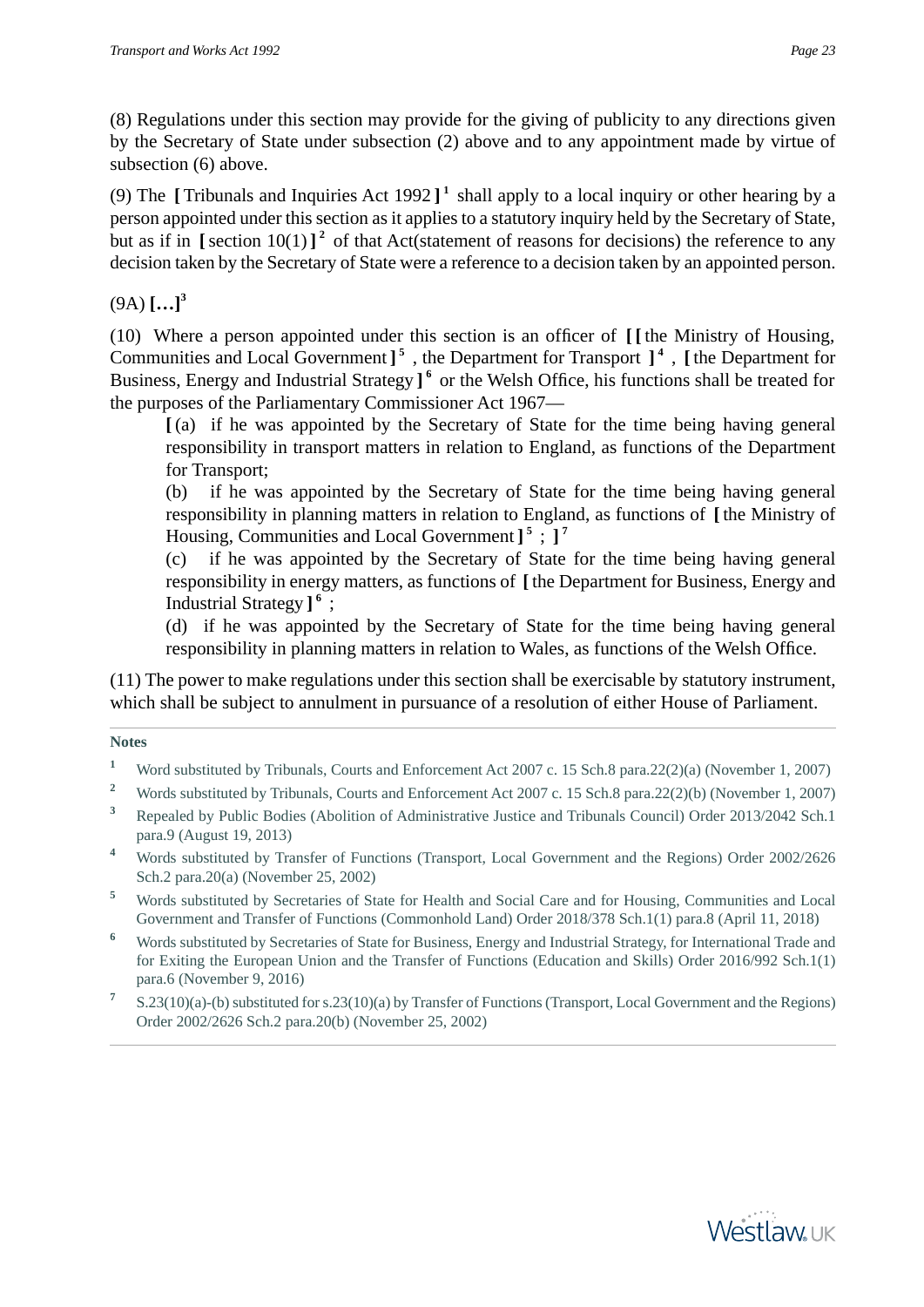#### **24. Private legislation procedure in Scotland.**

In section 1 of the Private Legislation Procedure (Scotland) Act 1936 (which requires the promotion of Provisional Orders rather than Private Bills in connection with powers relating to Scotland), in subsection (4) (which provides an exception from the requirement in certain cases relating to Scotland and elsewhere if the promotion of a Private Bill would be more appropriate than the promotion of a Private Bill and a Provisional Order) after the words "Provisional Order" there shall be inserted the words "(or a Provisional Order and an order under section 1 or 3 of the Transport and Works Act 1992)".

Law In Force

# **25.— Crown land.**

(1) If the appropriate authority agrees—

- (a) an interest which—
	- (i) subsists in land in which there is a Crown or Duchy interest, but
	- (ii) is not itself a Crown or Duchy interest,

may be acquired compulsorily by virtue of an order under section 1 or 3 above, and (b) any provision of this Act or of such an order (other than a provision by virtue of which an interest in land is compulsorily acquired) may apply in relation to land in which there is a Crown or Duchy interest.

(2) In this section "Crown or Duchy interest" means an interest belonging to Her Majesty in right of the Crown or of the Duchy of Lancaster, or belonging to the Duchy of Cornwall, or belonging to a government department, or held in trust for Her Majesty for the purposes of a government department.

(3) In this section "the appropriate authority" means—

(a) in the case of land belonging to Her Majesty in right of the Crown and forming part of the Crown Estate, the Crown Estate Commissioners;

(b) in the case of other land belonging to Her Majesty in right of the Crown, the government department having the management of the land **[** or the relevant person **] 1** ;

(c) in the case of land belonging to Her Majesty in right of the Duchy of Lancaster, the Chancellor of the Duchy;

(d) in the case of land belonging to the Duchy of Cornwall, such person as the Duke of Cornwall, or the possessor for the time being of the Duchy of Cornwall, appoints;

(e) in the case of land belonging to a government department or held in trust for Her Majesty for the purposes of a government department, that department.

**[** (3A) In subsection (3), "relevant person", in relation to any land to which section 90B(5) of the Scotland Act 1998 applies, means the person who manages that land. **] 2**

(4) If any question arises as to what authority is the appropriate authority in relation to any land, that question shall be referred to the Treasury, whose decision shall be final.



<sup>&</sup>lt;sup>1</sup> Words inserted by Crown Estate Transfer Scheme 2017/524 Sch.5(1) para.25(a) (April 1, 2017)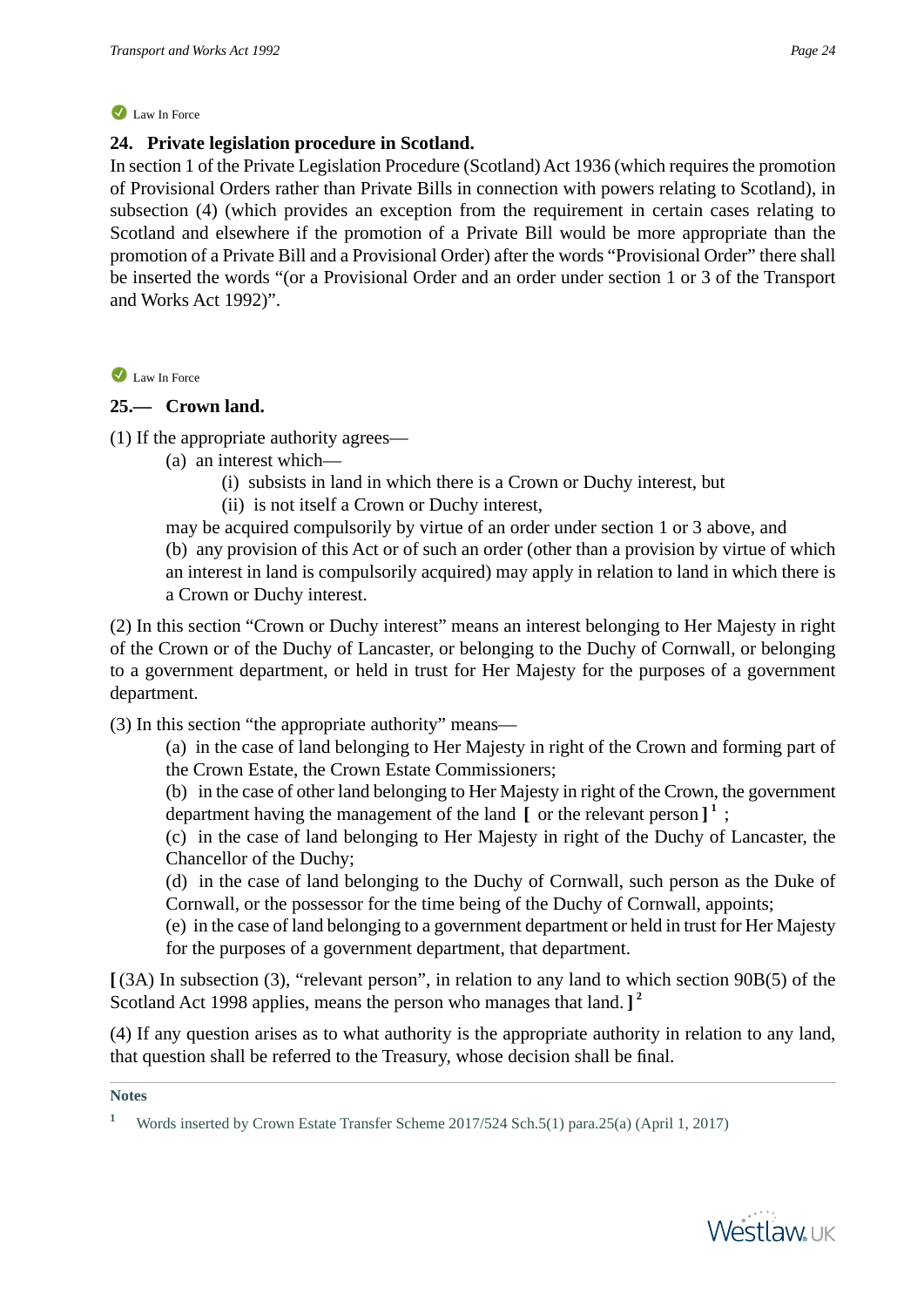# **PART II**

#### **SAFETY OF RAILWAYS ETC**

#### **CHAPTER I**

#### OFFENCES INVOLVING DRINK OR DRUGS

#### *Preliminary*

#### Law In Force

#### **26.— Transport systems to which Chapter I applies.**

(1) This Chapter applies to transport systems of any of the following kinds—

- (a) a railway;
- (b) a tramway;

(c) a system which uses another mode of guided transport and is specified for the purposes of this Chapter by an order made by the Secretary of State.

(2) This Chapter shall not apply to a transport system unless it is used, or is intended to be used, wholly or partly for the carriage of members of the public.

(3) The power to make orders under this section shall be exercisable by statutory instrument, which shall be subject to annulment in pursuance of a resolution of either House of Parliament.

#### *Principal offences*

#### Law In Force

#### **27.— Offences involving drink or drugs on transport systems.**

(1) If a person works on a transport system to which this Chapter applies—

(a) as a driver, guard, conductor or signalman or in any other capacity in which he can control or affect the movement of a vehicle, or

(b) in a maintenance capacity or as a supervisor of, or look-out for, persons working in a maintenance capacity,

when he is unfit to carry out that work through drink or drugs, he shall be guilty of an offence.

(2) If a person works on a transport system to which this Chapter applies—

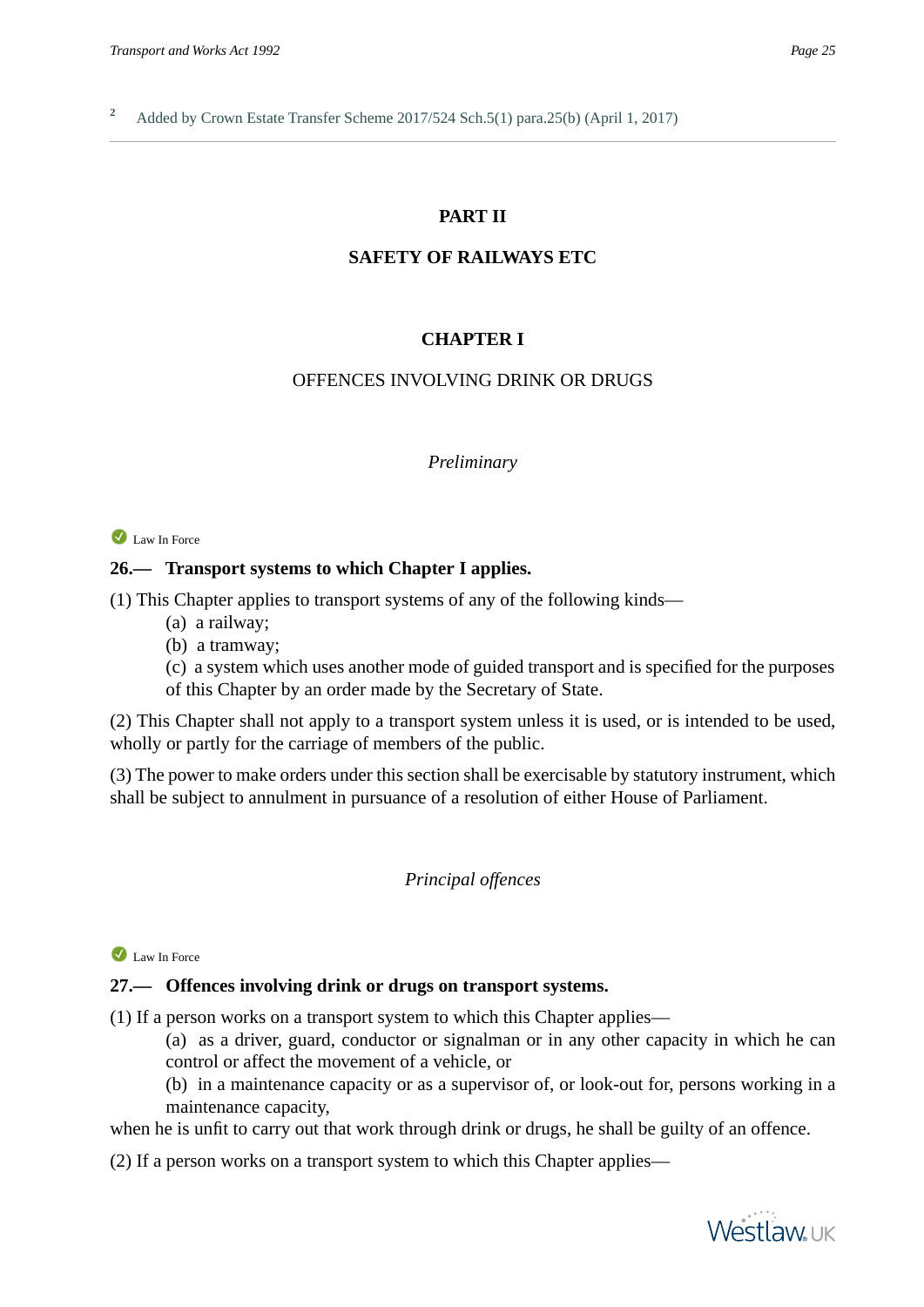(a) as a driver, guard, conductor or signalman or in any other capacity in which he can control or affect the movement of a vehicle, or

(b) in a maintenance capacity or as a supervisor of, or look-out for, persons working in a maintenance capacity,

after consuming so much alcohol that the proportion of it in his breath, blood or urine exceeds the prescribed limit, he shall be guilty of an offence.

(3) For the purposes of this section, a person works on a transport system in a maintenance capacity if his work on the system involves maintenance, repair or alteration of—

- (a) the permanent way or other means of guiding or supporting vehicles,
- (b) signals or any other means of controlling the movement of vehicles, or

(c) any means of supplying electricity to vehicles or to the means of guiding or supporting vehicles,

or involves coupling or uncoupling vehicles or checking that they are working properly before they are used on any occasion.

(4) For the purposes of subsection (1) above, a person shall be taken to be unfit to carry out any work if his ability to carry out that work properly is for the time being impaired.

# Law In Force

# **28.— Offences by operators of transport systems.**

(1) If a person commits an offence under section 27 above, the responsible operator shall also be guilty of an offence.

(2) In this section "the responsible operator" means —

(a) in a case where the transport system on which the offence under section 27 above is committed has only one operator, that operator;

(b) in a case where the transport system on which the offence under section 27 above is committed has more than one operator, whichever of them is responsible for the work giving rise to the offence.

(3) No offence is committed under subsection (1) above if the responsible operator has exercised all due diligence to prevent the commission on the transport system of any offence under section 27 above.

(4) If a person commits an offence under section 27 above in the course of his employment with a person other than the responsible operator, his employer shall (without prejudice to any liability of that operator under subsection (1) above) also be guilty of an offence.

(5) No offence is committed under subsection (4) above if the employer has exercised all due diligence to prevent the commission on the transport system by any of his employees of any offence under section 27 above.

*Police powers etc*

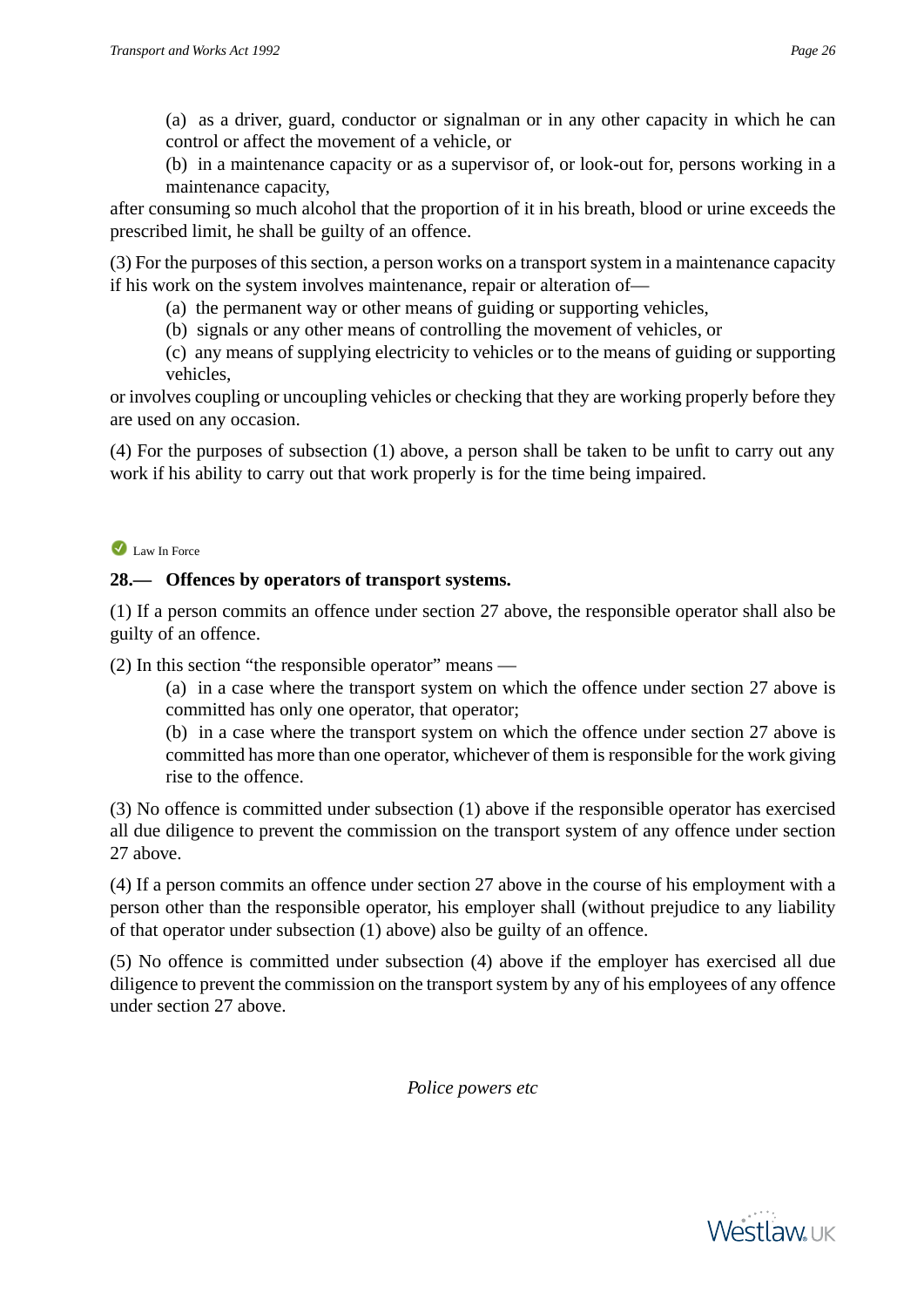#### **29.— Breath tests.**

(1) Where a constable in uniform has reasonable cause to suspect—

(a) that a person working on a transport system to which this Chapter applies in any capacity mentioned in section 27(1) and (2) above has alcohol in his body, or

(b) that a person has been working on a transport system to which this Chapter applies in any capacity mentioned in section 27(1) and (2) above with alcohol in his body and still has alcohol in his body,

he may require that person to provide a specimen of breath for a breath test.

(2) Where an accident or dangerous incident occurs on a transport system to which this Chapter applies, a constable in uniform may require a person to provide a specimen of breath for a breath test if he has reasonable cause to suspect that—

(a) at the time of the accident or incident that person was working on the transport system in a capacity mentioned in section 27(1) and (2) above, and

(b) an act or omission of that person while he was so working may have been a cause of the accident or incident.

(3) In subsection (2) above "dangerous incident" means an incident which in the constable's opinion involved a danger of death or personal injury.

(4) A person may be required under subsection (1) or subsection (2) above to provide a specimen either at or near the place where the requirement is made or, if the requirement is made under subsection (2) above and the constable making the requirement thinks fit, at a police station specified by the constable.

(5) A person who, without reasonable excuse, fails to provide a specimen of breath when required to do so in pursuance of this section shall be guilty of an offence.

<span id="page-26-0"></span>

|              | The text of this provision varies depending on jurisdiction or other application. See parallel texts relating to:<br>Scotland   England and Wales |  |
|--------------|---------------------------------------------------------------------------------------------------------------------------------------------------|--|
|              |                                                                                                                                                   |  |
| Law In Force |                                                                                                                                                   |  |
| Scotland     |                                                                                                                                                   |  |

# **30.— Powers of arrest and entry.**

(1) A constable may arrest a person without warrant if he has reasonable cause to suspect that that person is or has been committing an offence under section 27(1) above.

(2) A constable may arrest a person without warrant if—

(a) as a result of a breath test under section 29 above he has reasonable cause to suspect that the proportion of alcohol in that person's breath or blood exceeds the prescribed limit, or

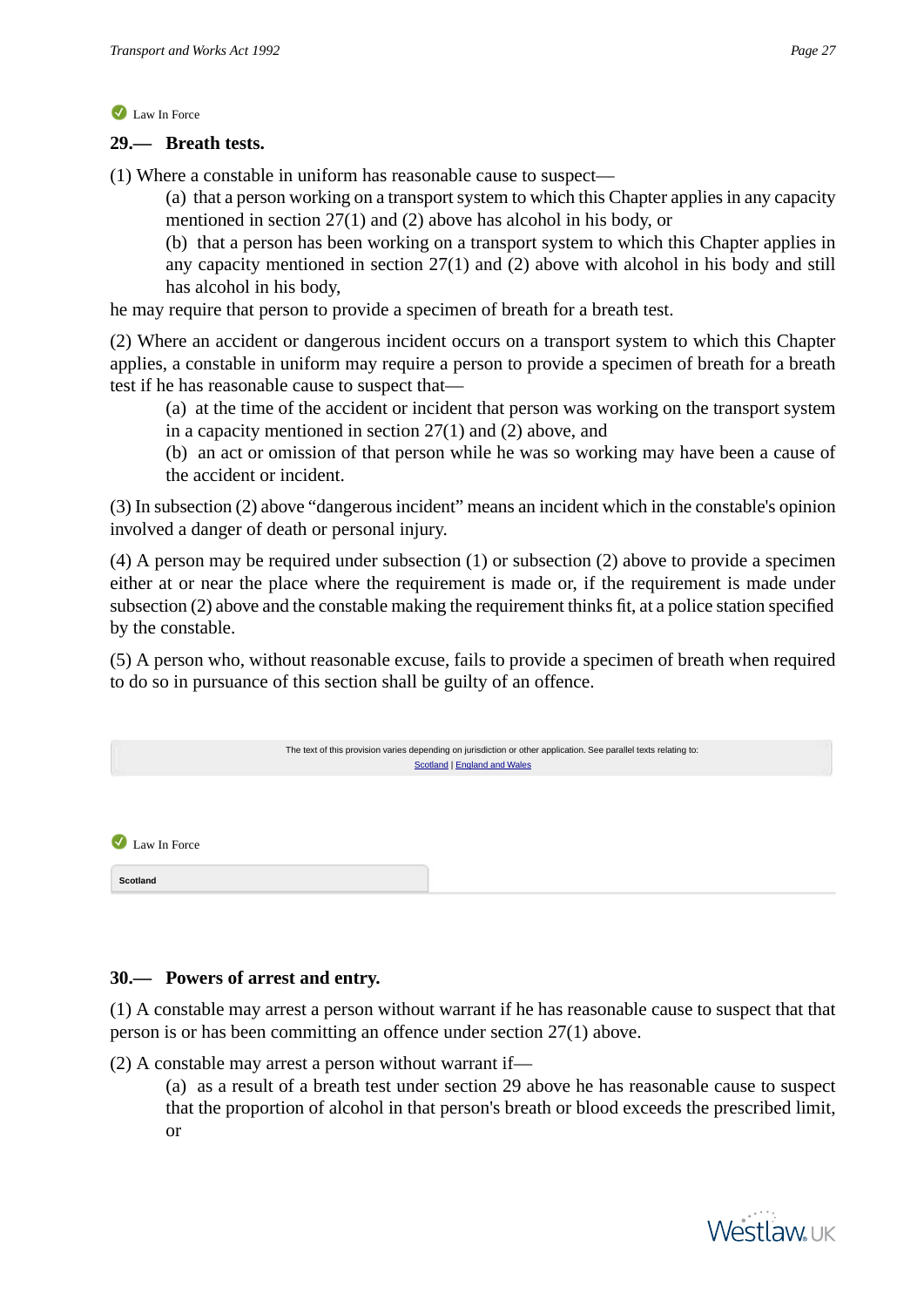(b) that person has failed to provide a specimen of breath for a breath test when required to do so in pursuance of section 29 above and the constable has reasonable cause to suspect that he has alcohol in his body.

(3) For the purpose of arresting a person under subsection (1) above, a constable may enter (if need be by force) any place where that person is or where the constable, with reasonable cause, suspects him to be.

(4) A constable may, for the purpose of—

(a) requiring a person to provide a specimen of breath under section 29(2) above in the case of an accident which the constable has reasonable cause to suspect involved the death of, or injury to, another person, or

(b) arresting a person in such a case under subsection (2) above,

<span id="page-27-0"></span>enter (if need be by force) any place where that person is or where the constable, with reasonable cause, suspects him to be.

**England and Wales**

# **[ 30.— Powers of arrest and entry.**

 $(1)$  [...]

(2) A constable may arrest a person without warrant if—

(a) as a result of a breath test under section 29 above he has reasonable cause to suspect that the proportion of alcohol in that person's breath or blood exceeds the prescribed limit, or

(b) that person has failed to provide a specimen of breath for a breath test when required to do so in pursuance of section 29 above and the constable has reasonable cause to suspect that he has alcohol in his body.

$$
(3) \left[ \ldots \right]^{1}
$$

(4) A constable may, for the purpose of—

(a) requiring a person to provide a specimen of breath under section 29(2) above in the case of an accident which the constable has reasonable cause to suspect involved the death of, or injury to, another person, or

(b) arresting a person in such a case under subsection (2) above,

enter (if need be by force) any place where that person is or where the constable, with reasonable cause, suspects him to be.

**] 1**



**<sup>1</sup>** Repealed subject to transitory provisions specified in SI 2005/3495 art.2(2) by Serious Organised Crime and Police Act 2005 c. 15 Sch.17(2) para.1 (January 1, 2006: repeal has effect subject to transitory provisions specified in SI 2005/3495 art.2(2))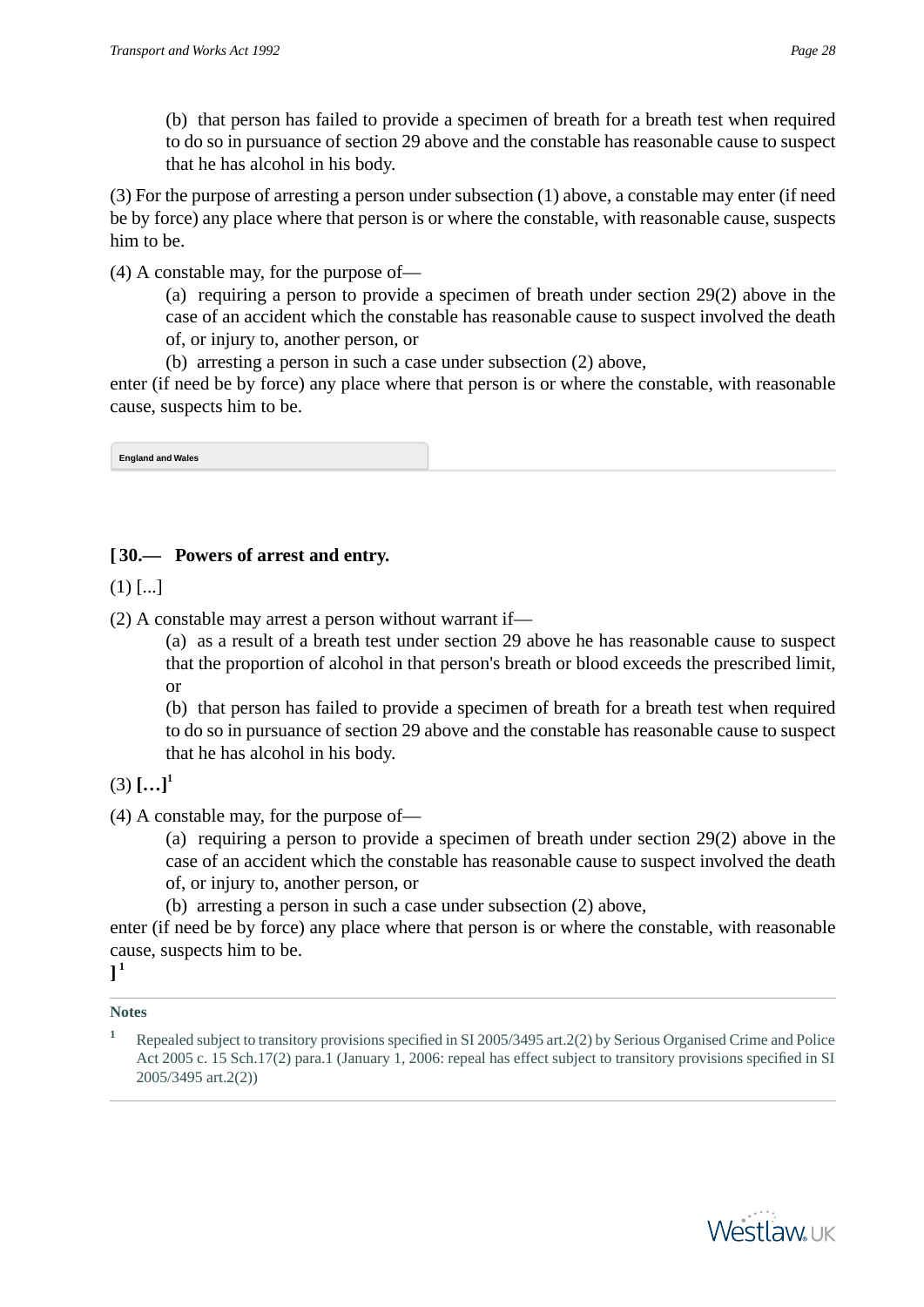## **31.— Provision of specimens for analysis.**

(1) In the course of an investigation into whether a person has committed an offence under section 27 above, a constable may require him—

(a) to provide two specimens of breath for analysis by means of a device of a type approved

- by the Secretary of State, or
- (b) to provide a specimen of blood or urine for a laboratory test.

**[** (2) A constable may make a requirement under this section to provide specimens of breath only if—

- (a) the requirement is made at a police station or a hospital, or
- (b) the constable is in uniform.

**] 1**

(3) A requirement under this section to provide a specimen of blood or urine shall only be made at a police station or at a hospital; and it shall not be made at a police station unless subsection (4) below applies.

# (4) This subsection applies if—

(a) the constable making the requirement has reasonable cause to believe that for medical reasons a specimen of breath cannot be provided or should not be required,

(b) at the time the requirement is made, either a device (or reliable device) of the type mentioned in subsection  $(1)(a)$  above is not available at the police station or it is for any other reason not practicable to use such a device there, **[…]<sup>2</sup>**

**[** (bb) a device of the type mentioned in subsection (1)(a) above has been used at the police station but the constable who required the specimens of breath has reasonable cause to believe that the device has not produced a reliable indication of the proportion of alcohol in the breath of the person concerned, or. **] 2**

(c) the suspected offence is one under section 27(1) above and the constable making the requirement has been advised by a medical practitioner **[** or a registered health care professional ]<sup>3</sup> that the condition of the person required to provide the specimen might be due to a drug.

(5) A person may be required to provide a specimen of blood or urine in pursuance of this section notwithstanding that he has already provided or been required to provide two specimens of breath.

(6) If the provision of a specimen other than a specimen of breath may be required in pursuance of this section, the question whether it is to be a specimen of blood or a specimen of urine **[** and, in the case of a specimen of blood, the question who is to be asked to take it shall be decided (subject to subsection (6A)) by the constable making the requirement **] 4** .

**[** (6A) Where a constable decides for the purposes of subsection (6) to require the provision of a specimen of blood, there shall be no requirement to provide such a specimen if—

(a) the medical practitioner who is asked to take the specimen is of the opinion that, for medical reasons, it cannot or should not be taken; or

(b) the registered health care professional who is asked to take it is of that opinion and there is no contrary opinion from a medical practitioner,

and, where by virtue of this subsection there can be no requirement to provide a specimen of blood, the constable may require a specimen of urine instead.

**] 5**

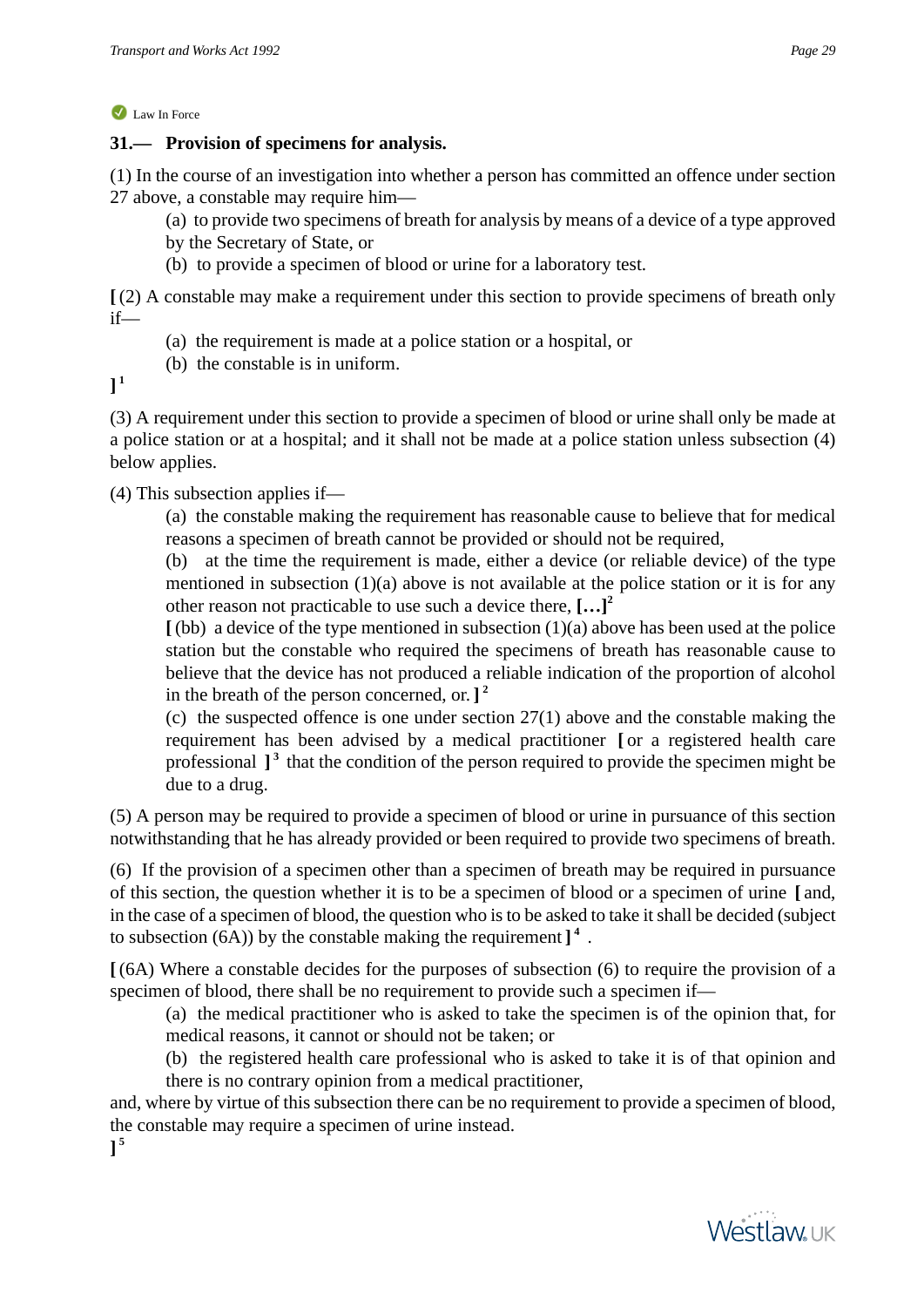(7) A specimen of urine shall be provided within one hour of the requirement for its provision being made and after the provision of a previous specimen of urine.

**[** (7A) A constable may arrest a person without warrant if—

- (a) the person fails to provide a specimen of breath when required to do so in pursuance of this section, and
- (b) the constable reasonably suspects that the person has alcohol in his body.

**] 6**

(8) A person who, without reasonable excuse, fails to provide a specimen when required to do so in pursuance of this section shall be guilty of an offence.

(9) A constable shall, on requiring a person to provide a specimen in pursuance of this section, warn him that a failure to provide it may render him liable to prosecution.

(9A)-(9C) **[…]<sup>7</sup>**

#### **Notes**

- **1** Substituted by Deregulation Act 2015 c. 20 Sch.11(1) para.4(2) (April 10, 2015)
- <sup>2</sup> Words omitted by Criminal Procedure and Investigations Act 1996 c. 25 Pt VII s.63(2) (April 1, 1997: repeal has effect where it is proposed to make a requirement mentioned in 1988 c.52 s.7(3) or 1992 c.42 s.31(3) on or after April 1, 1997)
- **<sup>3</sup>** Words inserted by Deregulation Act 2015 c. 20 Sch.11(1) para.6(a) (April 10, 2015)
- **<sup>4</sup>** Words substituted by Police Reform Act 2002 c. 30 Pt 4 c.2 s.58(1) (April 1, 2003)
- **<sup>5</sup>** Added by Police Reform Act 2002 c. 30 Pt 4 c.2 s.58(2) (April 1, 2003)
- **<sup>6</sup>** Added by Deregulation Act 2015 c. 20 Sch.11(1) para.4(3) (April 10, 2015)
- **<sup>7</sup>** Repealed by Deregulation Act 2015 c. 20 Sch.11(1) para.6(b) (April 10, 2015)

# Law In Force

# **[ 31A Specimens of blood taken from persons incapable of consenting**

(1) A constable may make a request to **[** a medical or health care practitioner **] 2** for him to take a specimen of blood from a person (`the person concerned') irrespective of whether that person consents if—

(a) that person is a person from whom the constable would (in the absence of any incapacity of that person and of any objection under section 33) be entitled under section 31 to require the provision of a specimen of blood for a laboratory test;

- (b) it appears to that constable that that person has been involved in—
	- (i) an accident that constitutes or is comprised in the matter that is under investigation or the circumstances of that matter; or
	- (ii) a dangerous incident (within the meaning given by section  $29(3)$ ) that constitutes or is comprised in that matter or those circumstances;
- (c) it appears to that constable that that person is or may be incapable (whether or not he has purported to do so) of giving a valid consent to the taking of a specimen of blood; and
- (d) it appears to that constable that that person's incapacity is attributable to medical reasons.

(2) A request under this section—

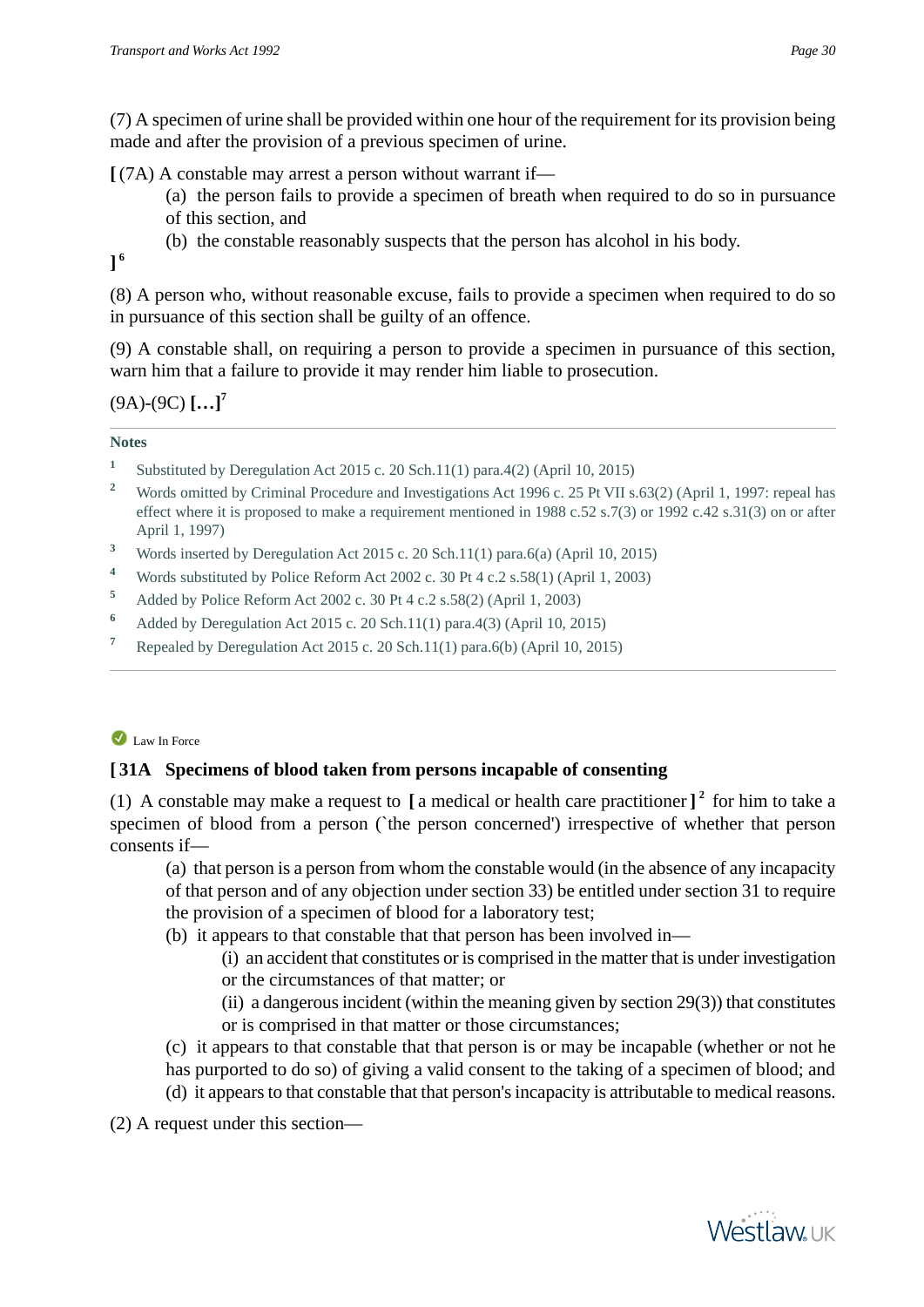(a) shall not be made to **[** a medical or health care practitioner **] 2** who for the time being has any responsibility (apart from the request) for the clinical care of the person concerned; and

(b) shall not be made to **[** a practitioner other than a police medical or health care practitioner ]<sup>3</sup> unless—

(i) it is not reasonably practicable for the request **[** to be made to a police medical or health care practitioner **] 4** ; or

(ii) it is not reasonably practicable for such a  $\left[\ldots\right]^5$  practitioner (assuming him to be willing to do so) to take the specimen.

(3) It shall be lawful for **[** a medical or health care practitioner **] 6** to whom a request is made under this section, if he thinks fit—

(a) to take a specimen of blood from the person concerned irrespective of whether that person consents; and

(b) to provide the sample to a constable.

(4) If a specimen is taken in pursuance of a request under this section, the specimen shall not be subjected to a laboratory test unless the person from whom it was taken—

(a) has been informed that it was taken; and

(b) has been required by a constable to give his permission for a laboratory test of the specimen; and

(c) has given his permission.

(5) A constable must, on requiring a person to give his permission for the purposes of this section for a laboratory test of a specimen, warn that person that a failure to give the permission, may render him liable to prosecution.

(6) A person who, without reasonable excuse, fails to give his permission for a laboratory test of a specimen of blood taken from him under this section is guilty of an offence.

**[** (7) In this section—

"medical or health care practitioner" means a medical practitioner or a registered health care professional;

"police medical or health care practitioner" means a medical practitioner, or a registered health care professional, who is engaged under any agreement to provide medical or health care services for purposes connected with the activities of a police force.

**] 7 ] 1**

- **<sup>1</sup>** Added by Police Reform Act 2002 c. 30 Pt 4 c.2 s.58(4) (October 1, 2002)
- <sup>2</sup> Words substituted by Deregulation Act 2015 c. 20 Sch.11(1) para.12(2) (April 10, 2015)
- **<sup>3</sup>** Words substituted by Deregulation Act 2015 c. 20 Sch.11(1) para.12(3) (April 10, 2015)
- **<sup>4</sup>** Words substituted by Deregulation Act 2015 c. 20 Sch.11(1) para.12(4) (April 10, 2015)
- **<sup>5</sup>** Word repealed by Deregulation Act 2015 c. 20 Sch.11(1) para.12(5) (April 10, 2015)
- **<sup>6</sup>** Words substituted by Deregulation Act 2015 c. 20 Sch.11(1) para.12(6) (April 10, 2015)
- **7** Substituted by Deregulation Act 2015 c. 20 Sch.11(1) para.12(7) (April 10, 2015)

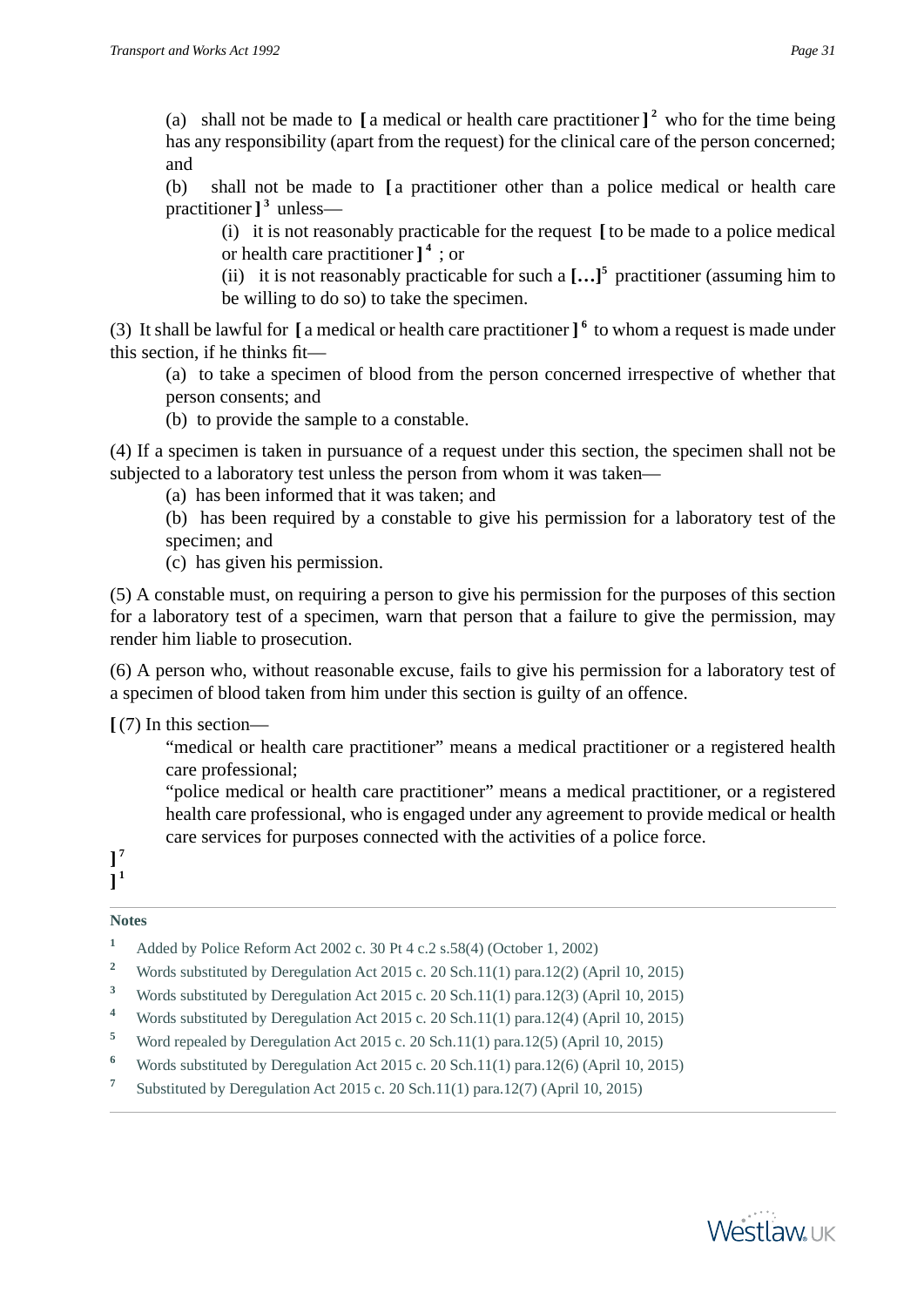# **32.— [Breath specimen showing higher alcohol level to be disregarded ] 1**

(1) Of any two specimens of breath provided by a person in pursuance of section 31 above, the one with the lower proportion of alcohol in the breath shall be used and the other shall be disregarded.  $(2)-(4)$ **[...]**<sup>2</sup>

**Notes**

- **<sup>1</sup>** Heading substituted by Deregulation Act 2015 c. 20 Sch.11(1) para.2(2) (April 10, 2015)
	- **<sup>2</sup>** Repealed by Deregulation Act 2015 c. 20 Sch.11(1) para.2(1) (April 10, 2015)

Law In Force

# **33.— Protection for hospital patients.**

(1) While a person is at a hospital as a patient, he shall not be required to provide a specimen of breath for a breath test or to provide a specimen for a laboratory test unless the medical practitioner in immediate charge of his case has been notified of the proposal to make the requirement; and—

(a) if the requirement is then made, it shall be for the provision of a specimen at the hospital, but

(b) if the medical practitioner objects on the ground specified in subsection (2) below, the requirement shall not be made.

**[** (1A) While a person is at a hospital as a patient, no specimen of blood shall be taken from him under section 31A of this Act and he shall not be required to give his permission for a laboratory test of a specimen taken under that section unless the medical practitioner in immediate charge of his case—

(a) has been notified of the proposal to take the specimen or to make the requirement; and

(b) has not objected on the ground specified in subsection (2).

(2) The ground on which the medical practitioner may object is—

(a) in a case falling within subsection (1), that the requirement or the provision of the specimen or (if one is required) the warning required by section 31(9) of this Act would be prejudicial to the proper care and treatment of the patient; and

(b) in a case falling within subsection (1A), that the taking of the specimen, the requirement or the warning required by section 31A(5) of this Act would be so prejudicial.

**] 1**

(3) A person shall not be arrested under section 30(2) above while he is at a hospital as a patient.

#### **Notes**

**1** S.33(1A)-(2) substituted for s.33(2) by Police Reform Act 2002 c. 30 Pt 4 c.2 s.58(5) (October 1, 2002)

*Evidence in proceedings for offences under section 27*

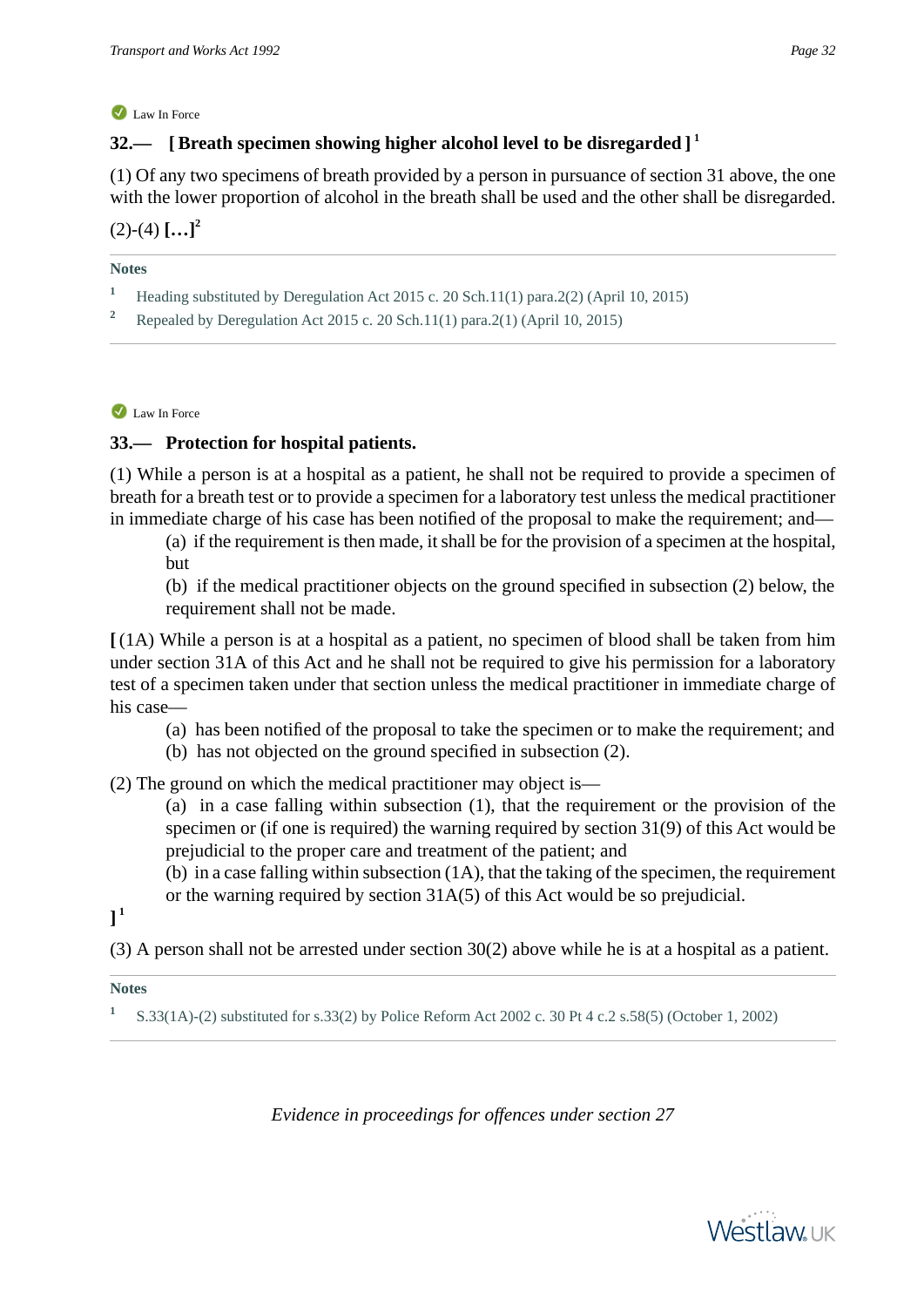## **34.— Use of specimens in proceedings.**

- (1) In proceedings for any offence under section 27 above—
	- (a) evidence of the proportion of alcohol or any drug in a specimen of breath, blood or urine provided by **[** or taken from **] 1** the accused shall be taken into account, and
	- (b) it shall be assumed that the proportion of alcohol in the accused's breath, blood or urine at the time of the alleged offence was not less than in the specimen.
- (2) That assumption shall not be made if the accused proves—
	- (a) that he consumed alcohol before he provided the specimen **[** or had it taken from him ]<sup>2</sup> and after he had stopped work on the occasion of the alleged offence, and

(b) that, had he not done so, the proportion of alcohol in his breath, blood or urine would not have exceeded the prescribed limit and, where the offence alleged is an offence of being unfit to carry out the work in question through drink, would not have been such as to impair his ability to carry out that work properly.

(3) Where, at the time a specimen of blood or urine was provided by the accused, he asked to be provided with such a specimen, evidence of the proportion of alcohol or any drug found in the specimen shall not be admissible in the proceedings on behalf of the prosecution unless—

(a) the specimen in which the alcohol or drug was found is one of two parts into which the specimen provided by the accused was divided at the time it was provided, and

(b) the other part was supplied to the accused.

**[** (3A) Where a specimen of blood was taken from the accused under section 31A, evidence of the proportion of alcohol or any drug found in the specimen is not admissible on behalf of the prosecution in the proceedings unless—

(a) the specimen in which the alcohol or drug was found is one of two parts into which the specimen taken from the accused was divided at the time it was taken; and

(b) any request to be supplied with the other part which was made by the accused at the time when he gave his permission for a laboratory test of the specimen was complied with.

# **] 3**

#### **Notes**

- **<sup>1</sup>** Words inserted by Police Reform Act 2002 c. 30 Pt 4 c.2 s.58(6) (October 1, 2002)
- <sup>2</sup> Words inserted by Police Reform Act 2002 c. 30 Pt 4 c.2 s.58(7) (October 1, 2002)
- **<sup>3</sup>** Added by Police Reform Act 2002 c. 30 Pt 4 c.2 s.58(8) (October 1, 2002)

#### Law In Force

#### **35.— Documentary evidence as to specimens.**

(1) In proceedings for any offence under section 27 above, evidence of the proportion of alcohol in a specimen of breath may be given by the production of a document (or documents) purporting to be—

(a) a statement automatically produced by the device by which the proportion of alcohol in the specimen was measured, and



**Westlawuk**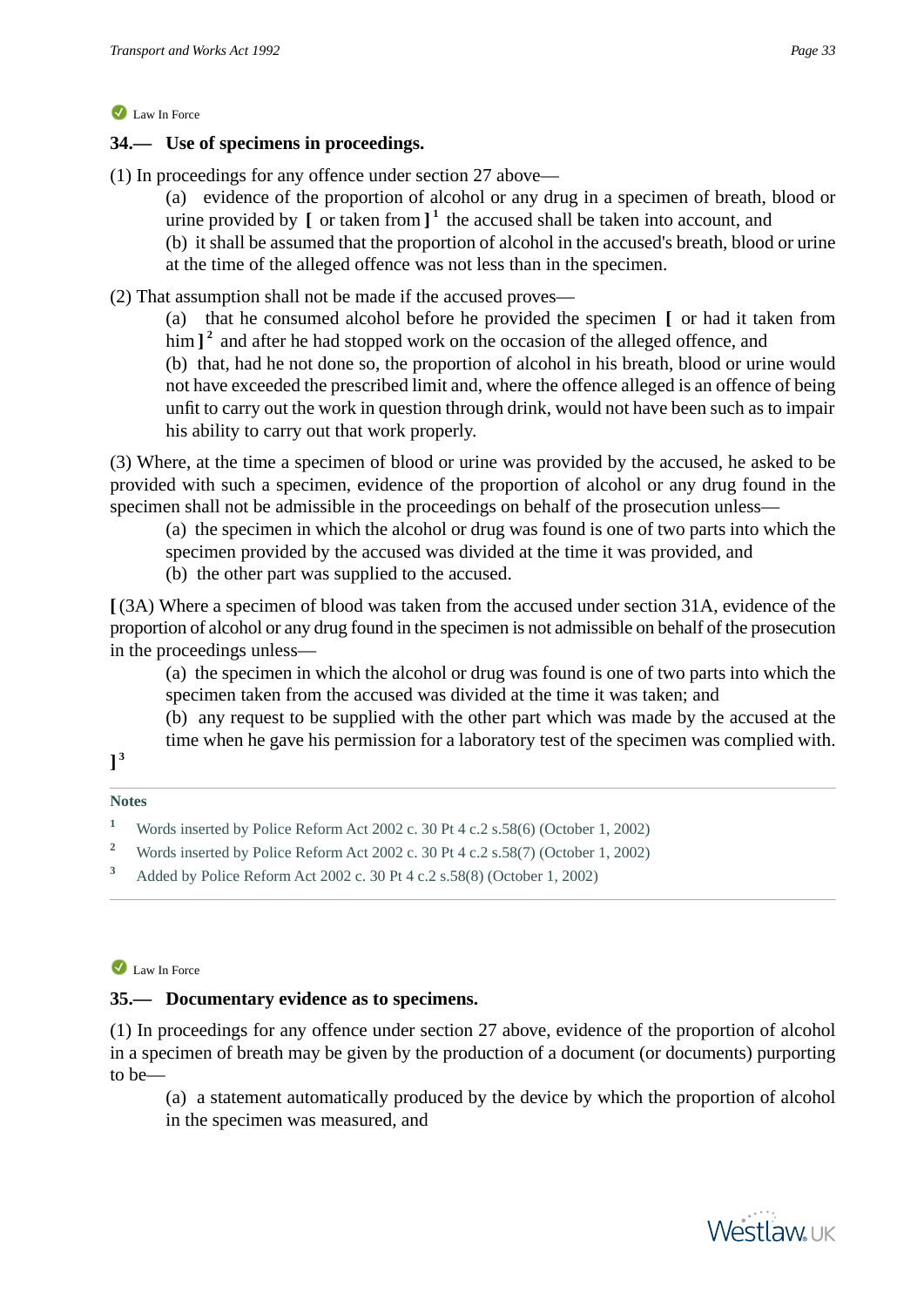(b) a certificate signed by a constable (which may but need not be contained in the same document as the statement) that the specimen was provided by the accused at the date and time shown in the statement.

(2) In such proceedings, evidence of the proportion of alcohol or a drug in a specimen of blood or urine may be given by the production of a document purporting to be a certificate signed by an authorised analyst identifying the specimen and stating the proportion of alcohol or drug found in it.

(3) In such proceedings, evidence that a specimen of blood was taken from the accused with his consent by a medical practitioner **[** or a registered health care professional **] 1** may be given by the production of a document purporting to be a certificate to that effect signed by the practitioner **[** or a registered health care professional **] 1** .

(4) A document such as is mentioned in subsection (1) above shall be admissible in evidence on behalf of the prosecution in pursuance of this section only if a copy of it either was handed to the accused when the document was produced or was served on him not later than seven days before the hearing.

(5) A document such as is mentioned in subsection (2) or (3) above shall be admissible in evidence on behalf of the prosecution in pursuance of this section only if a copy of it was served on the accused not later than seven days before the hearing.

(6) A document purporting to be a certificate (or so much of a document as purports to be a certificate) shall not be admissible in evidence on behalf of the prosecution in pursuance of this section if the accused, not later than three days before the hearing or within such further time as the court may in special circumstances allow, has served notice on the prosecutor requiring the attendance at the hearing of the person by whom the document purports to be signed.

(7) In this section "served" means served personally or sent by registered post or recorded delivery service.

(8) In subsection (2) above "authorised analyst" means—

(a) any person possessing the qualifications prescribed by regulations made under section 76 of the Food Act 1984 or section 27 of the Food and Drugs (Scotland) Act 1956 as qualifying persons for appointment as public analysts under those Acts, or

(b) any other person authorised by the Secretary of State to make analyses for the purposes of this section.

**Notes**

**<sup>1</sup>** Words inserted by Police Reform Act 2002 c. 30 Pt 4 c.2 s.58(9) (April 1, 2003)

*Penalties*

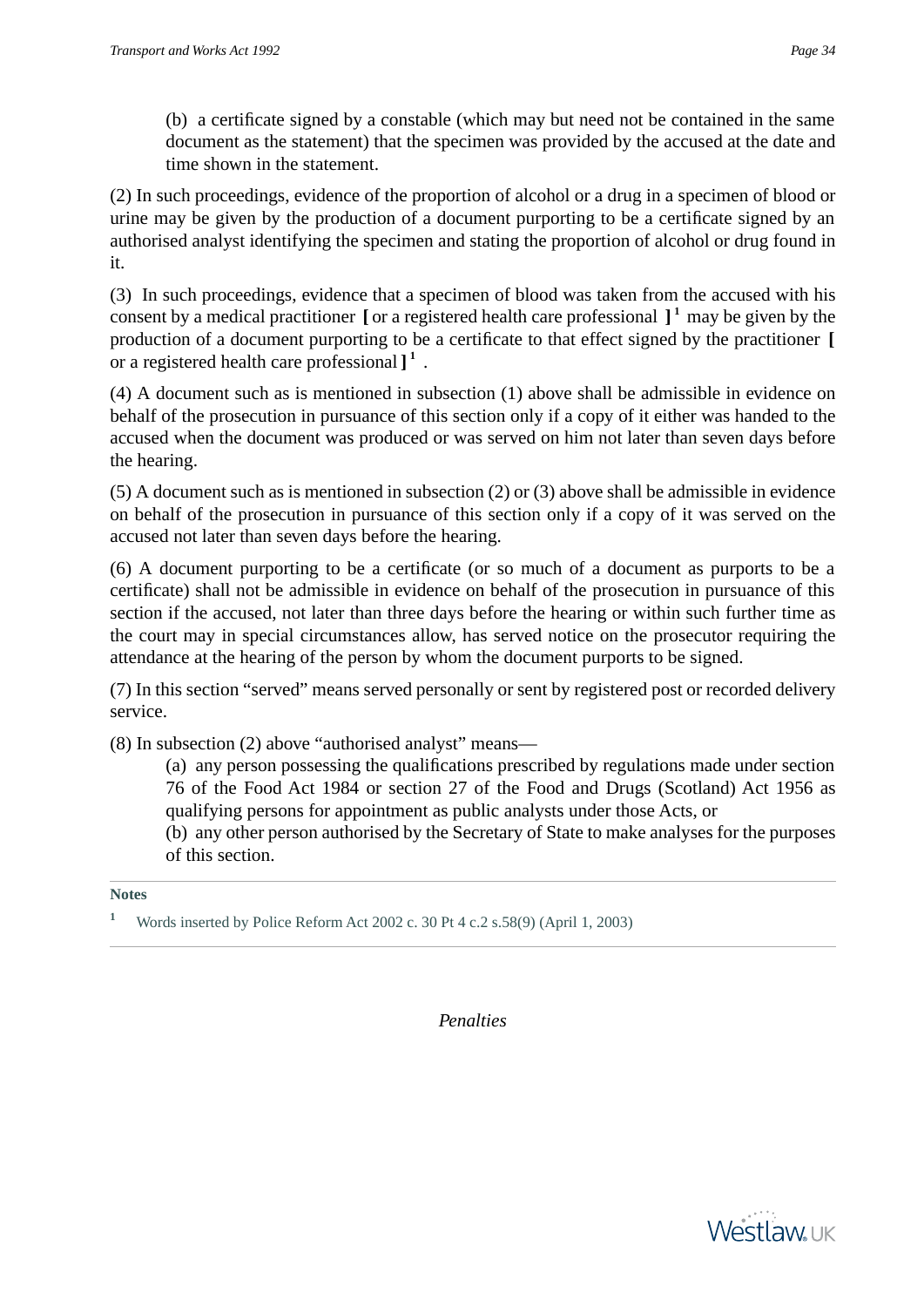#### **36.— Penalties.**

(1) A person guilty of any offence under this Chapter other than an offence under section 29(5) above shall be liable on summary conviction to imprisonment for a term not exceeding six months, to a fine not exceeding level 5 on the standard scale or to both.

(2) A person guilty of an offence under section 29(5) above shall be liable on summary conviction to a fine not exceeding level 3 on the standard scale.

# *Miscellaneous and supplementary*

#### Law In Force

#### **37.— Special provision for Scotland.**

(1) Section 30(3) and (4) above shall not extend to Scotland, and nothing in those subsections shall affect any rule of law in Scotland concerning the right of a constable to enter any premises for any purpose.

(2) In proceedings for any offence under section 27 above in Scotland—

(a) a document produced in evidence on behalf of the prosecution in pursuance of section 35 above and, where the person by whom the document was signed is called as a witness, the evidence of that person, shall be sufficient evidence of the facts stated in the document, and

(b) a written execution purporting to be signed by the person who handed to or served on the accused or the prosecutor a copy document or notice under section 35 above, together with, where appropriate, a post office receipt for the relevant registered or recorded delivery letter, shall be sufficient evidence of the handing or service of the copy document or notice.

#### Law In Force

# **38.— Interpretation of Chapter I.**

(1) In this Chapter—

"breath test" means a preliminary test for the purpose of obtaining, by means of a device of a type approved by the Secretary of State, an indication whether the proportion of alcohol in a person's breath or blood is likely to exceed the prescribed limit;

"drug" includes any intoxicant other than alcohol;

"fail" includes refuse;

"hospital" means an institution which provides medical or surgical treatment for in-patients or out-patients.

(2) In this Chapter "the prescribed limit" means , as the case may require—

- (a) 35 microgrammes of alcohol in 100 millilitres of breath,
- (b) 80 milligrammes of alcohol in 100 millilitres of blood, or
- (c) 107 milligrammes of alcohol in 100 millilitres of urine,

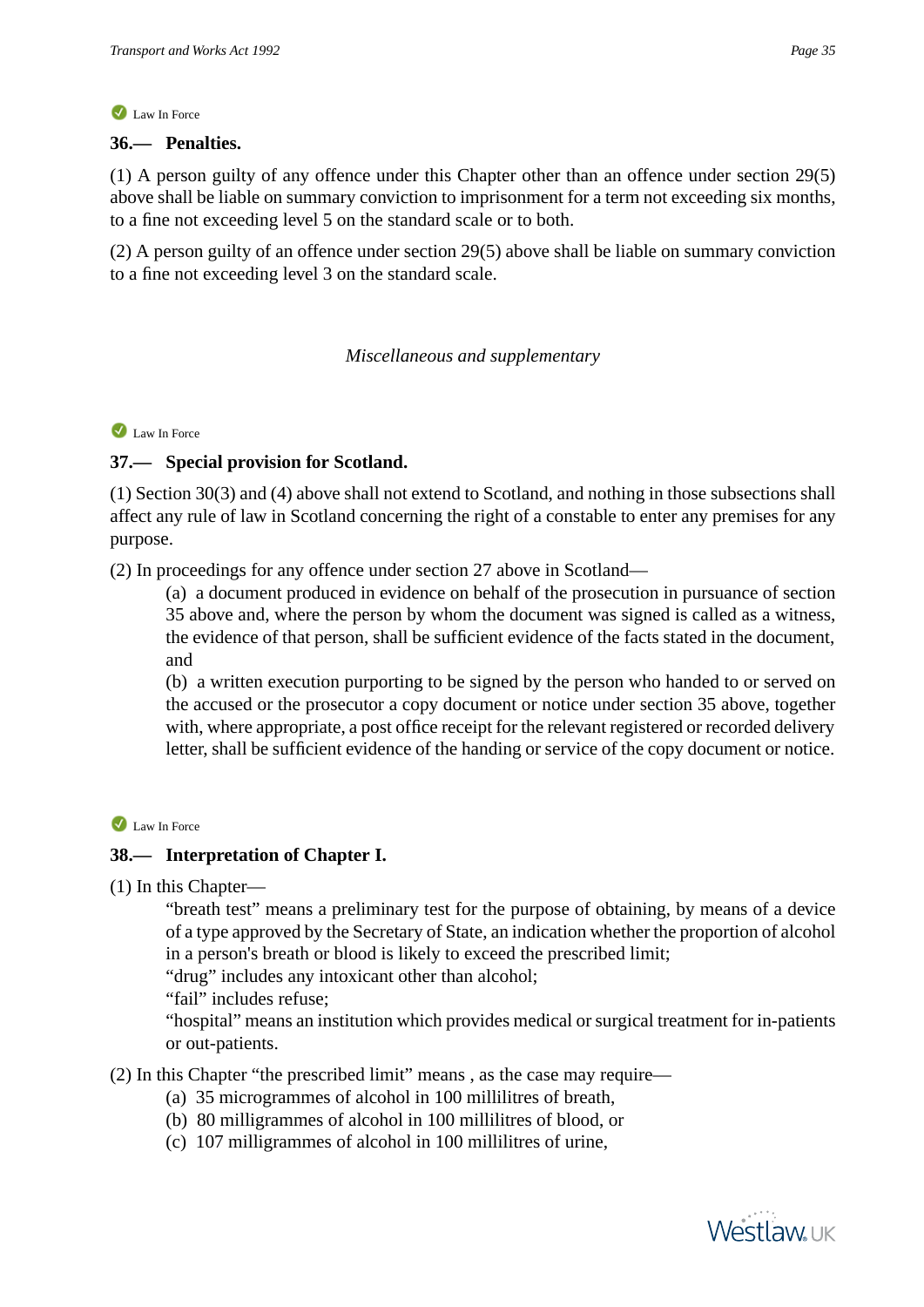or such other proportion as may be prescribed by regulations made by the Secretary of State.

**[** (2A) In this Chapter `registered health care professional' means a person (other than a medical practitioner) who is—

(a) a registered nurse; or

(b) a registered member of a health care profession which is designated for the purposes of this paragraph by an order made by the Secretary of State.

(2B) A health care profession is any profession mentioned in section 60(2) of the Health Act 1999 (c. 8) other than the profession of practising medicine and the profession of nursing.

(2C) An order under subsection (2A)(b) shall be made by statutory instrument; and any such statutory instrument shall be subject to annulment in pursuance of a resolution of either House of Parliament. **] 1**

(3) For the purposes of this Chapter, it is immaterial whether a person who works on a transport system does so in the course of his employment, under a contract for services, voluntarily or otherwise.

(4) For the purposes of this Chapter, a person does not provide a specimen of breath for a breath test or for analysis unless the specimen—

(a) is sufficient to enable the test or the analysis to be carried out, and

(b) is provided in such a way as to enable the objective of the test or analysis to be satisfactorily achieved.

**[** (5) For the purposes of this Chapter, a person provides a specimen of blood if and only if—

- (a) he consents to the taking of such a specimen from him; and
- (b) the specimen is taken from him **[…]<sup>3</sup>** either by a medical practitioner or by a registered health care professional.

**] 2**

(6) The power to make regulations under subsection (2) above shall be exercisable by statutory instrument; and no such regulations shall be made unless a draft of the instrument containing them has been laid before, and approved by a resolution of, each House of Parliament.

#### **Notes**

- **<sup>1</sup>** Added by Police Reform Act 2002 c. 30 Pt 4 c.2 s.58(10) (October 1, 2002 for the purpose of making regulations or orders; April 1, 2003 otherwise)
- **2** Substituted by Police Reform Act 2002 c. 30 Pt 4 c.2 s.58(11) (April 1, 2003)
- **<sup>3</sup>** Words repealed by Deregulation Act 2015 c. 20 Sch.11(1) para.13 (April 10, 2015)

#### Law In Force

# **39. Amendment of scope of offences involving drink or drugs under Road Traffic Act 1988.** The following section shall be inserted in the Road Traffic Act 1988 after section 192—

# **192A.— "Tramcars and other guided vehicles: drink and drugs.**

(1) Sections 4 to 11 of this Act shall not apply (to the extent that apart from this subsection they would) to vehicles on any transport system to which Chapter I of Part II of the Transport

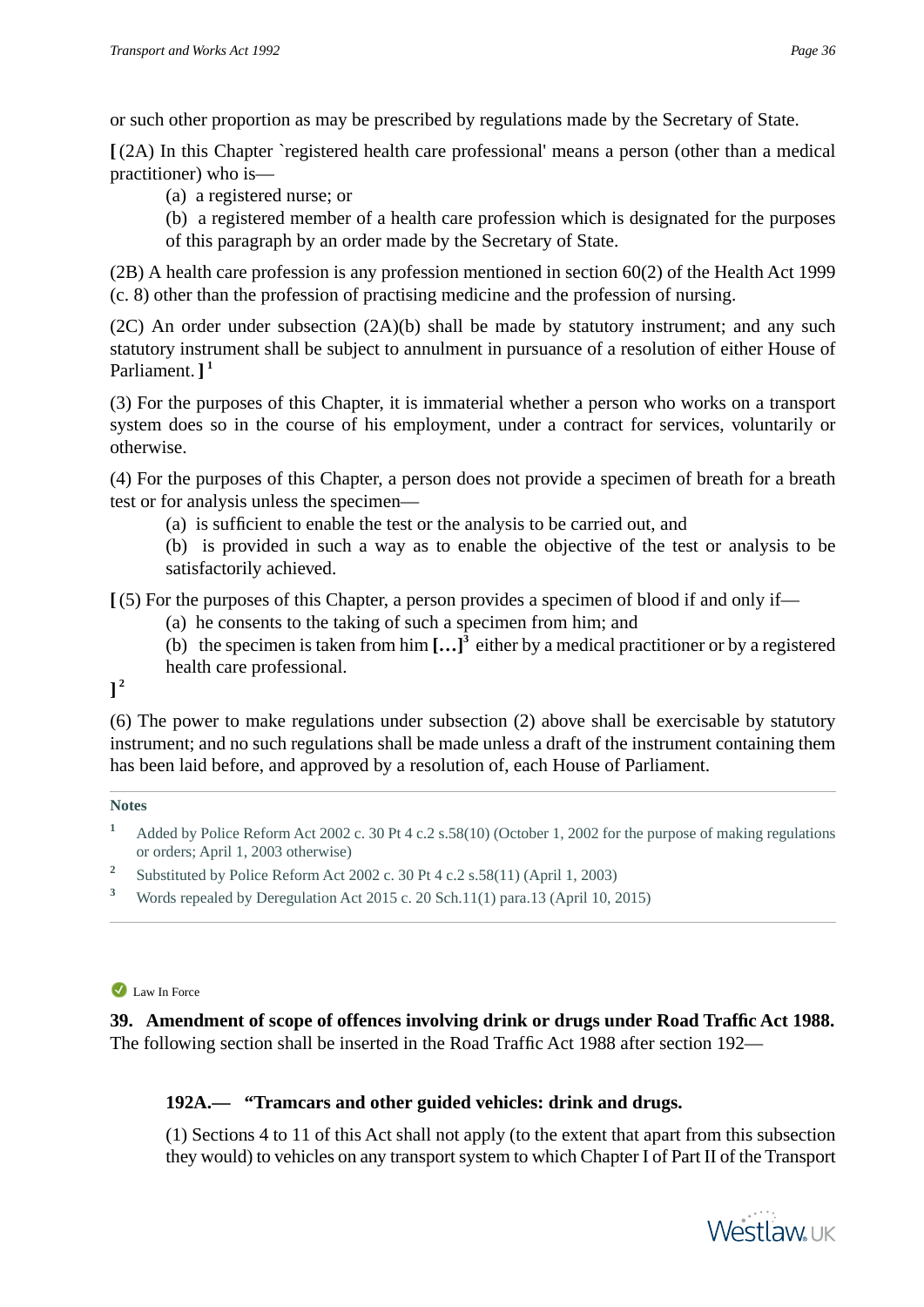and Works Act 1992(offences involving drink or drugs on railways, tramways and certain other guided transport systems) applies.

(2) Subject to subsection (1) above, the Secretary of State may by regulations provide that sections 4 to 11 of this Act shall apply to vehicles on a system of guided transport specified in the regulations with such modifications as he considers necessary or expedient.

- (3) Regulations under subsection (2) above may make different provision for different cases.
- (4) In this section—

"guided transport" means transport by vehicles guided by means external to the vehicles (whether or not the vehicles are also capable of being operated in some other way), and

"vehicle" includes mobile traction unit."

Repealed

**40. […]<sup>1</sup>**

#### **Notes**

**<sup>1</sup>** Repealed subject to transitory provisions specified in SI 2005/3495 art.2(2) by Serious Organised Crime and Police Act 2005 c. 15 Sch.17(2) para.1 (January 1, 2006: repeal has effect subject to transitory provisions specified in SI 2005/3495 art.2(2))

# **CHAPTER II**

# OTHER SAFETY PROVISIONS

# *General*

# Law In Force

# **41.— Approval of works, plant and equipment.**

(1) For the purpose of securing the safe operation of railways, tramways, trolley vehicle systems and prescribed systems of guided transport, the Secretary of State may make regulations requiring that  $\left[$  the approval of a specified authority  $\right]$ <sup>1</sup> be obtained before—

- (a) new works, plant or equipment are first brought into use, or
- (b) works, plant or equipment are first brought into use after alterations have been made to them.

# (2) Regulations under this section—

- (a) shall prescribe the cases in which approval is required and the procedure for obtaining it;
- (b) may include provision as to the time when works, plant or equipment are to be treated as first brought into use, including provision for disregarding periods of testing and other

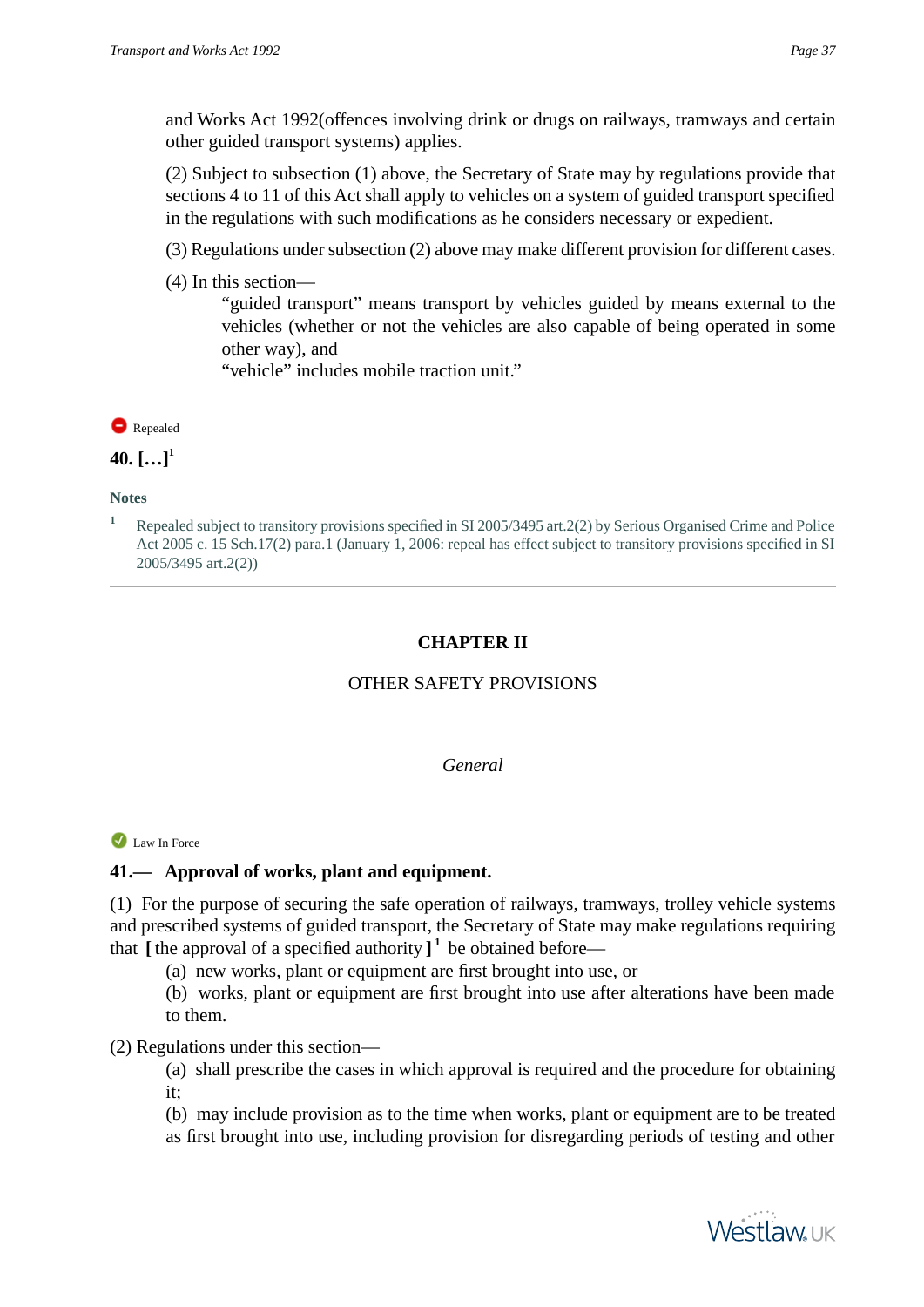periods of use before sufficient information is available for a decision to be made on an application for approval;

(c) may include provision prohibiting the giving of false information to the **[**specified authority **] 2** .

(3) Regulations under this section may make different provision for different cases, and may include provision authorising the **[**specified authority **] 3** —

(a) to dispense (conditionally or unconditionally) with compliance with regulations that would otherwise apply, or

(b) to require compliance with regulations that would not otherwise apply,

either in the case of any particular works, plant, equipment or alterations, or in the case of works, plant, equipment or alterations of such descriptions as **[** it **] 4** may determine.

(4) Regulations under this section may provide that any person who without reasonable cause contravenes any specified provision of the regulations, or does so in specified circumstances, shall be guilty of an offence under this section.

(5) Where the commission by any person of an offence under this section is due to the act or default of some other person, that other person shall be guilty of the offence, and a person may be charged with and convicted of the offence by virtue of this subsection whether or not proceedings are taken against the first-mentioned person.

(6) A person guilty of an offence under this section shall be liable on summary conviction to a fine not exceeding level 5 on the standard scale.

(7) In this section—

"equipment" includes vehicles;

"prescribed systems of guided transport" means systems using a mode of guided transport prescribed by regulations under this section **[** ; **] 5**

**[** "specified authority" means such authority as may be specified in regulations under this section. **] 5**

(8) The power to make regulations under this section shall be exercisable by statutory instrument, which shall be subject to annulment in pursuance of a resolution of either House of Parliament.

# **Notes**

- <sup>1</sup> Words substituted by Health and Safety (Enforcing Authority for Railways and Other Guided Transport Systems) Regulations 2006/557 Sch.1 para.1(2)(a) (April 1, 2006)
- <sup>2</sup> Words substituted by Health and Safety (Enforcing Authority for Railways and Other Guided Transport Systems) Regulations 2006/557 Sch.1 para.1(2)(b) (April 1, 2006)
- **<sup>3</sup>** Words substituted by Health and Safety (Enforcing Authority for Railways and Other Guided Transport Systems) Regulations 2006/557 Sch.1 para.1(2)(c)(i) (April 1, 2006)
- **<sup>4</sup>** Word substituted by Health and Safety (Enforcing Authority for Railways and Other Guided Transport Systems) Regulations 2006/557 Sch.1 para.1(2)(c)(ii) (April 1, 2006)
- **<sup>5</sup>** Definition inserted by Health and Safety (Enforcing Authority for Railways and Other Guided Transport Systems) Regulations 2006/557 Sch.1 para.1(2)(d) (April 1, 2006)



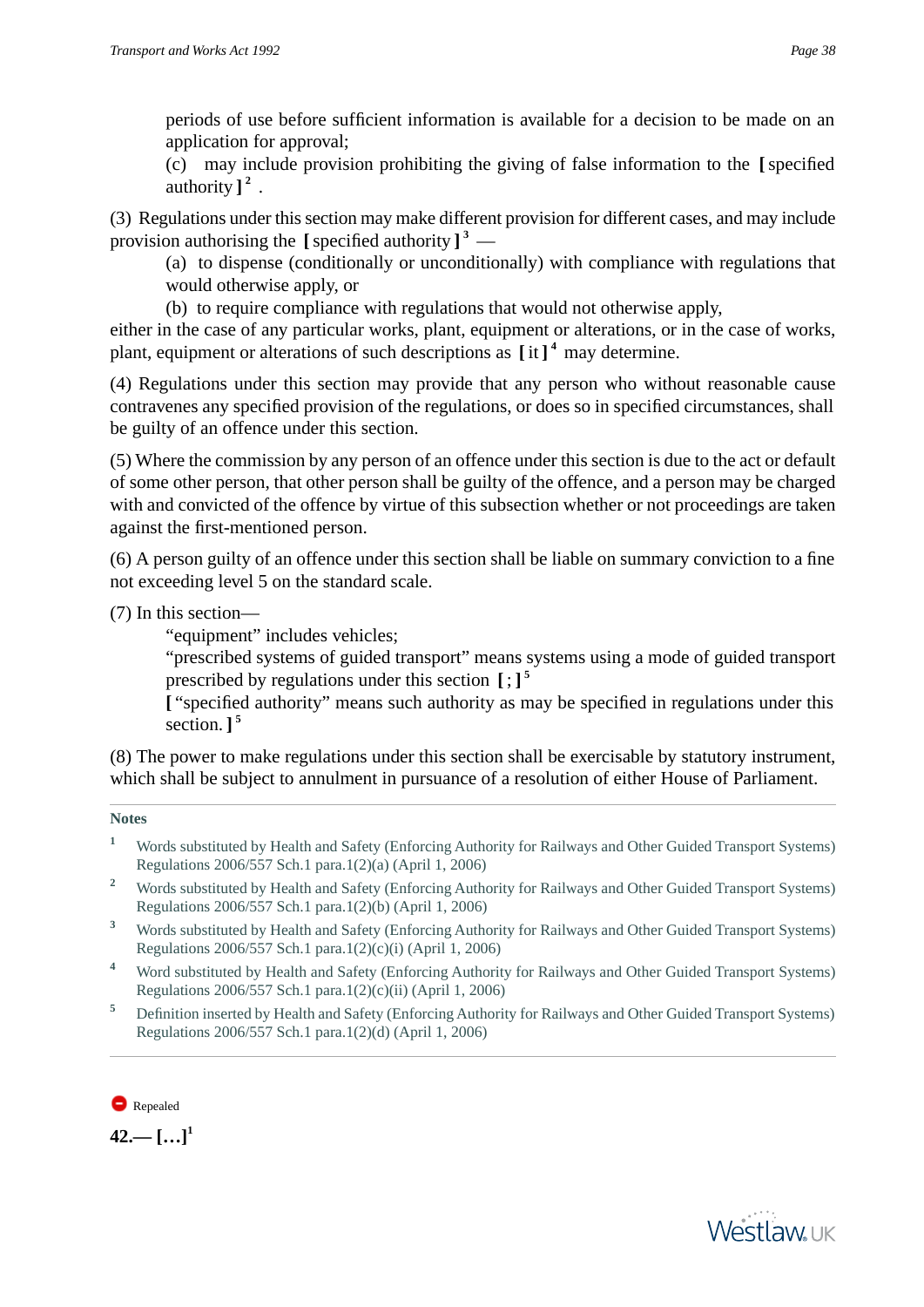#### **Notes**

**<sup>1</sup>** Repealed by Railway Safety (Miscellaneous Provisions) Regulations 1997/553 Sch.1(I) para.1 (May 10, 1997)

#### Repealed

 $43 - 5...$ <sup>1</sup>

#### **Notes**

**<sup>1</sup>** Repealed, never in force, by Reporting of Injuries, Diseases and Dangerous Occurrences Regulations 1995/3163 reg.14(1) (April 1, 1996)

Repealed

**44.— […]<sup>1</sup>**

#### **Notes**

<sup>1</sup> Repealed, never in force, by Reporting of Injuries, Diseases and Dangerous Occurrences Regulations 1995/3163 reg.14(1) (April 1, 1996)

Law In Force

#### **45.— Directions limiting speeds and loads.**

(1) The [relevant enforcing authority]<sup>1</sup> may give a direction under this section to any person carrying on an undertaking which includes the provision of transport services on a railway, tramway or system using any other mode of guided transport.

(2) A direction under this section may impose—

(a) maximum speeds at which vehicles in use on the system may travel, and

(b) maximum weights that may be transmitted to the rails (or other structures which support vehicles in use on the system) by any one pair of wheels, or by such other parts of the vehicles as may be specified in the direction.

(3) Directions under this section may make different provision for different vehicles, different parts of the system, or otherwise for different circumstances.

(4) Before giving a direction under this section, the **[** relevant enforcing authority **] 2** shall consult the person to whom **[** that authority **] 3** proposes to give it.

(5) If a direction under this section is contravened in the course of the provision of transport services by the person to whom the direction was given, that person shall be guilty of an offence.

(6) A person guilty of an offence under this section shall be liable on summary conviction to a fine not exceeding level 5 on the standard scale.

**[** (7) In this section "relevant enforcing authority" means the enforcing authority responsible for the enforcement of the relevant statutory provisions in relation to the mode of transport to which the direction applies.

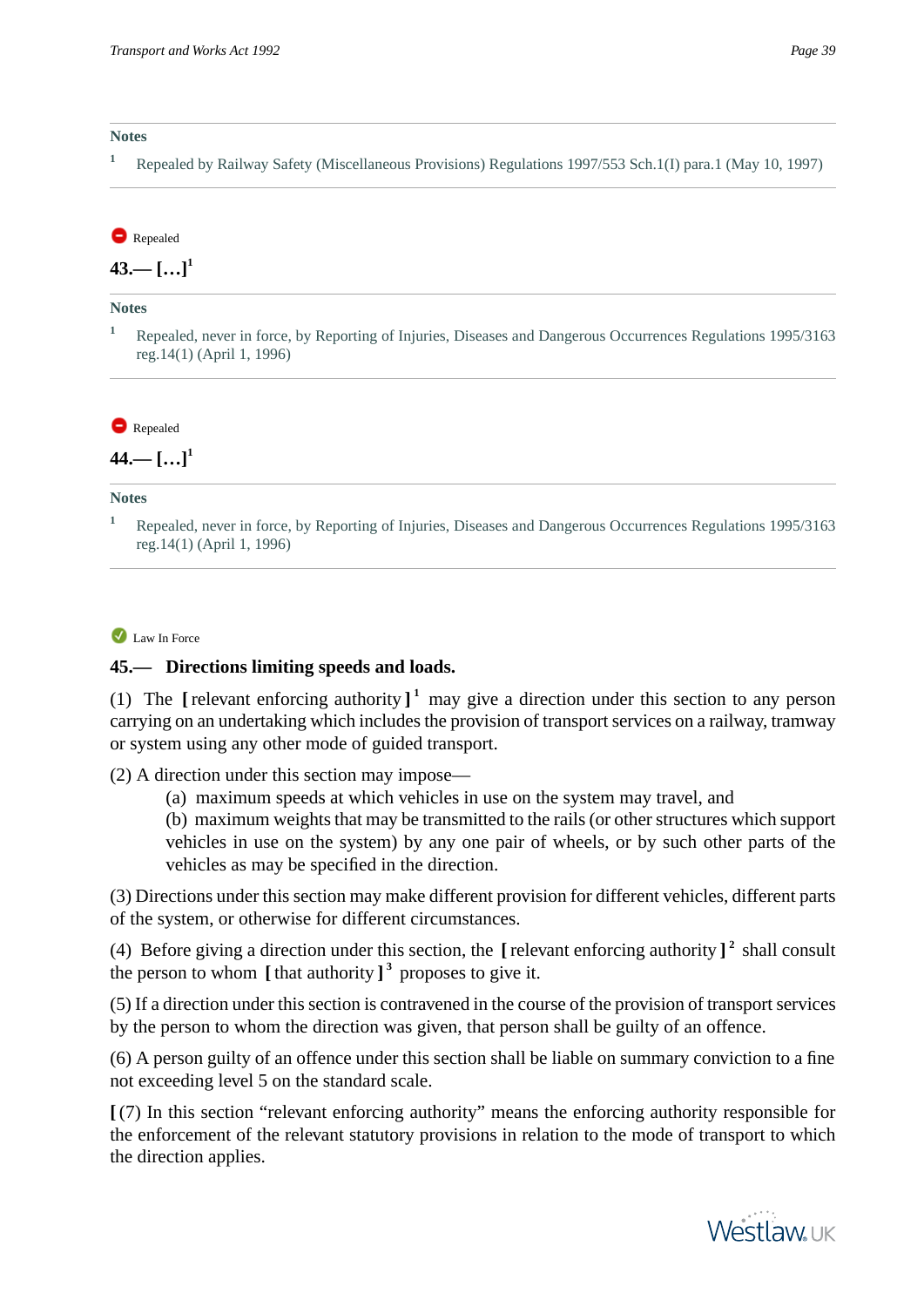(8) In subsection (7)—

- "enforcing authority" has the same meaning as in section 18(7) (a) of the Health and Safety at Work etc. Act 1974;
- "relevant statutory provisions" has the same meaning as in that Act.

**] 4**

#### **Notes**

- <sup>1</sup> Words substituted by Health and Safety (Enforcing Authority for Railways and Other Guided Transport Systems) Regulations 2006/557 Sch.1 para.1(3)(a) (April 1, 2006)
- <sup>2</sup> Words substituted by Health and Safety (Enforcing Authority for Railways and Other Guided Transport Systems) Regulations 2006/557 Sch.1 para.1(3)(b)(i) (April 1, 2006)
- <sup>3</sup> Word substituted by Health and Safety (Enforcing Authority for Railways and Other Guided Transport Systems) Regulations 2006/557 Sch.1 para.1(3)(b)(ii) (April 1, 2006)
- **<sup>4</sup>** Added by Health and Safety (Enforcing Authority for Railways and Other Guided Transport Systems) Regulations 2006/557 Sch.1 para.1(3)(c) (April 1, 2006)

Law In Force

### **46.— Directions requiring insurance.**

(1) The Secretary of State may give a direction under this section to an operator of a railway, tramway, trolley vehicle system or system using any other mode of guided transport.

(2) A direction under this section may require the person to whom it is given to ensure that there are at all times in force such policies of insurance against liability in respect of death or personal injury as comply with the requirements of the direction.

(3) Before giving a direction under this section, the Secretary of State shall consult the person to whom he proposes to give it.

(4) If a direction under this section is contravened, the person to whom the direction was given shall be guilty of an offence.

(5) A person guilty of an offence under this section shall be liable on summary conviction to a fine not exceeding level 5 on the standard scale.

# *Rail crossings*

<span id="page-39-0"></span>

|              | The text of this provision varies depending on jurisdiction or other application. See parallel texts relating to:<br>Scotland   Wales   England |  |
|--------------|-------------------------------------------------------------------------------------------------------------------------------------------------|--|
|              |                                                                                                                                                 |  |
| Law In Force |                                                                                                                                                 |  |
| Scotland     |                                                                                                                                                 |  |

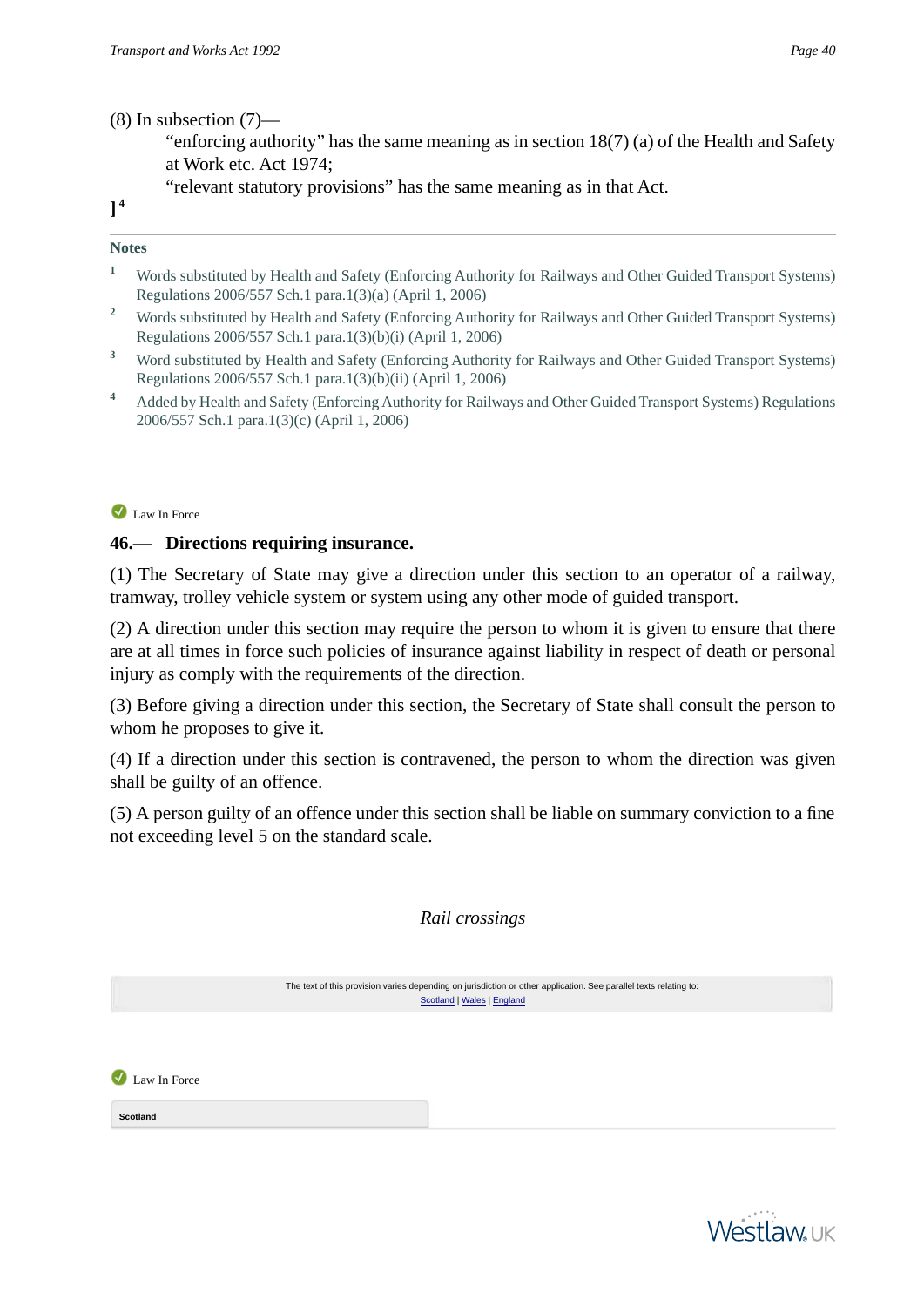# **47.— Stopping up and diversion of crossings.**

(1) Schedule 2 to this Act (which amends the Highways Act 1980 so as to provide for the stopping up or diversion of footpaths and bridleways crossing railways and tramways) shall have effect.

(2) Where a public right of way over a footpath or bridleway where it crosses a railway or tramway is extinguished by an order under sections 118 to 119A of the Highways Act 1980, any obligation (however imposed) to maintain the crossing for the benefit of the public shall cease to have effect.

<span id="page-40-0"></span>**Wales**

# **[ 47.— Stopping up and diversion of crossings.**

(1) Schedule 2 to this Act (which amends the Highways Act 1980 so as to provide for the stopping up or diversion of footpaths and bridleways crossing railways and tramways) shall have effect.

(2) Where a public right of way over a footpath, bridleway or restricted byway where it crosses a railway or tramway is extinguished by an order under sections 118 to 119A of the Highways Act 1980, any obligation (however imposed) to maintain the crossing for the benefit of the public shall cease to have effect.

(3) "Restricted byway" has the same meaning as in Part 2 of the Countryside and Rights of Way Act 2000.

**] 1**

**Notes**

**England**

# **[ 47.— Stopping up and diversion of crossings.**

(1) Schedule 2 to this Act (which amends the Highways Act 1980 so as to provide for the stopping up or diversion of footpaths and bridleways crossing railways and tramways) shall have effect.

(2) Where a public right of way over a footpath, bridleway or restricted byway where it crosses a railway or tramway is extinguished by an order under sections 118 to 119A of the Highways Act 1980, any obligation (however imposed) to maintain the crossing for the benefit of the public shall cease to have effect.

(3) "Restricted byway" has the same meaning as in Part 2 of the Countryside and Rights of Way Act 2000.

**] 1**



<span id="page-40-1"></span>**<sup>1</sup>** Amended by Restricted Byways (Application and Consequential Amendment of Provisions) Regulations 2006/1177 Sch.1(I) para.1 (July 11, 2006: July 2, 2006 in relation to England; July 11, 2006 otherwise)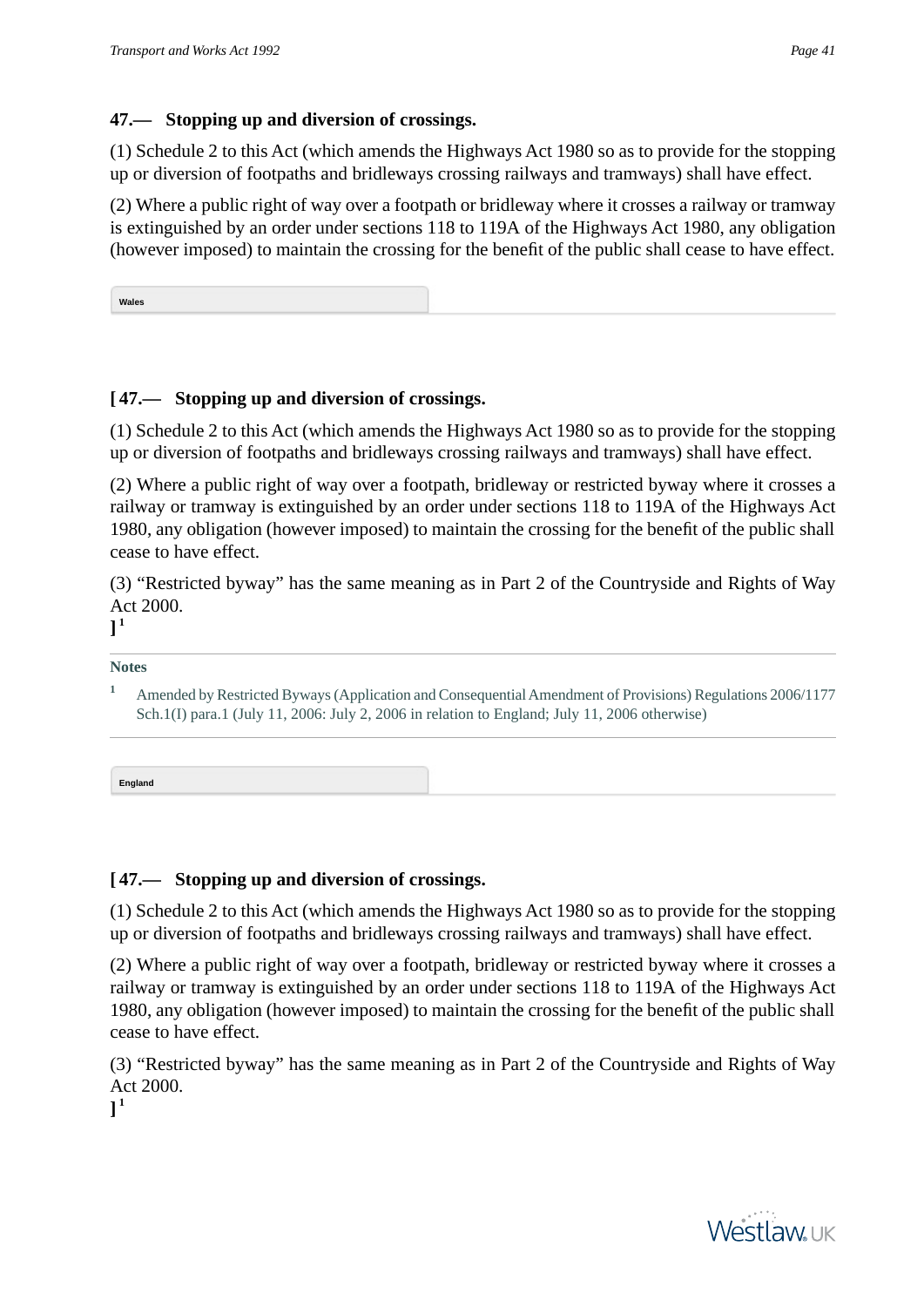#### **Notes**

<sup>1</sup> Amended by Restricted Byways (Application and Consequential Amendment of Provisions) Regulations 2006/1177 Sch.1(I) para.1 (July 2, 2006 in relation to England; July 11, 2006 otherwise)

<span id="page-41-0"></span>

|                                          | The text of this provision varies depending on jurisdiction or other application. See parallel texts relating to:<br>Scotland   Wales   England |  |  |
|------------------------------------------|-------------------------------------------------------------------------------------------------------------------------------------------------|--|--|
| $\left( \bigvee \right)$<br>Law In Force |                                                                                                                                                 |  |  |
| Scotland                                 |                                                                                                                                                 |  |  |

### **48.— Footpaths and bridleways over railways.**

(1) This section applies where—

(a) a public right of way over a footpath or bridleway crosses a railway or tramway otherwise than by a tunnel or bridge,

(b) the operator of the railway or tramway has made a closure or diversion application in respect of the crossing, and

(c) in the opinion of the Secretary of State the crossing constitutes a danger to members of the public using it or likely to use it.

(2) The Secretary of State may by order require the operator to provide a tunnel or a bridge, or to improve an existing tunnel or bridge, to carry the path or way over or under the railway or tramway at or reasonably near to the crossing to which the closure or diversion application relates.

(3) An order under this section may include particulars as to the tunnel or bridge which is to be provided or as to the improvements which are to be made.

(4) The Secretary of State shall not make an order under this section after the end of the period of two years beginning with the day on which the closure or diversion application is made, and not less than two months before making an order he shall give written notice of his proposal to make the order to the operator and to each local authority in whose area the crossing (or any proposed new crossing) is situated.

(5) A notice given under subsection (4) above must be accompanied by a draft of the proposed order under this section; and any order eventually made may include modifications of the draft.

(6) An operator shall not be regarded as in breach of a duty imposed by an order under this section if he has used his best endeavours to comply with the order.

(7) Where an operator is required by an order under this section to provide or improve a bridge or tunnel, but is unable to do so because he does not have the powers or rights (including rights over land) needed for the purpose, he shall not be taken to have used his best endeavours to comply with the order unless he has used his best endeavours to obtain those powers or rights (whether by means of an order under section 1 above or otherwise).

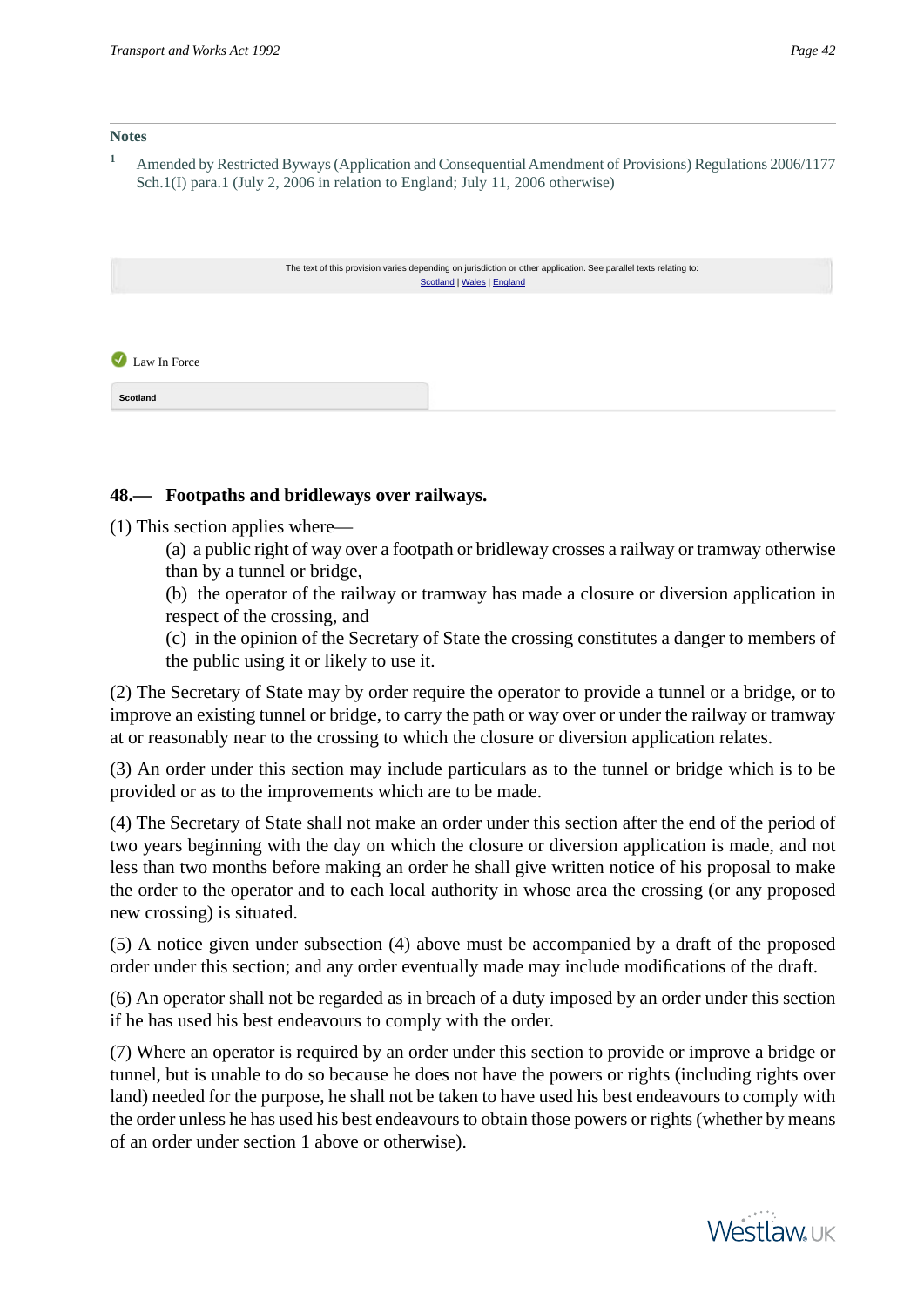(8) In this section—

"bridleway" has the same meaning as in the Highways Act 1980;

"closure or diversion application" means —

(a) an application made under section 6 above, or

(b) a request made in accordance with section 120(3A)(b) of the Highways Act 1980,

for an order by virtue of which a public right of way would be extinguished or diverted; "footpath" has the same meaning as in the Highways Act 1980;

"local authority" means a county council, a district council, a London borough council, **[** a county borough council, **] 1** the Common Council of the City of London, a parish or community council and a parish meeting of a parish not having a separate parish council; "operator", in relation to a railway or tramway, means any person carrying on an undertaking which includes maintaining the permanent way.

#### **Notes**

<span id="page-42-0"></span>**<sup>1</sup>** Words inserted within definition by Local Government (Wales) Act 1994 c. 19 Sch.7(I) para.34(3) (April 1, 1996)

**Wales**

# **[ 48.— Footpaths, bridleways and restricted byways over railways.**

(1) This section applies where—

(a) a public right of way over a footpath, bridleway or restricted byway crosses a railway or tramway otherwise than by a tunnel or bridge,

(b) the operator of the railway or tramway has made a closure or diversion application in respect of the crossing, and

(c) in the opinion of the Secretary of State the crossing constitutes a danger to members of the public using it or likely to use it.

(2) The Secretary of State may by order require the operator to provide a tunnel or a bridge, or to improve an existing tunnel or bridge, to carry the path or way over or under the railway or tramway at or reasonably near to the crossing to which the closure or diversion application relates.

(3) An order under this section may include particulars as to the tunnel or bridge which is to be provided or as to the improvements which are to be made.

(4) The Secretary of State shall not make an order under this section after the end of the period of two years beginning with the day on which the closure or diversion application is made, and not less than two months before making an order he shall give written notice of his proposal to make the order to the operator and to each local authority in whose area the crossing (or any proposed new crossing) is situated.

(5) A notice given under subsection (4) above must be accompanied by a draft of the proposed order under this section; and any order eventually made may include modifications of the draft.

(6) An operator shall not be regarded as in breach of a duty imposed by an order under this section if he has used his best endeavours to comply with the order.

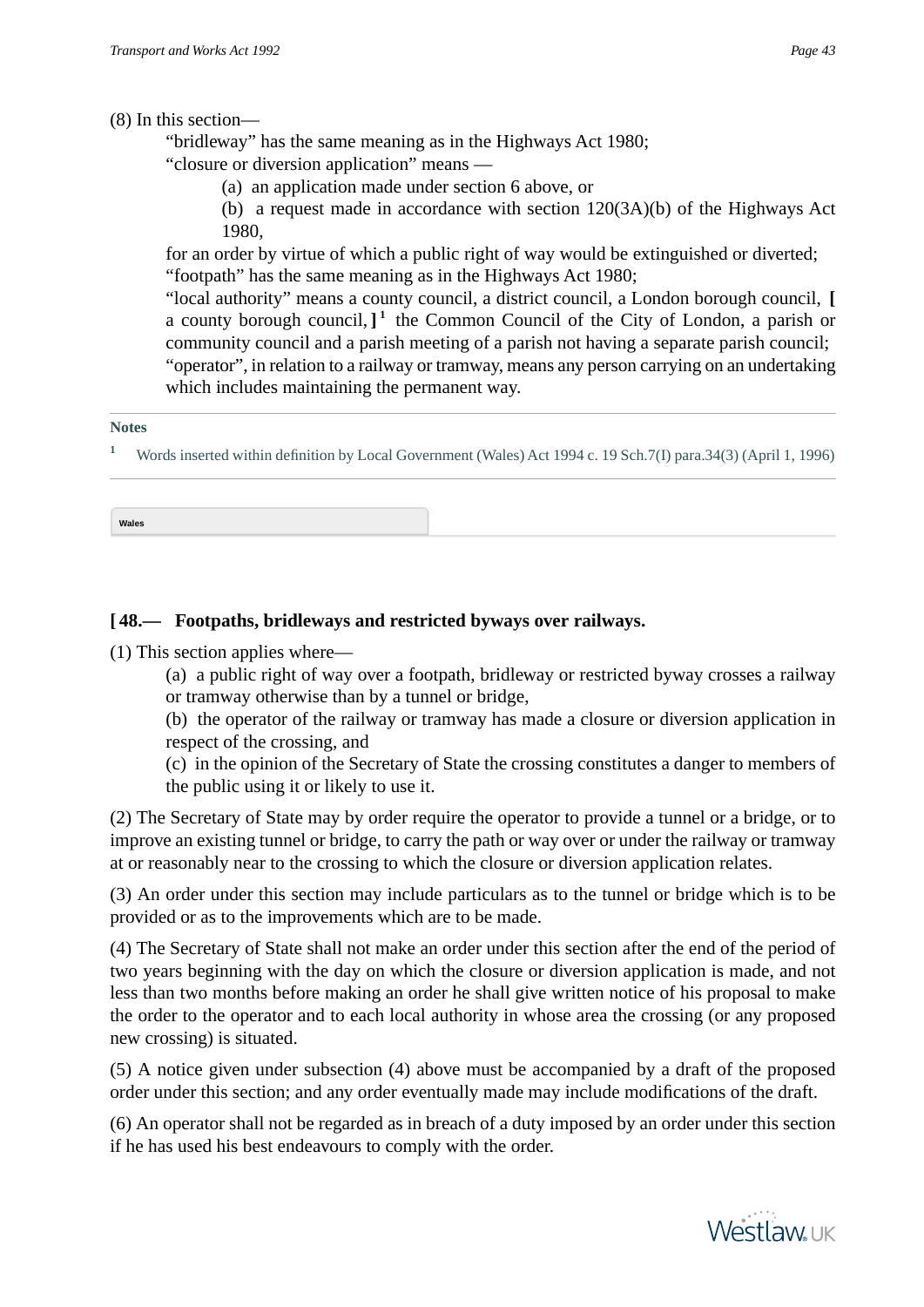(7) Where an operator is required by an order under this section to provide or improve a bridge or tunnel, but is unable to do so because he does not have the powers or rights (including rights over land) needed for the purpose, he shall not be taken to have used his best endeavours to comply with the order unless he has used his best endeavours to obtain those powers or rights (whether by means of an order under section 1 above or otherwise).

# (8) In this section—

"bridleway" has the same meaning as in the Highways Act 1980;

"closure or diversion application" means —

(a) an application made under section 6 above, or

(b) a request made in accordance with section 120(3A)(b) of the Highways Act 1980,

for an order by virtue of which a public right of way would be extinguished or diverted; "footpath" has the same meaning as in the Highways Act 1980;

"local authority" means a county council, a district council, a London borough council, a county borough council, the Common Council of the City of London, a parish or community council and a parish meeting of a parish not having a separate parish council;

"operator", in relation to a railway or tramway, means any person carrying on an undertaking which includes maintaining the permanent way.

"restricted byway" has the same meaning as in Part 2 of the Countryside and Rights of Way Act 2000.

```
]
1
```
### **Notes**

<span id="page-43-0"></span>**<sup>1</sup>** Amended by Restricted Byways (Application and Consequential Amendment of Provisions) Regulations 2006/1177 Sch.1(I) para.1 (July 11, 2006: July 2, 2006 in relation to England; July 11, 2006 otherwise)

**England**

# **[ 48.— Footpaths, bridleways and restricted byways over railways.**

(1) This section applies where—

(a) a public right of way over a footpath, bridleway or restricted byway crosses a railway or tramway otherwise than by a tunnel or bridge,

(b) the operator of the railway or tramway has made a closure or diversion application in respect of the crossing, and

(c) in the opinion of the Secretary of State the crossing constitutes a danger to members of the public using it or likely to use it.

(2) The Secretary of State may by order require the operator to provide a tunnel or a bridge, or to improve an existing tunnel or bridge, to carry the path or way over or under the railway or tramway at or reasonably near to the crossing to which the closure or diversion application relates.

(3) An order under this section may include particulars as to the tunnel or bridge which is to be provided or as to the improvements which are to be made.

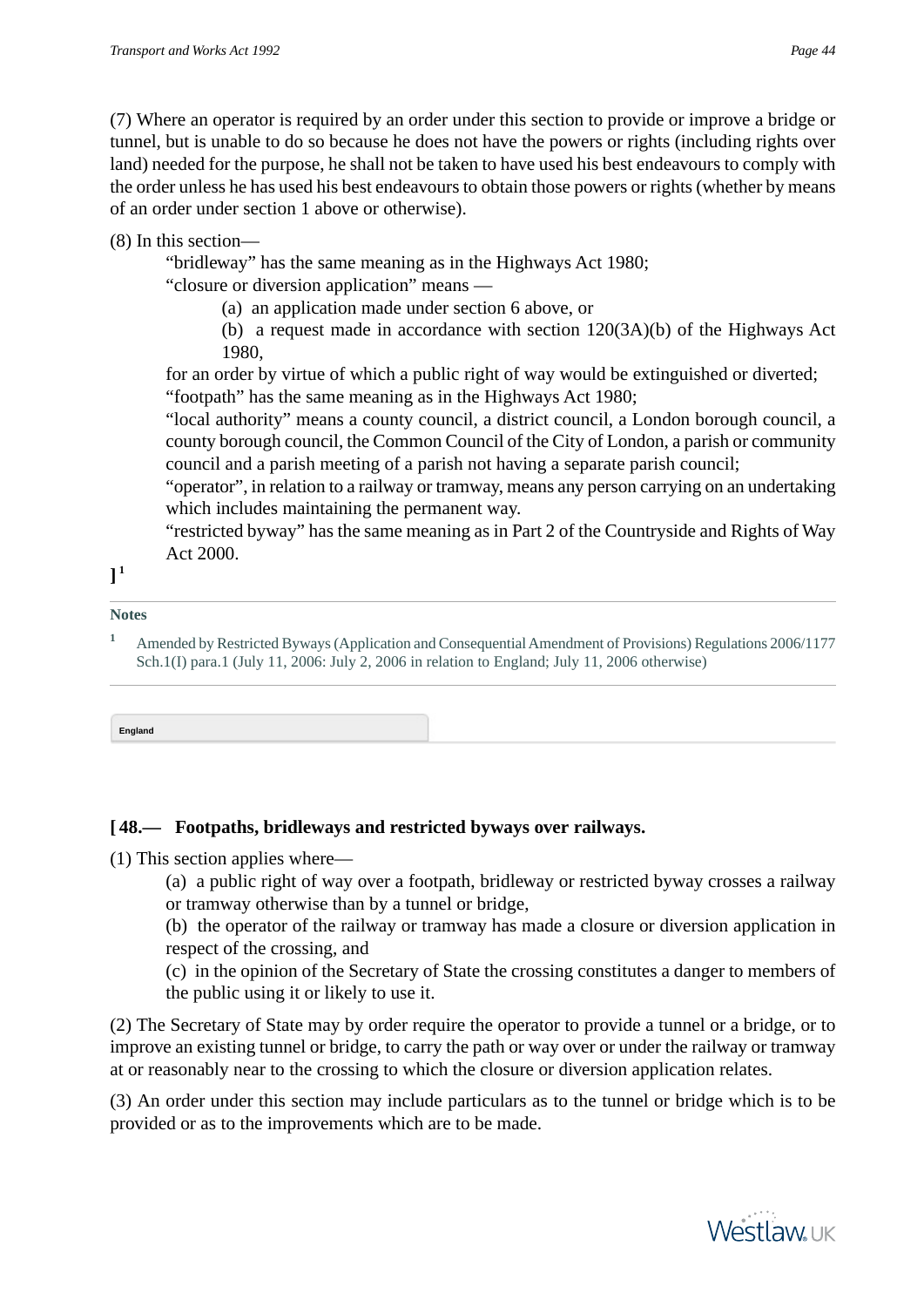(4) The Secretary of State shall not make an order under this section after the end of the period of two years beginning with the day on which the closure or diversion application is made, and not less than two months before making an order he shall give written notice of his proposal to make the order to the operator and to each local authority in whose area the crossing (or any proposed new crossing) is situated.

(5) A notice given under subsection (4) above must be accompanied by a draft of the proposed order under this section; and any order eventually made may include modifications of the draft.

(6) An operator shall not be regarded as in breach of a duty imposed by an order under this section if he has used his best endeavours to comply with the order.

(7) Where an operator is required by an order under this section to provide or improve a bridge or tunnel, but is unable to do so because he does not have the powers or rights (including rights over land) needed for the purpose, he shall not be taken to have used his best endeavours to comply with the order unless he has used his best endeavours to obtain those powers or rights (whether by means of an order under section 1 above or otherwise).

# (8) In this section—

"bridleway" has the same meaning as in the Highways Act 1980;

"closure or diversion application" means —

(a) an application made under section 6 above, or

(b) a request made in accordance with section 120(3A)(b) of the Highways Act 1980,

for an order by virtue of which a public right of way would be extinguished or diverted; "footpath" has the same meaning as in the Highways Act 1980;

"local authority" means a county council, a district council, a London borough council, a county borough council, the Common Council of the City of London, a parish or community council and a parish meeting of a parish not having a separate parish council;

"operator", in relation to a railway or tramway, means any person carrying on an undertaking which includes maintaining the permanent way.

"restricted byway" has the same meaning as in Part 2 of the Countryside and Rights of Way Act 2000.

# **] 1**

### **Notes**

**<sup>1</sup>** Amended by Restricted Byways (Application and Consequential Amendment of Provisions) Regulations 2006/1177 Sch.1(I) para.1 (July 2, 2006 in relation to England; July 11, 2006 otherwise)

# Law In Force

# **49.— Securing of gates and barriers.**

(1) Section 75 of the Railways Clauses Consolidation Act 1845 and section 68 of the Railways Clauses Consolidation (Scotland) Act 1845 (which make it an offence for any person to fail to fasten gates) shall be amended as follows.

(2) After the word "gate" there shall be inserted the words "or to lower any barrier".

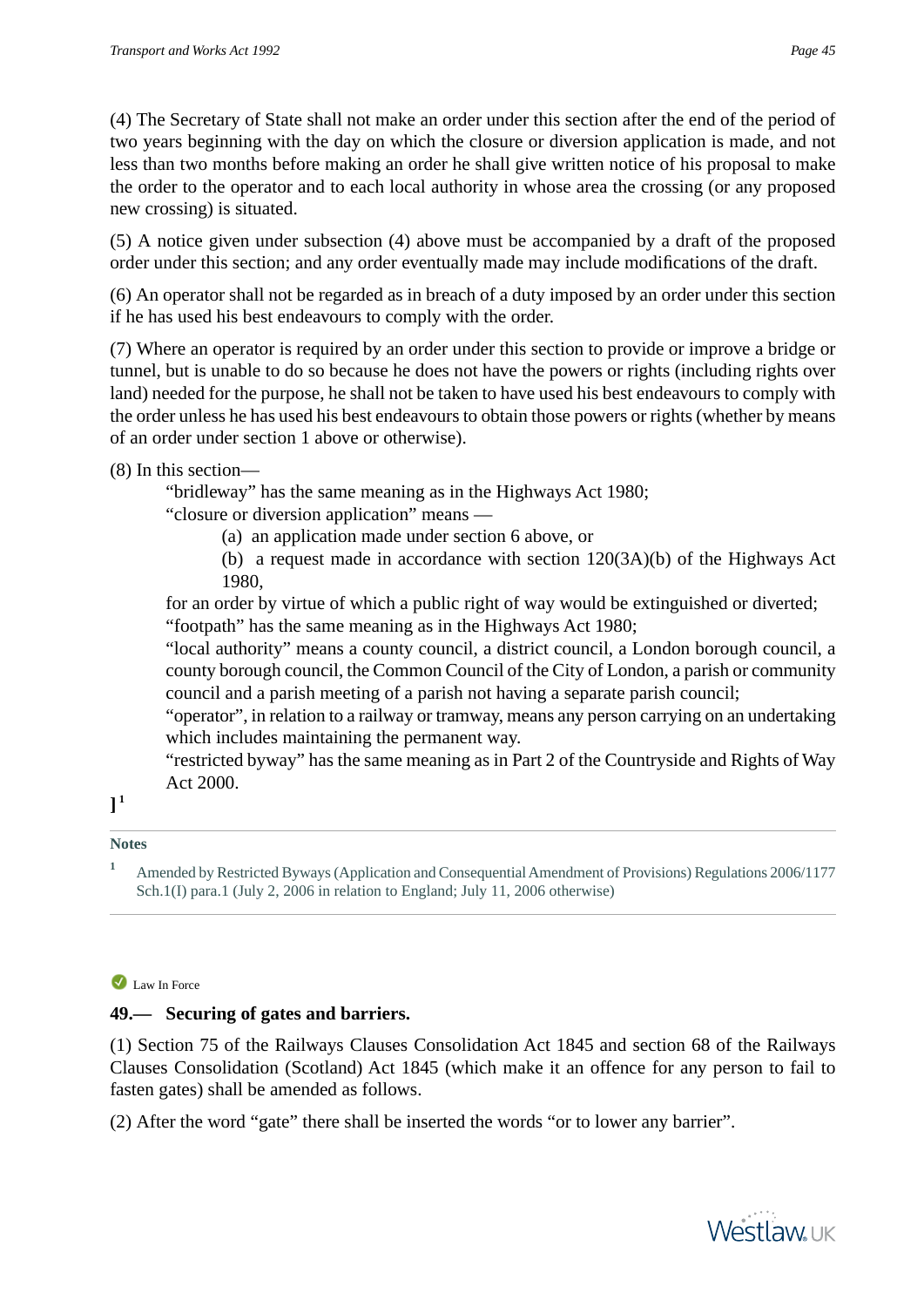level 3 on the standard scale."

### Repealed

 $50 -$  [...]<sup>1</sup>

**Notes**

**<sup>1</sup>** Repealed by Statute Law (Repeals) Act 2004 c. 14 Sch.1(14) para.1 (July 22, 2004)

### I aw In Force

# **51.— Amendment of Level Crossings Act 1983.**

In section 1 of the Level Crossings Act 1983 (safety arrangements at level crossings) in subsection (11), for the definition of "operator" there shall be substituted—

"

".

"operator", in relation to a crossing, means any person carrying on an undertaking which includes maintaining the permanent way;

*Signs and barriers at private crossings*

### Law In Force

### **52.— Placing of signs and barriers.**

(1) Subject to any directions under subsection (2) below, the operator of a railway or tramway which is crossed in any place by a private road or path may cause or permit crossing signs or barriers of a character—

- (a) prescribed in regulations made by the Secretary of State, or
- (b) otherwise authorised by him,

to be placed on or near the road or path near the crossing.

(2) The Secretary of State may give directions to the operator of a railway or tramway which is crossed in any place by a private road or path for the placing of crossing signs or barriers of a character specified in the directions on or near the road or path near the crossing.

(3) For the purposes of this section—

(a) the size and colour of a crossing sign and whether or not it is illuminated (by lighting or the use of reflectors or reflecting material), and

(b) the nature of the warnings, information, requirements, restrictions or prohibitions conveyed by it,

shall be regarded as part of the sign's character.

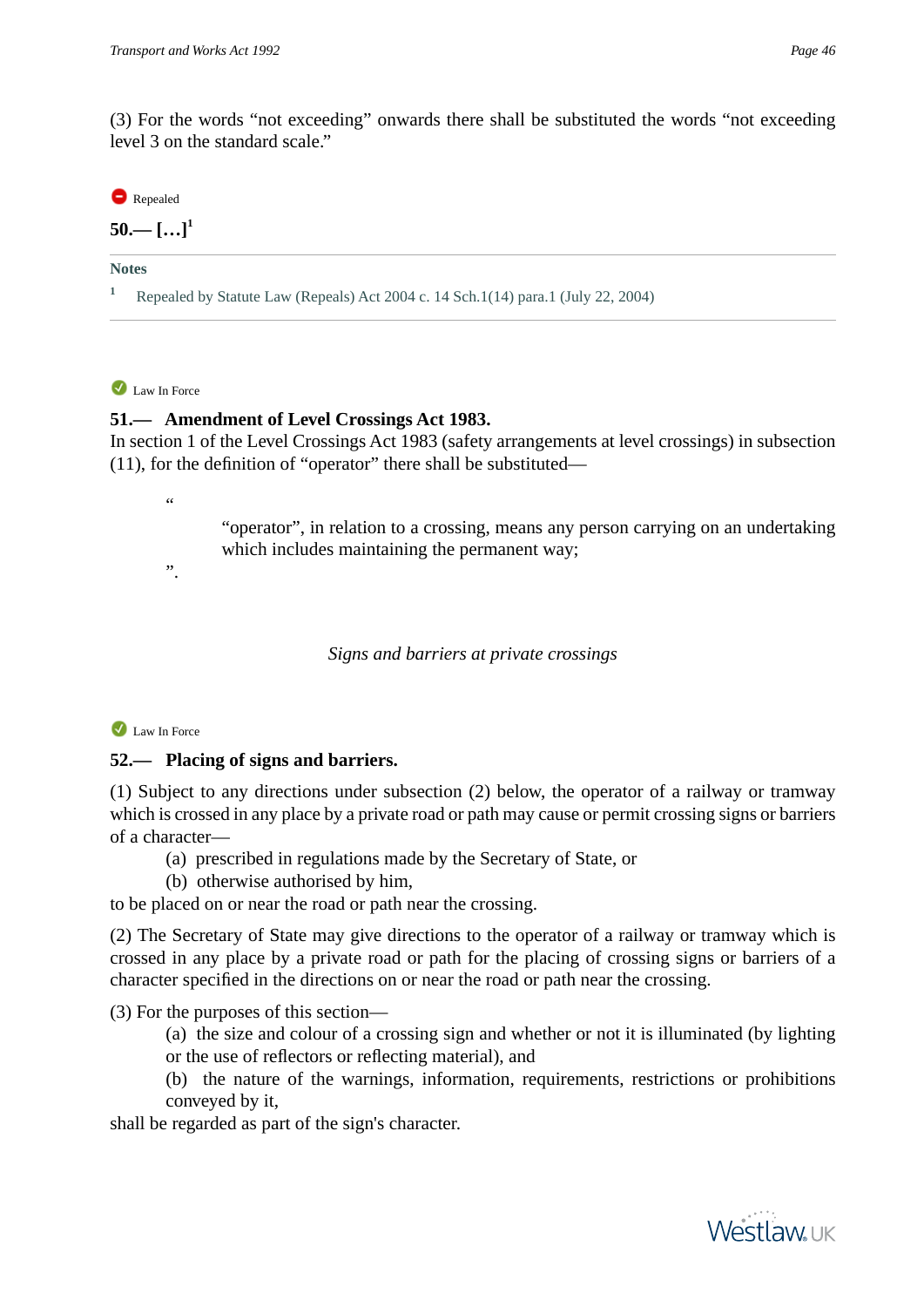(4) The power to make regulations under this section shall be exercisable by statutory instrument, which shall be subject to annulment in pursuance of a resolution of either House of Parliament.

(5) Regulations under this section may make different provision for different cases.

### Law In Force

## **53.— Rights to enter land.**

(1) The operator of a railway or tramway shall not enter or do anything on any land for the purpose of exercising his powers under section 52(1) above except—

- (a) with the consent of every owner of the land, or
- (b) in accordance with an authorisation given by the Secretary of State under subsection
- (4) below.

(2) Where the operator of a railway or tramway proposes to enter or do anything on any land for the purpose of exercising his powers under section 52(1) above but has not obtained the consent of every owner of the land to his proposals (after making reasonable efforts to do so), he shall serve on every owner whose consent he has not obtained a notice giving details of the proposals and stating that—

(a) he is referring the proposals to the Secretary of State for a decision as to whether or not they should be carried out, and

(b) in making that decision, the Secretary of State will consider any written representations made to him by the owner within the period of forty-two days beginning with the date of the notice.

(3) Where subsection (2) above applies, the operator shall—

(a) submit a copy of every notice served by him under that subsection to the Secretary of State, and

(b) provide the Secretary of State with such further information about the proposals as he may require.

(4) Where proposals are referred to the Secretary of State under this section, he shall after the expiry of the period of forty-two days beginning with the date of the latest notice served under subsection (2) above and after considering any representations made to him in accordance with that subsection—

- (a) authorise the operator to carry out the proposals (either without modifications or with such modifications as the Secretary of State may specify), or
- (b) direct him not to carry out the proposals,

and shall serve notice of his decision on every owner served with a notice under subsection (2) above.

(5) Any authorisation under subsection (4) above may be given subject to such conditions as the Secretary of State may specify, including conditions that compensation shall be payable by the operator.

(6) Any dispute as to the amount of any compensation payable by virtue of subsection (5) above shall be referred to and determined by the **[** Upper Tribunal **] 1** or, in relation to land in Scotland, the Lands Tribunal for Scotland.

(7) The operator of a railway or tramway may enter any land and do anything necessary on it (without the consent of the owners of the land) for the purpose of—

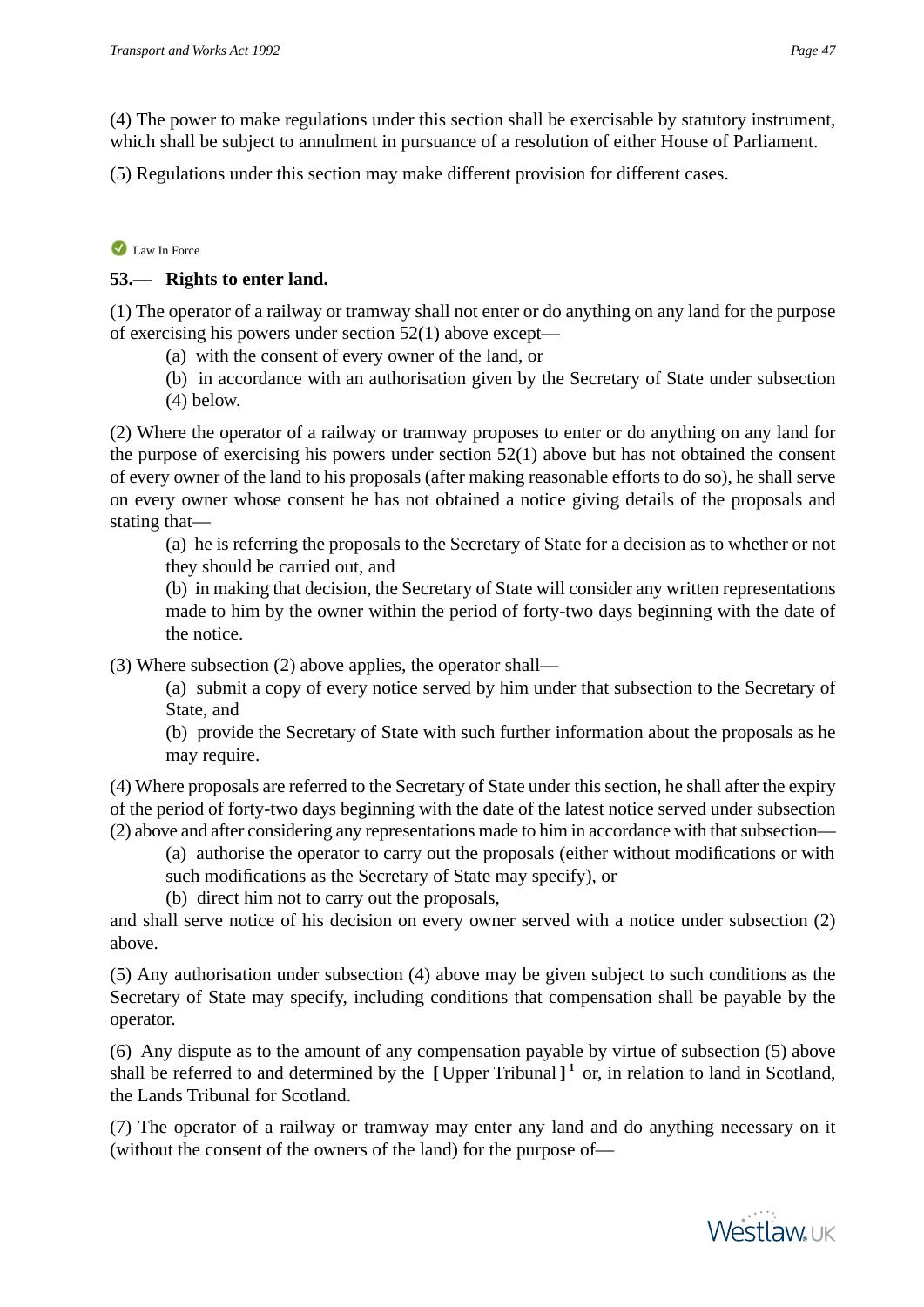- (a) complying with any directions given under section 52(2) above, or
- (b) maintaining a crossing sign or barrier lawfully placed on or near a private road or path near a place where it crosses the railway or tramway.

(8) The Secretary of State may enter any land and do anything necessary on it (without the consent of the owners of the land) for the purpose of exercising his powers under section 54(1) below.

(9) In this section "owner" —

(a) in relation to any land in England and Wales, means a person, other than a mortgagee not in possession, who is for the time being entitled to dispose of the fee simple (whether in possession or reversion) and includes also a person holding, or entitled to the rents and profits of, the land under a tenancy, other than a tenancy for a month or any period less than a month;

(b) in relation to any land in Scotland, means a person who, under the Land Clauses Acts, would be entitled to sell and convey land to the promoters of an undertaking and includes also a person who is or would be entitled to receive the rent of the land under a tenancy, other than a tenancy for a month or any period less than a month.

#### **Notes**

#### Law In Force

## **54.— Default powers of Secretary of State.**

(1) If the operator of a railway or tramway fails—

- (a) to comply with a direction given under section 52(2) above, or
- (b) to maintain a crossing sign or barrier lawfully placed on or near a private road or path
- near a place where it crosses the railway or tramway,

the Secretary of State may himself carry out the work required by the direction or necessary to maintain the crossing sign or barrier.

(2) Any expenses incurred by the Secretary of State in doing so shall be recoverable by him from the operator.

(3) A direction given under section 52(2) above—

(a) if relating to a private road or path in England and Wales, shall be enforceable on the application of the Secretary of State by an order of mandamus;

(b) if relating to a private road or path in Scotland, shall be enforceable by order of the Court of Session on an application by **[** the appropriate Law Officer within the meaning of section 4A of the Crown Suits (Scotland) Act 1857 **] 1** under section 45 of the Court of Session Act 1988.

#### **Notes**



**<sup>1</sup>** Words substituted by Transfer of Tribunal Functions (Lands Tribunal and Miscellaneous Amendments) Order 2009/1307 Sch.1 para.243 (June 1, 2009)

**<sup>1</sup>** Words substituted by Scotland Act 1998 (Consequential Modifications) (No.1) Order 1999/1042 Sch.2(I) para.9 (May 20, 1999)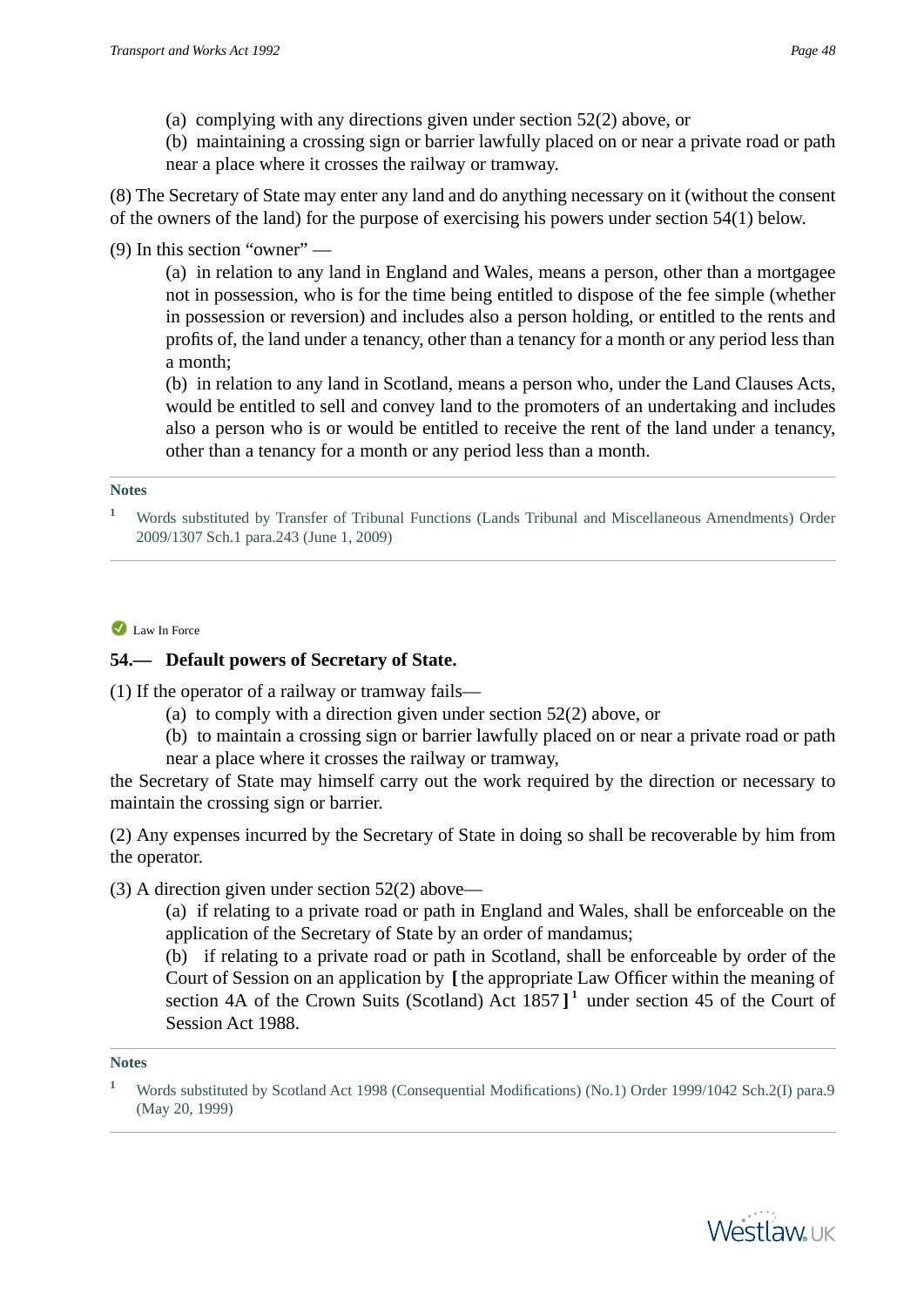# **55.— Offence of failing to comply with sign.**

(1) A person who fails to comply with any requirement, restriction or prohibition conveyed by a crossing sign lawfully placed on or near a private road or path near a place where it crosses a railway or tramway shall be guilty of an offence.

(2) In any proceedings for an offence under this section, a crossing sign on or near a private road or path near a place where it crosses a railway or tramway shall be taken to have been lawfully placed there unless the contrary is proved.

(3) A person guilty of an offence under this section shall be liable on summary conviction to a fine not exceeding level 3 on the standard scale.

Law In Force

## **56.— Interpretation of sections 52 to 55.**

(1) In sections 52 to 55 above (and this section)—

"barrier" includes gate;

"cross" means cross otherwise than by tunnel or bridge;

"crossing sign", in relation to a private road or path and any place where it crosses a railway or tramway, means —

- (a) any object or device (whether fixed or portable), or
- (b) any line or mark on the road or path,

for conveying to users of the road or path warnings, information, requirements, restrictions or prohibitions relating to the crossing;

"fail" includes refuse;

"lawfully placed" means placed in accordance with sections 52 to 54 above;

"maintain" includes repair and replace;

"place" includes erect and (in relation to a sign) display;

"private road or path" means any length of road or path to which the public does not have access.

(2) In the case of a railway or tramway which has more than one operator, the powers conferred by sections 52 to 54 above shall only be exercisable by or in relation to the operator carrying on the undertaking which includes maintaining the permanent way.

# **CHAPTER III**

# SUPPLEMENTARY

Law In Force

### **57. Duty to consult.**

It shall be the duty of the Secretary of State, before he makes regulations under section 32, **[** or38(2) **] 1** above, to consult such organisations as he considers to be representative of persons who will be affected by the regulations.

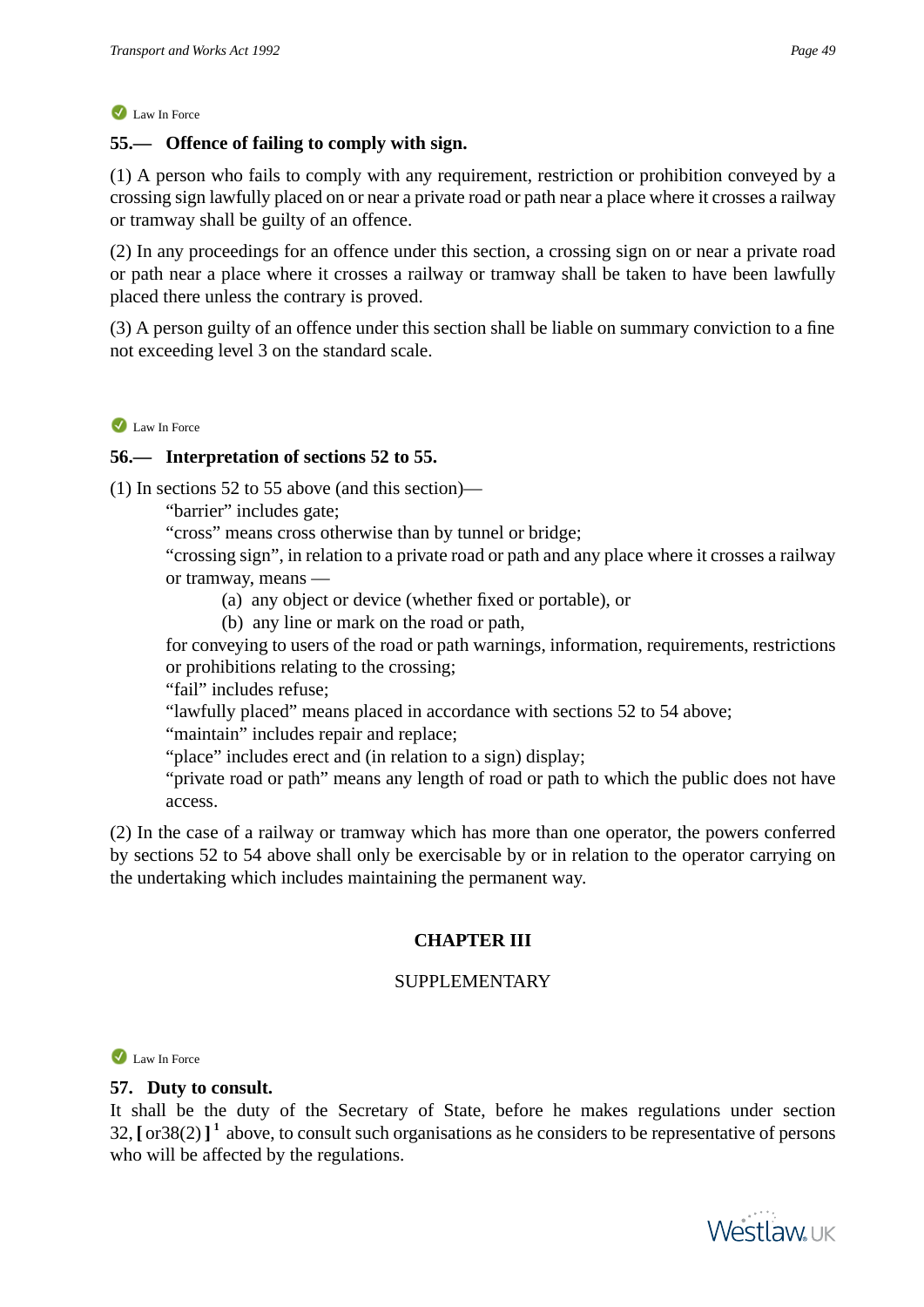#### **Notes**

**<sup>1</sup>** Words substituted by Railways Act 1993 c. 43 Pt III s.117(5)(a) (February 2, 1994)

#### Law In Force

#### **58. Prosecutions.**

No proceedings shall be instituted in England and Wales in respect of an offence under this Part **[** , other than an offence under section 41 or 43 above,**] 1** except by or with the consent of the Secretary of State or the Director of Public Prosecutions.

#### **Notes**

**<sup>1</sup>** Words added by Railways Act 1993 c. 43 Pt III s.117(5)(b) (February 2, 1994)

#### Law In Force

#### **59.— Offences by bodies corporate etc.**

(1) Where an offence under this Part committed by a body corporate is committed with the consent or connivance of, or is attributable to any neglect on the part of, a director, manager, secretary or other similar officer of the body, or a person purporting to act in such a capacity, he as well as the body corporate shall be guilty of the offence.

(2) In subsection (1) above "director", in relation to a body corporate whose affairs are managed by its members, means a member of the body corporate.

(3) Where, in Scotland, an offence under this Part committed by a partnership or by an unincorporated association other than a partnership is committed with the consent or connivance of, or is attributable to any neglect on the part of, a partner in the partnership or (as the case may be) a person concerned in the management or control of the association, he, as well as the partnership or association, shall be guilty of the offence.

# **PART III**

### **MISCELLANEOUS AND GENERAL**

*Tramways*

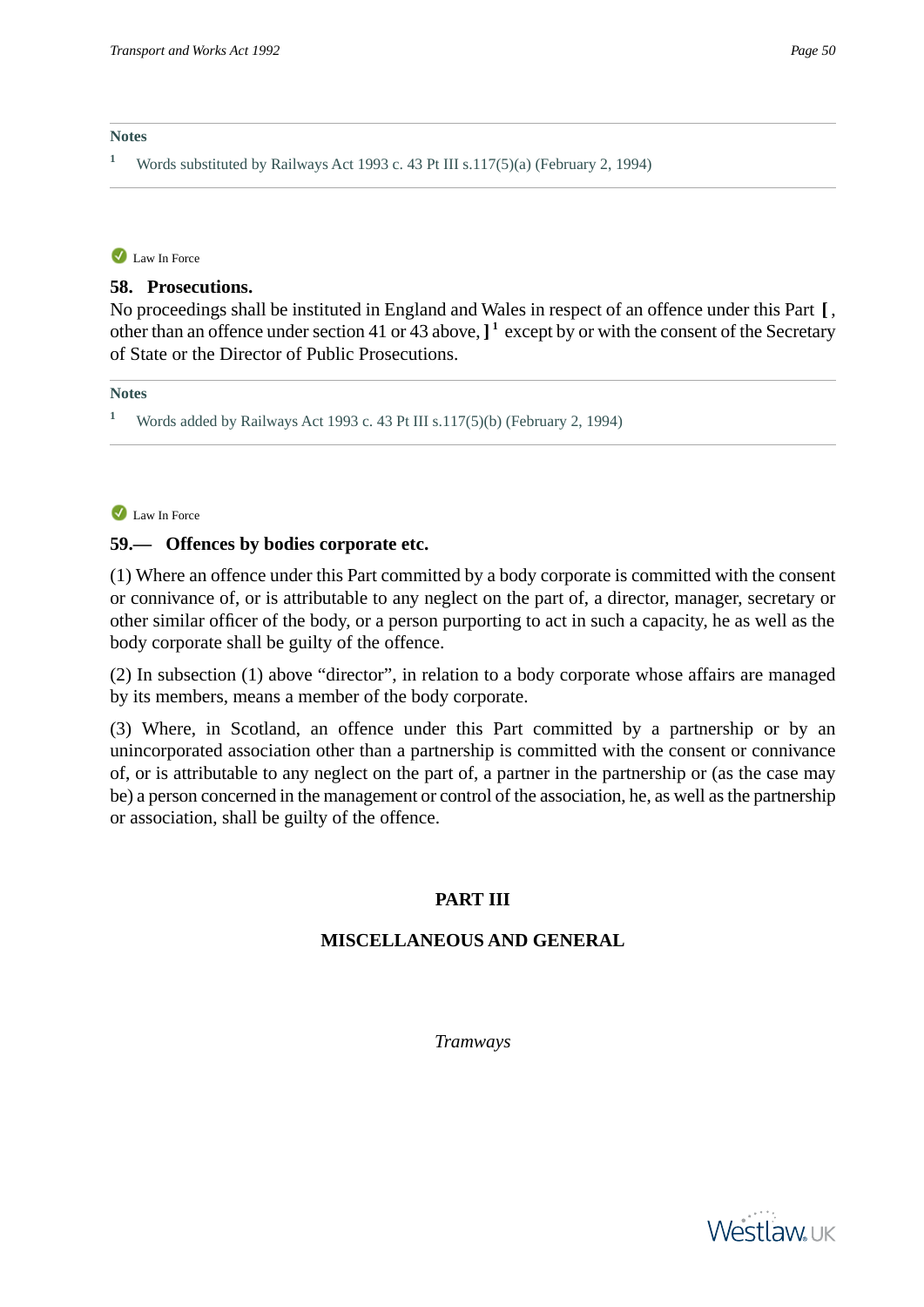## **60.— Powers of leasing.**

(1) A person authorised by or under an enactment to operate a tramway ("the lessor") may with the consent of the Secretary of State grant to another person ("the lessee"), for a period agreed between the lessor and the lessee, the right to operate the tramway (or any part of it) and such related statutory rights as may be so agreed.

(2) The terms of any agreement made by virtue of subsection (1) above shall be subject to the approval of the Secretary of State.

(3) Where an agreement is made by virtue of subsection (1) above, references in any enactment to the lessor shall, if and to the extent that the agreement so provides, have effect as references to the lessee.

(4) This section shall apply only to tramways in operation at the passing of this Act.

## Law In Force

## **61.— Amendment of Public Passenger Vehicles Act 1981.**

(1) The Public Passenger Vehicles Act 1981 shall be amended as follows.

(2) In section 24 (regulation of conduct of drivers, inspectors and conductors)—

(a) at the end of subsection (1) there shall be added the words "and (c) drivers, inspectors and conductors of tramcars";

(b) in subsection (2), after the word "driver" there shall be inserted the words "of a public service vehicle".

(3) In section 25(1) (regulation of conduct of passengers) after the words "public service vehicles" there shall be inserted the words "or tramcars", and after the words "public service vehicle" wherever they occur there shall be inserted the words "or tramcar".

(4) In section 27(1) (returns to be provided by persons operating public service vehicles) after the words "public service vehicles" there shall be inserted the words "or tramcars".

(5) In section  $60(1)$  (general power to make regulations)—

(a) at the end of paragraph (j) (carriage of luggage and goods on public service vehicles) there shall be added the words "or tramcars";

(b) in paragraph (k) (custody of property left on a public service vehicle) after the word "vehicle" there shall be inserted the words "or tramcar".

(6) After subsection (1A) of section 60 there shall be inserted—

"(1B) Regulations made under any provision of this Act and applying to tramcars may amend or exclude any provision of an Act or instrument of local application whose subject-matter is the same as that of the regulations."

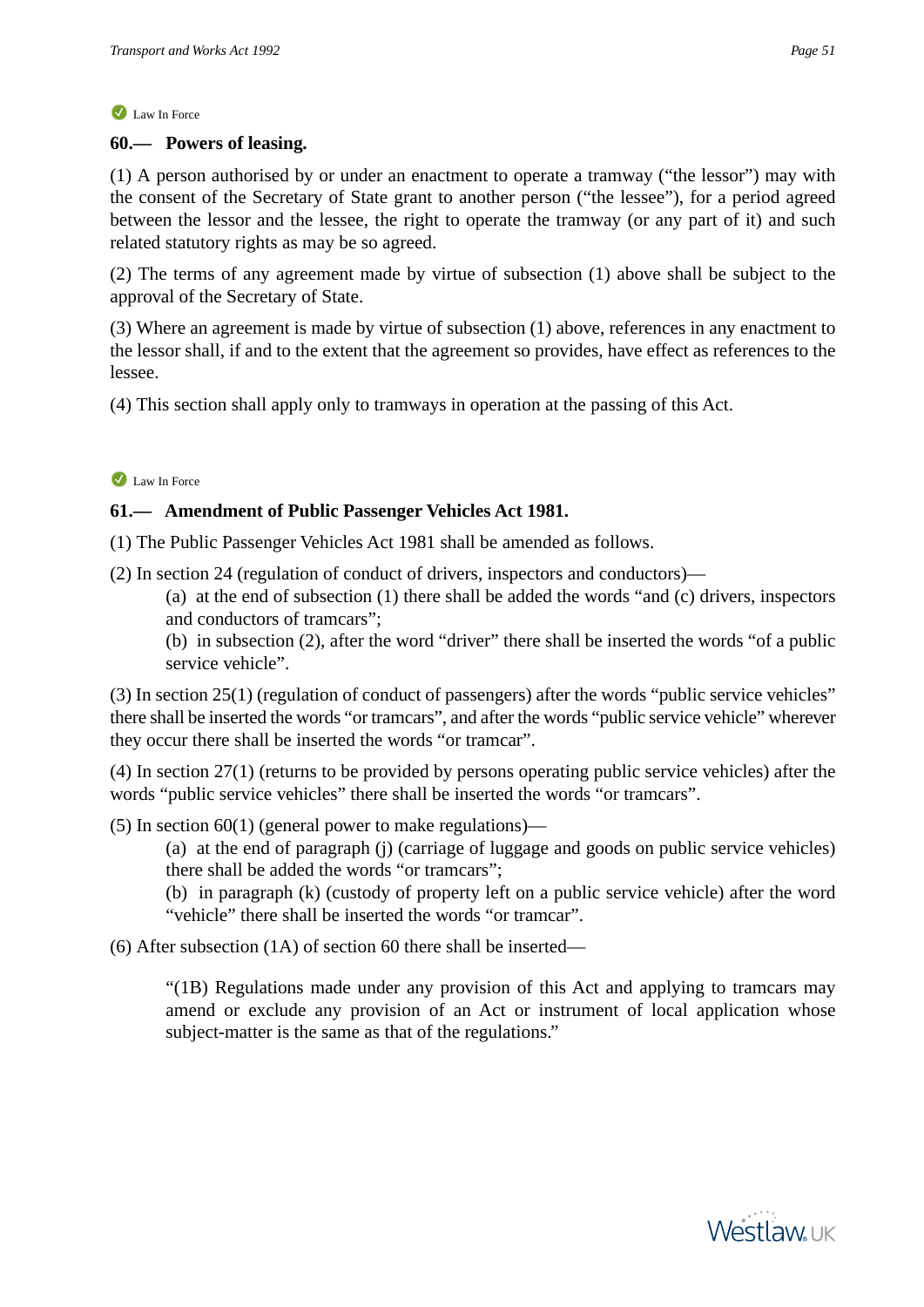# **62.— Exclusion of hackney carriage legislation.**

(1) In section 4 of the Metropolitan Public Carriage Act 1869 (interpretation) in the definition of "hackney carriage", for the words "not a stage carriage" there shall be substituted the words "neither a stage carriage nor a tramcar".

# $(2)$   $[...]$ <sup>1</sup>

(3) In section 80 of the Local Government (Miscellaneous Provisions) Act 1976 (interpretation) in subsection (1) in the definition of "private hire vehicle", after the words "London cab" there shall be inserted the words "or tramcar".

#### **Notes**

**<sup>1</sup>** Repealed by Private Hire Vehicles (London) Act 1998 c. 34 Sch.2 para.1 (June 1, 2003 as SI 2003/580)

### *Harbours*

Law In Force

**63.— Harbours.**

(1) The Harbours Act 1964 shall have effect with the amendments set out in Schedule 3 to this Act.

(2) In section 37 of the Docks and Harbours Act 1966 (which gives to harbour authorities powers to acquire harbour businesses, and to subscribe for or acquire securities of bodies engaged, or to be engaged, in harbour businesses)—

(a) in subsection (1), for the words "harbour operations" and the words "such operations" there shall be substituted the words "activities relating to harbours";

(b) in subsection (2), for the words "harbour operations" there shall be substituted the words "activities relating to harbours";

(c) after subsection (2) there shall be inserted—

"

(2A) Nothing in subsection (2) above shall be construed as authorising a harbour authority to delegate to another body any function that it could not delegate apart from that subsection.

";

(d) subsection (3) shall be omitted.

(3) In section 35 of the Coast Protection Act 1949 (which excepts certain operations from the requirement to obtain the Secretary of State's consent under section 34) in subsection (1) there shall be added after paragraph (h)—

"

(i) any operations authorised by an order under section 14 or 16 of the Harbours Act 1964.

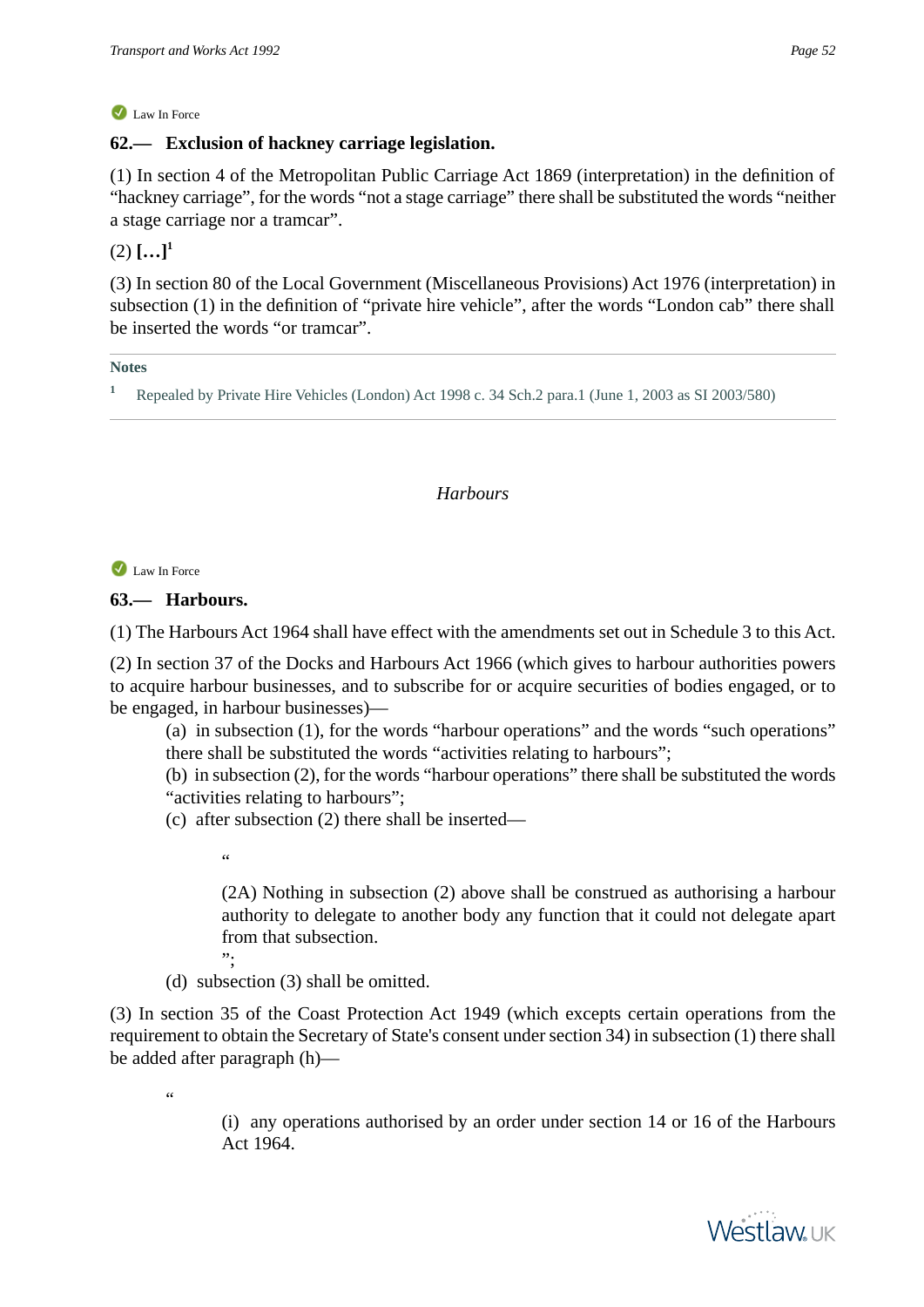,,

## *Miscellaneous*

Law In Force

## **64.— Maintenance of footpaths and bridleways.**

(1) Section 36 of the Highways Act 1980 (highways maintainable at public expense) shall be amended as follows.

- (2) In subsection (2), at the end of paragraph (c), the word "and" shall be omitted.
- (3) After paragraph (d)of subsection (2), there shall be added—

"(e) a highway, being a footpath or bridleway, created in consequence of a rail crossing diversion order, or of an order made under section 14 or 16 of the Harbours Act 1964, or of an order made under section 1 or 3 of the Transport and Works Act 1992."

(4) After subsection (3) there shall be inserted—

"(3A) Paragraph (e) of subsection (2) above shall not apply to a footpath or bridleway, or to any part of a footpath or bridleway, which by virtue of an order of a kind referred to in that subsection is maintainable otherwise than at the public expense."

### Law In Force

## **65.— Certain enactments to cease to have effect.**

- (1) The following enactments shall cease to have effect—
	- (a) the General Pier and Harbour Act 1861;
		- (b) in the Tramways Act 1870—

section 3 (except as incorporated in, or otherwise applied by, any Act of Parliament or Provisional Order),

sections 4 to 21,

sections 22 to 24 (except as incorporated in, or otherwise applied by, any Act of Parliament or Provisional Order),

in section 25, the words from the beginning to "surface of the road" (except as incorporated in, or otherwise applied by, any Act of Parliament or Provisional Order), in section 25, the words "and shall not be opened" onwards,

sections 26 to 40 (except as incorporated in, or otherwise applied by, any Act of Parliament or Provisional Order),

sections 41 and 42,

sections 43 to 47 (except as incorporated in, or otherwise applied by, any Act of Parliament or Provisional Order),

section 48,

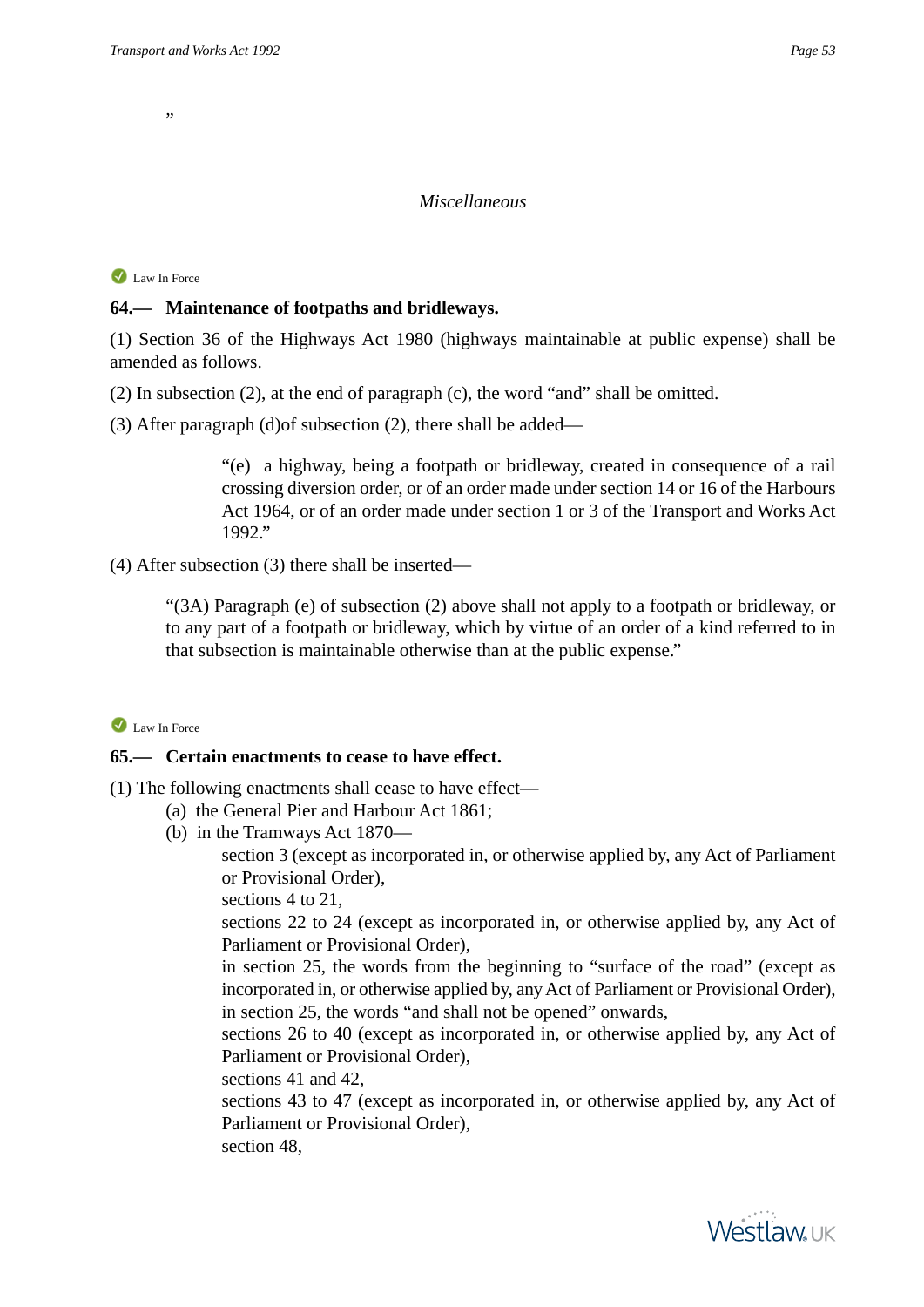sections 49 to 64 (except as incorporated in, or otherwise applied by, any Act of Parliament or Provisional Order),

Parts I and II of Schedule A (except as incorporated in, or otherwise applied by, any Act of Parliament or Provisional Order),

Part III of Schedule A,

Schedule B, and

Schedule C (except as incorporated in, or otherwise applied by, any Act of Parliament or Provisional Order);

- (c) the Military Tramways Act 1887;
- (d) the Railways (Electrical Power) Act 1903;
- (e) the Fishery Harbours Act 1915;
- (f) section  $220(1)(a)$  of the Insolvency Act 1986.

(2) In the Coast Protection Act 1949, in sections 2(8)(a) and 17(8)(b), for the words "to which the Fishery Harbours Act 1915 applies" there shall be substituted the words "which is a fishery harbour for the purposes of section 21 of the Sea Fish Industry Act 1951".

# *General*

## Law In Force

# **66.— Service of notices.**

(1) A notice or other document required or authorised to be served for the purposes of this Act may be served by post.

(2) Where the person on whom a notice or other document to be served for the purposes of this Act is a body corporate, the notice or document is duly served if it is served on the secretary or clerk of that body.

(3) For the purposes of section 7 of the Interpretation Act 1978 as it applies for the purposes of this section, the proper address of any person in relation to the service on him of a notice or document under subsection (1) above is, if he has given an address for service, that address, and otherwise—

(a) in the case of the secretary or clerk of a body corporate, the registered or principal office of that body;

(b) in any other case, his last known address at the time of service.

(4) Where for the purposes of this Act a notice or other document is required or authorised to be served on a person as having any interest in, or as the occupier of, land and his name or address cannot be ascertained after reasonable inquiry, the notice may be served by—

(a) addressing it to him by name or by the description of "owner", or as the case may be "occupier", of the land (describing it), and

(b) either leaving it in the hands of a person who is or appears to be resident or employed on the land or leaving it conspicuously affixed to some building or object on the land.

(5) This section shall not be taken to exclude the employment of any method of service not expressly provided for by it.

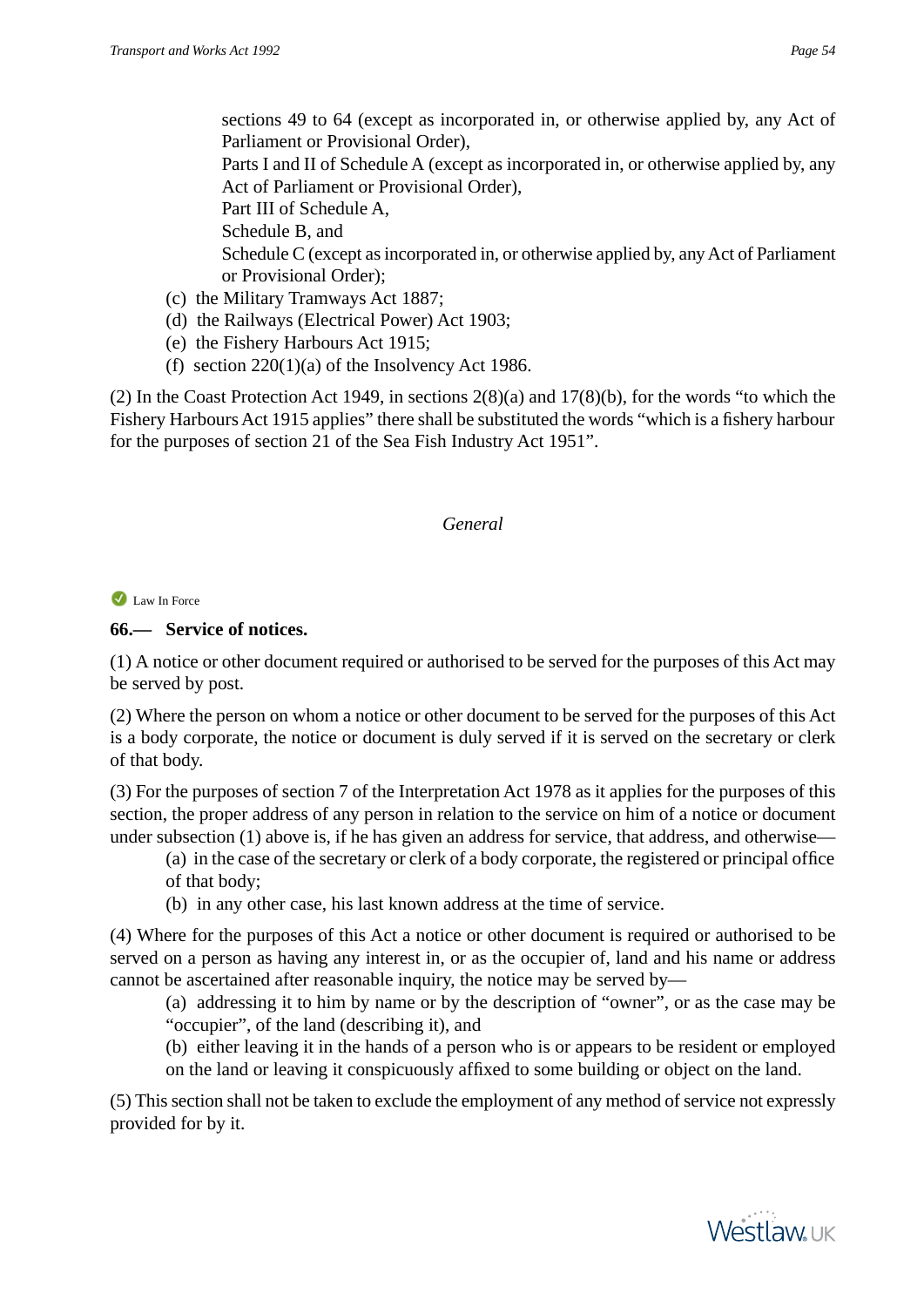(6) This section shall not apply to anything required or authorised to be served under section 35 above.

### Law In Force

# **67.— Interpretation.**

(1) In this Act, except where the context otherwise requires—

"carriageway" has the same meaning as in the Highways Act 1980, or in Scotland the Roads (Scotland) Act 1984;

"guided transport" means transport by vehicles guided by means external to the vehicles (whether or not the vehicles are also capable of being operated in some other way);

"inland waterway" includes both natural and artificial waterways, and waterways within parts of the sea that are in Great Britain, but not any waterway managed or maintained by a person who is a harbour authority (within the meaning of the Harbours Act 1964) in relation to the waterway;

"operator", in relation to a transport system, means any person carrying on an undertaking which includes the system or any part of it or the provision of transport services on the system;

"railway" means a system of transport employing parallel rails which—

(a) provide support and guidance for vehicles carried on flanged wheels, and

(b) form a track which either is of a gauge of at least 350 millimetres or crosses a carriageway (whether or not on the same level),

but does not include a tramway;

"street" means —

(a) in England and Wales, a street within the meaning of section 48 of the New Roads and Street Works Act 1991, together with land on the verge of a street or between two carriageways;

(b) in Scotland, a road within the meaning of section 107 of the New Roads and Street Works Act 1991, together with land on the verge of a road or between two carriageways;

"tramway" means a system of transport used wholly or mainly for the carriage of passengers and employing parallel rails which—

(a) provide support and guidance for vehicles carried on flanged wheels, and

(b) are laid wholly or mainly along a street or in any other place to which the public has access (including a place to which the public has access only on making a payment);

"trolley vehicle system" means a system of transport by vehicles constructed or adapted for use on roads without rails under electric power transmitted to them by overhead wires (whether or not there is in addition a source of power on board the vehicles);

"vehicle" includes mobile traction unit.

(2) References in this Act to rights over land include references to rights to do, or to place and maintain, anything in, on or under land or in the air-space above its surface.

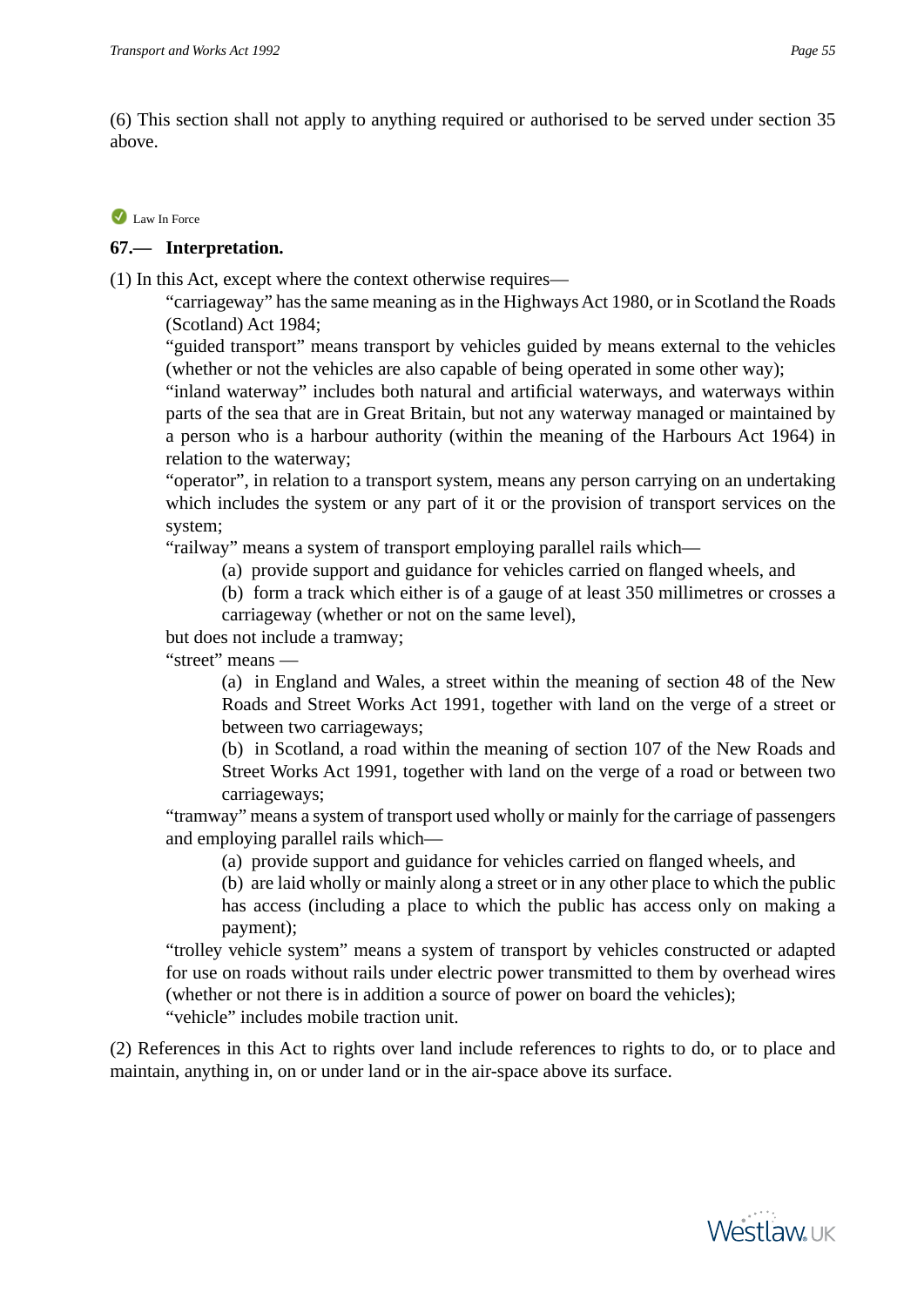### **C** Partially In Force

## **68.— Repeals.**

(1) The enactments mentioned in Schedule 4 to this Act (which include spent enactments) are hereby repealed to the extent specified in the third column of that Schedule.

(2) The repeal by this Act of the Notice of Accidents Act 1894 shall not affect section 75 of the Civil Aviation Act 1982 (by virtue of which regulations may include provisions applying section 3 of the 1894 Act).

Law In Force

## **69. Expenses.**

There shall be paid out of money provided by Parliament—

- (a) any expenses incurred by the Secretary of State under this Act, and
- (b) any increase attributable to this Act in the sums payable out of money so provided under any other enactment.

Law In Force

# **70.— Commencement.**

(1) The preceding sections of, and the Schedules to, this Act shall come into force on such day as the Secretary of State may appoint by order made by statutory instrument; and different days may be appointed for different purposes.

(2) An order under subsection (1) above may include such transitional provisions and savings as appear to the Secretary of State to be necessary or expedient.

Law In Force

# **71. Extent.**

This Act shall not extend to Northern Ireland.

Law In Force

**72. Short title.** This Act may be cited as the Transport and Works Act 1992.

# **SCHEDULE 1**

# **MATTERS WITHIN SECTIONS 1 AND 3**

**Section 5**

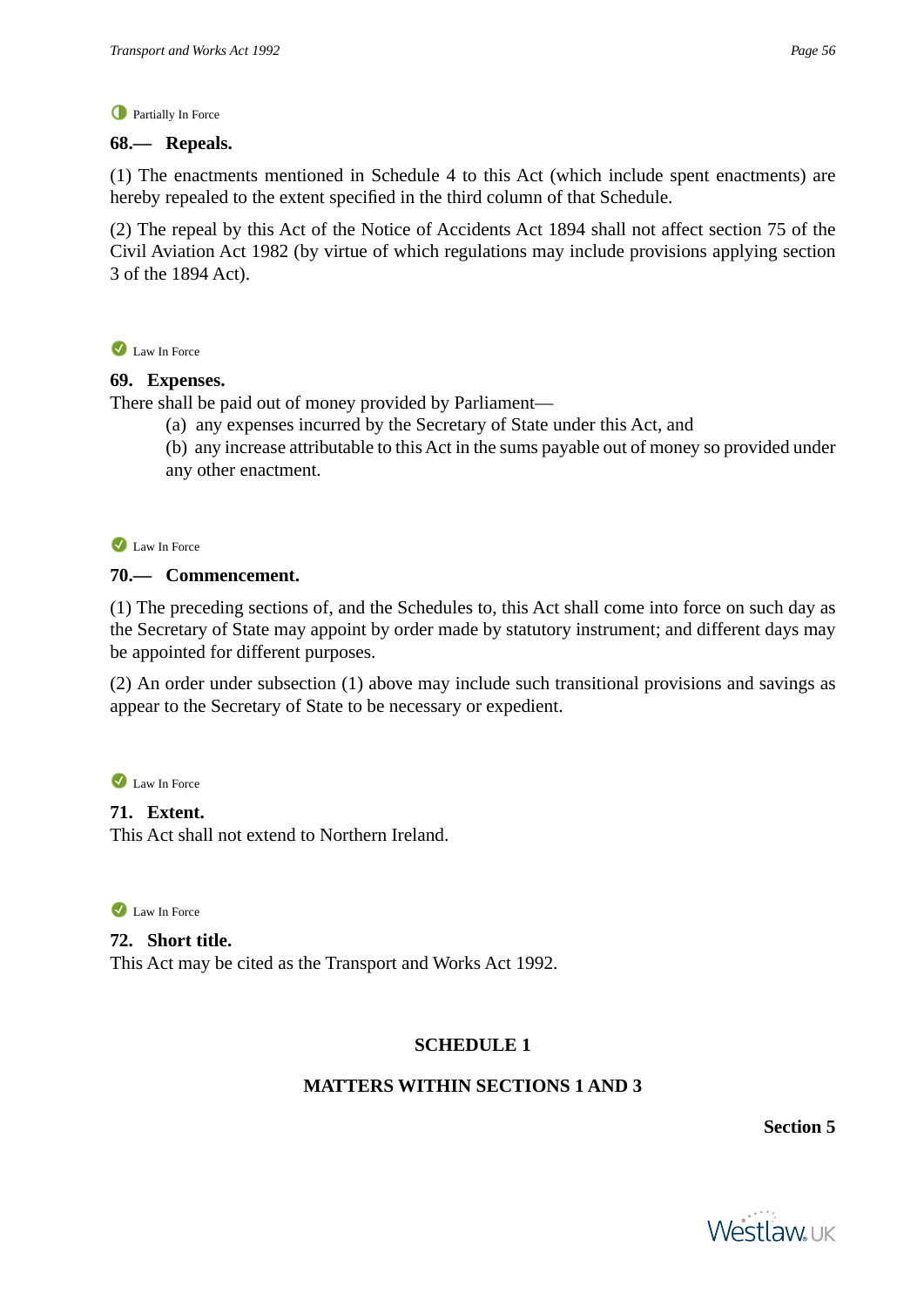#### **1.**

The construction, alteration, repair, maintenance, demolition and removal of railways, tramways, trolley vehicle systems and other transport systems within section 1(1) of this Act, waterways, roads, watercourses, buildings and other structures.

Law In Force

### **2.**

The carrying out of any other civil engineering or other works.

Law In Force

## **3.**

The acquisition of land, whether compulsorily or by agreement.

Law In Force

## **4.**

The creation and extinguishment of rights over land (including rights of navigation over water), whether compulsorily or by agreement.

## Law In Force

# **5.**

The abrogation and modification of agreements relating to land.

Law In Force

# **6.**

The conferring on persons providing transport services of rights to use systems belonging to others.

Law In Force

## **7.**

The protection of the property or interests of any person.



### **8.**

The imposition and exclusion of obligations or of liability in respect of any acts or omissions.

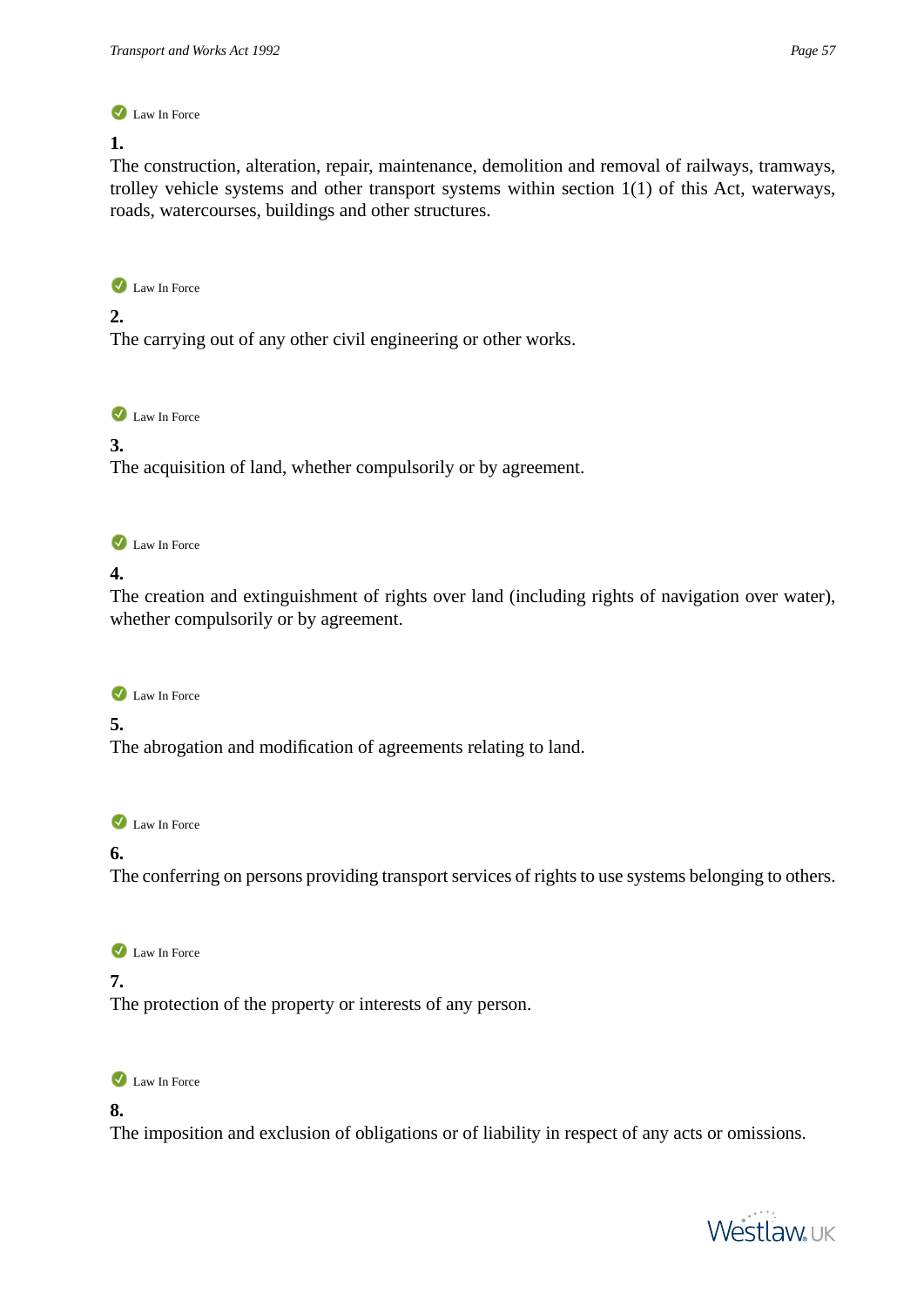### **9.**

The making of agreements to secure the provision of police services.

Law In Force

#### **10.**

The carrying out of surveys and the taking of soil samples.

Law In Force

**11.**  The payment of compensation.



### **12.**

The charging of tolls, fares (including penalty fares) and other charges, and the creation of summary offences in connection with non-payment (or in connection with a person's failure to give his name or address in accordance with provisions relating to penalty fares).

Law In Force

### **13.**

The making of byelaws by any person and their enforcement, including the creation of summary offences.

Law In Force

**14.**  The payment of rates.

Law In Force

**15.**  The transfer, leasing, discontinuance and revival of undertakings.

Law In Force

**16.**  The submission of disputes to arbitration.

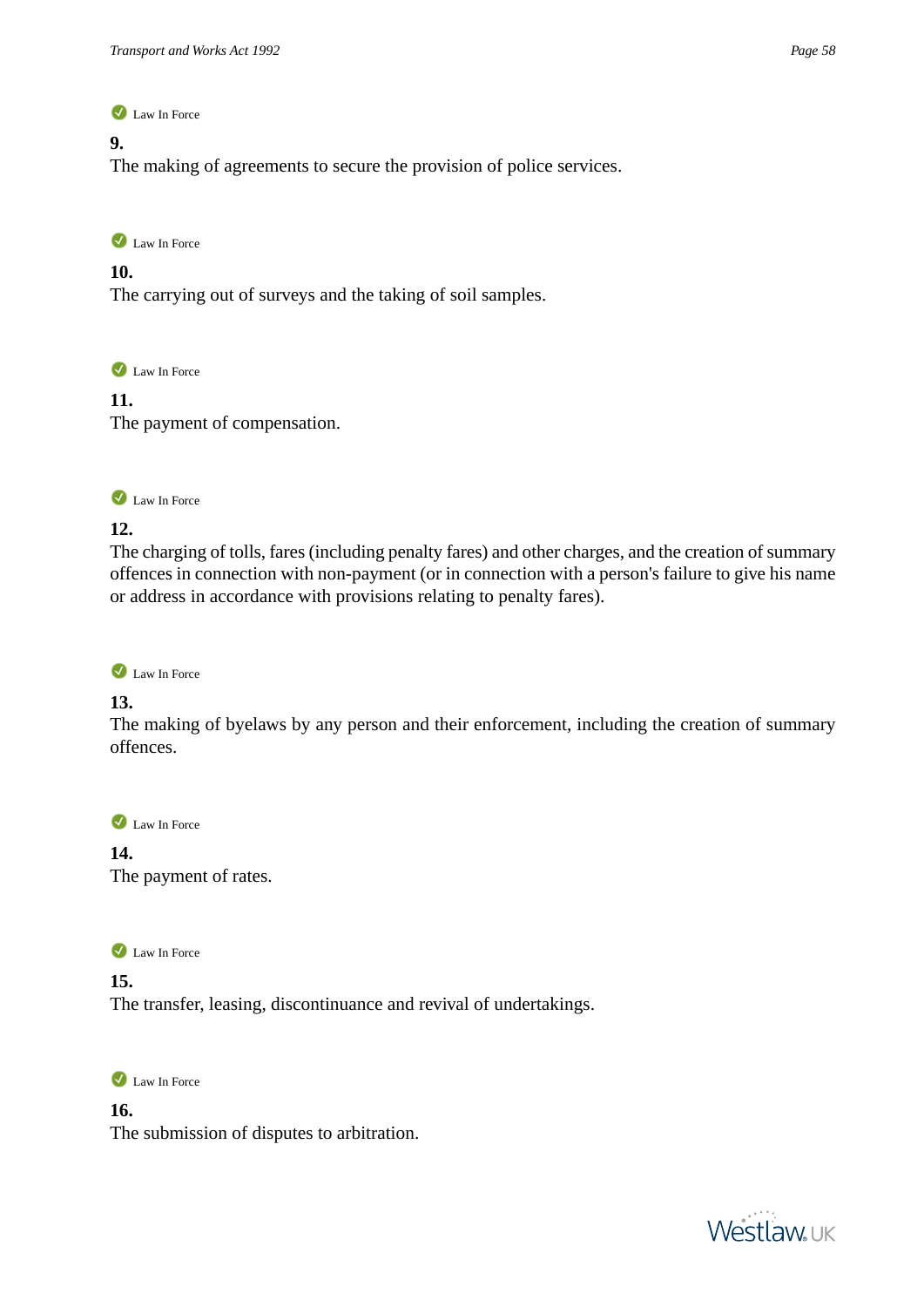#### **17.**

The imposition of requirements to obtain the consent of the Secretary of State.

#### **SCHEDULE 2**

#### **STOPPING UP AND DIVERSION OF RAIL CROSSINGS**

**Section 47**

Law In Force

**1.** 

The Highways Act 1980 shall be amended as follows.

Law In Force

### **2.—**

(1) Section 118 (stopping up of footpaths and bridleways) shall be amended as follows.

(2) In subsection (5), for—

(a) the words "or public path diversion order made under section 119 below", and

(b) the words "or the public path diversion order",

there shall be substituted the words ", public path diversion order or rail crossing diversion order".

(3) In subsection (7), for "119" there shall be substituted "118A".

Law In Force

#### **3.**

After section 118 there shall be inserted—

### **118A.— "Stopping up of footpaths and bridleways crossing railways.**

(1) This section applies where it appears to a council expedient in the interests of the safety of members of the public using it or likely to use it that a footpath or bridleway in their area which crosses a railway, otherwise than by tunnel or bridge, should be stopped up.

(2) Where this section applies, the council may by order made by them and submitted to and confirmed by the Secretary of State, or confirmed as an unopposed order, extinguish the public right of way over the path or way—

(a) on the crossing itself, and

(b) for so much of its length as they deem expedient from the crossing to its intersection with another highway over which there subsists a like right of way (whether or not other rights of way also subsist over it).

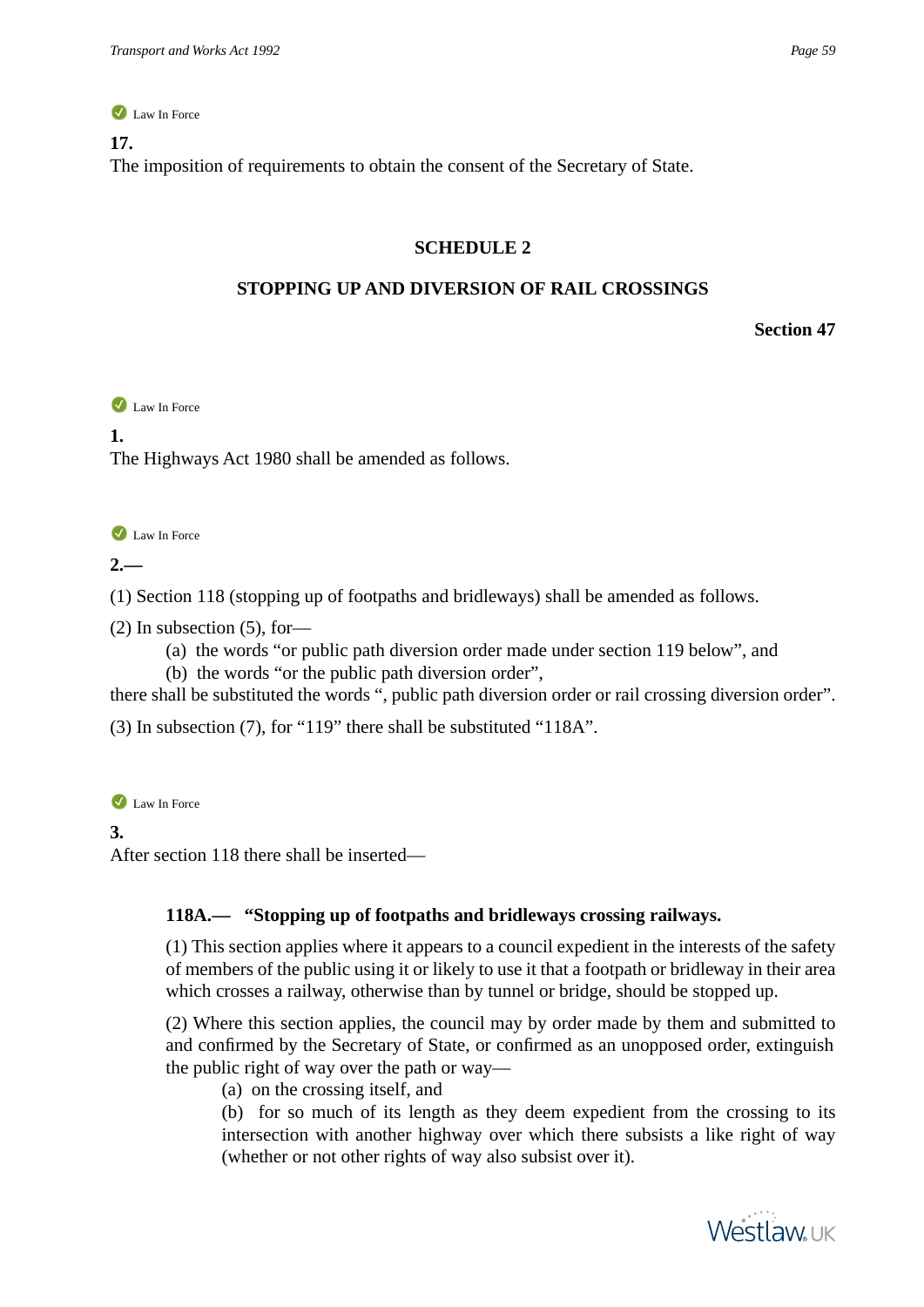(3) An order under this section is referred to in this Act as a "rail crossing extinguishment order".

(4) The Secretary of State shall not confirm a rail crossing extinguishment order, and a council shall not confirm such an order as an unopposed order, unless he or, as the case may be, they are satisfied that it is expedient to do so having regard to all the circumstances, and in particular to—

(a) whether it is reasonably practicable to make the crossing safe for use by the public, and

(b) what arrangements have been made for ensuring that, if the order is confirmed, any appropriate barriers and signs are erected and maintained.

(5) Before determining to make a rail crossing extinguishment order on the representations of the operator of the railway crossed by the path or way, the council may require him to enter into an agreement with them to defray, or to make such contribution as may be specified in the agreement towards, any expenses which the council may incur in connection with the erection or maintenance of barriers and signs.

(6) A rail crossing extinguishment order shall be in such form as may be prescribed by regulations made by the Secretary of State and shall contain a map, on such scale as may be so prescribed, defining the land over which the public right of way is thereby extinguished.

(7) Schedule 6 to this Act has effect as to the making, confirmation, validity and date of operation of rail crossing extinguishment orders.

(8) In this section—

"operator", in relation to a railway, means any person carrying on an undertaking which includes maintaining the permanent way;

"railway" includes tramway but does not include any part of a system where rails are laid along a carriageway.

"

# Law In Force

### **4.**

After section 119 (diversion of footpaths and bridleways) there shall be inserted—

# **119A.— "Diversion of footpaths and bridleways crossing railways.**

(1) This section applies where it appears to a council expedient in the interests of the safety of members of the public using it or likely to use it that a footpath or bridleway in their area which crosses a railway, otherwise than by tunnel or bridge, should be diverted (whether on to land of the same or of another owner, lessee or occupier).

(2) Where this section applies, the council may by order made by them and submitted to and confirmed by the Secretary of State, or confirmed as an unopposed order—

(a) create, as from such date as may be specified in the order, any such new path or way as appears to the council requisite for effecting the diversion, and

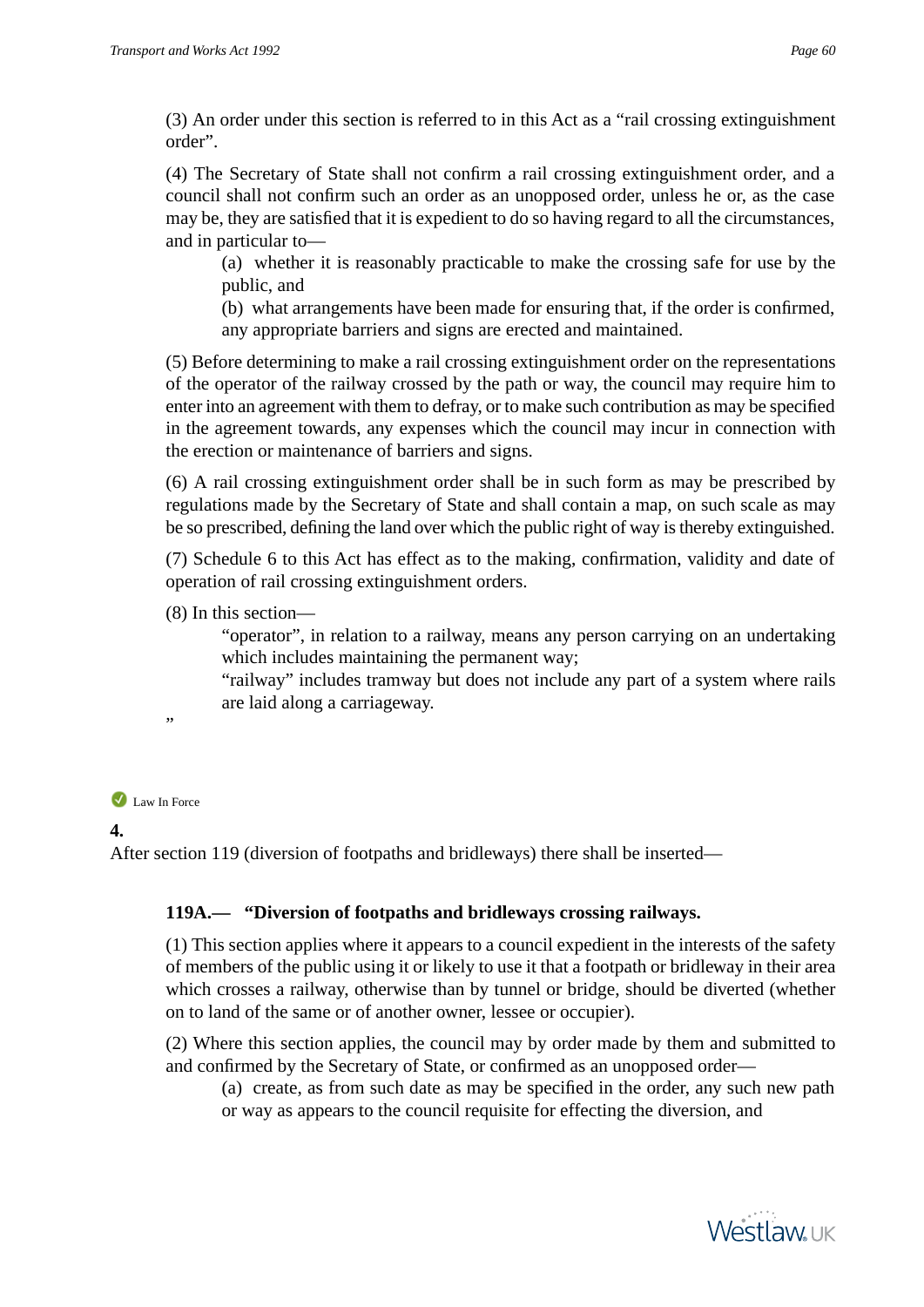(b) extinguish, as from such date as may be so specified, the public right of way over the crossing and over so much of the path or way of which the crossing forms part as appears to the council requisite as aforesaid.

(3) An order under this section is referred to in this Act as a "rail crossing diversion order".

(4) The Secretary of State shall not confirm a rail crossing diversion order, and a council shall not confirm such an order as an unopposed order, unless he or, as the case may be, they are satisfied that it is expedient to do so having regard to all the circumstances, and in particular to—

(a) whether it is reasonably practicable to make the crossing safe for use by the public, and

(b) what arrangements have been made for ensuring that, if the order is confirmed, any appropriate barriers and signs are erected and maintained.

(5) A rail crossing diversion order shall not alter a point of termination of a path or way diverted under the order—

(a) if that point is not on a highway over which there subsists a like right of way (whether or not other rights of way also subsist over it), or

(b) (where it is on such a highway) otherwise than to another point which is on the same highway, or another such highway connected with it.

(6) A rail crossing diversion order may make provision requiring the operator of the railway to maintain all or part of the footpath or bridleway created by the order.

(7) Where it appears to the council that work requires to be done to provide necessary facilities for the convenient exercise of any such new right of way as is mentioned in subsection  $(2)(a)$  above, the date specified under subsection  $(2)(b)$  shall be later than the date specified under subsection (2)(a) by such time as appears to the council requisite for enabling the work to be carried out.

(8) Before determining to make a rail crossing diversion order on the representations of the operator of the railway crossed by the path or way, the council may require him to enter into an agreement with them to defray, or to make such contribution as may be specified in the agreement towards,—

(a) any compensation which may become payable under section 28 above as applied by section 121(2) below;

(b) any expenses which the council may incur in connection with the erection or maintenance of barriers and signs;

(c) where the council are the highway authority for the path or way in question, any expenses which they may incur in bringing the new site of the path or way into fit condition for use by the public;

(d) where the council are not the highway authority, any expenses which may become recoverable from them by the highway authority under the provisions of section 27(2) above as applied by subsection (11) below.

(9) A rail crossing diversion order shall be in such form as may be prescribed by regulations made by the Secretary of State and shall contain a map, on such scale as may be so prescribed—

(a) showing the existing site of so much of the line of the path or way as is to be diverted by the order and the new site to which it is to be diverted,

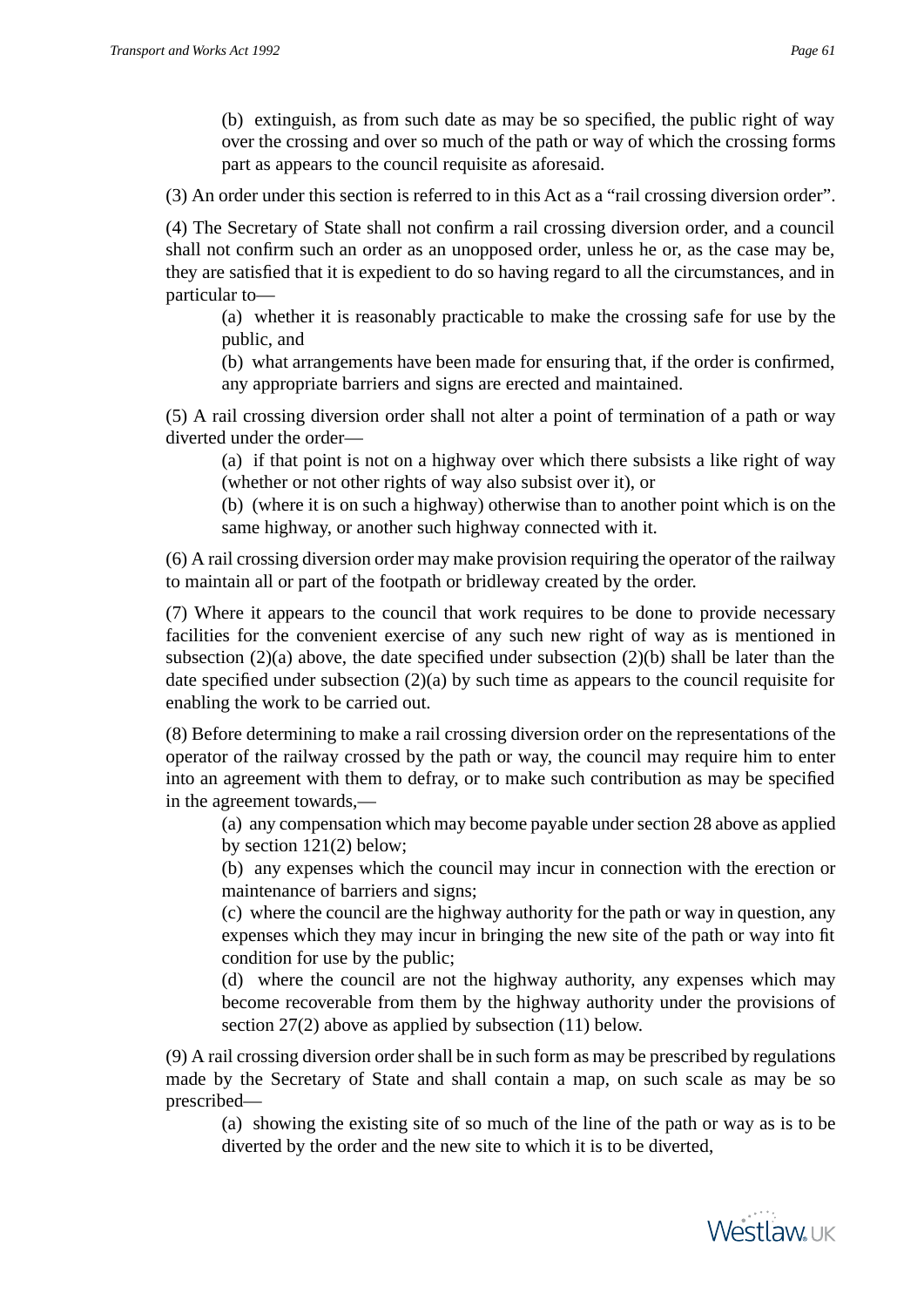(b) indicating whether a new right of way is created by the order over the whole of the new site or whether some part of it is already comprised in a footpath or bridleway, and

(c) where some part of the new site is already so comprised, defining that part.

(10) Schedule 6 to this Act has effect as to the making, confirmation, validity and date of operation of rail crossing diversion orders.

(11) Section 27 above (making up of new footpaths and bridleways) applies to a footpath or bridleway created by a rail crossing diversion order with the substitution, for references to a public path creation order, of references to a rail crossing diversion order and, for references to section 26(2) above, of references to section 120(3) below.

(12) In this section and in section 120 below—

"operator", in relation to a railway, means any person carrying on an undertaking which includes maintaining the permanent way;

"railway" includes tramway but does not include any part of a system where rails are laid along a carriageway.

,,

**C** Law In Force With Amendments Pending

**5.—** 

(1) Section 120 (exercise of powers of making public path extinguishment and diversion orders) shall be amended as follows.

(2) In subsection (1), for the words "and 119" there shall be substituted the words "to 119A".

(3) In subsection (2), for the words from "public path extinguishment" to "and 119" there shall be substituted the words "orders under sections 118 to 119A".

 $(4)$  In subsection  $(3)$ —

- (a) after "118(1)" there shall be inserted "or  $118A(1)$  or  $119A(1)$ ";
- (b) after the words "stopped up" there shall be inserted the words "or diverted";

(c) after the words "extinguishment order" there shall be added the words ", a rail crossing extinguishment order, a rail crossing diversion order";

(d) for the words "and 119" there shall be substituted the words "to 119A";

(e) after the word "consultation" there shall be inserted the words "(subject to subsection (3A) below)".

(5) After subsection (3) there shall be inserted—

.<br>44

(3A) Where—

(a) the operator of a railway makes a request to a council to make an order under section 118A or 119A above in respect of a crossing over the railway,

(b) the request is in such form and gives such particulars as are prescribed by regulations made by the Secretary of State, and

(c) the council have neither confirmed the order nor submitted it to the Secretary of State within 6 months of receiving the request,

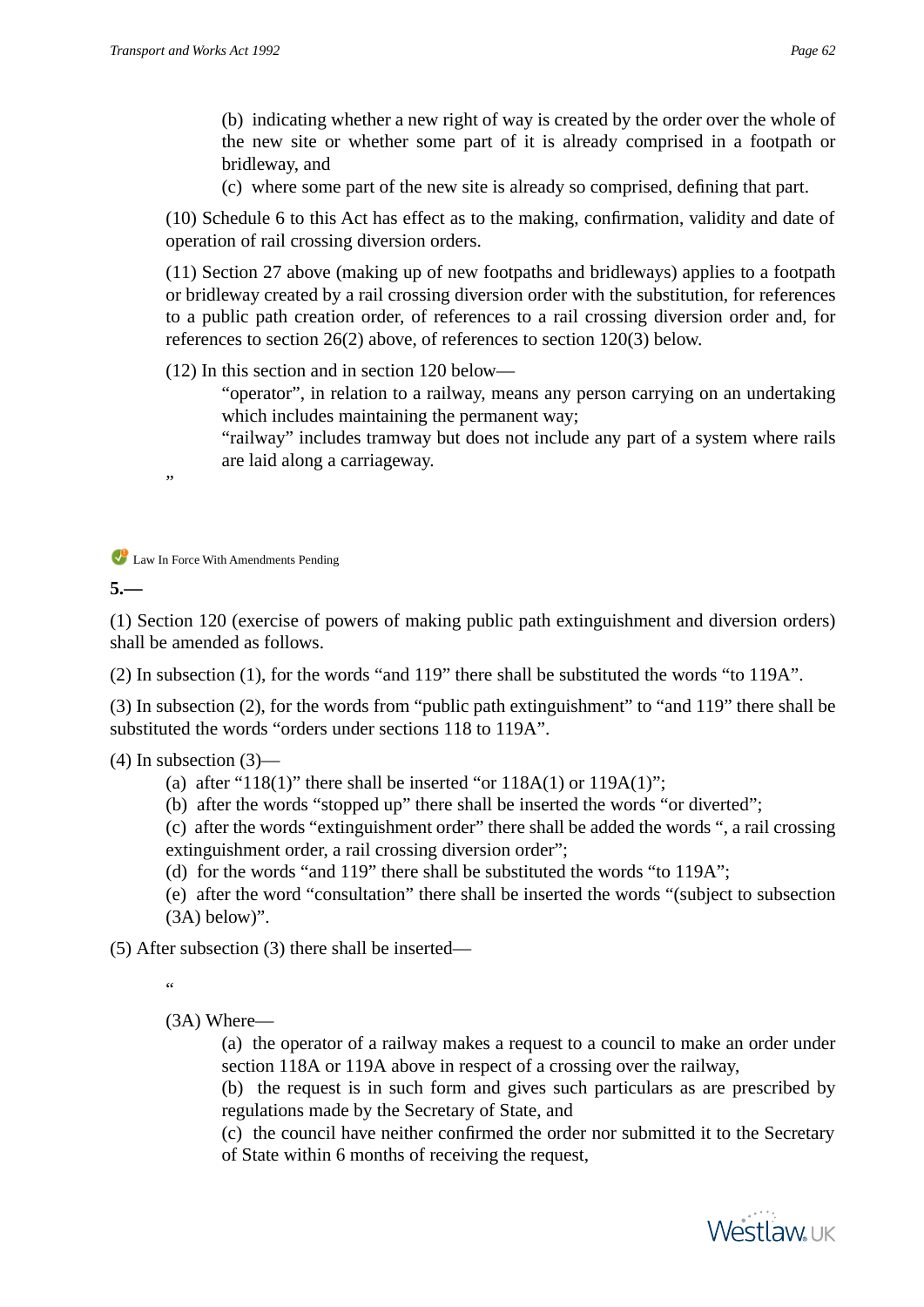the power conferred on the Secretary of State by subsection (3) above may be exercised without consultation with the council.

(6) In subsection (4), after the words "public path diversion order" there shall be inserted the words "or a rail crossing diversion order".

 $(7)$  In subsection  $(5)$ —

"

(a) for the words "he may require the owner, lessee or occupier" there shall be substituted the words "or, on the representations of the operator of the railway concerned, a rail crossing diversion order, he may require the person";

(b) for the words "for the owner, lessee or occupier" there shall be substituted the words "for that person";

(c) after "119(5)" there shall be inserted the words ", or as the case may be  $119A(8)$ ".

Law In Force With Amendments Pending

**6.—** 

(1) Section 121 (supplementary provisions) shall be amended as follows.

 $(2)$  In subsection  $(1)$ —

(a) for the words "or a public path diversion order" there shall be substituted the words ", a rail crossing extinguishment order, a public path diversion order or a rail crossing diversion order";

(b) after the words "and a public path diversion order" there shall be added the words "or a rail crossing diversion order".

(3) In subsection (2), for the words "and to public path diversion orders" there shall be substituted the words ", rail crossing extinguishment orders, public path diversion orders and rail crossing diversion orders".

(4) In subsection (3), for the words "and public path diversion orders" there shall be substituted the words ", rail crossing extinguishment orders, public path diversion orders and rail crossing diversion orders".

(5) In subsection (4), for the words "or a public path diversion order" there shall be substituted the words ", rail crossing extinguishment order, a public path diversion order or a rail crossing diversion order".

Law In Force

**7.** 

In section 293 (powers of entry for purposes connected with certain orders relating to footpaths and bridleways) in subsection (1) for the words "or a public path diversion order" there shall be substituted the words ", a rail crossing extinguishment order, a public path diversion order or a rail crossing diversion order".

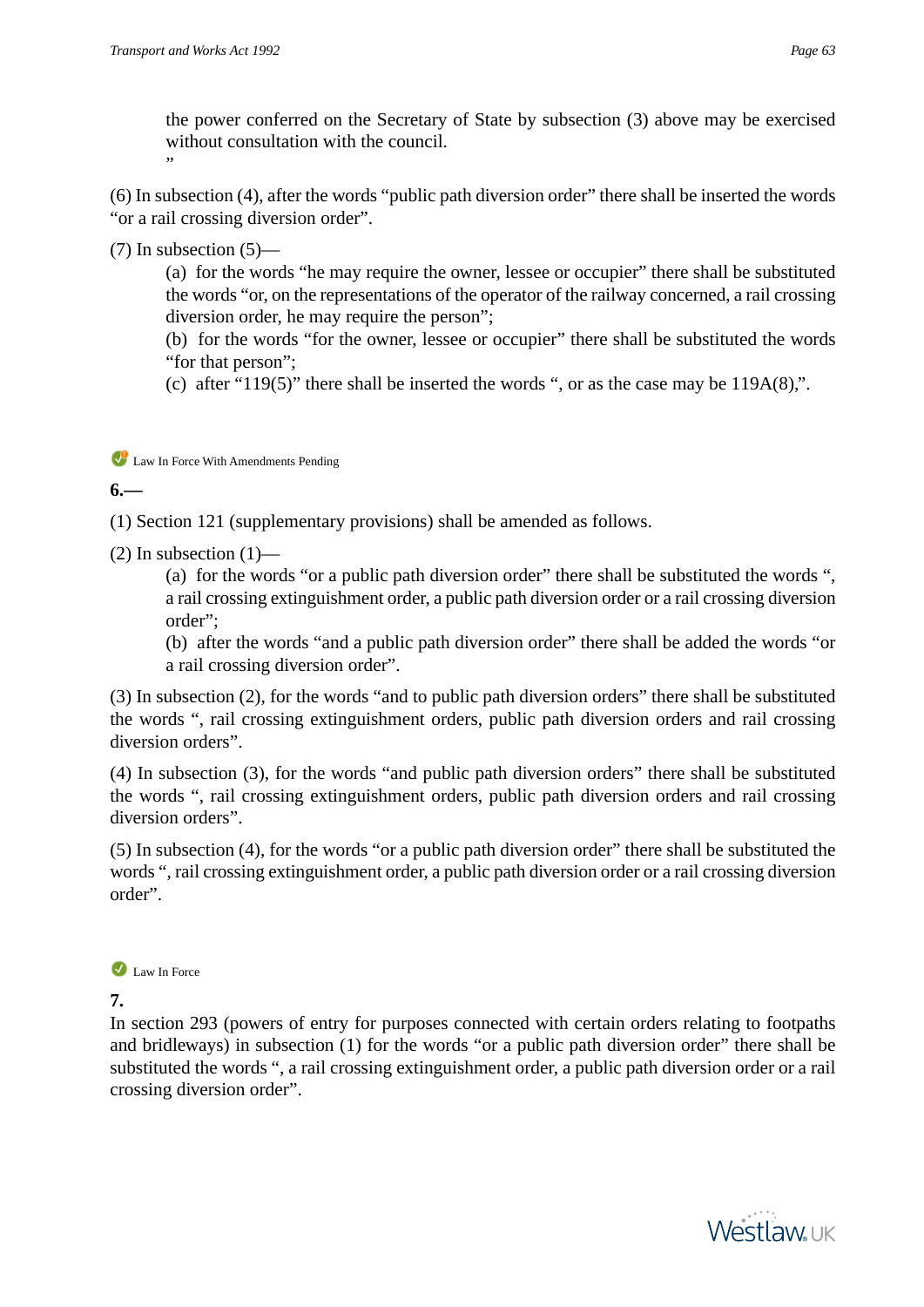#### **8.**

In section 325 (provisions as to regulations, schemes and orders) in subsection  $(2)(a)$ , after the words "section", there shall be inserted the words "120(3A) or".

#### Law In Force

".

### **9.**

In section 329(1) (interpretation) after the definition of "rack rent" there shall be inserted—

"rail crossing diversion order" means an order under section 119A above; "rail crossing extinguishment order" means an order under section 118A above;

Law In Force With Amendments Pending

### **10.—**

(1) Schedule 6 shall be amended as follows.

(2) In paragraph 1—

(a) in sub-paragraphs (1) and (2) for the words "or a public path diversion order" there shall be substituted the words ", a rail crossing extinguishment order, a public path diversion order or a rail crossing diversion order";

(b) in sub-paragraph (3A) for the words "and public path diversion orders" there shall be substituted the words ", rail crossing extinguishment orders, public path diversion orders and rail crossing diversion orders";

(c) in sub-paragraph (3B) for the words "and draft public path diversion orders" there shall be substituted the words ", draft rail crossing extinguishment orders, draft public path diversion orders and draft rail crossing diversion orders".

(3) In paragraph 2A(1), after the words "shall, except in" there shall be inserted the words "the case of a rail crossing extinguishment order, the case of a rail crossing diversion order and".

### $(4)$  In paragraph  $3(2)$ —

(a) after the words "public path extinguishment order" there shall be inserted the words "or a rail crossing extinguishment order";

(b) for the words "or a public path diversion order" there shall be substituted the words ", a public path diversion order or a rail crossing diversion order".

### **SCHEDULE 3**

### **AMENDMENT OF HARBOURS ACT 1964**

**Section 63**

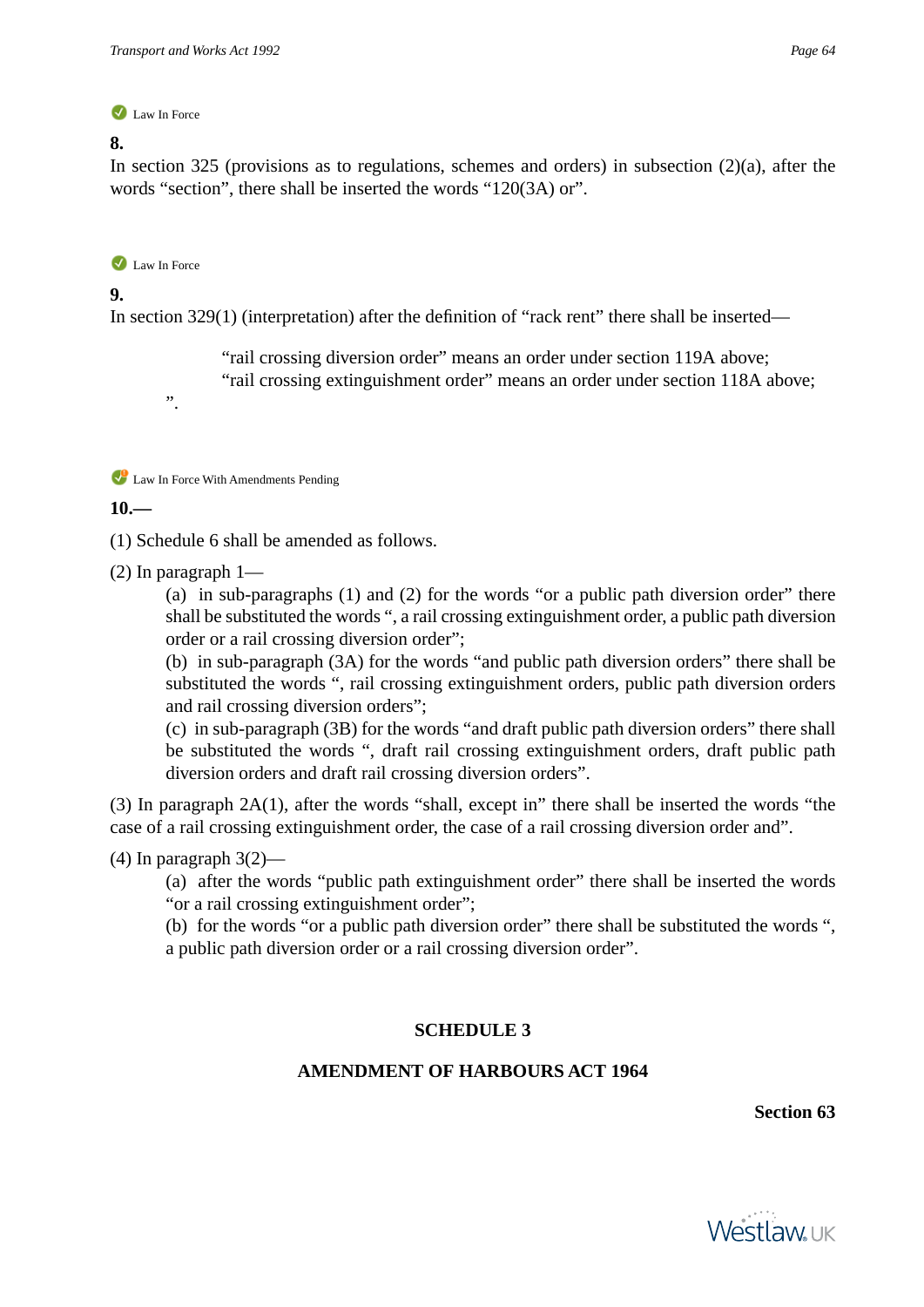**1.—** 

(1) Section 14 (harbour revision orders) shall be amended as follows.

(2) In subsection (2)(b) at the end there shall be added the words "or in the interests of the recreational use of sea-going ships".

(3) After subsection (2A) there shall be inserted—

"

(2B) Nothing in subsection (2)(b) of this section shall prevent the making of an order for facilitating—

- (a) the closing of part of the harbour,
- (b) a reduction in the facilities available in the harbour, or
- (c) the disposal of property not required for the purposes of the harbour,

if the appropriate Minister is satisfied that the making of the order is desirable on grounds other than those specified in that subsection. "

 $(4)$  In subsection  $(3)$ –

(a) for the words from "a provision" to "said objects" there shall be substituted the words "any other provision of the order";

(b) after the words "for the purposes of" there shall be inserted the words ", or in connection with.":

(c) for the words "repealing and amending" there shall be substituted the words "excluding or modifying any provision of any Act or of any instrument made under any Act (including this Act) and for repealing".

(5) After subsection (4) there shall be inserted—

"

(4A) Where two or more harbours are being improved, maintained or managed by the same harbour authority or by harbour authorities which are members of the same group, a harbour revision order may relate to more than one of the harbours; and for this purpose two authorities are members of the same group if one is a subsidiary (within the meaning of the Companies Act 1985) of the other or both are subsidiaries of another company (within the meaning of that Act).

(6) In subsection (5), for the words "large-scale map" there shall be substituted the words "map of a scale not less than 1:2500".

(7) After subsection (5) there shall be inserted—

 $\epsilon$ 

"

(5A) Where a harbour revision order includes provision for extinguishing or diverting a public right of way over a footpath or bridleway, there must be annexed to the order a map of a scale not less than 1:2500 on which the path or way concerned, and in the case of a diversion the new path or way, are plainly delineated.

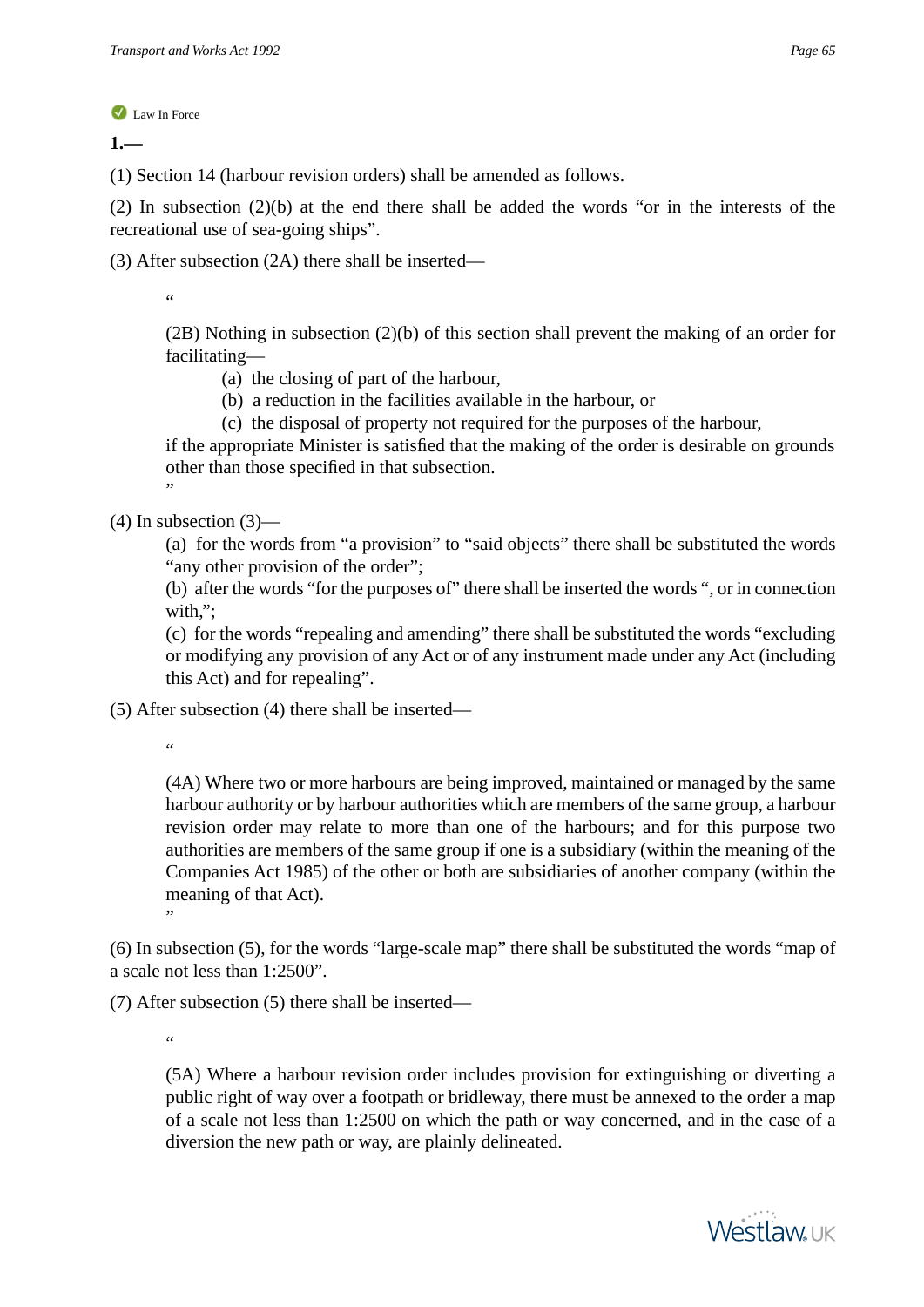**2.—** 

(1) Section 16 (harbour empowerment orders) shall be amended as follows.

(2) At the end of subsection (5) there shall be added the words "or in the interests of the recreational use of sea-going ships".

(3) In subsection (6), after the words "any other enactment" there shall be inserted the words "and provisions for excluding or modifying any provision of any Act or of any instrument made under any Act (including this Act)".

(4) In subsection (7), for the words "large-scale map" there shall be substituted the words "map of a scale not less than 1:2500".

(5) After subsection (7) there shall be inserted—

 $\epsilon$ 

(7A) Where a harbour empowerment order includes provision for extinguishing or diverting a public right of way over a footpath or bridleway, there must be annexed to the order a map of a scale not less than 1:2500 on which the path or way concerned, and in the case of a diversion the new path or way, are plainly delineated. "



# **3.**

In section 17 (procedure for making harbour revision and empowerment orders) after subsection (2) there shall be inserted—

"

(2A) Neither the Secretary of State nor the Minister of Agriculture, Fisheries and Food shall make a harbour revision or empowerment order which provides for extinguishing a public right of way over a footpath or bridleway unless he is satisfied—

- (a) that an alternative right of way has been or will be provided, or
- (b) that the provision of an alternative right of way is not required.

(2B) Neither the Secretary of State nor the Minister of Agriculture, Fisheries and Food shall make a harbour revision or empowerment order which provides for diverting a public right of way over a footpath or bridleway unless he is satisfied that the path or way will not be substantially less convenient to the public in consequence of the diversion. "

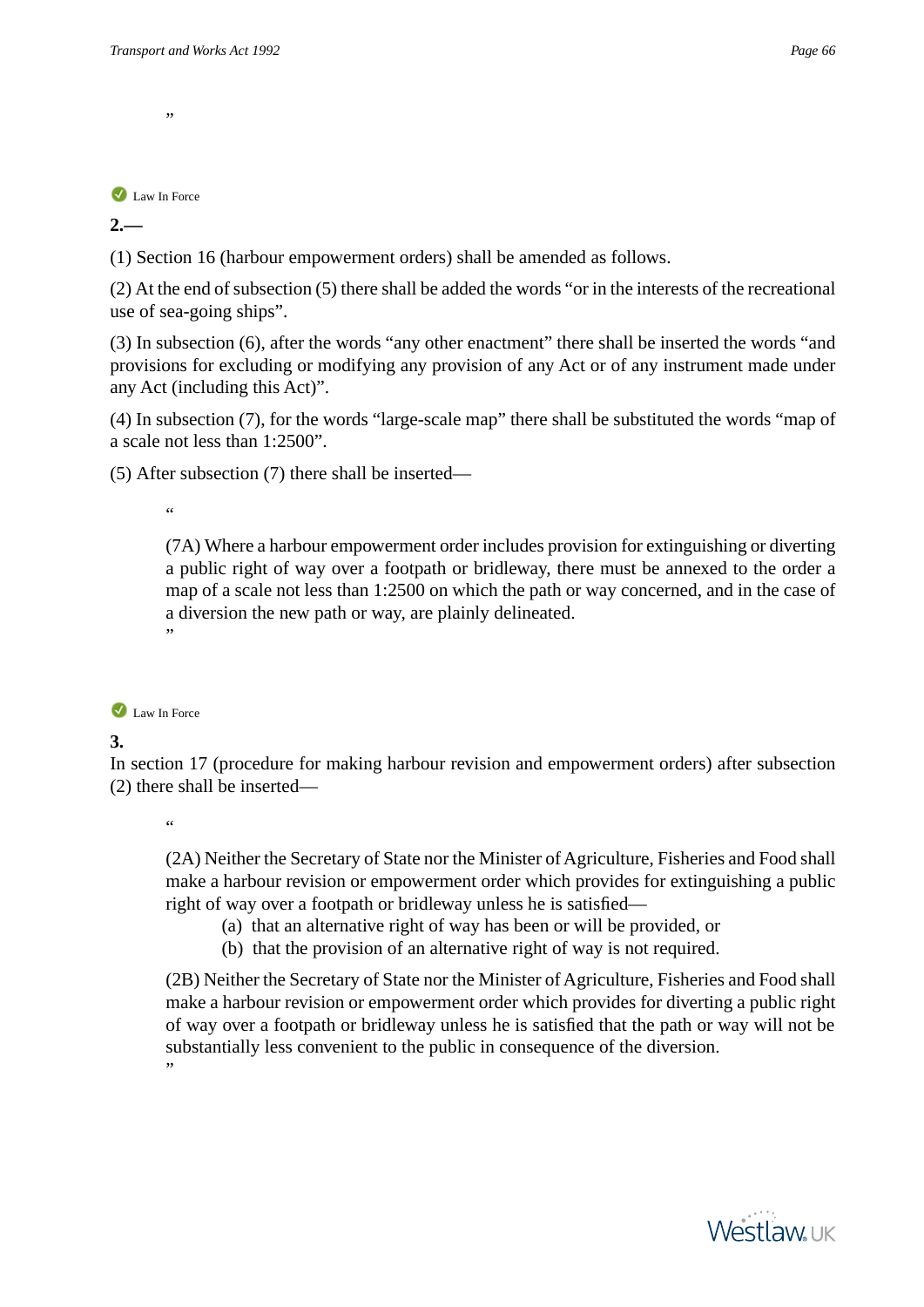## **4.**

In section 18 (harbour reorganisation schemes) in subsection (3), for the words "large-scale map" there shall be substituted the words "map of a scale not less than 1:2500".

<span id="page-66-0"></span>

|                                                   | The text of this provision varies depending on jurisdiction or other application. See parallel texts relating to:<br><b>England and Wales   Scotland</b> |  |
|---------------------------------------------------|----------------------------------------------------------------------------------------------------------------------------------------------------------|--|
|                                                   |                                                                                                                                                          |  |
| $\left( \bigtriangledown \right)$<br>Law In Force |                                                                                                                                                          |  |
| <b>England and Wales</b>                          |                                                                                                                                                          |  |

**5.—** 

- (1) Section 47 (provisions as to inquiries and hearings) shall be amended as follows.
- (2) After subsection (1) there shall be inserted—
	- .<br>44

(1A) The power to make an order as to costs under section 250(5) of the Local Government Act 1972 as applied by subsection (1) above shall be exercisable not only where the inquiry or hearing takes place but also where arrangements are made for it but it does not take place. "

(3) After subsection (2) there shall be inserted—

 $\ddot{\phantom{a}}$ 

"

(2A) The power to make an award as to expenses under section 210(8) of the Local Government (Scotland) Act 1973 as applied by subsection (2) above shall be exercisable not only where the inquiry or hearing takes place but also where arrangements are made for it but it does not take place.

<span id="page-66-1"></span>(4) In subsection (3), for the words from "required by paragraph 4(3)" to "Schedule 4" there shall be substituted the words "into an order subject to the provisions of paragraph 4B of Schedule 3".

**Scotland**

 $[5, -]$ 

- (1) Section 47 (provisions as to inquiries and hearings) shall be amended as follows.
- (2) After subsection (1) there shall be inserted—

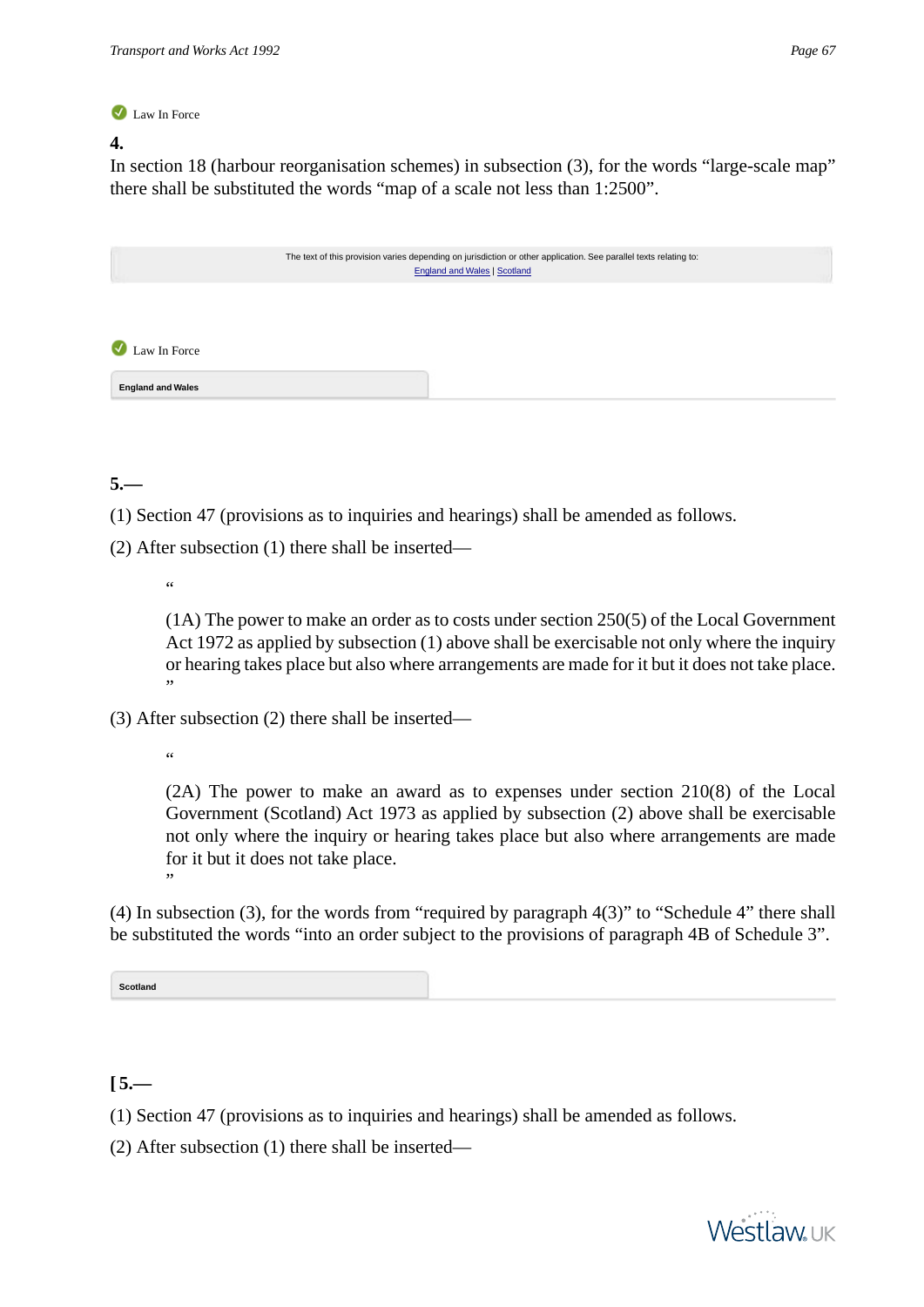"

(1A) The power to make an order as to costs under section 250(5) of the Local Government Act 1972 as applied by subsection (1) above shall be exercisable not only where the inquiry or hearing takes place but also where arrangements are made for it but it does not take place. "

(3) After subsection (2) there shall be inserted—

"

(2A) The power to make an award as to expenses under section 210(8) of the Local Government (Scotland) Act 1973 as applied by subsection (2) above shall be exercisable not only where the inquiry or hearing takes place but also where arrangements are made for it but it does not take place. "

 $(4)$   $[...]$ **] 1**

#### **Notes**

**<sup>1</sup>** Repealed by Transport and Works (Scotland) Act 2007 asp 8 (Scottish Act) Sch.3 para. (December 28, 2007)

Law In Force

**6.** 

After section 48 (service of documents) there shall be inserted—

# **48A. "Environmental duties of harbour authorities.**

It shall be the duty of a harbour authority in formulating or considering any proposals relating to its functions under any enactment to have regard to—

(a) the conservation of the natural beauty of the countryside and of flora, fauna and geological or physiographical features of special interest;

(b) the desirability of preserving for the public any freedom of access to places of natural beauty; and

(c) the desirability of maintaining the availability to the public of any facility for visiting or inspecting any building, site or object of archaeological, architectural or historic interest;

and to take into account any effect which the proposals may have on the natural beauty of the countryside, flora, fauna or any such feature or facility. "

```
Law In Force
```
**7.—** 

(1) Section 57 (interpretation) shall be amended as follows.

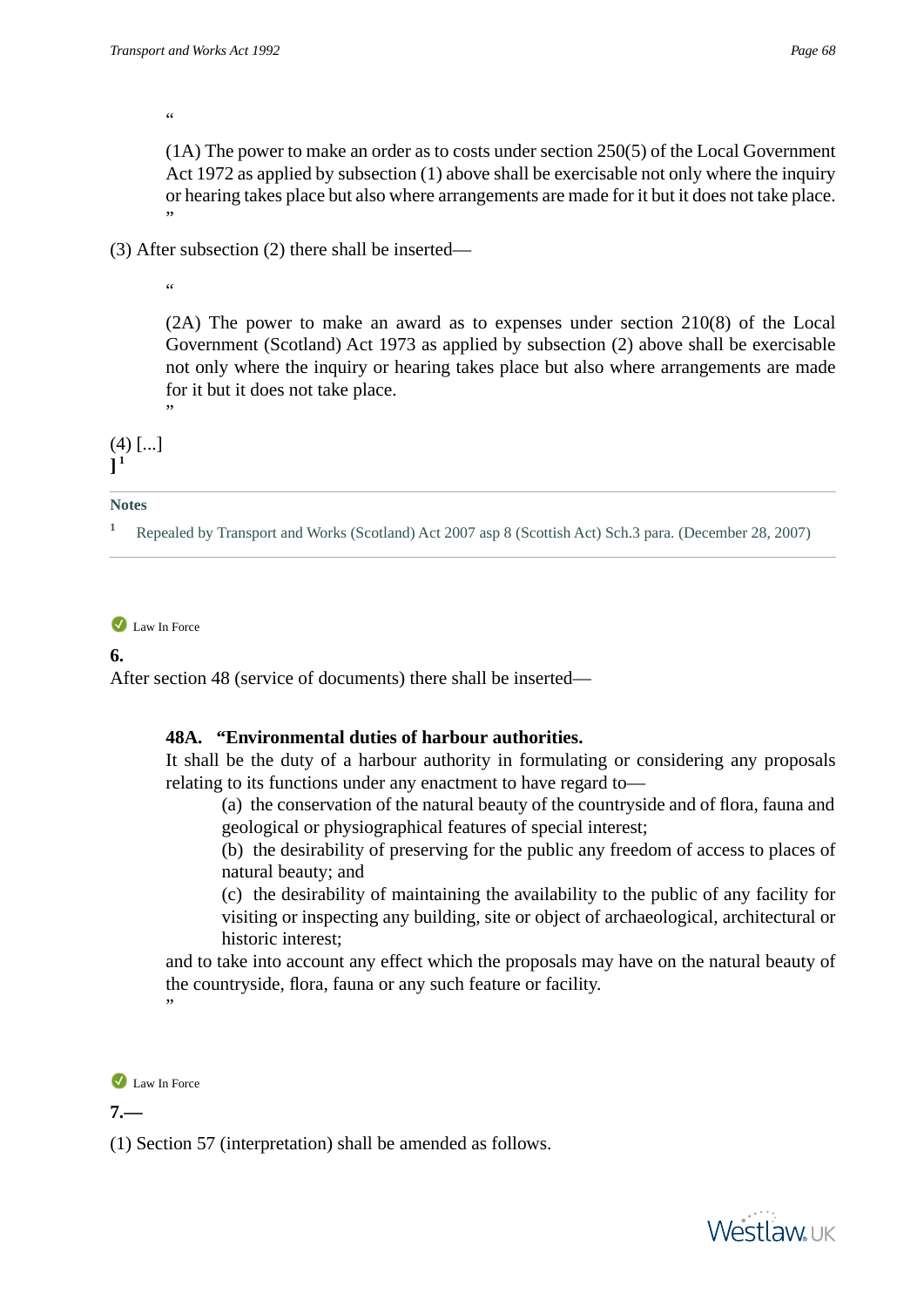(2) After the definition of "the Boards" there shall be inserted—

"

"bridleway" , in relation to England and Wales, has the same meaning as in the Highways Act 1980 and, in relation to Scotland, has the same meaning as in Part III of the Countryside (Scotland) Act 1967;

(3) After the definition of "fishery harbour" there shall be inserted—

.<br>44

".

".

"footpath", in relation to England and Wales, has the same meaning as in the Highways Act 1980 and, in relation to Scotland, has the same meaning as in the Roads (Scotland) Act 1984;

Law In Force

# **8.**

Section 62 (saving for private Bills etc) shall be omitted.

Law In Force

**9.—** 

(1) Schedule 2 (objects for whose achievement harbour revision orders may be made) shall be amended as follows.

(2) In paragraph 3(c) for the words from "out" to "others of" there shall be substituted the words "on by others of activities relating to the harbour or of".

(3) After paragraph 7 there shall be inserted—

 $\epsilon$ 

# **7A.**

Extinguishing or diverting public rights of way over footpaths or bridleways for the purposes of works described in the order or works ancillary to such works.

# **7B.**

Extinguishing public rights of navigation for the purposes of works described in the order or works ancillary to such works, or permitting interference with the enjoyment of such rights for the purposes of such works or for the purposes of works carried out by a person authorised by the authority to carry them out. "

(4) After paragraph 8 there shall be inserted—

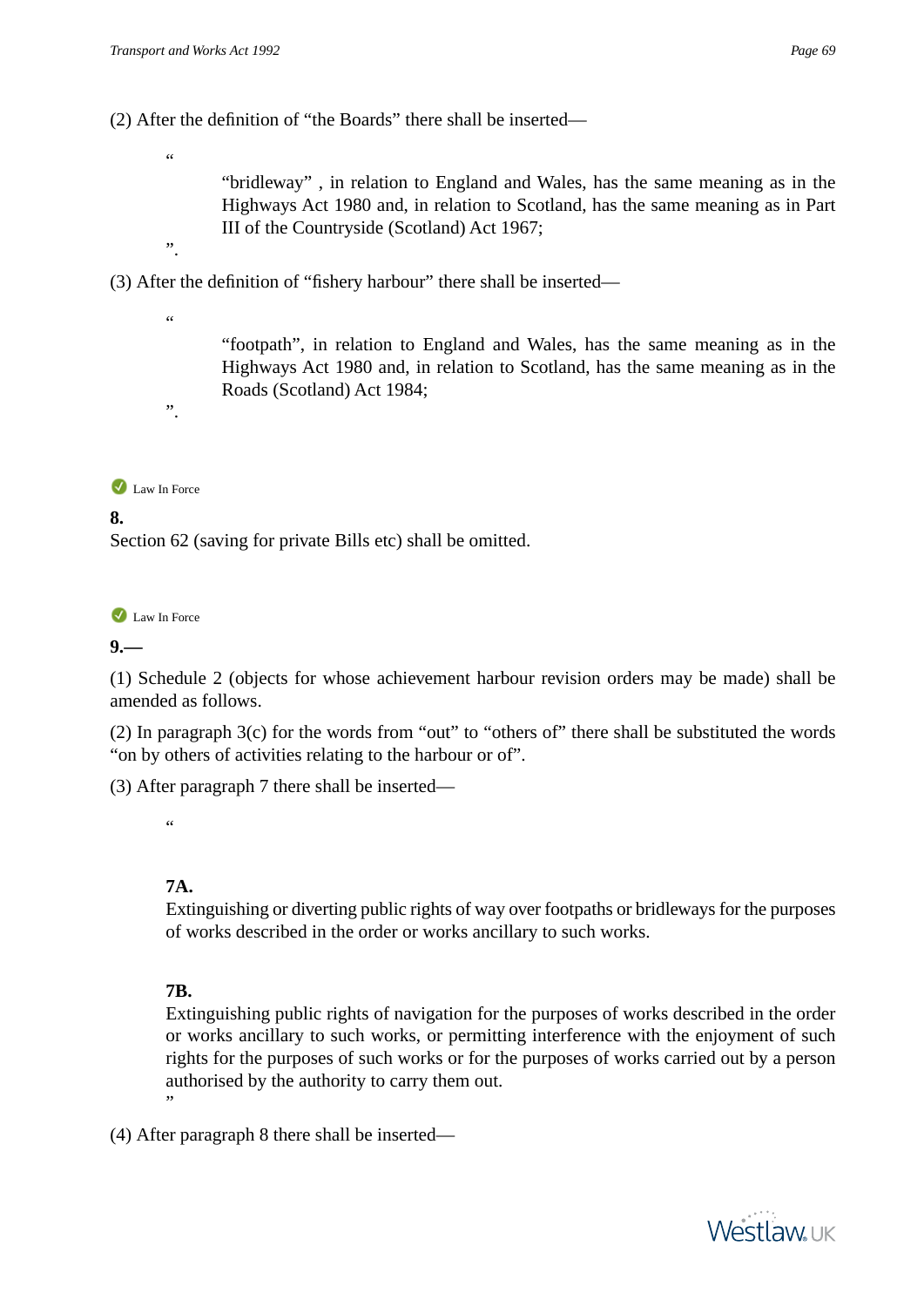.<br>44

# **8A.**

Enabling the authority to close part of the harbour or to reduce the facilities available in the harbour.

(5) After paragraph 9 there shall be inserted—

.<br>44

"

# **9A.**

Empowering the authority (alone or with others) to develop land not required for the purposes of the harbour with a view to disposing of the land or of interests in it, and to acquire land by agreement for the purpose of developing it together with such land.

## **9B.**

Empowering the authority to delegate the performance of any of the functions of the authority except—

- (a) a duty imposed on the authority by or under any enactment;
- (b) the making of byelaws;
- (c) the levying of ship, passenger and goods dues;
- (d) the appointment of harbour, dock and pier masters;
- (e) the nomination of persons to act as constables;

(f) functions relating to the laying down of buoys, the erection of lighthouses and the exhibition of lights, beacons and sea-marks, so far as those functions are exercisable for the purposes of the safety of navigation.

"

(6) After paragraph 16 there shall be inserted—

"

# **16A.**

Imposing or conferring on the authority duties or powers (including powers to make byelaws) for the conservation of the natural beauty of all or any part of the harbour or of any of the fauna, flora or geological or physiographical features in the harbour and all other natural features.

Law In Force

"

**10.—** 

(1) Schedule 3 (procedure for making harbour orders) shall be amended as follows.

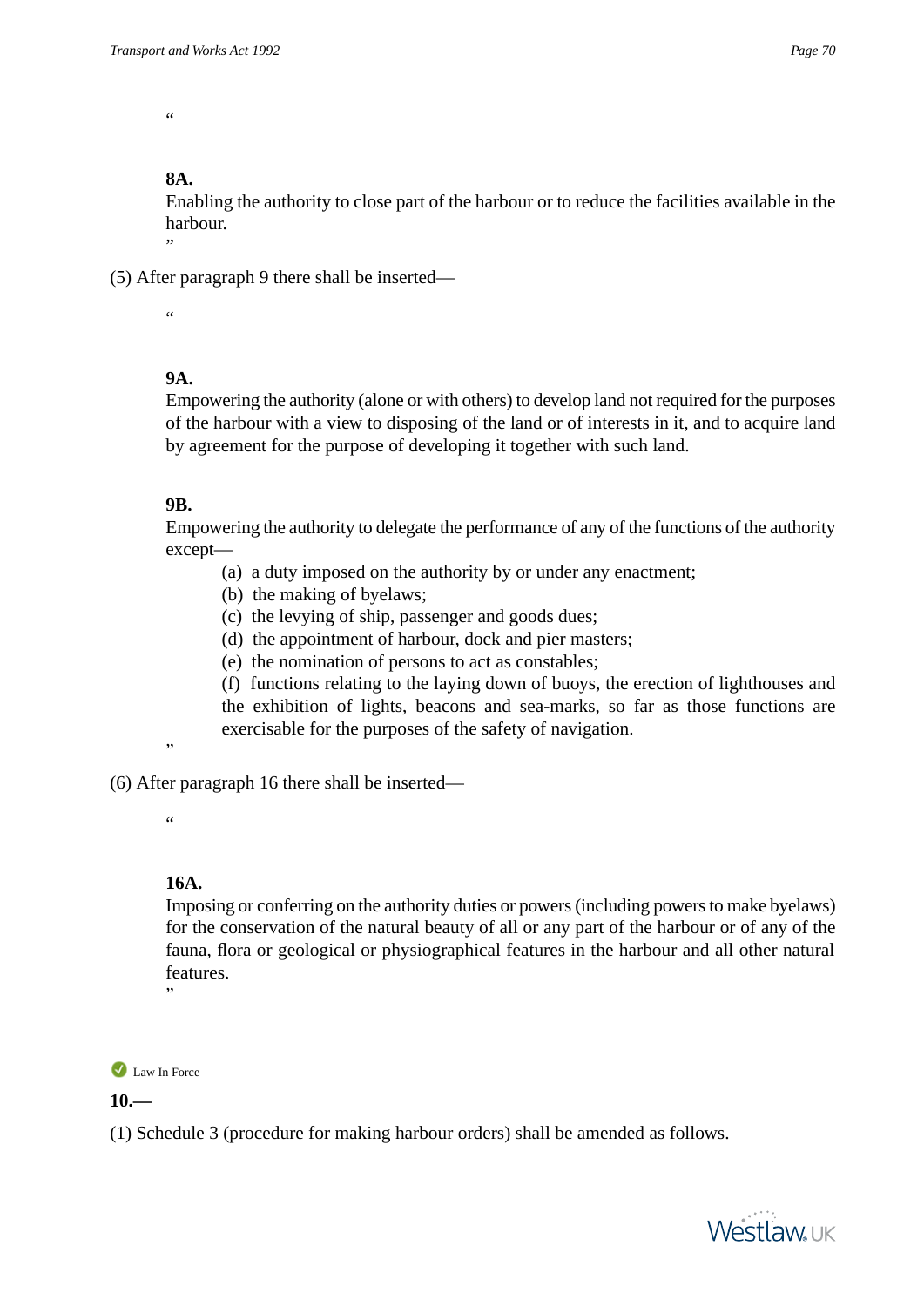(2) After paragraph 1A there shall be inserted—

 $\overline{a}$ 

# **1B.**

Such fees as may be determined by the Secretary of State shall be payable on the making of an application for a harbour revision order. "

(3) In paragraph 3, after sub-paragraph (b) there shall be inserted—

"

(ba) if provision is proposed to be included in the order extinguishing or diverting a public right of way over a footpath or bridleway, the applicant shall—

(i) serve on every local authority for the area in which the path or way is situated a notice stating the effect of the provision, naming a place where a copy of the draft of the proposed order (and of any relevant map accompanying the application for the order) may be seen at all reasonable hours and stating that, if the local authority desire to make to the Secretary of State objection to the inclusion of the provision in the order, they should do so in writing (stating the grounds of their objection) before the expiration of the period of forty-two days from the date on which the notice is served on them;

(ii) cause a copy of the notice to be displayed in a prominent position at the ends of so much of any path or way as would by virtue of the order cease to be subject to a public right of way;

and for the purposes of this sub-paragraph, "local authority" means, in England and Wales, a county council, a district council, a London borough council, the Common Council of the City of London, the Council of the Isles of Scilly, a parish or community council and a parish meeting of a parish not having a separate parish council and, in Scotland, a regional, islands or district council;

".

(4) In paragraph 4A, in sub-paragraph (1) for the words "is opposed" there shall be substituted the words "authorises the compulsory purchase of land", and for sub-paragraphs (2) to (4) there shall be substituted—

"

(2) Where this paragraph has effect in relation to an order, it shall be subject to special parliamentary procedure to the same extent as it would be, by virtue of section 18 or 19 of the Acquisition of Land Act 1981 (or by virtue of paragraph 5 or 6 of Schedule 3 to that Act) (National Trust land, commons etc), if the purchase were authorised by an order under section 2(1) of that Act.

"

(5) For paragraph 4B there shall be substituted—

"

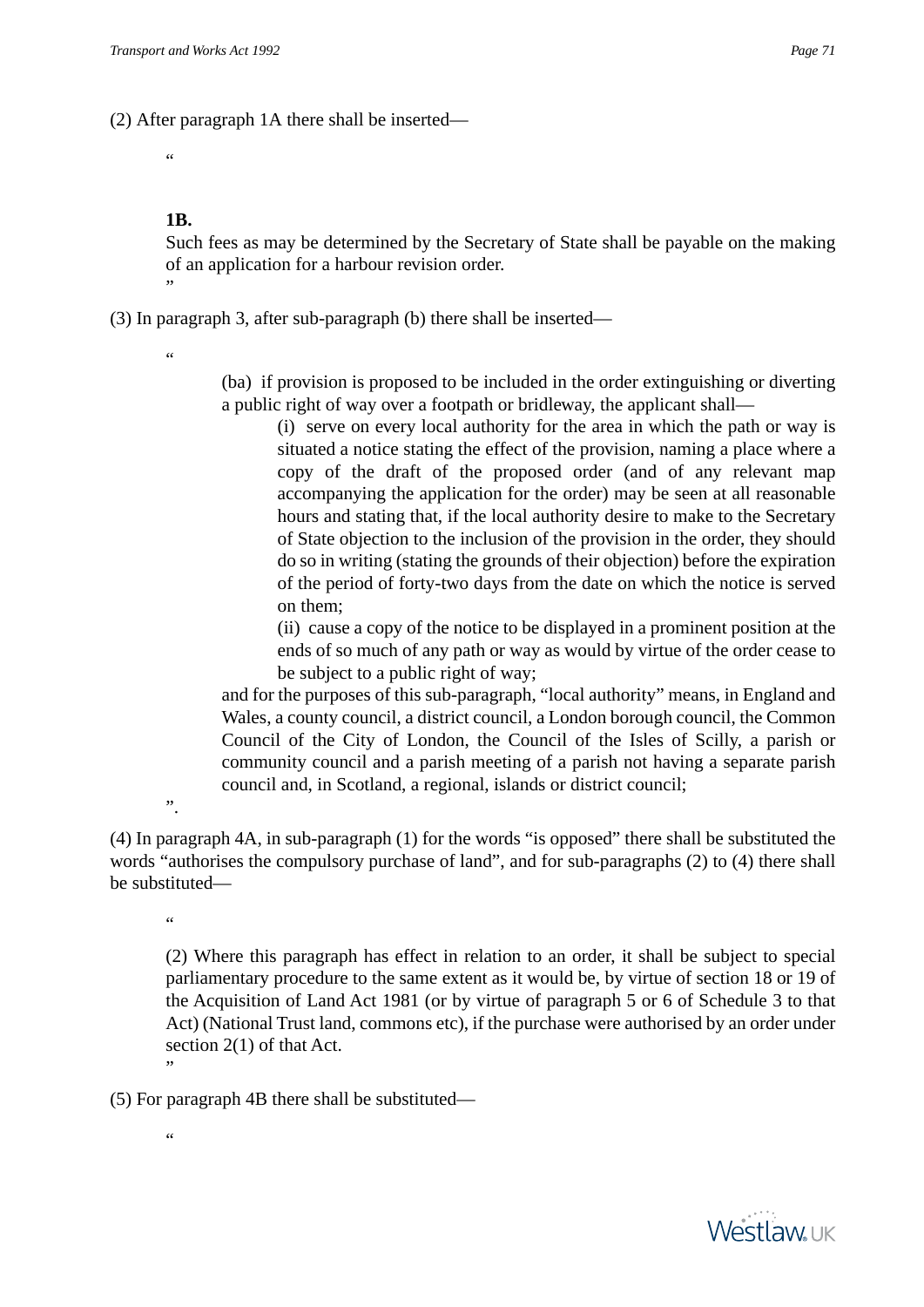## **4B.—**

(1) The provisions of this paragraph apply to—

- (a) a harbour revision order relating to a harbour in Scotland, or
- (b) a harbour empowerment order relating to a harbour or to works to be carried out in Scotland,

where the order authorises the compulsory purchase of land.

(2) Where this paragraph applies to an order, the order shall be subject to special parliamentary procedure to the same extent as it would be, by virtue of section 1(2)(b) of the Acquisition of Land (Authorisation Procedure) (Scotland) Act 1947 (land forming part of a common or open space or held inalienably by the National Trust for Scotland), if the purchase were authorised by an order under section 1(1) of that Act. "

(6) In paragraph 5(a), for the words from "to which" to "so affected" there shall be substituted the words "which is not subject to special parliamentary procedure,".

(7) Paragraphs 8A and 8B shall be omitted.

(8) In paragraph 14(3), for the words "(b) and (c)" there shall be substituted the words "(b) to (c)".

# **SCHEDULE 4**

# **REPEALS**

**Section 68**

# **PART I**

# **RAILWAYS AND TRAMWAYS**

**O** Partially In Force

| <b>Chapter</b>      | <b>Short title</b>               | <b>Extent of repeal</b>                                                                                                                                                                                                                                                                                                                                                |
|---------------------|----------------------------------|------------------------------------------------------------------------------------------------------------------------------------------------------------------------------------------------------------------------------------------------------------------------------------------------------------------------------------------------------------------------|
| 5 & 6 Vict. c. 55.  | The Railway Regulation Act 1842. | In section 17, the words "who shall be found<br>drunk while so employed upon the said<br>railway".                                                                                                                                                                                                                                                                     |
| 33 & 34 Vict. c.78. | The Tramways Act 1870.           | Section 3 (except as incorporated in, or<br>otherwise applied by, any Act of Parliament or<br>Provisional Order).<br>Sections 4 to 21.<br>Sections 22 to 24 (except as incorporated in,<br>or otherwise applied by, any Act of Parliament<br>or Provisional Order).<br>In section 25, the words from the beginning to<br>"surface of the road" (except as incorporated |

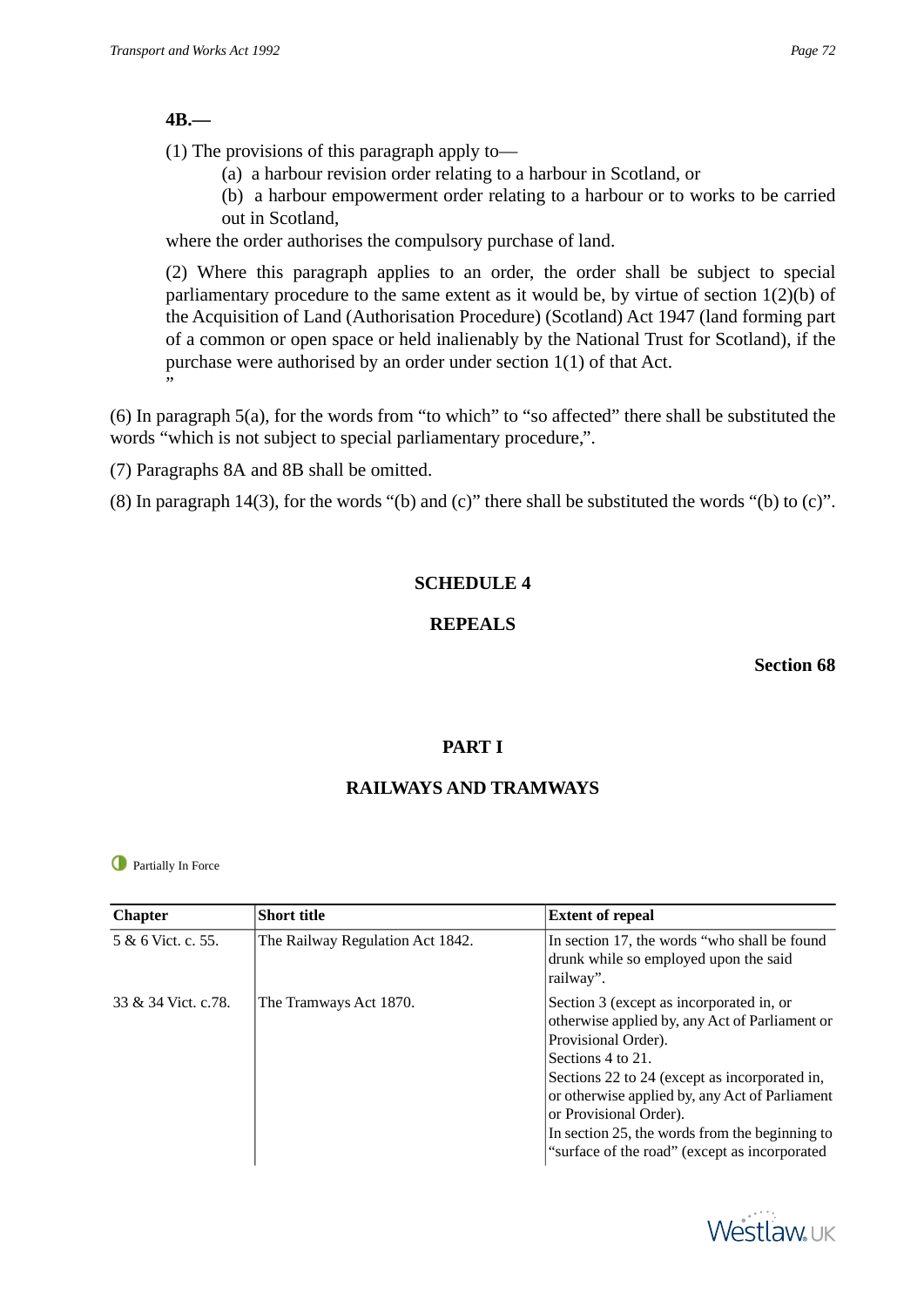| <b>Chapter</b>       | <b>Short title</b>                                               | <b>Extent of repeal</b>                                                                                                                                                                                                                                                                                                                                                                                                                                                                                                                                                                                                                                                                                                                                                                                                                                                             |
|----------------------|------------------------------------------------------------------|-------------------------------------------------------------------------------------------------------------------------------------------------------------------------------------------------------------------------------------------------------------------------------------------------------------------------------------------------------------------------------------------------------------------------------------------------------------------------------------------------------------------------------------------------------------------------------------------------------------------------------------------------------------------------------------------------------------------------------------------------------------------------------------------------------------------------------------------------------------------------------------|
|                      |                                                                  | in, or otherwise applied by, any Act of<br>Parliament or Provisional Order).<br>In section 25, the words "and shall not be<br>opened" onwards.<br>Sections 26 to 40 (except as incorporated in,<br>or otherwise applied by, any Act of Parliament<br>or Provisional Order).<br>Sections 41 and 42.<br>Sections 43 to 47 (except as incorporated in,<br>or otherwise applied by, any Act of Parliament<br>or Provisional Order).<br>Section 48.<br>Sections 49 to 64 (except as incorporated in,<br>or otherwise applied by, any Act of Parliament<br>or Provisional Order).<br>Parts I and II of Schedule A (except as<br>incorporated in, or otherwise applied by, any<br>Act of Parliament or Provisional Order).<br>Part III of Schedule A.<br>Schedule B.<br>Schedule C (except as incorporated in, or<br>otherwise applied by, any Act of Parliament or<br>Provisional Order). |
| 34 & 35 Vict. c. 78. | The Regulation of Railways Act 1871.                             | In section 3, the words "Provided that"<br>onwards.<br>Section 6.                                                                                                                                                                                                                                                                                                                                                                                                                                                                                                                                                                                                                                                                                                                                                                                                                   |
| 45 & 46 Vict. c.50.  | The Municipal Corporations Act 1882.                             | In Part I of Schedule 9, the entry relating to the<br>Tramways Act 1870 (except as incorporated<br>in, or otherwise applied by, any Act of<br>Parliament or Provisional Order).                                                                                                                                                                                                                                                                                                                                                                                                                                                                                                                                                                                                                                                                                                     |
| 50 & 51 Vict. c. 65. | The Military Tramways Act 1887.                                  | The whole Act.                                                                                                                                                                                                                                                                                                                                                                                                                                                                                                                                                                                                                                                                                                                                                                                                                                                                      |
| 52 & 53 Vict. c. 14. | The Town Police Clauses Act 1889.                                | In section 3, the words from "duly licensed"<br>to "Act of Parliament."                                                                                                                                                                                                                                                                                                                                                                                                                                                                                                                                                                                                                                                                                                                                                                                                             |
| 57 & 58 Vict. c.28.  | The Notice of Accidents Act 1894.                                | The whole Act, so far as unrepealed.                                                                                                                                                                                                                                                                                                                                                                                                                                                                                                                                                                                                                                                                                                                                                                                                                                                |
| 59 & 60 Vict. c.48.  | The Light Railways Act 1896.                                     | The whole Act, so far as unrepealed (except as<br>it applies in Scotland).                                                                                                                                                                                                                                                                                                                                                                                                                                                                                                                                                                                                                                                                                                                                                                                                          |
| 63 & 64 Vict. c.27.  | The Railway Employment (Prevention of<br>Accidents) Act 1900.    | Section 13<br>(2).                                                                                                                                                                                                                                                                                                                                                                                                                                                                                                                                                                                                                                                                                                                                                                                                                                                                  |
| 3 Edw. 7 c.30.       | The Railways (Electrical Power) Act 1903.                        | The whole Act.                                                                                                                                                                                                                                                                                                                                                                                                                                                                                                                                                                                                                                                                                                                                                                                                                                                                      |
| 6 Edw. 7 c.53.       | The Notice of Accidents Act 1906.                                | The whole Act, so far as unrepealed.                                                                                                                                                                                                                                                                                                                                                                                                                                                                                                                                                                                                                                                                                                                                                                                                                                                |
| 2 & 3 Geo. 5 c.19.   | The Light Railways Act 1912.                                     | The whole Act, so far as unrepealed (except as<br>it applies in Scotland).                                                                                                                                                                                                                                                                                                                                                                                                                                                                                                                                                                                                                                                                                                                                                                                                          |
| 11 & 12 Geo. 5 c.55. | The Railways Act 1921.                                           | Sections 68 and 69 (except as they apply in<br>Scotland).<br>Section 71 (except as it applies in Scotland).<br>Sections 73 and 74 (except as they apply in<br>Scotland).                                                                                                                                                                                                                                                                                                                                                                                                                                                                                                                                                                                                                                                                                                            |
| 24 & 25 Geo. 5 c.53. | The Road and Rail Traffic Act 1933.                              | Section 41.<br>Section 43.                                                                                                                                                                                                                                                                                                                                                                                                                                                                                                                                                                                                                                                                                                                                                                                                                                                          |
| 2 & 3 Eliz. 2 c. 64. | The Transport Charges &c (Miscellaneous<br>Provisions) Act 1954. | Section 9.<br>In section $13(1)$ —                                                                                                                                                                                                                                                                                                                                                                                                                                                                                                                                                                                                                                                                                                                                                                                                                                                  |

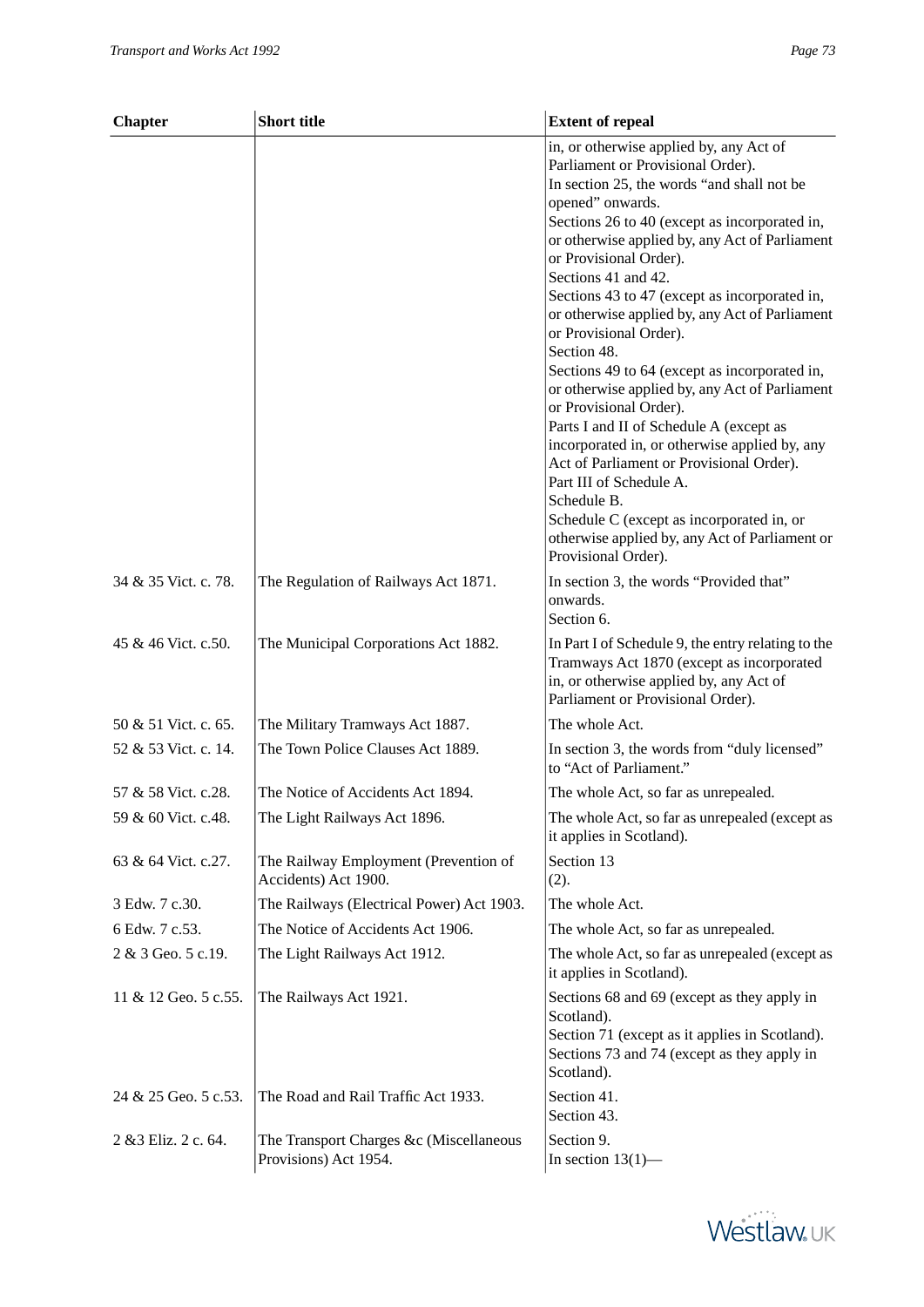| <b>Chapter</b>        | <b>Short title</b>                                             | <b>Extent of repeal</b>                                                                                                                                                                                                                                                                                                                                              |
|-----------------------|----------------------------------------------------------------|----------------------------------------------------------------------------------------------------------------------------------------------------------------------------------------------------------------------------------------------------------------------------------------------------------------------------------------------------------------------|
|                       |                                                                | the definition of "railway of the nature of a<br>tramway";<br>the definition of "tramcar";<br>the words "and references to" to "Road Traffic<br>Act 1960".<br>Section $14(5)$ .                                                                                                                                                                                      |
| 8 & 9 Eliz. 2 c. 16.  | The Road Traffic Act 1960.                                     | In Schedule 17, the entry relating to the<br>Transport Charges &c (Miscellaneous<br>Provisions) Act 1954.                                                                                                                                                                                                                                                            |
| 10 & 11 Eliz. 2 c.46. | The Transport Act 1962.                                        | In section 83-<br>subsections $(1)$ to $(5)$ (except as they apply in<br>Scotland);<br>subsection (6).                                                                                                                                                                                                                                                               |
| 1965 c.2.             | The Administration of Justice Act 1965.                        | In Schedule 1-<br>the entry relating to the Tramways Act 1870;<br>the entry relating to the Light Railways Act<br>1896.                                                                                                                                                                                                                                              |
| 1965 c.xxi.           | The British Railways Act 1965.                                 | Section $35(3)$ and $(8)$ .                                                                                                                                                                                                                                                                                                                                          |
| 1965 c.xli.           | The London Transport Act 1965.                                 | Section $34(3)$ .                                                                                                                                                                                                                                                                                                                                                    |
| 1967 c.80.            | The Criminal Justice Act 1967.                                 | In Part I of Schedule 3-<br>the entry relating to section 75 of the Railways<br>Clauses Consolidation Act 1845;<br>the entry relating to section 68 of the Railways<br>Clauses Consolidation (Scotland) Act 1845.                                                                                                                                                    |
| 1968 c.73.            | The Transport Act 1968.                                        | Section $121(4)$ (except as it applies in<br>Scotland).<br>In section $121(5)$ , the words "or by virtue of<br>subsection (4) thereof" (except as they apply<br>in Scotland).<br>In section $121(6)$ , the words "or by virtue of<br>subsection (4)" (except as they apply in<br>Scotland).<br>Section 124 (except as it applies in Scotland).<br>Section $125(4)$ . |
| 1972 c.70.            | The Local Government Act 1972.                                 | Section $131(2)(c)$ .                                                                                                                                                                                                                                                                                                                                                |
| 1975 c.9.             | The Supply Powers Act 1975.                                    | In Schedule 1, the entry relating to the Military<br>Tramways Act 1887.                                                                                                                                                                                                                                                                                              |
| 1975 c.53.            | The Public Service Vehicles (Arrest of<br>Offenders) Act 1975. | The whole Act, so far as unrepealed.                                                                                                                                                                                                                                                                                                                                 |
| 1977 c. xii.          | The London Transport Act 1977.                                 | In the Schedule, the entry relating to section<br>75 of the Railways Clauses Consolidation Act<br>1845.                                                                                                                                                                                                                                                              |
| 1977 c.xvii.          | The British Railways Act 1977.                                 | In Schedule 1-<br>the entry relating to section 75 of the Railways<br>Clauses Consolidation Act 1845;<br>the entry relating to section 68 of the Railways<br>Clauses Consolidation (Scotland) Act 1845.                                                                                                                                                              |
| 1980 c.66.            | The Highways Act 1980.                                         | In section $36(2)$ , at the end of paragraph (c),<br>the word "and".                                                                                                                                                                                                                                                                                                 |
| 1982 c.53.            | The Administration of Justice Act 1982.                        | Section $46(2)(b)(i)$ .                                                                                                                                                                                                                                                                                                                                              |

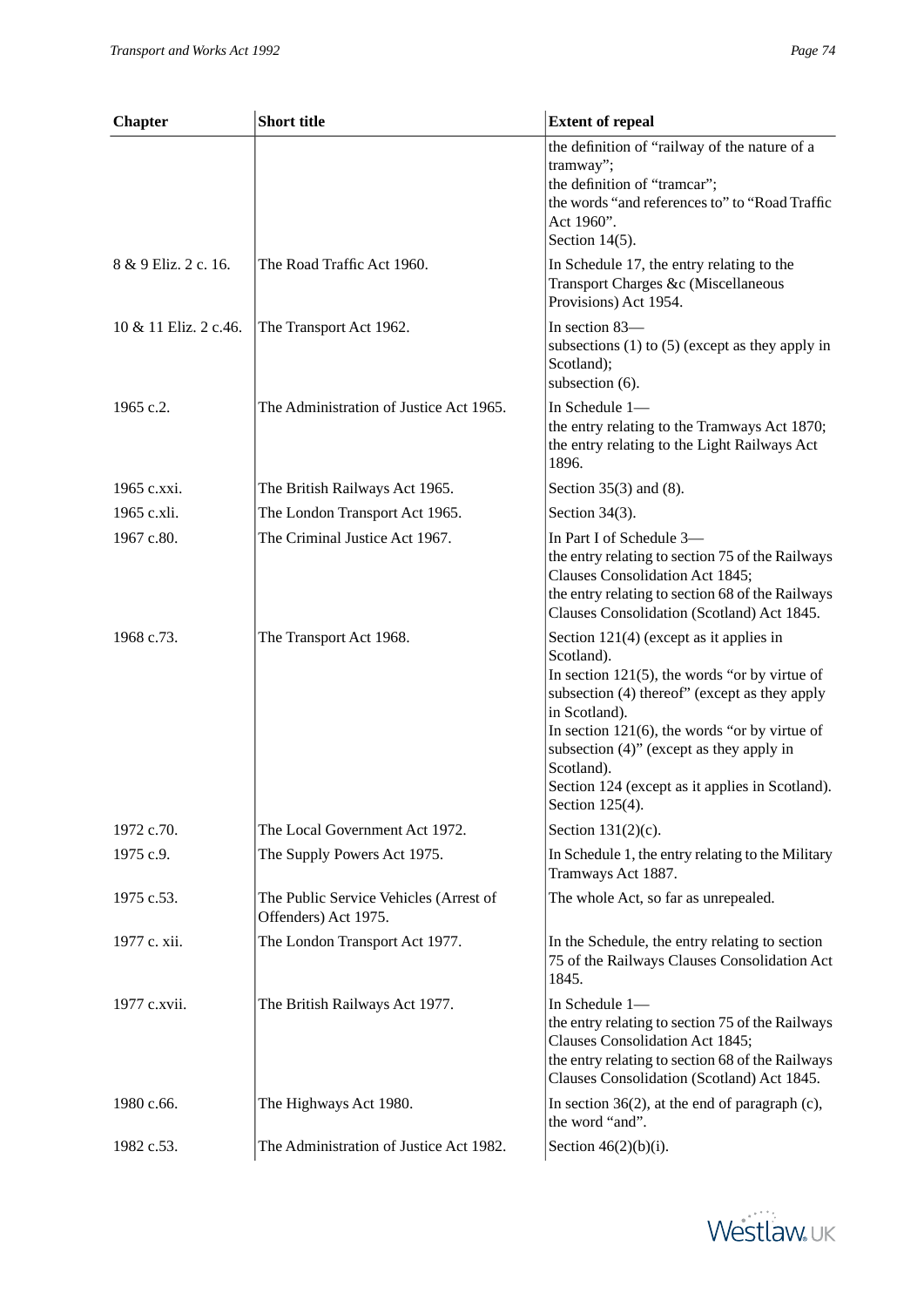| <b>Chapter</b> | <b>Short title</b>               | <b>Extent of repeal</b>                                                                                                                                |
|----------------|----------------------------------|--------------------------------------------------------------------------------------------------------------------------------------------------------|
|                |                                  | Section $46(2)(d)$ .                                                                                                                                   |
| 1984 c.12.     | The Telecommunications Act 1984. | In Schedule 4, paragraph 7.                                                                                                                            |
| 1984 c.54.     | The Roads (Scotland) Act 1984.   | In Schedule 9—<br>paragraph 6 (except as incorporated in, or<br>otherwise applied by, any Act of Parliament or<br>Provisional Order);<br>paragraph 12. |
| 1986 c.45.     | The Insolvency Act 1986.         | Section $220(1)(a)$ .                                                                                                                                  |
| 1987 c.53.     | The Channel Tunnel Act 1987.     | In paragraph 3 of Schedule 6—                                                                                                                          |

in the entry relating to the Regulation of Railways Act 1871, the words "and 6" and the

the entry relating to the Road and Rail Traffic

words "returns of and";

Act 1933.

## **PART II**

## **HARBOURS**

<span id="page-74-1"></span><span id="page-74-0"></span>Law In Force

| <b>Chapter</b>               | <b>Short title</b>                                                        | <b>Extent of repeal</b>                                                                                                                                                                                                                                                                |
|------------------------------|---------------------------------------------------------------------------|----------------------------------------------------------------------------------------------------------------------------------------------------------------------------------------------------------------------------------------------------------------------------------------|
| 24 & 25 Vict. c. 45.         | The General Pier and Harbour Act 1861.                                    | The whole Act, so far as unrepealed.                                                                                                                                                                                                                                                   |
| 25 & 26 Vict. c. 19.         | The General Pier and Harbour Act 1861,<br>Amendment Act.                  | The whole Act, so far as unrepealed.                                                                                                                                                                                                                                                   |
| 25 & 26 Vict. c.69.          | The Harbours Transfer Act 1862.                                           | Sections 13 and 14.                                                                                                                                                                                                                                                                    |
| 5 & 6 Geo. 5 c.48.           | The Fishery Harbours Act 1915.                                            | The whole Act, so far as unrepealed.                                                                                                                                                                                                                                                   |
| 1 Edw. 8 & 1 Geo. 6<br>c.28. | The Harbours, Piers and Ferries (Scotland) Act Sections 4 and 5.<br>1937. |                                                                                                                                                                                                                                                                                        |
| 14 & 15 Geo. 6 c.30.         | The Sea Fish Industry Act 1951.                                           | Section $21(4)$ .<br>In section $21(5)$ , the words "in section two of<br>the said Act of 1915 or".<br>In section $21(8)$ , the word "either" and the<br>words from "or of the Fishery Harbours Act<br>1915" to "the Minister of Transport)".                                          |
| 1964 c.40.                   | The Harbours Act 1964.                                                    | Section $17(3)$ and $(4)$ .<br>In section $57(1)$ , the definition of "large-scale".<br>Section 62.<br>In Schedule 3-<br>paragraph 5A;<br>paragraph 8A;<br>paragraph 8B;<br>in paragraph 9, the words from "and further<br>stating" to "or will come into operation";<br>paragraph 9A. |

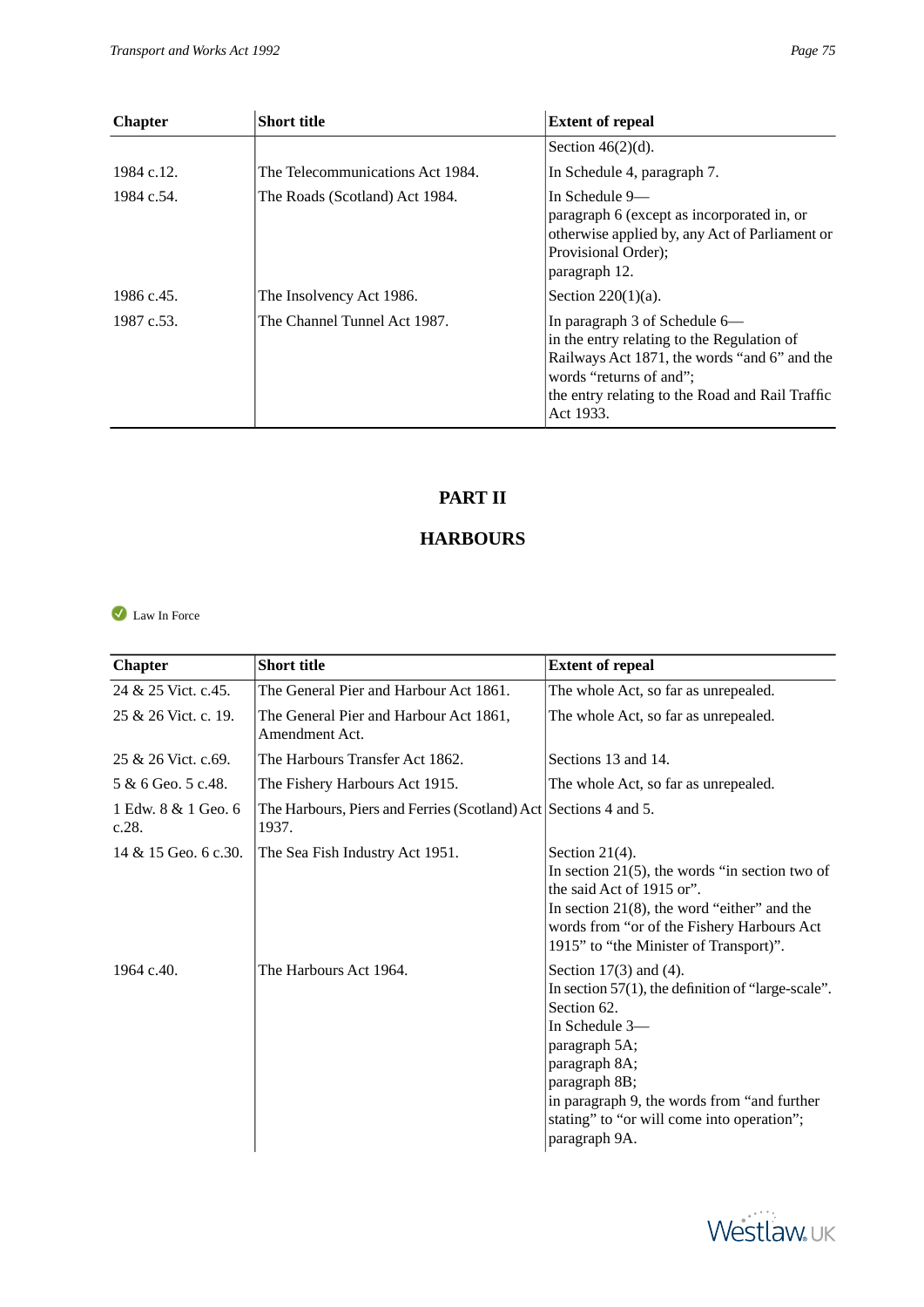| ort title                                                  | <b>Extent of repeal</b> |
|------------------------------------------------------------|-------------------------|
| ne Docks and Harbours Act 1966.                            | Section $37(3)$ .       |
| ne Local Government (Scotland) Act 1973.   In Schedule 19— |                         |

| <b>Chapter</b> | Short title                               | <b>Extent of repeal</b>                           |
|----------------|-------------------------------------------|---------------------------------------------------|
| 1966 c.28.     | The Docks and Harbours Act 1966.          | Section $37(3)$ .                                 |
| 1973 c.65.     | The Local Government (Scotland) Act 1973. | In Schedule $19-$<br>paragraph 5;<br>paragraph 8. |
| 1981 c. 56.    | The Transport Act 1981.                   | In Schedule 6, paragraph $4(4)$ to $(7)$ .        |

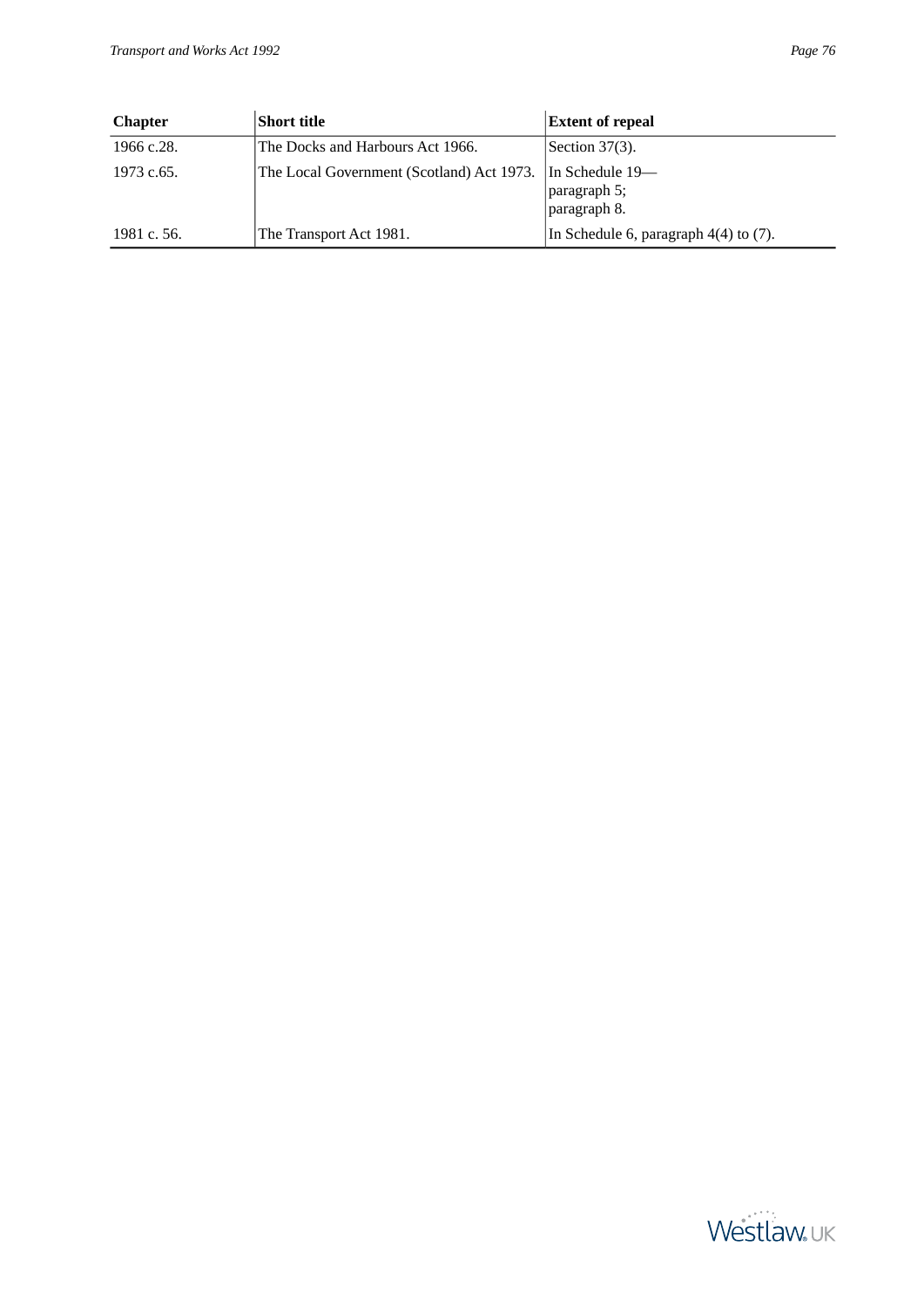<span id="page-76-0"></span>

| <b>Provision</b>      | <b>Modification</b>                                                                                                                                      | <b>Notes</b>                                                                                                                       | <b>Further Information</b> |
|-----------------------|----------------------------------------------------------------------------------------------------------------------------------------------------------|------------------------------------------------------------------------------------------------------------------------------------|----------------------------|
| <b>Whole Document</b> | National Assembly for Wales<br>(Transfer of Functions) Order<br>1999/672, Sch. 1 para. 1                                                                 | Modified in relation to the transfer<br>of functions to the National<br>Assembly of Wales                                          |                            |
|                       | National Assembly for Wales<br>(Transfer of Functions) Order<br>1999/672, Sch. 2 para. 1                                                                 | Modified in relation to the transfer<br>of functions to the National<br>Assembly of Wales                                          |                            |
| Pt I s. $2$           | Greater Manchester (Light Rapid<br>Transit System) (Trafford Park)<br>Order 2001/1367, Pt II art. 5                                                      |                                                                                                                                    |                            |
| Pt I s. $3$           | Road Traffic Exemptions (Special   Modified in relation to special<br>Forces) (Variation and<br><b>Amendment</b> ) Regulations<br>2011/935, reg. 2(2)(b) | forces drivers using vehicles in<br>response to a national security<br>emergency or whilst being trained<br>or practising to do so |                            |
| Pt I s. 9             | Channel Tunnel Rail Link Act<br>1996 c. 61, Pt I s. 42(1)                                                                                                |                                                                                                                                    |                            |
| Pt I s. $11(4)$       | <b>National Park Authorities</b><br>(England) Order 1996/1243, Sch.<br>$5(II)$ para. 7                                                                   |                                                                                                                                    | art. 18                    |
|                       | <b>Transport and Works Applications</b><br>(Inland Waterways Procedure)<br>Regulations 1993/1119, Sch. 2<br>para. 2                                      |                                                                                                                                    |                            |
| Pt I s. $13(5)$       | Transport and Works Act 1992 c.<br>42, Pt I s. 12(3)(c)                                                                                                  | Modified in relation to an order<br>under 1992 c.42 s.1 or 3 which is<br>subject to special parliamentary<br>procedure             |                            |
| Pt I s. $22(1)$       | Transport and Works Act 1992 c.<br>42, Pt I s. 12(3)(c)                                                                                                  | Modified in relation to an order<br>under 1992 c.42 s.1 or 3 which is<br>subject to special parliamentary<br>procedure             |                            |
| Pt I s. 23(10)        | National Assembly for Wales<br>(Transfer of Functions) Order<br>1999/672, Sch. 1 para. 1                                                                 | Modified in relation to the transfer<br>of functions to the National<br>Assembly of Wales                                          |                            |
| Pt II c. I            | Railways (Safety Critical Work)<br>Regulations 1994/299, reg. 2(1)<br>definition of "transport system"                                                   |                                                                                                                                    |                            |

## **Modifications**

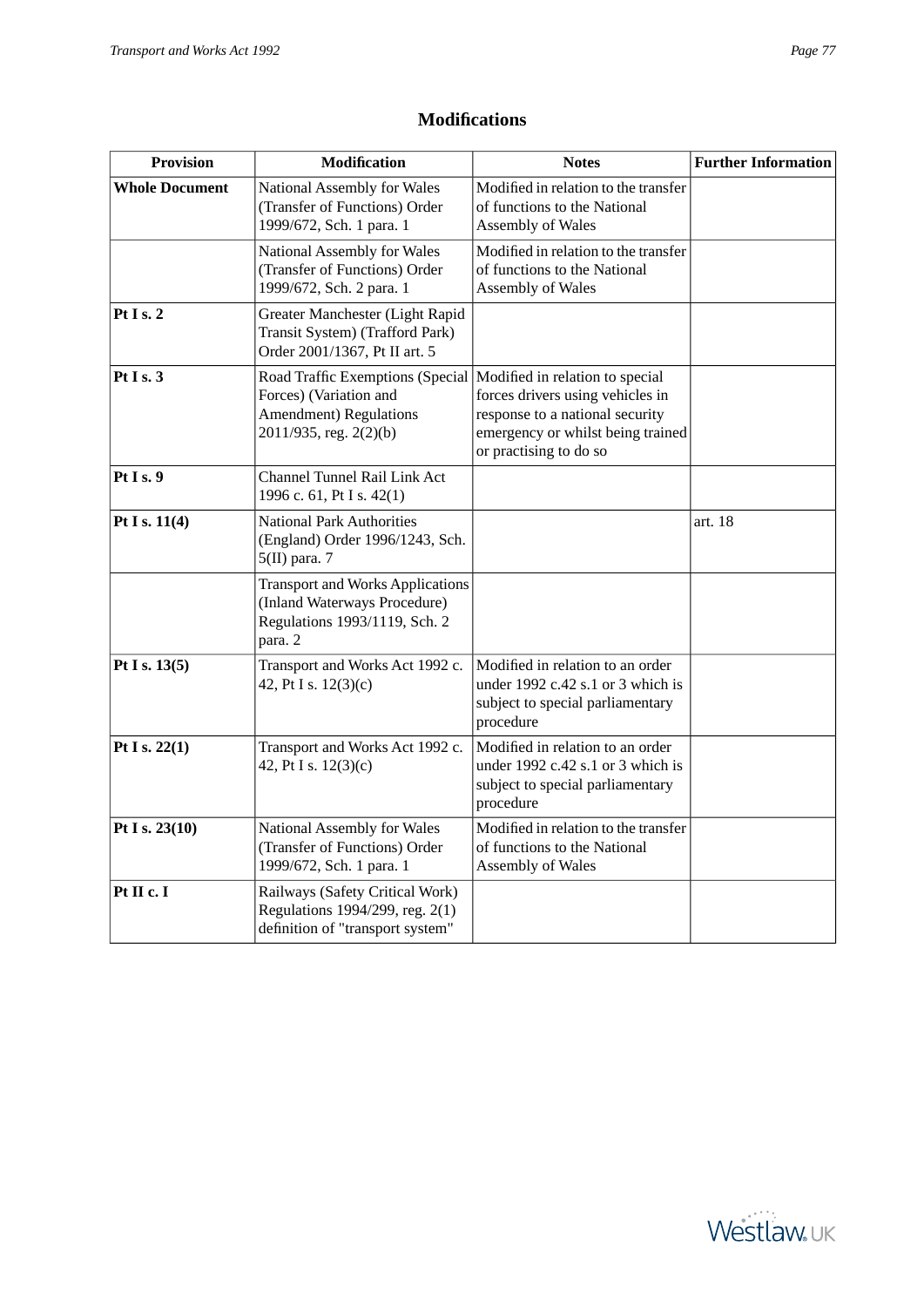## **Table of Contents**

<span id="page-77-0"></span>

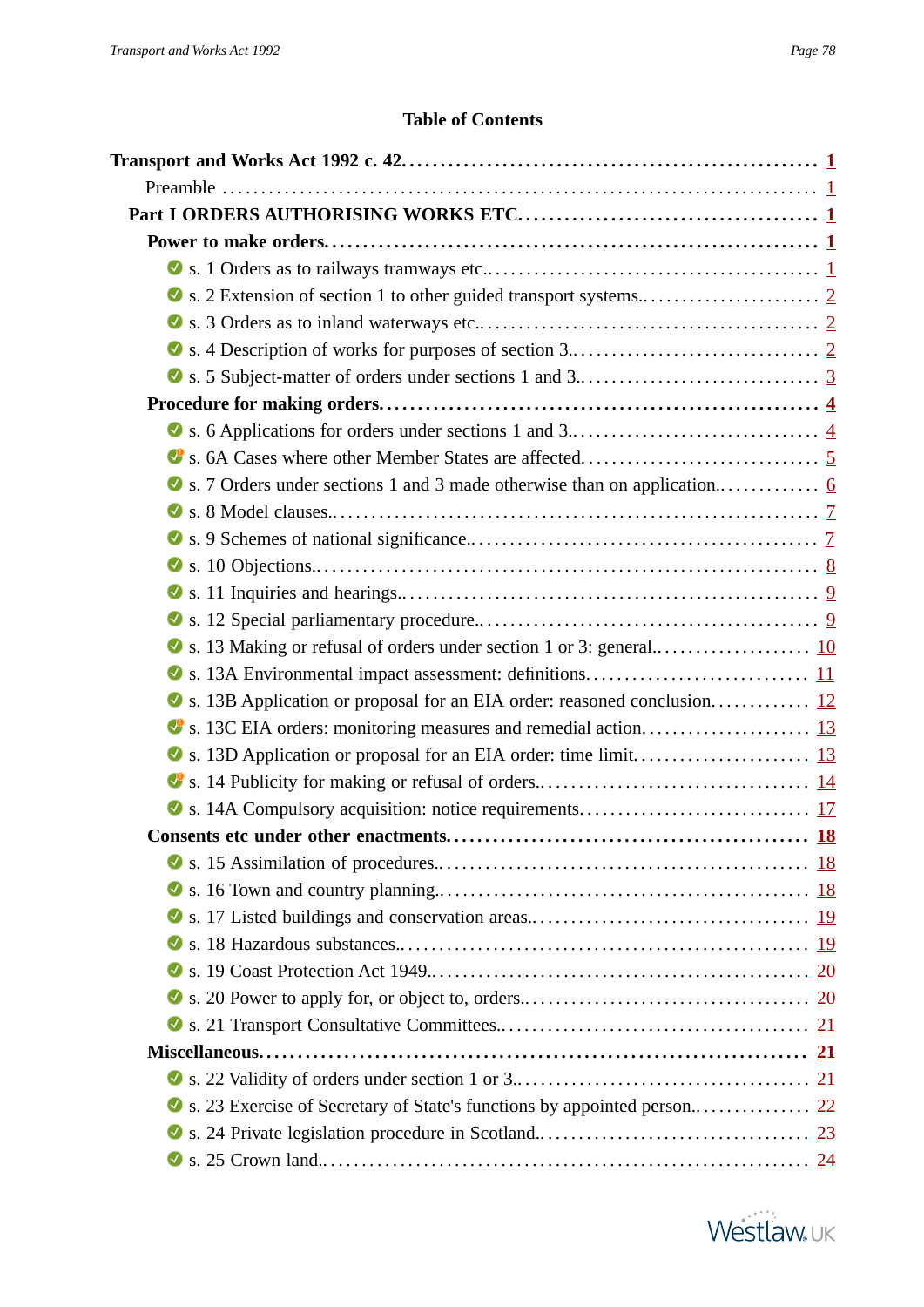| Solid s. 31A Specimens of blood taken from persons incapable of consenting 30      |  |
|------------------------------------------------------------------------------------|--|
| Solution S. 32 Breath specimen showing higher alcohol level to be disregarded 31   |  |
|                                                                                    |  |
|                                                                                    |  |
|                                                                                    |  |
|                                                                                    |  |
|                                                                                    |  |
|                                                                                    |  |
|                                                                                    |  |
|                                                                                    |  |
|                                                                                    |  |
| S s. 39 Amendment of scope of offences involving drink or drugs under Road Traffic |  |
|                                                                                    |  |
|                                                                                    |  |
|                                                                                    |  |
|                                                                                    |  |
|                                                                                    |  |
|                                                                                    |  |
|                                                                                    |  |
|                                                                                    |  |
|                                                                                    |  |
|                                                                                    |  |
|                                                                                    |  |
|                                                                                    |  |
|                                                                                    |  |
|                                                                                    |  |
|                                                                                    |  |
|                                                                                    |  |

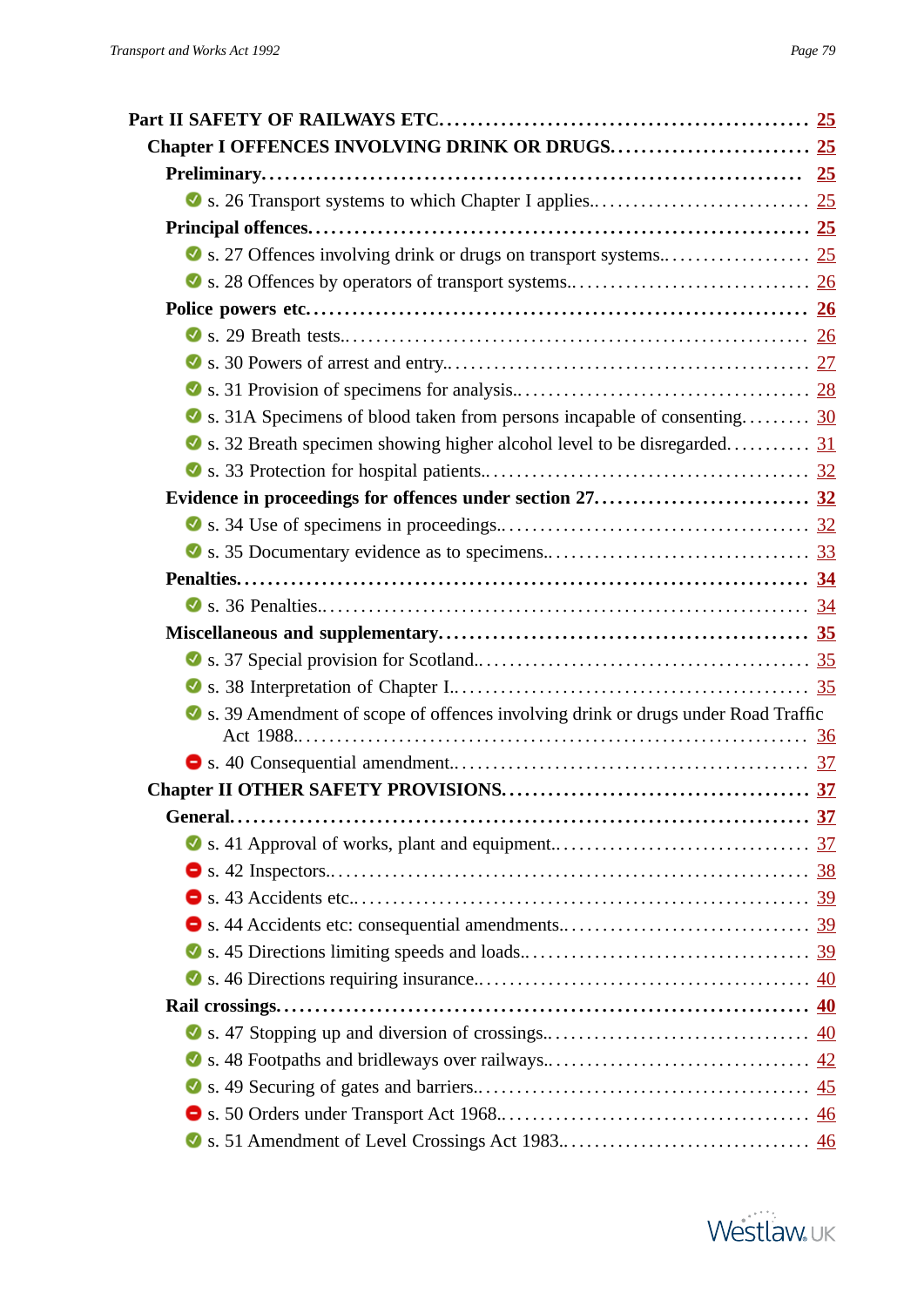| Solutions Solutions Solutions Solutions Solutions Solutions Solutions Solutions Solutions Solutions Solutions Solutions Solutions Solutions Solutions Solutions Solutions Solutions Solutions Solutions Solutions Solutions So |  |
|--------------------------------------------------------------------------------------------------------------------------------------------------------------------------------------------------------------------------------|--|
|                                                                                                                                                                                                                                |  |
|                                                                                                                                                                                                                                |  |
|                                                                                                                                                                                                                                |  |
|                                                                                                                                                                                                                                |  |
|                                                                                                                                                                                                                                |  |
|                                                                                                                                                                                                                                |  |
|                                                                                                                                                                                                                                |  |
|                                                                                                                                                                                                                                |  |
|                                                                                                                                                                                                                                |  |
|                                                                                                                                                                                                                                |  |
|                                                                                                                                                                                                                                |  |
|                                                                                                                                                                                                                                |  |
|                                                                                                                                                                                                                                |  |
|                                                                                                                                                                                                                                |  |
|                                                                                                                                                                                                                                |  |
|                                                                                                                                                                                                                                |  |
|                                                                                                                                                                                                                                |  |
|                                                                                                                                                                                                                                |  |
|                                                                                                                                                                                                                                |  |
|                                                                                                                                                                                                                                |  |
|                                                                                                                                                                                                                                |  |
|                                                                                                                                                                                                                                |  |
|                                                                                                                                                                                                                                |  |
|                                                                                                                                                                                                                                |  |
|                                                                                                                                                                                                                                |  |
|                                                                                                                                                                                                                                |  |
|                                                                                                                                                                                                                                |  |
|                                                                                                                                                                                                                                |  |
|                                                                                                                                                                                                                                |  |
|                                                                                                                                                                                                                                |  |